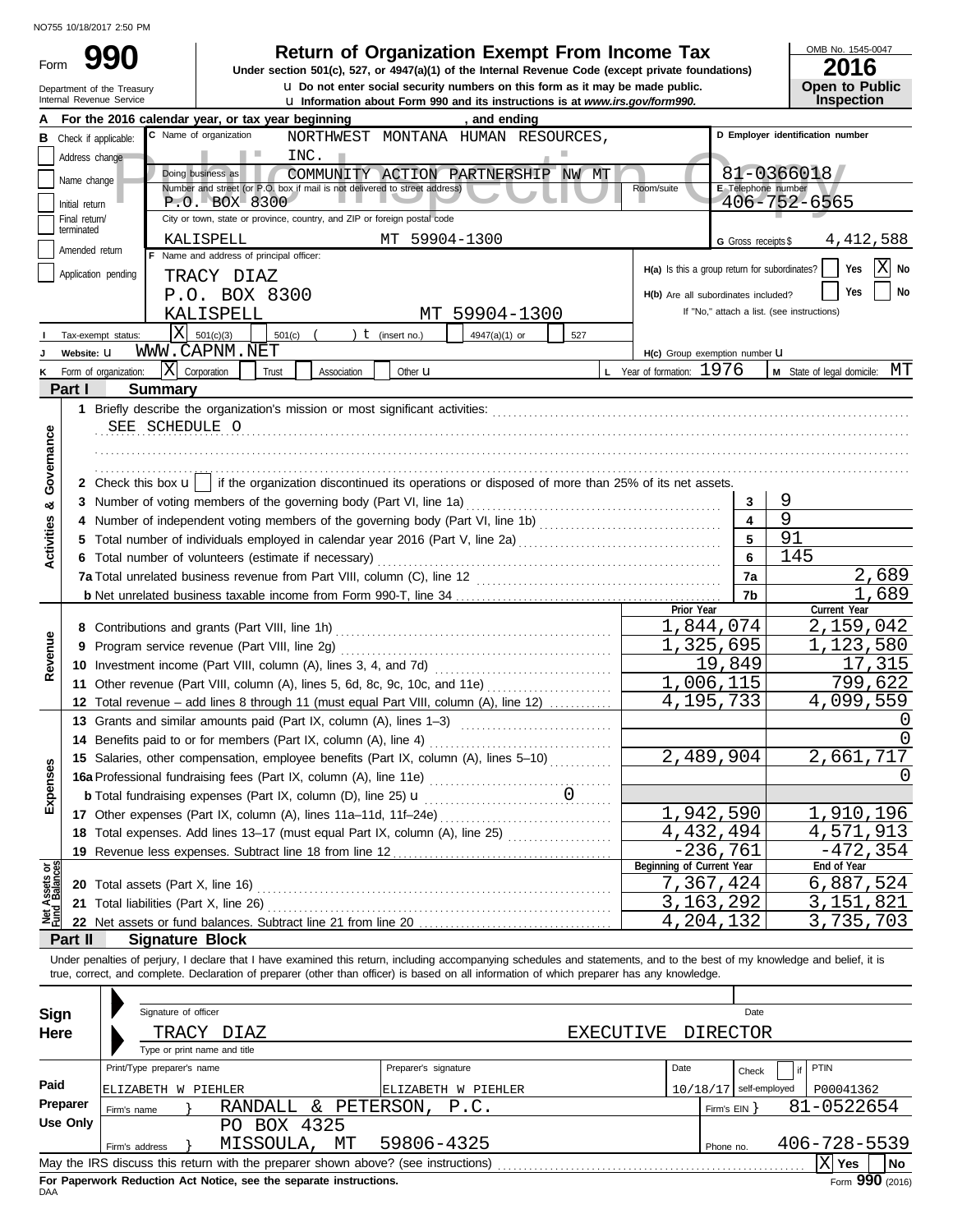| IU/IO/ZUII Z:50 PIW | 81-0366018                                                                                                                                                                                                                                                                                                                                                                                                                                                                                                                                                                                                                                                                                                                                                                                                                                                                                         |                                                                   |
|---------------------|----------------------------------------------------------------------------------------------------------------------------------------------------------------------------------------------------------------------------------------------------------------------------------------------------------------------------------------------------------------------------------------------------------------------------------------------------------------------------------------------------------------------------------------------------------------------------------------------------------------------------------------------------------------------------------------------------------------------------------------------------------------------------------------------------------------------------------------------------------------------------------------------------|-------------------------------------------------------------------|
| Part III            | Form 990 (2016) NORTHWEST MONTANA HUMAN RESOURCES,<br><b>Statement of Program Service Accomplishments</b>                                                                                                                                                                                                                                                                                                                                                                                                                                                                                                                                                                                                                                                                                                                                                                                          | Page 2<br>$\overline{\mathrm{x}}$                                 |
|                     | Check if Schedule O contains a response or note to any line in this Part III                                                                                                                                                                                                                                                                                                                                                                                                                                                                                                                                                                                                                                                                                                                                                                                                                       |                                                                   |
|                     | Briefly describe the organization's mission:<br>SEE SCHEDULE O                                                                                                                                                                                                                                                                                                                                                                                                                                                                                                                                                                                                                                                                                                                                                                                                                                     |                                                                   |
|                     |                                                                                                                                                                                                                                                                                                                                                                                                                                                                                                                                                                                                                                                                                                                                                                                                                                                                                                    |                                                                   |
|                     |                                                                                                                                                                                                                                                                                                                                                                                                                                                                                                                                                                                                                                                                                                                                                                                                                                                                                                    |                                                                   |
| $\mathbf{2}$        | Did the organization undertake any significant program services during the year which were not listed on the                                                                                                                                                                                                                                                                                                                                                                                                                                                                                                                                                                                                                                                                                                                                                                                       |                                                                   |
|                     | prior Form 990 or 990-EZ?                                                                                                                                                                                                                                                                                                                                                                                                                                                                                                                                                                                                                                                                                                                                                                                                                                                                          | Yes $\boxed{\text{X}}$ No                                         |
|                     | If "Yes," describe these new services on Schedule O.                                                                                                                                                                                                                                                                                                                                                                                                                                                                                                                                                                                                                                                                                                                                                                                                                                               |                                                                   |
| 3                   | Did the organization cease conducting, or make significant changes in how it conducts, any program                                                                                                                                                                                                                                                                                                                                                                                                                                                                                                                                                                                                                                                                                                                                                                                                 |                                                                   |
| services?           |                                                                                                                                                                                                                                                                                                                                                                                                                                                                                                                                                                                                                                                                                                                                                                                                                                                                                                    | Yes $X$ No                                                        |
|                     | If "Yes," describe these changes on Schedule O.                                                                                                                                                                                                                                                                                                                                                                                                                                                                                                                                                                                                                                                                                                                                                                                                                                                    |                                                                   |
|                     | Describe the organization's program service accomplishments for each of its three largest program services, as measured by<br>expenses. Section 501(c)(3) and 501(c)(4) organizations are required to report the amount of grants and allocations to others,                                                                                                                                                                                                                                                                                                                                                                                                                                                                                                                                                                                                                                       |                                                                   |
|                     | the total expenses, and revenue, if any, for each program service reported.                                                                                                                                                                                                                                                                                                                                                                                                                                                                                                                                                                                                                                                                                                                                                                                                                        |                                                                   |
|                     |                                                                                                                                                                                                                                                                                                                                                                                                                                                                                                                                                                                                                                                                                                                                                                                                                                                                                                    |                                                                   |
| 4a (Code:<br>BILLS. | 2,099,312<br>including grants of \$<br>) (Revenue \$<br>) (Expenses \$<br>LIEAP<br>(LOW<br>INCOME<br>ENERGY ASSISTANCE<br>PROGRAM)<br>ENERGY DEPARTMENT:<br>ENERGY ASSISTANCE TO 3,302 FAMILIES, PAYING PART OF THEIR WINTER HEATING<br>ENERGY SHARE ASSISTED 309 FAMILIES WITH EMERGENCY HEATING AND/OR<br>WEATHERIZATION ASSISTED 173 HOUSEHOLDS IN REDUCING HIGH<br>ENERGY NEEDS.<br>ENERGY COSTS<br>BY INSTALLING INSULATION,<br>IMPROVING FURNACE<br>EFFICIENCY OR<br>REPLACING FURNACES<br>IF NECESSARY AND REDUCING AIR<br>INFILTRATION.<br>ASSISTANCE PROGRAMS ASSISTED 131 HOUSEHOLDS WITH EMERGENCY SERVICES<br>REPAIR OR REPLACE HEATING SYSTEMS,<br>WATER HEATERS,<br>OR REFRIGERATORS THAT<br>WERE NOT WORKING PROPERLY OR WERE ENERGY INEFFICIENT.<br>BOTH LIEAP AND<br>WEATHERIZATION PROVIDED EXTENSIVE CLIENT EDUCATION TO NEARLY 5,000<br>CONTINUED ON SCHEDULE O<br>HOUSEHOLDS. | 548,308)<br>PROVIDED<br>ENERGY<br>TO                              |
| 4b (Code:           | 783, 297 including grants of \$<br>) (Revenue \$<br>) (Expenses \$<br>PROGRAMS:<br>FINANCIAL SKILL BUILDING CLASS DESIGNED<br>SERVICE<br>COMMUNITY<br>EMPOWER PEOPLE TO TAKE CHARGE OF THEIR FINANCIAL FUTURE.<br>THE PROGRAM<br>COMBINES EDUCATION WITH COACHING TO HELP FAMILIES<br>INCREASE<br>AND CONFIDENCE.<br>HOMEBUYER EDUCATION CLASS ALLOWS<br>INDIVIDUALS<br>ASPECTS OF THE HOME BUYING PROCESS INCLUDING CREDIT REPORT AND SCORE<br>SHOPPING FOR MORTGAGE LOAN, BUDGETING TO PURCHASE, FINDING<br>AND INSPECTION PROCESS, LOAN PROCESS AND BEING A HOMEOWNER.<br>200                                                                                                                                                                                                                                                                                                                   | 4,146)<br>TO<br>THEIR KNOWLEDGE<br>TO LEARN ALL<br>THE RIGHT HOME |

\*\*\* CONTINUED ON SCHEDULE O \*\*\* AS WELL AS EDUCATION ABOUT THE LANDLORD, TENANT RELATIONSHIP. HELD WEEKLY AND PROVIDED EDUCATION SURROUNDING THE HOUSING SEARCH PROCESS, INDIVIDUALS WERE ENROLLED IN THESE PROGRAMS. THE RENTING WISE WORKSHOP WAS

ASSESSMENT, ON-THE-JOB TRAINING AND JOB SEARCH ASSISTANCE. WORK READINESS COMPONENT (WORC) OF PUBLIC ASSISTANCE IS DESIGNED TO PROMOTE EMPLOYMENT AND SELF-SUFFICIENCY TO PARTICIPANTS REFERRED FROM THE OFFICE OF PUBLIC ASSISTANCE. 522 PARTICIPANTS RECEIVED INTENSIVE INDIVIDUAL CASE MANAGEMENT WHICH INCLUDED JOB SEARCH SKILLS, JOB READINESS TRAINING, WORK EXPERIENCE AND A SERIES OF CLASSES DESIGNED TO ADDRESS BARRIERS TO EMPLOYMENT. <u> UNITINING FROGRAMS. SIATE DISFUACED HOMENARER FROVIDED SERVICES TO ISO ...</u> PEOPLE WHO HAD PREVIOUSLY BEEN PROVIDING UNPAID SERVICES TO FAMILY MEMBERS IN THE HOME AND WERE DEPENDENT ON THE INCOME OF ANOTHER FAMILY MEMBER. **4c** (Code: . . . . . . . . . \$ . . . . . . . . . . . . . . . . . . . . . . . . . . . including grants of \$ . . . . . . . . . . . . . . . . . . . . . . . . . . ) (Expenses ) \$ . . . . . . . . . . . . . . . . . . . . . . . . . . (Revenue ) 615,547 2,100 INDIVIDUALLY DESIGNED PROGRAMS STRESSED SELF-IMAGE ENHANCEMENT CAREER \*\*\* CONTINUED ON SCHEDULE O \*\*\* Married And March 1999 JOB TRAINING PROGRAMS: STATE DISPLACED HOMEMAKER PROVIDED SERVICES TO 13

| 4d Other program services (Describe in Schedule O.) |  |                                |          |         |  |  |  |  |  |  |
|-----------------------------------------------------|--|--------------------------------|----------|---------|--|--|--|--|--|--|
| (Expenses \$                                        |  | 532,085 including grants of \$ | (Revenue | 569,026 |  |  |  |  |  |  |
| <b>4e</b> Total program service expenses <b>u</b>   |  | 4,030,241                      |          |         |  |  |  |  |  |  |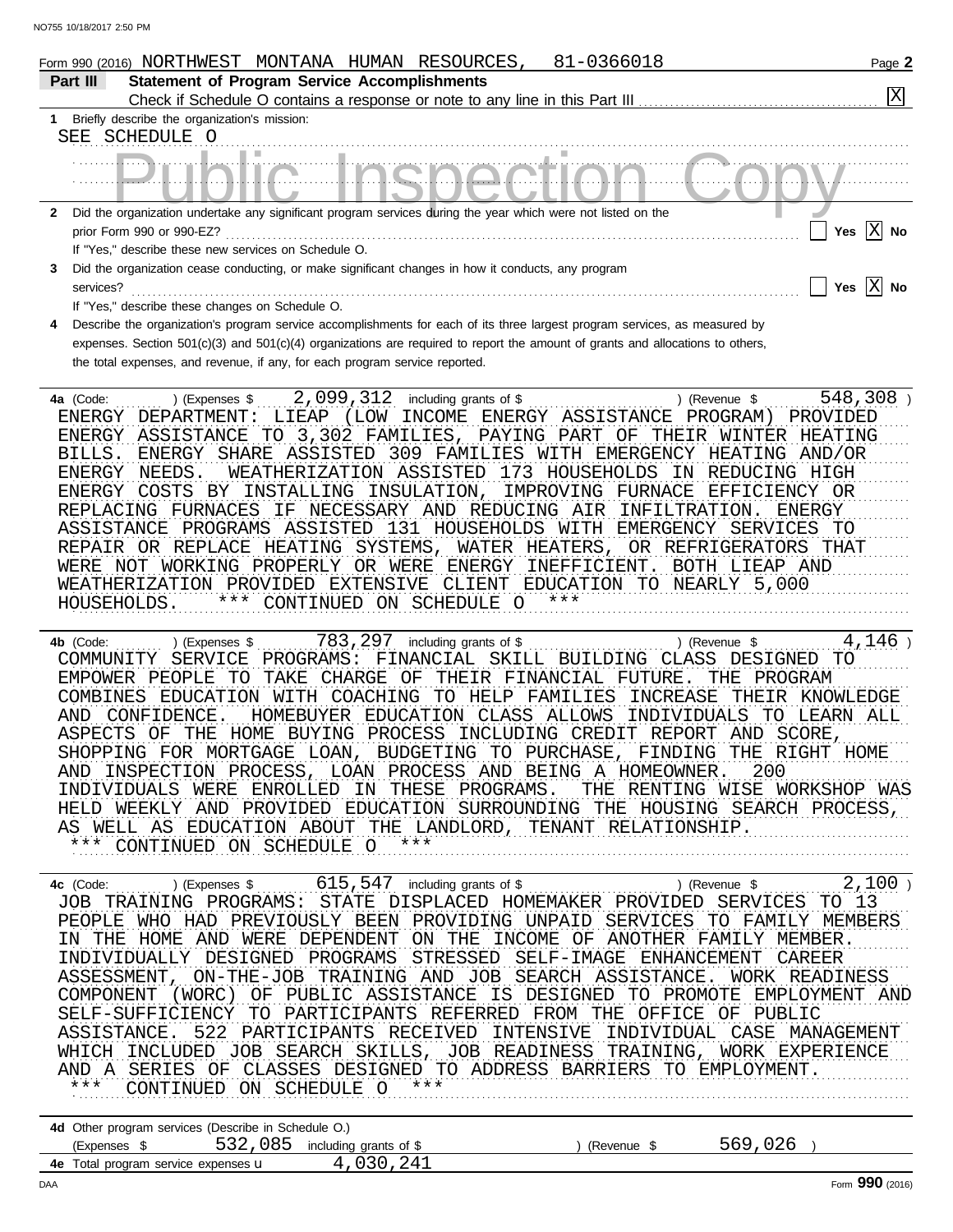## **Part IV Checklist of Required Schedules** Form 990 (2016) NORTHWEST MONTANA HUMAN RESOURCES, 81-0366018 Page **3**

|             |                                                                                                                                                                                                               |                 | Yes                     | No                            |
|-------------|---------------------------------------------------------------------------------------------------------------------------------------------------------------------------------------------------------------|-----------------|-------------------------|-------------------------------|
| 1           | Is the organization described in section $501(c)(3)$ or $4947(a)(1)$ (other than a private foundation)? If "Yes,"                                                                                             |                 |                         |                               |
|             | complete Schedule A                                                                                                                                                                                           | 1.              | Χ                       |                               |
| 2           | Is the organization required to complete Schedule B, Schedule of Contributors (see instructions)?                                                                                                             | $\mathbf{2}$    | $\overline{\mathrm{X}}$ |                               |
| 3           | Did the organization engage in direct or indirect political campaign activities on behalf of or in opposition to<br>candidates for public office? If "Yes," complete Schedule C, Part I                       | 3               |                         | Χ                             |
| 4           | Section 501(c)(3) organizations. Did the organization engage in lobbying activities, or have a section 501(h)                                                                                                 |                 |                         |                               |
|             | election in effect during the tax year? If "Yes," complete Schedule C, Part II                                                                                                                                | 4               | Χ                       |                               |
| 5           | Is the organization a section $501(c)(4)$ , $501(c)(5)$ , or $501(c)(6)$ organization that receives membership dues,                                                                                          |                 |                         |                               |
|             | assessments, or similar amounts as defined in Revenue Procedure 98-19? If "Yes," complete Schedule C,                                                                                                         |                 |                         |                               |
|             | Part III                                                                                                                                                                                                      | 5               |                         | X                             |
| 6           | Did the organization maintain any donor advised funds or any similar funds or accounts for which donors                                                                                                       |                 |                         |                               |
|             | have the right to provide advice on the distribution or investment of amounts in such funds or accounts? If                                                                                                   |                 |                         |                               |
|             | "Yes," complete Schedule D, Part I                                                                                                                                                                            | 6               |                         | X                             |
| 7           | Did the organization receive or hold a conservation easement, including easements to preserve open space,                                                                                                     |                 |                         |                               |
|             | the environment, historic land areas, or historic structures? If "Yes," complete Schedule D, Part II                                                                                                          | 7               |                         | X                             |
| 8           | Did the organization maintain collections of works of art, historical treasures, or other similar assets? If "Yes,"                                                                                           |                 |                         |                               |
|             | complete Schedule D, Part III                                                                                                                                                                                 | 8               |                         | X                             |
| 9           | Did the organization report an amount in Part X, line 21, for escrow or custodial account liability, serve as a                                                                                               |                 |                         |                               |
|             | custodian for amounts not listed in Part X; or provide credit counseling, debt management, credit repair, or                                                                                                  |                 | Χ                       |                               |
| 10          | debt negotiation services? If "Yes," complete Schedule D, Part IV<br>Did the organization, directly or through a related organization, hold assets in temporarily restricted                                  | 9               |                         |                               |
|             | endowments, permanent endowments, or quasi-endowments? If "Yes," complete Schedule D, Part V                                                                                                                  | 10              |                         | Χ                             |
| 11          | If the organization's answer to any of the following questions is "Yes," then complete Schedule D, Parts VI,                                                                                                  |                 |                         |                               |
|             | VII, VIII, IX, or X as applicable.                                                                                                                                                                            |                 |                         |                               |
| a           | Did the organization report an amount for land, buildings, and equipment in Part X, line 10? If "Yes,"                                                                                                        |                 |                         |                               |
|             | complete Schedule D, Part VI                                                                                                                                                                                  | 11a             | Χ                       |                               |
| b           | Did the organization report an amount for investments—other securities in Part X, line 12 that is 5% or more                                                                                                  |                 |                         |                               |
|             | of its total assets reported in Part X, line 16? If "Yes," complete Schedule D, Part VII                                                                                                                      | 11 b            |                         | X                             |
| c           | Did the organization report an amount for investments—program related in Part X, line 13 that is 5% or more                                                                                                   |                 |                         |                               |
|             | of its total assets reported in Part X, line 16? If "Yes," complete Schedule D, Part VIII                                                                                                                     | 11c             |                         | Χ                             |
| d           | Did the organization report an amount for other assets in Part X, line 15 that is 5% or more of its total assets                                                                                              |                 |                         |                               |
|             | reported in Part X, line 16? If "Yes," complete Schedule D, Part IX                                                                                                                                           | 11d             | Χ                       |                               |
| е           | Did the organization report an amount for other liabilities in Part X, line 25? If "Yes," complete Schedule D, Part X                                                                                         | 11e             | X                       |                               |
| f           | Did the organization's separate or consolidated financial statements for the tax year include a footnote that addresses                                                                                       |                 |                         |                               |
|             | the organization's liability for uncertain tax positions under FIN 48 (ASC 740)? If "Yes," complete Schedule D, Part X                                                                                        | 11f             | Χ                       |                               |
|             | 12a Did the organization obtain separate, independent audited financial statements for the tax year? If "Yes," complete                                                                                       |                 |                         |                               |
|             |                                                                                                                                                                                                               | 12a             |                         | Δ.                            |
|             | <b>b</b> Was the organization included in consolidated, independent audited financial statements for the tax year? If                                                                                         |                 |                         |                               |
|             | "Yes," and if the organization answered "No" to line 12a, then completing Schedule D, Parts XI and XII is optional                                                                                            | 12 <sub>b</sub> | Χ                       |                               |
| 13          | Is the organization a school described in section $170(b)(1)(A)(ii)?$ If "Yes," complete Schedule E                                                                                                           | 13              |                         | $\overline{X}$<br>$\mathbf X$ |
| 14a         | Did the organization maintain an office, employees, or agents outside of the United States?                                                                                                                   | 14a             |                         |                               |
| $\mathbf b$ | Did the organization have aggregate revenues or expenses of more than \$10,000 from grantmaking,<br>fundraising, business, investment, and program service activities outside the United States, or aggregate |                 |                         |                               |
|             | foreign investments valued at \$100,000 or more? If "Yes," complete Schedule F, Parts I and IV                                                                                                                | 14b             |                         | Χ                             |
| 15          | Did the organization report on Part IX, column (A), line 3, more than \$5,000 of grants or other assistance to or                                                                                             |                 |                         |                               |
|             | for any foreign organization? If "Yes," complete Schedule F, Parts II and IV                                                                                                                                  | 15              |                         | Χ                             |
| 16          | Did the organization report on Part IX, column (A), line 3, more than \$5,000 of aggregate grants or other                                                                                                    |                 |                         |                               |
|             | assistance to or for foreign individuals? If "Yes," complete Schedule F, Parts III and IV                                                                                                                     | 16              |                         | Χ                             |
| 17          | Did the organization report a total of more than \$15,000 of expenses for professional fundraising services on                                                                                                |                 |                         |                               |
|             |                                                                                                                                                                                                               | 17              |                         | Χ                             |
| 18          | Did the organization report more than \$15,000 total of fundraising event gross income and contributions on                                                                                                   |                 |                         |                               |
|             | Part VIII, lines 1c and 8a? If "Yes," complete Schedule G, Part II                                                                                                                                            | 18              |                         | Χ                             |
| 19          | Did the organization report more than \$15,000 of gross income from gaming activities on Part VIII, line 9a?                                                                                                  |                 |                         |                               |
|             |                                                                                                                                                                                                               | 19              |                         | Χ                             |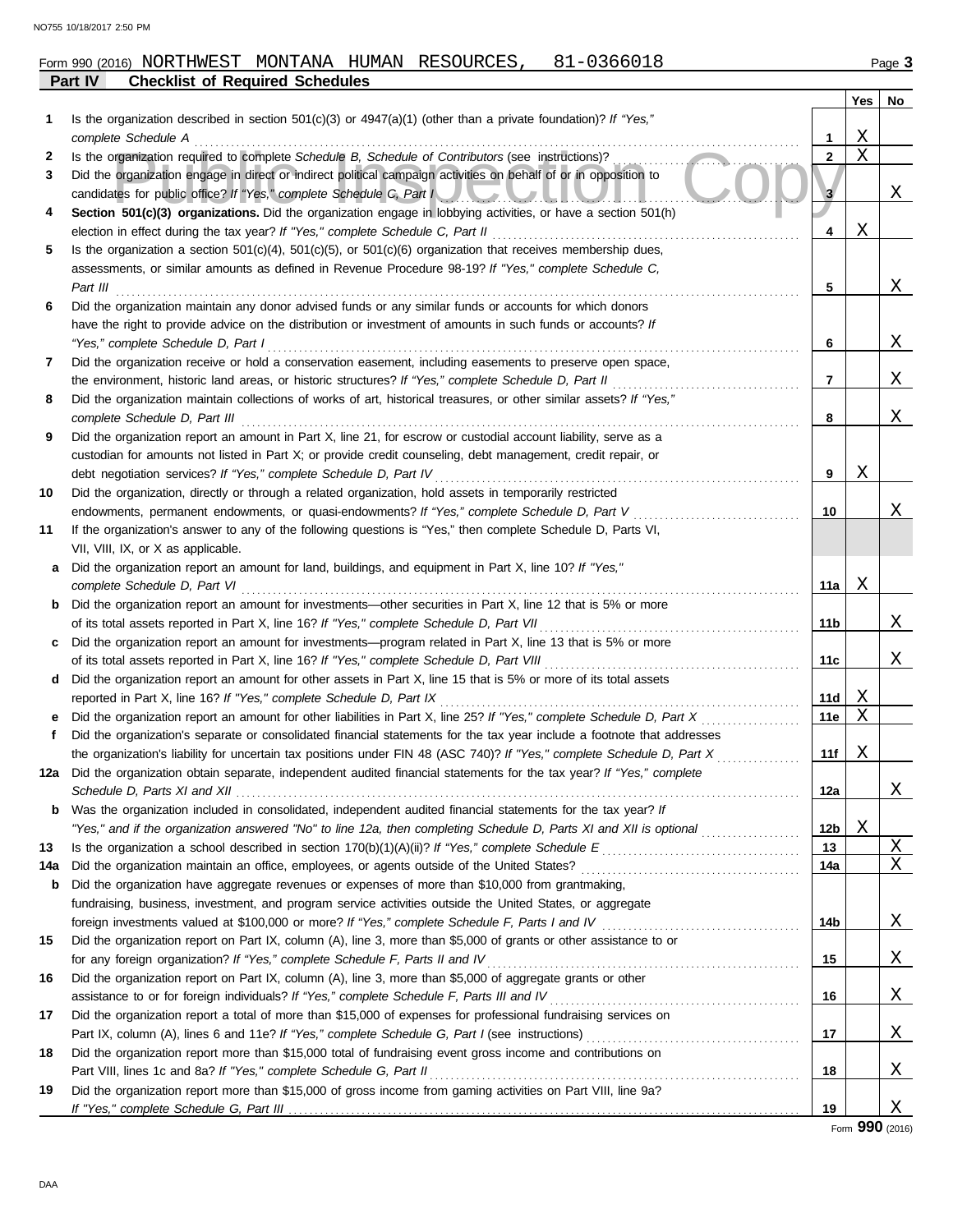|                                                               | 81-0366018<br>Form 990 (2016) NORTHWEST MONTANA HUMAN RESOURCES,                                                                                                         |                 |   | Page 4 |  |  |  |  |  |  |  |
|---------------------------------------------------------------|--------------------------------------------------------------------------------------------------------------------------------------------------------------------------|-----------------|---|--------|--|--|--|--|--|--|--|
| Part IV<br><b>Checklist of Required Schedules (continued)</b> |                                                                                                                                                                          |                 |   |        |  |  |  |  |  |  |  |
| Yes<br>No                                                     |                                                                                                                                                                          |                 |   |        |  |  |  |  |  |  |  |
| 20a                                                           | Did the organization operate one or more hospital facilities? If "Yes," complete Schedule H                                                                              | 20a             |   | Χ      |  |  |  |  |  |  |  |
| b                                                             | If "Yes" to line 20a, did the organization attach a copy of its audited financial statements to this return?                                                             |                 |   |        |  |  |  |  |  |  |  |
| 21                                                            | Did the organization report more than \$5,000 of grants or other assistance to any domestic organization or                                                              |                 |   |        |  |  |  |  |  |  |  |
|                                                               | domestic government on Part IX, column (A), line 1? If "Yes," complete Schedule I, Parts I and II                                                                        |                 |   |        |  |  |  |  |  |  |  |
| 22                                                            | Did the organization report more than \$5,000 of grants or other assistance to or for domestic individuals on                                                            |                 |   |        |  |  |  |  |  |  |  |
|                                                               | Part IX, column (A), line 2? If "Yes," complete Schedule I, Parts I and III                                                                                              |                 |   |        |  |  |  |  |  |  |  |
| 23                                                            | Did the organization answer "Yes" to Part VII, Section A, line 3, 4, or 5 about compensation of the                                                                      |                 |   |        |  |  |  |  |  |  |  |
|                                                               | organization's current and former officers, directors, trustees, key employees, and highest compensated                                                                  |                 |   |        |  |  |  |  |  |  |  |
|                                                               | employees? If "Yes," complete Schedule J                                                                                                                                 | 23              |   | Χ      |  |  |  |  |  |  |  |
|                                                               | 24a Did the organization have a tax-exempt bond issue with an outstanding principal amount of more than                                                                  |                 |   |        |  |  |  |  |  |  |  |
|                                                               | \$100,000 as of the last day of the year, that was issued after December 31, 2002? If "Yes," answer lines 24b                                                            |                 |   |        |  |  |  |  |  |  |  |
|                                                               | through 24d and complete Schedule K. If "No," go to line 25a                                                                                                             | 24a             |   | Χ      |  |  |  |  |  |  |  |
| b                                                             | Did the organization invest any proceeds of tax-exempt bonds beyond a temporary period exception?                                                                        | 24b             |   |        |  |  |  |  |  |  |  |
| c                                                             | Did the organization maintain an escrow account other than a refunding escrow at any time during the year                                                                |                 |   |        |  |  |  |  |  |  |  |
|                                                               | to defease any tax-exempt bonds?                                                                                                                                         | 24c             |   |        |  |  |  |  |  |  |  |
| d                                                             | Did the organization act as an "on behalf of" issuer for bonds outstanding at any time during the year?                                                                  | 24d             |   |        |  |  |  |  |  |  |  |
|                                                               | 25a Section 501(c)(3), 501(c)(4), and 501(c)(29) organizations. Did the organization engage in an excess benefit                                                         |                 |   |        |  |  |  |  |  |  |  |
|                                                               | transaction with a disqualified person during the year? If "Yes," complete Schedule L, Part I                                                                            | 25a             |   | Χ      |  |  |  |  |  |  |  |
| b                                                             | Is the organization aware that it engaged in an excess benefit transaction with a disqualified person in a prior                                                         |                 |   |        |  |  |  |  |  |  |  |
|                                                               | year, and that the transaction has not been reported on any of the organization's prior Forms 990 or 990-EZ?                                                             |                 |   |        |  |  |  |  |  |  |  |
|                                                               | If "Yes," complete Schedule L, Part I                                                                                                                                    | 25 <sub>b</sub> |   | Χ      |  |  |  |  |  |  |  |
| 26                                                            | Did the organization report any amount on Part X, line 5, 6, or 22 for receivables from or payables to any                                                               |                 |   |        |  |  |  |  |  |  |  |
|                                                               | current or former officers, directors, trustees, key employees, highest compensated employees, or                                                                        |                 |   |        |  |  |  |  |  |  |  |
|                                                               | disqualified persons? If "Yes," complete Schedule L, Part II                                                                                                             | 26              |   | Χ      |  |  |  |  |  |  |  |
| 27                                                            | Did the organization provide a grant or other assistance to an officer, director, trustee, key employee,                                                                 |                 |   |        |  |  |  |  |  |  |  |
|                                                               | substantial contributor or employee thereof, a grant selection committee member, or to a 35% controlled                                                                  |                 |   |        |  |  |  |  |  |  |  |
|                                                               | entity or family member of any of these persons? If "Yes," complete Schedule L, Part III                                                                                 | 27              |   | Χ      |  |  |  |  |  |  |  |
| 28                                                            | Was the organization a party to a business transaction with one of the following parties (see Schedule L,                                                                |                 |   |        |  |  |  |  |  |  |  |
|                                                               | Part IV instructions for applicable filing thresholds, conditions, and exceptions):                                                                                      |                 |   |        |  |  |  |  |  |  |  |
| а                                                             | A current or former officer, director, trustee, or key employee? If "Yes," complete Schedule L, Part IV                                                                  | 28a             |   | Χ      |  |  |  |  |  |  |  |
| b                                                             | A family member of a current or former officer, director, trustee, or key employee? If "Yes," complete<br>Schedule L. Part IV                                            |                 |   | Χ      |  |  |  |  |  |  |  |
|                                                               |                                                                                                                                                                          | 28b             |   |        |  |  |  |  |  |  |  |
| С                                                             | An entity of which a current or former officer, director, trustee, or key employee (or a family member thereof)                                                          |                 |   |        |  |  |  |  |  |  |  |
|                                                               | was an officer, director, trustee, or direct or indirect owner? If "Yes," complete Schedule L, Part IV                                                                   | 28c<br>29       |   | Χ<br>X |  |  |  |  |  |  |  |
| 29                                                            |                                                                                                                                                                          |                 |   |        |  |  |  |  |  |  |  |
| 30                                                            | Did the organization receive contributions of art, historical treasures, or other similar assets, or qualified                                                           |                 |   | Χ      |  |  |  |  |  |  |  |
|                                                               | conservation contributions? If "Yes," complete Schedule M<br>Did the organization liquidate, terminate, or dissolve and cease operations? If "Yes," complete Schedule N, | 30              |   |        |  |  |  |  |  |  |  |
| 31                                                            |                                                                                                                                                                          | 31              |   | Χ      |  |  |  |  |  |  |  |
| 32                                                            | Part I<br>Did the organization sell, exchange, dispose of, or transfer more than 25% of its net assets? If "Yes,"                                                        |                 |   |        |  |  |  |  |  |  |  |
|                                                               | complete Schedule N, Part II                                                                                                                                             | 32              |   | Χ      |  |  |  |  |  |  |  |
| 33                                                            | Did the organization own 100% of an entity disregarded as separate from the organization under Regulations                                                               |                 |   |        |  |  |  |  |  |  |  |
|                                                               | sections 301.7701-2 and 301.7701-3? If "Yes," complete Schedule R, Part I                                                                                                | 33              | Χ |        |  |  |  |  |  |  |  |
| 34                                                            | Was the organization related to any tax-exempt or taxable entity? If "Yes," complete Schedule R, Parts II, III,                                                          |                 |   |        |  |  |  |  |  |  |  |
|                                                               | or IV, and Part V, line 1                                                                                                                                                | 34              | Χ |        |  |  |  |  |  |  |  |
| 35a                                                           |                                                                                                                                                                          | 35a             | X |        |  |  |  |  |  |  |  |
| b                                                             | If "Yes" to line 35a, did the organization receive any payment from or engage in any transaction with a                                                                  |                 |   |        |  |  |  |  |  |  |  |
|                                                               |                                                                                                                                                                          | 35b             | Χ |        |  |  |  |  |  |  |  |
| 36                                                            | Section 501(c)(3) organizations. Did the organization make any transfers to an exempt non-charitable                                                                     |                 |   |        |  |  |  |  |  |  |  |
|                                                               | related organization? If "Yes," complete Schedule R, Part V, line 2                                                                                                      | 36              |   | Χ      |  |  |  |  |  |  |  |
| 37                                                            | Did the organization conduct more than 5% of its activities through an entity that is not a related organization                                                         |                 |   |        |  |  |  |  |  |  |  |
|                                                               | and that is treated as a partnership for federal income tax purposes? If "Yes," complete Schedule R,                                                                     |                 |   |        |  |  |  |  |  |  |  |
|                                                               | Part VI                                                                                                                                                                  | 37              |   | Χ      |  |  |  |  |  |  |  |
| 38                                                            | Did the organization complete Schedule O and provide explanations in Schedule O for Part VI, lines 11b and                                                               |                 |   |        |  |  |  |  |  |  |  |
|                                                               | 19? Note. All Form 990 filers are required to complete Schedule O.                                                                                                       | 38              | Χ |        |  |  |  |  |  |  |  |
|                                                               |                                                                                                                                                                          |                 |   |        |  |  |  |  |  |  |  |

| O755 10/18/2017 2:50 PM |  |  |
|-------------------------|--|--|
|                         |  |  |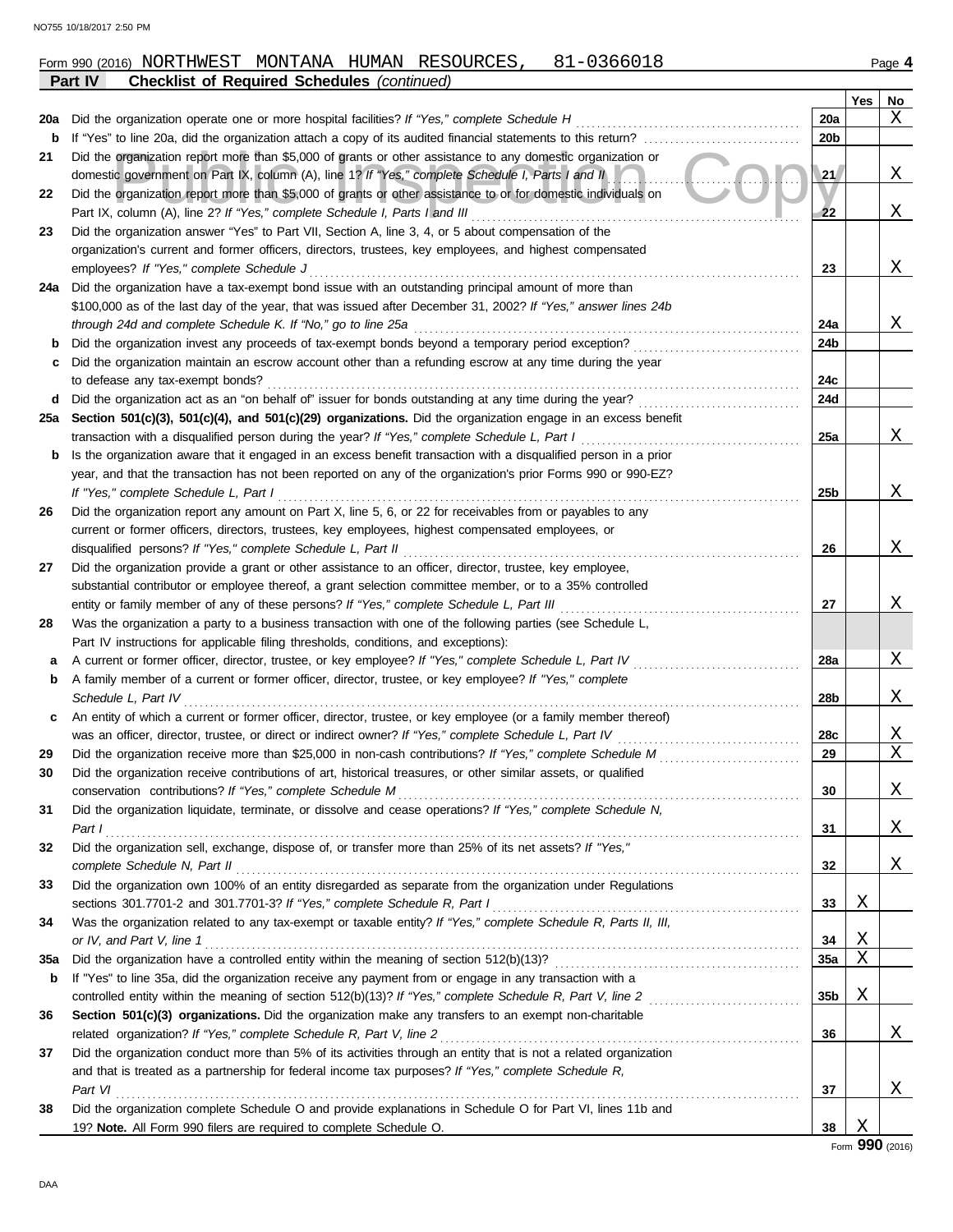|         | 81-0366018<br>Form 990 (2016) NORTHWEST MONTANA HUMAN RESOURCES,                                                                                                  |     |     | Page 5 |  |  |  |  |  |  |  |
|---------|-------------------------------------------------------------------------------------------------------------------------------------------------------------------|-----|-----|--------|--|--|--|--|--|--|--|
|         | Statements Regarding Other IRS Filings and Tax Compliance<br>Part V                                                                                               |     |     |        |  |  |  |  |  |  |  |
|         | Check if Schedule O contains a response or note to any line in this Part V                                                                                        |     |     |        |  |  |  |  |  |  |  |
|         |                                                                                                                                                                   |     | Yes | No     |  |  |  |  |  |  |  |
| 1а      | 69<br>Enter the number reported in Box 3 of Form 1096. Enter -0- if not applicable<br>1a                                                                          |     |     |        |  |  |  |  |  |  |  |
| b       | $\overline{0}$<br>1 <sub>b</sub><br>Enter the number of Forms W-2G included in line 1a. Enter -0- if not applicable                                               |     |     |        |  |  |  |  |  |  |  |
| c       | Did the organization comply with backup withholding rules for reportable payments to vendors and                                                                  |     |     |        |  |  |  |  |  |  |  |
|         | reportable gaming (gambling) winnings to prize winners? New York Martin Library                                                                                   |     |     |        |  |  |  |  |  |  |  |
| 2a      | Enter the number of employees reported on Form W-3, Transmittal of Wage and Tax                                                                                   |     |     |        |  |  |  |  |  |  |  |
|         | 91<br>Statements, filed for the calendar year ending with or within the year covered by this return<br>2a                                                         |     |     |        |  |  |  |  |  |  |  |
| b       | If at least one is reported on line 2a, did the organization file all required federal employment tax returns?                                                    | 2b  | Χ   |        |  |  |  |  |  |  |  |
|         | Note. If the sum of lines 1a and 2a is greater than 250, you may be required to e-file (see instructions)                                                         |     |     |        |  |  |  |  |  |  |  |
| за      | Did the organization have unrelated business gross income of \$1,000 or more during the year?                                                                     | 3a  | Χ   |        |  |  |  |  |  |  |  |
| b       | If "Yes," has it filed a Form 990-T for this year? If "No" to line 3b, provide an explanation in Schedule O                                                       | 3b  | X   |        |  |  |  |  |  |  |  |
| 4a      | At any time during the calendar year, did the organization have an interest in, or a signature or other authority                                                 |     |     |        |  |  |  |  |  |  |  |
|         | over, a financial account in a foreign country (such as a bank account, securities account, or other financial                                                    |     |     |        |  |  |  |  |  |  |  |
|         | account)?                                                                                                                                                         | 4a  |     | Χ      |  |  |  |  |  |  |  |
| b       | If "Yes," enter the name of the foreign country: u<br>See instructions for filing requirements for FinCEN Form 114, Report of Foreign Bank and Financial Accounts |     |     |        |  |  |  |  |  |  |  |
|         | (FBAR).                                                                                                                                                           |     |     |        |  |  |  |  |  |  |  |
|         | Was the organization a party to a prohibited tax shelter transaction at any time during the tax year?                                                             | 5a  |     | Χ      |  |  |  |  |  |  |  |
| 5a<br>b | Did any taxable party notify the organization that it was or is a party to a prohibited tax shelter transaction?                                                  | 5b  |     | X      |  |  |  |  |  |  |  |
| c       | If "Yes" to line 5a or 5b, did the organization file Form 8886-T?                                                                                                 | 5c  |     |        |  |  |  |  |  |  |  |
| 6a      | Does the organization have annual gross receipts that are normally greater than \$100,000, and did the                                                            |     |     |        |  |  |  |  |  |  |  |
|         | organization solicit any contributions that were not tax deductible as charitable contributions?                                                                  | 6a  |     | Χ      |  |  |  |  |  |  |  |
| b       | If "Yes," did the organization include with every solicitation an express statement that such contributions or                                                    |     |     |        |  |  |  |  |  |  |  |
|         | gifts were not tax deductible?                                                                                                                                    | 6b  |     |        |  |  |  |  |  |  |  |
| 7       | Organizations that may receive deductible contributions under section 170(c).                                                                                     |     |     |        |  |  |  |  |  |  |  |
| а       | Did the organization receive a payment in excess of \$75 made partly as a contribution and partly for goods                                                       |     |     |        |  |  |  |  |  |  |  |
|         | and services provided to the payor?                                                                                                                               | 7a  |     | Χ      |  |  |  |  |  |  |  |
| b       | If "Yes," did the organization notify the donor of the value of the goods or services provided?                                                                   | 7b  |     |        |  |  |  |  |  |  |  |
| c       | Did the organization sell, exchange, or otherwise dispose of tangible personal property for which it was                                                          |     |     |        |  |  |  |  |  |  |  |
|         |                                                                                                                                                                   | 7c  |     | Χ      |  |  |  |  |  |  |  |
| d       | 7d                                                                                                                                                                |     |     |        |  |  |  |  |  |  |  |
| е       | Did the organization receive any funds, directly or indirectly, to pay premiums on a personal benefit contract?                                                   | 7e  |     | Χ      |  |  |  |  |  |  |  |
|         | Did the organization, during the year, pay premiums, directly or indirectly, on a personal benefit contract?                                                      | 7f  |     | Χ      |  |  |  |  |  |  |  |
|         | If the organization received a contribution of qualified intellectual property, did the organization file Form 8899 as required?                                  | 7g  |     |        |  |  |  |  |  |  |  |
|         | If the organization received a contribution of cars, boats, airplanes, or other vehicles, did the organization file a Form 1098-C?                                | 7h  |     |        |  |  |  |  |  |  |  |
| 8       | Sponsoring organizations maintaining donor advised funds. Did a donor advised fund maintained by the                                                              |     |     |        |  |  |  |  |  |  |  |
|         | sponsoring organization have excess business holdings at any time during the year?                                                                                | 8   |     |        |  |  |  |  |  |  |  |
| 9       | Sponsoring organizations maintaining donor advised funds.                                                                                                         |     |     |        |  |  |  |  |  |  |  |
| a       | Did the sponsoring organization make any taxable distributions under section 4966?                                                                                | 9а  |     |        |  |  |  |  |  |  |  |
| b       |                                                                                                                                                                   | 9b  |     |        |  |  |  |  |  |  |  |
| 10      | Section 501(c)(7) organizations. Enter:                                                                                                                           |     |     |        |  |  |  |  |  |  |  |
| а       | 10a<br>Initiation fees and capital contributions included on Part VIII, line 12 [11][11][11][11][11][11][11][11][11][                                             |     |     |        |  |  |  |  |  |  |  |
| b       | Gross receipts, included on Form 990, Part VIII, line 12, for public use of club facilities<br>10 <sub>b</sub>                                                    |     |     |        |  |  |  |  |  |  |  |
| 11      | Section 501(c)(12) organizations. Enter:<br>Gross income from members or shareholders<br>11a                                                                      |     |     |        |  |  |  |  |  |  |  |
| а       | Gross income from other sources (Do not net amounts due or paid to other sources                                                                                  |     |     |        |  |  |  |  |  |  |  |
| b       | 11 <sub>b</sub><br>against amounts due or received from them.)                                                                                                    |     |     |        |  |  |  |  |  |  |  |
| 12a     | Section 4947(a)(1) non-exempt charitable trusts. Is the organization filing Form 990 in lieu of Form 1041?                                                        | 12a |     |        |  |  |  |  |  |  |  |
| b       | If "Yes," enter the amount of tax-exempt interest received or accrued during the year<br>12b                                                                      |     |     |        |  |  |  |  |  |  |  |
| 13      | Section 501(c)(29) qualified nonprofit health insurance issuers.                                                                                                  |     |     |        |  |  |  |  |  |  |  |
| a       | Is the organization licensed to issue qualified health plans in more than one state?                                                                              | 13а |     |        |  |  |  |  |  |  |  |
|         | Note. See the instructions for additional information the organization must report on Schedule O.                                                                 |     |     |        |  |  |  |  |  |  |  |
| b       | Enter the amount of reserves the organization is required to maintain by the states in which                                                                      |     |     |        |  |  |  |  |  |  |  |
|         | 13 <sub>b</sub>                                                                                                                                                   |     |     |        |  |  |  |  |  |  |  |
| c       | 13 <sub>c</sub><br>Enter the amount of reserves on hand                                                                                                           |     |     |        |  |  |  |  |  |  |  |
| 14a     | Did the organization receive any payments for indoor tanning services during the tax year?                                                                        | 14a |     | Χ      |  |  |  |  |  |  |  |
|         |                                                                                                                                                                   | 14b |     |        |  |  |  |  |  |  |  |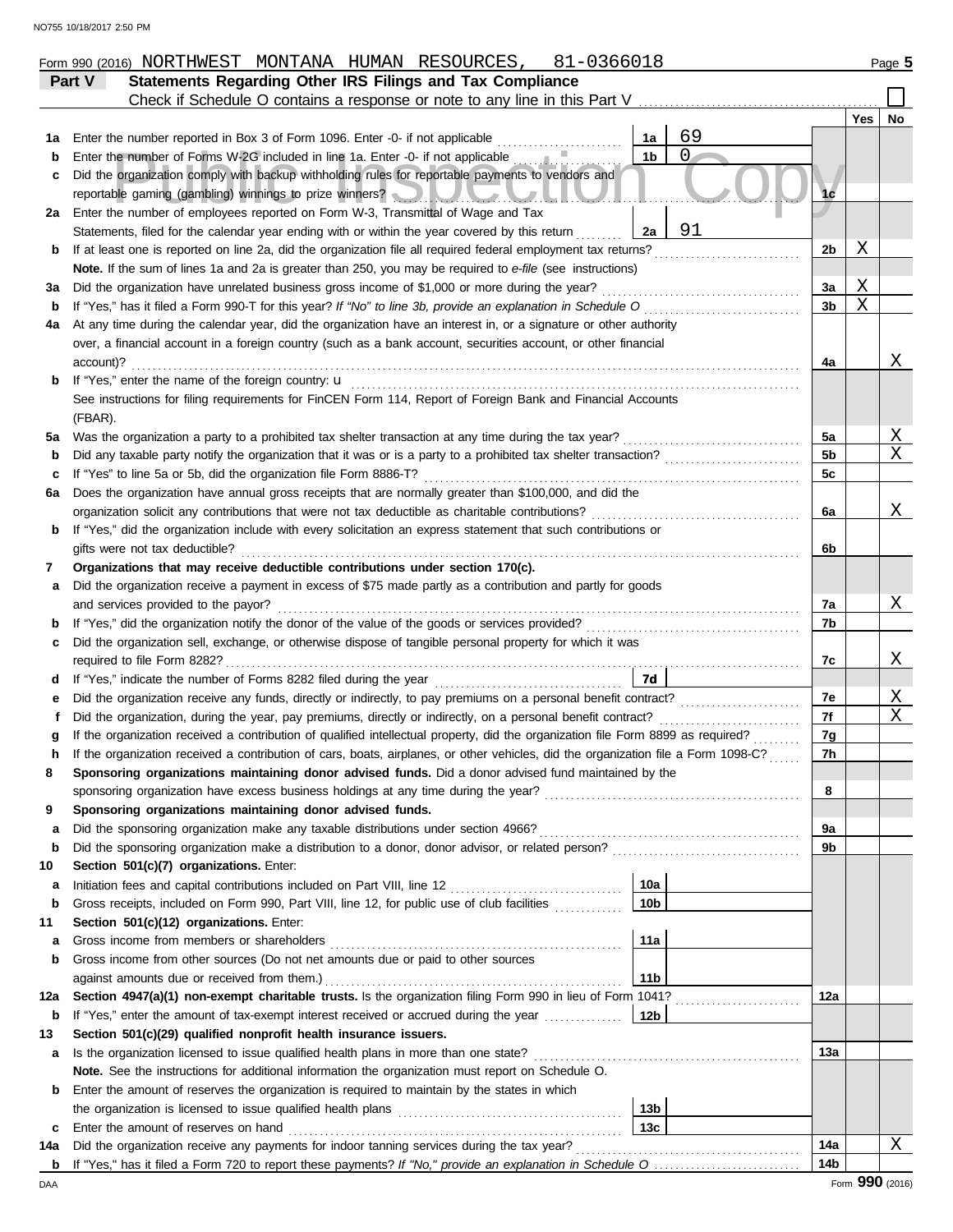|                                                                                                                    | 81-0366018<br>Form 990 (2016) NORTHWEST MONTANA HUMAN RESOURCES,                                                                    |                 |     | Page 6 |  |  |  |
|--------------------------------------------------------------------------------------------------------------------|-------------------------------------------------------------------------------------------------------------------------------------|-----------------|-----|--------|--|--|--|
|                                                                                                                    | Governance, Management, and Disclosure For each "Yes" response to lines 2 through 7b below, and for a "No"<br><b>Part VI</b>        |                 |     |        |  |  |  |
|                                                                                                                    | response to line 8a, 8b, or 10b below, describe the circumstances, processes, or changes in Schedule O. See instructions.           |                 |     |        |  |  |  |
|                                                                                                                    | Check if Schedule O contains a response or note to any line in this Part VI                                                         |                 |     |        |  |  |  |
|                                                                                                                    | Section A. Governing Body and Management                                                                                            |                 |     |        |  |  |  |
|                                                                                                                    |                                                                                                                                     |                 | Yes | No     |  |  |  |
| 1а                                                                                                                 | Enter the number of voting members of the governing body at the end of the tax year<br>1a                                           |                 |     |        |  |  |  |
|                                                                                                                    | If there are material differences in voting rights among members of the governing body, or                                          |                 |     |        |  |  |  |
|                                                                                                                    | if the governing body delegated broad authority to an executive committee or similar                                                |                 |     |        |  |  |  |
|                                                                                                                    | committee, explain in Schedule O.                                                                                                   |                 |     |        |  |  |  |
| b                                                                                                                  | 9<br>1b<br>Enter the number of voting members included in line 1a, above, who are independent                                       |                 |     |        |  |  |  |
| 2                                                                                                                  | Did any officer, director, trustee, or key employee have a family relationship or a business relationship with                      |                 |     |        |  |  |  |
|                                                                                                                    | any other officer, director, trustee, or key employee?                                                                              | 2               |     | Χ      |  |  |  |
| 3                                                                                                                  | Did the organization delegate control over management duties customarily performed by or under the direct                           |                 |     |        |  |  |  |
|                                                                                                                    | supervision of officers, directors, or trustees, or key employees to a management company or other person?                          | 3               |     | Χ      |  |  |  |
| 4                                                                                                                  | Did the organization make any significant changes to its governing documents since the prior Form 990 was filed?                    | 4               |     | Χ      |  |  |  |
| 5                                                                                                                  | Did the organization become aware during the year of a significant diversion of the organization's assets?                          | 5               |     | Χ      |  |  |  |
| 6                                                                                                                  | Did the organization have members or stockholders?                                                                                  | 6               |     | Χ      |  |  |  |
| 7а                                                                                                                 | Did the organization have members, stockholders, or other persons who had the power to elect or appoint                             |                 |     |        |  |  |  |
|                                                                                                                    | one or more members of the governing body?                                                                                          | 7a              |     | Χ      |  |  |  |
| b                                                                                                                  | Are any governance decisions of the organization reserved to (or subject to approval by) members,                                   |                 |     |        |  |  |  |
|                                                                                                                    | stockholders, or persons other than the governing body?                                                                             | 7b              |     | Χ      |  |  |  |
| 8                                                                                                                  | Did the organization contemporaneously document the meetings held or written actions undertaken during the year by the following:   |                 |     |        |  |  |  |
| а                                                                                                                  | The governing body?                                                                                                                 | 8а              | Χ   |        |  |  |  |
| b                                                                                                                  | Each committee with authority to act on behalf of the governing body?                                                               | 8b              | Χ   |        |  |  |  |
| 9                                                                                                                  | Is there any officer, director, trustee, or key employee listed in Part VII, Section A, who cannot be reached at                    |                 |     |        |  |  |  |
|                                                                                                                    |                                                                                                                                     | 9               |     | Χ      |  |  |  |
|                                                                                                                    | <b>Section B. Policies</b> (This Section B requests information about policies not required by the Internal Revenue Code.)          |                 |     |        |  |  |  |
|                                                                                                                    |                                                                                                                                     |                 | Yes | No     |  |  |  |
| 10a                                                                                                                | Did the organization have local chapters, branches, or affiliates?                                                                  | 10a             |     | Χ      |  |  |  |
| b                                                                                                                  | If "Yes," did the organization have written policies and procedures governing the activities of such chapters,                      |                 |     |        |  |  |  |
| affiliates, and branches to ensure their operations are consistent with the organization's exempt purposes?<br>10b |                                                                                                                                     |                 |     |        |  |  |  |
| 11a                                                                                                                | Has the organization provided a complete copy of this Form 990 to all members of its governing body before filing the form?         | 11a             | Χ   |        |  |  |  |
| b                                                                                                                  | Describe in Schedule O the process, if any, used by the organization to review this Form 990.                                       |                 |     |        |  |  |  |
| 12a                                                                                                                | Did the organization have a written conflict of interest policy? If "No," go to line 13                                             | 12a             | Χ   |        |  |  |  |
| b                                                                                                                  | Were officers, directors, or trustees, and key employees required to disclose annually interests that could give rise to conflicts? | 12b             | Χ   |        |  |  |  |
|                                                                                                                    | Did the organization regularly and consistently monitor and enforce compliance with the policy? If "Yes,"                           |                 |     |        |  |  |  |
|                                                                                                                    | describe in Schedule O how this was done                                                                                            | 12c             | Χ   |        |  |  |  |
| 13                                                                                                                 | Did the organization have a written whistleblower policy?                                                                           | 13              | Χ   |        |  |  |  |
| 14                                                                                                                 | Did the organization have a written document retention and destruction policy?                                                      | 14              | Χ   |        |  |  |  |
| 15                                                                                                                 | Did the process for determining compensation of the following persons include a review and approval by                              |                 |     |        |  |  |  |
|                                                                                                                    | independent persons, comparability data, and contemporaneous substantiation of the deliberation and decision?                       |                 |     |        |  |  |  |
| а                                                                                                                  |                                                                                                                                     | 15a             | Χ   |        |  |  |  |
| b                                                                                                                  | Other officers or key employees of the organization                                                                                 | 15b             |     | Χ      |  |  |  |
|                                                                                                                    | If "Yes" to line 15a or 15b, describe the process in Schedule O (see instructions).                                                 |                 |     |        |  |  |  |
| 16a                                                                                                                | Did the organization invest in, contribute assets to, or participate in a joint venture or similar arrangement                      |                 |     |        |  |  |  |
|                                                                                                                    | with a taxable entity during the year?                                                                                              | 16a             |     | Χ      |  |  |  |
| b                                                                                                                  | If "Yes," did the organization follow a written policy or procedure requiring the organization to evaluate its                      |                 |     |        |  |  |  |
|                                                                                                                    | participation in joint venture arrangements under applicable federal tax law, and take steps to safeguard the                       |                 |     |        |  |  |  |
|                                                                                                                    |                                                                                                                                     | 16 <sub>b</sub> |     |        |  |  |  |
|                                                                                                                    | <b>Section C. Disclosure</b>                                                                                                        |                 |     |        |  |  |  |
| 17                                                                                                                 | List the states with which a copy of this Form 990 is required to be filed $\mathbf{u}$ NONE                                        |                 |     |        |  |  |  |
| 18                                                                                                                 | Section 6104 requires an organization to make its Forms 1023 (or 1024 if applicable), 990, and 990-T (Section 501(c)(3)s only)      |                 |     |        |  |  |  |
|                                                                                                                    | available for public inspection. Indicate how you made these available. Check all that apply.                                       |                 |     |        |  |  |  |
|                                                                                                                    | ΙXΙ<br>$\vert$ Another's website $\vert X \vert$ Upon request<br>Own website<br>$\vert$ Other (explain in Schedule O)               |                 |     |        |  |  |  |
| 19                                                                                                                 | Describe in Schedule O whether (and if so, how) the organization made its governing documents, conflict of interest policy, and     |                 |     |        |  |  |  |
|                                                                                                                    | financial statements available to the public during the tax year.                                                                   |                 |     |        |  |  |  |
| 20                                                                                                                 | State the name, address, and telephone number of the person who possesses the organization's books and records: u                   |                 |     |        |  |  |  |
|                                                                                                                    | CARRIE GABLE<br>P.O. BOX 8300                                                                                                       |                 |     |        |  |  |  |
|                                                                                                                    | MT 59904-1300 406-752-6565<br>KALISPELL                                                                                             |                 |     |        |  |  |  |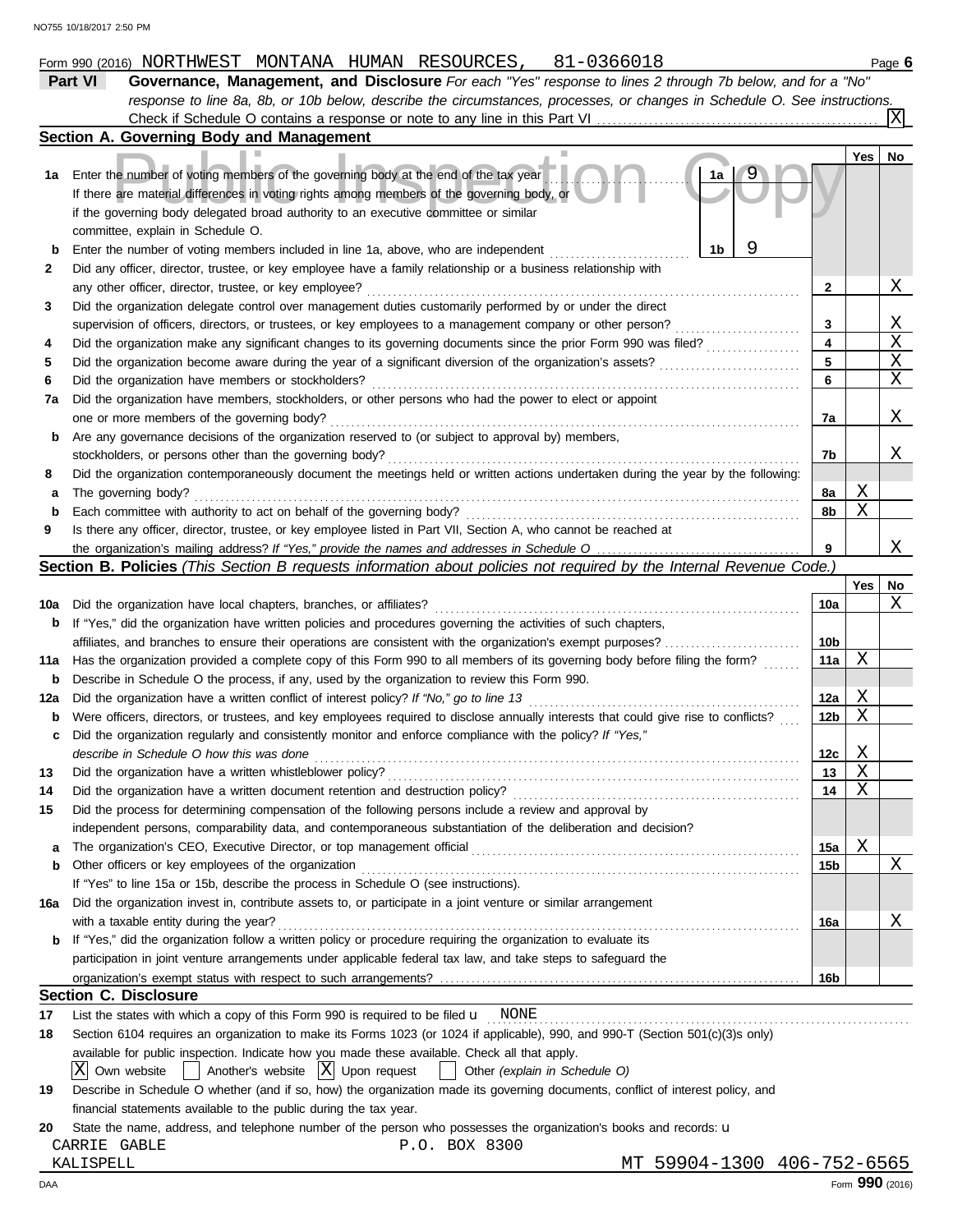| Form 990 (2016)          |                                             | NORTHWEST MONTANA HUMAN RESOURCES.                                                |                                                                                           | 81-0366018                                                                                                                                                                                                                                                  | Page 7                                                                                           |
|--------------------------|---------------------------------------------|-----------------------------------------------------------------------------------|-------------------------------------------------------------------------------------------|-------------------------------------------------------------------------------------------------------------------------------------------------------------------------------------------------------------------------------------------------------------|--------------------------------------------------------------------------------------------------|
| <b>Part VII</b>          |                                             |                                                                                   |                                                                                           |                                                                                                                                                                                                                                                             | Compensation of Officers, Directors, Trustees, Key Employees, Highest Compensated Employees, and |
|                          | <b>Independent Contractors</b>              |                                                                                   |                                                                                           |                                                                                                                                                                                                                                                             |                                                                                                  |
|                          |                                             |                                                                                   |                                                                                           | Check if Schedule O contains a response or note to any line in this Part VII                                                                                                                                                                                |                                                                                                  |
| Section A.               |                                             |                                                                                   | Officers, Directors, Trustees, Key Employees, and Highest Compensated Employees           |                                                                                                                                                                                                                                                             |                                                                                                  |
| organization's tax year. |                                             |                                                                                   |                                                                                           | 1a Complete this table for all persons required to be listed. Report compensation for the calendar year ending with or within the                                                                                                                           |                                                                                                  |
|                          |                                             | compensation. Enter -0- in columns (D), (E), and (F) if no compensation was paid. |                                                                                           | • List all of the organization's <b>current</b> officers, directors, trustees (whether individuals or organizations), regardless of amount of                                                                                                               |                                                                                                  |
|                          |                                             |                                                                                   |                                                                                           | • List all of the organization's current key employees, if any. See instructions for definition of "key employee."                                                                                                                                          |                                                                                                  |
|                          | organization and any related organizations. |                                                                                   |                                                                                           | • List the organization's five current highest compensated employees (other than an officer, director, trustee, or key employee)<br>who received reportable compensation (Box 5 of Form W-2 and/or Box 7 of Form 1099-MISC) of more than \$100,000 from the |                                                                                                  |
|                          |                                             |                                                                                   | \$100,000 of reportable compensation from the organization and any related organizations. | • List all of the organization's former officers, key employees, and highest compensated employees who received more than                                                                                                                                   |                                                                                                  |

List all of the organization's **former directors or trustees** that received, in the capacity as a former director or trustee of the ● List all of the organization's former directors or trustees that received, in the capacity as a former director organization, more than \$10,000 of reportable compensation from the organization and any related organizati List persons in the following order: individual trustees or directors; institutional trustees; officers; key employees; highest compensated employees; and former such persons.

Check this box if neither the organization nor any related organization compensated any current officer, director, or trustee.

| (A)<br>(B)<br>Name and Title<br>Average<br>hours per<br>week<br>(list any |                                                                |                                   |                      | (C)<br>Position |              | (do not check more than one<br>box, unless person is both an<br>officer and a director/trustee) |        | (D)<br>Reportable<br>compensation<br>from<br>the | (E)<br>Reportable<br>compensation from<br>related<br>organizations | (F)<br>Estimated<br>amount of<br>other<br>compensation   |
|---------------------------------------------------------------------------|----------------------------------------------------------------|-----------------------------------|----------------------|-----------------|--------------|-------------------------------------------------------------------------------------------------|--------|--------------------------------------------------|--------------------------------------------------------------------|----------------------------------------------------------|
|                                                                           | hours for<br>related<br>organizations<br>below dotted<br>line) | Individual trustee<br>or director | nstitutional trustee | Officer         | Key employee | Highest compensated<br>employee                                                                 | Former | organization<br>(W-2/1099-MISC)                  | (W-2/1099-MISC)                                                    | from the<br>organization<br>and related<br>organizations |
| (1) ROBIN HAIDLE                                                          |                                                                |                                   |                      |                 |              |                                                                                                 |        |                                                  |                                                                    |                                                          |
| PRESIDENT                                                                 | 0.50<br>0.00                                                   | X                                 |                      | X               |              |                                                                                                 |        | 0                                                | 0                                                                  | $\mathbf 0$                                              |
| (2) KATE HUTSBERGER                                                       |                                                                |                                   |                      |                 |              |                                                                                                 |        |                                                  |                                                                    |                                                          |
| VICE PRESIDENT                                                            | 0.50<br>0.00                                                   | Χ                                 |                      | X               |              |                                                                                                 |        | 0                                                | 0                                                                  | 0                                                        |
| (3) LAURA BURROWES                                                        |                                                                |                                   |                      |                 |              |                                                                                                 |        |                                                  |                                                                    |                                                          |
|                                                                           | 0.50                                                           |                                   |                      |                 |              |                                                                                                 |        |                                                  |                                                                    |                                                          |
| SECRETARY/TREASURER                                                       | 0.00                                                           | $\mathbf X$                       |                      | $\rm X$         |              |                                                                                                 |        | 0                                                | 0                                                                  | $\mathbf 0$                                              |
| (4) HOLLY WAGNER                                                          | 0.50                                                           |                                   |                      |                 |              |                                                                                                 |        |                                                  |                                                                    |                                                          |
| <b>DIRECTOR</b>                                                           | 0.00                                                           | X                                 |                      |                 |              |                                                                                                 |        | 0                                                | 0                                                                  | $\overline{0}$                                           |
| (5) DANIELLE K.                                                           | WHITTEN                                                        |                                   |                      |                 |              |                                                                                                 |        |                                                  |                                                                    |                                                          |
| DIRECTOR                                                                  | 0.50<br>0.00                                                   | X                                 |                      |                 |              |                                                                                                 |        | 0                                                | 0                                                                  | $\mathbf 0$                                              |
| (6) VINCE RUBINO                                                          |                                                                |                                   |                      |                 |              |                                                                                                 |        |                                                  |                                                                    |                                                          |
|                                                                           | 0.50                                                           |                                   |                      |                 |              |                                                                                                 |        |                                                  |                                                                    |                                                          |
| DIRECTOR                                                                  | 0.00                                                           | X                                 |                      |                 |              |                                                                                                 |        | 0                                                | 0                                                                  | $\mathbf 0$                                              |
| (7) GLEN MAGERA                                                           |                                                                |                                   |                      |                 |              |                                                                                                 |        |                                                  |                                                                    |                                                          |
| <b>DIRECTOR</b>                                                           | 0.50<br>0.00                                                   | X                                 |                      |                 |              |                                                                                                 |        | 0                                                | 0                                                                  | 0                                                        |
| (8) ALAN MCCURRY                                                          |                                                                |                                   |                      |                 |              |                                                                                                 |        |                                                  |                                                                    |                                                          |
| <b>DIRECTOR</b>                                                           | 0.50<br>0.00                                                   | $\mathbf X$                       |                      |                 |              |                                                                                                 |        | 0                                                | $\overline{0}$                                                     | $\overline{0}$                                           |
| (9) DUANE LUTKE                                                           |                                                                |                                   |                      |                 |              |                                                                                                 |        |                                                  |                                                                    |                                                          |
| DIRECTOR                                                                  | 0.50<br>0.00                                                   | X                                 |                      |                 |              |                                                                                                 |        | 0                                                | 0                                                                  | $\mathbf 0$                                              |
| (10) TRACY DIAZ                                                           |                                                                |                                   |                      |                 |              |                                                                                                 |        |                                                  |                                                                    |                                                          |
| EXECUTIVE DIRECTOR                                                        | 40.00<br>0.00                                                  |                                   |                      | X               |              |                                                                                                 |        | 91,464                                           | 0                                                                  | 13,940                                                   |
| $(11)$ CARRIE<br>GABLE                                                    | 40.00                                                          |                                   |                      |                 |              |                                                                                                 |        |                                                  |                                                                    |                                                          |
| CFO                                                                       | 0.00                                                           |                                   |                      | X               |              |                                                                                                 |        | 63,047                                           | 0                                                                  | 9,452                                                    |
| <b>DAA</b>                                                                |                                                                |                                   |                      |                 |              |                                                                                                 |        |                                                  |                                                                    | Form 990 (2016)                                          |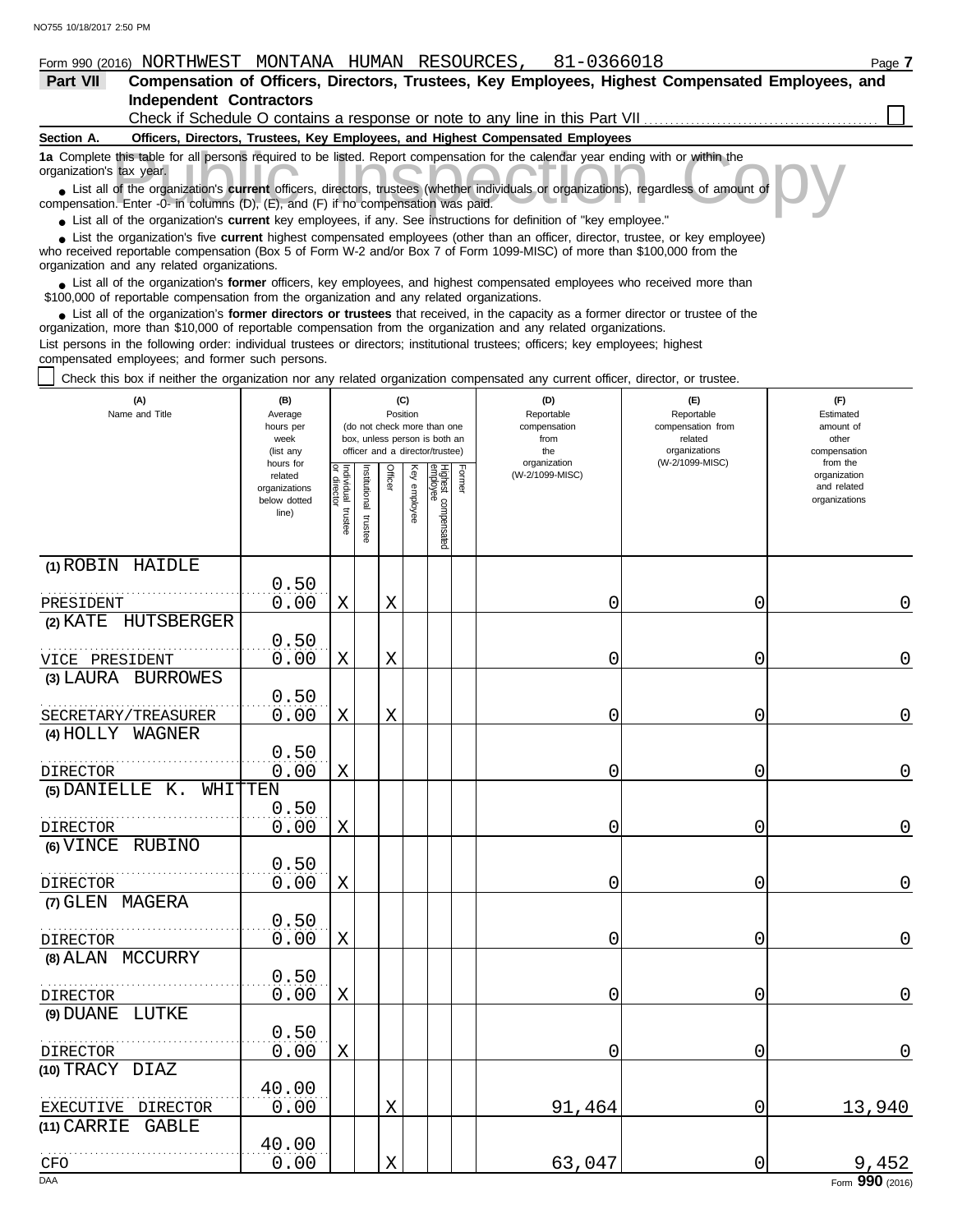| Part VII     | NO755 10/18/2017 2:50 PM<br>Form 990 (2016) NORTHWEST MONTANA HUMAN RESOURCES,                                                                                                                                                        |                                                                |                                      |                      |                                     |                 |                                                                                                 |                                                  | 81-0366018<br>Section A. Officers, Directors, Trustees, Key Employees, and Highest Compensated Employees (continued) |                                                                    |   | Page 8                                                   |
|--------------|---------------------------------------------------------------------------------------------------------------------------------------------------------------------------------------------------------------------------------------|----------------------------------------------------------------|--------------------------------------|----------------------|-------------------------------------|-----------------|-------------------------------------------------------------------------------------------------|--------------------------------------------------|----------------------------------------------------------------------------------------------------------------------|--------------------------------------------------------------------|---|----------------------------------------------------------|
|              | (A)<br>Name and title                                                                                                                                                                                                                 | (B)<br>Average<br>hours per<br>week<br>(list any               |                                      |                      | Position                            | (C)             | (do not check more than one<br>box, unless person is both an<br>officer and a director/trustee) | (D)<br>Reportable<br>compensation<br>from<br>the |                                                                                                                      | (E)<br>Reportable<br>compensation from<br>related<br>organizations |   | (F)<br>Estimated<br>amount of<br>other<br>compensation   |
|              |                                                                                                                                                                                                                                       | hours for<br>related<br>organizations<br>below dotted<br>line) | Individual<br>or director<br>trustee | nstitutional trustee | Officer<br>$\overline{\phantom{a}}$ | Ķēy<br>employee | Highest compensated<br>employee                                                                 | Former                                           | organization<br>(W-2/1099-MISC)                                                                                      | (W-2/1099-MISC)                                                    |   | from the<br>organization<br>and related<br>organizations |
| (12)         | MALONE<br>PATRICK                                                                                                                                                                                                                     |                                                                |                                      |                      |                                     |                 |                                                                                                 |                                                  |                                                                                                                      |                                                                    |   |                                                          |
|              | DEPUTY DIRECTOR                                                                                                                                                                                                                       | 30.00<br>0.00                                                  |                                      |                      | X                                   |                 |                                                                                                 |                                                  | 49,028                                                                                                               | 0                                                                  |   | 10,663                                                   |
|              |                                                                                                                                                                                                                                       |                                                                |                                      |                      |                                     |                 |                                                                                                 |                                                  |                                                                                                                      |                                                                    |   |                                                          |
|              |                                                                                                                                                                                                                                       |                                                                |                                      |                      |                                     |                 |                                                                                                 |                                                  |                                                                                                                      |                                                                    |   |                                                          |
|              |                                                                                                                                                                                                                                       |                                                                |                                      |                      |                                     |                 |                                                                                                 |                                                  |                                                                                                                      |                                                                    |   |                                                          |
|              |                                                                                                                                                                                                                                       |                                                                |                                      |                      |                                     |                 |                                                                                                 |                                                  |                                                                                                                      |                                                                    |   |                                                          |
|              |                                                                                                                                                                                                                                       |                                                                |                                      |                      |                                     |                 |                                                                                                 |                                                  |                                                                                                                      |                                                                    |   |                                                          |
|              |                                                                                                                                                                                                                                       |                                                                |                                      |                      |                                     |                 |                                                                                                 |                                                  |                                                                                                                      |                                                                    |   |                                                          |
|              |                                                                                                                                                                                                                                       |                                                                |                                      |                      |                                     |                 |                                                                                                 |                                                  |                                                                                                                      |                                                                    |   |                                                          |
|              |                                                                                                                                                                                                                                       |                                                                |                                      |                      |                                     |                 |                                                                                                 | u                                                | 203,539                                                                                                              |                                                                    |   | 34,055                                                   |
| c<br>d       | Total from continuation sheets to Part VII, Section A                                                                                                                                                                                 |                                                                |                                      |                      |                                     |                 |                                                                                                 | u<br>u                                           | 203,539                                                                                                              |                                                                    |   | 34,055                                                   |
| 2            | Total number of individuals (including but not limited to those listed above) who received more than \$100,000 of<br>reportable compensation from the organization $\mathbf u$ 0                                                      |                                                                |                                      |                      |                                     |                 |                                                                                                 |                                                  |                                                                                                                      |                                                                    |   |                                                          |
|              |                                                                                                                                                                                                                                       |                                                                |                                      |                      |                                     |                 |                                                                                                 |                                                  |                                                                                                                      |                                                                    |   | Yes<br>No                                                |
| 3            | Did the organization list any former officer, director, or trustee, key employee, or highest compensated                                                                                                                              |                                                                |                                      |                      |                                     |                 |                                                                                                 |                                                  |                                                                                                                      |                                                                    | 3 | Χ                                                        |
| 4            | For any individual listed on line 1a, is the sum of reportable compensation and other compensation from the<br>organization and related organizations greater than \$150,000? If "Yes," complete Schedule J for such                  |                                                                |                                      |                      |                                     |                 |                                                                                                 |                                                  |                                                                                                                      |                                                                    |   |                                                          |
| 5            | individual <b>continuous</b> continuous continuous continuous continuous continuous continuous continuous continuous<br>Did any person listed on line 1a receive or accrue compensation from any unrelated organization or individual |                                                                |                                      |                      |                                     |                 |                                                                                                 |                                                  |                                                                                                                      |                                                                    | 4 | Χ                                                        |
|              |                                                                                                                                                                                                                                       |                                                                |                                      |                      |                                     |                 |                                                                                                 |                                                  |                                                                                                                      |                                                                    | 5 | X                                                        |
| 1            | Section B. Independent Contractors<br>Complete this table for your five highest compensated independent contractors that received more than \$100,000 of                                                                              |                                                                |                                      |                      |                                     |                 |                                                                                                 |                                                  |                                                                                                                      |                                                                    |   |                                                          |
|              | compensation from the organization. Report compensation for the calendar year ending with or within the organization's tax year.                                                                                                      | (A)<br>Name and business address                               |                                      |                      |                                     |                 |                                                                                                 |                                                  |                                                                                                                      | (B)<br>Description of services                                     |   | (C)<br>Compensation                                      |
|              |                                                                                                                                                                                                                                       |                                                                |                                      |                      |                                     |                 |                                                                                                 |                                                  |                                                                                                                      |                                                                    |   |                                                          |
|              |                                                                                                                                                                                                                                       |                                                                |                                      |                      |                                     |                 |                                                                                                 |                                                  |                                                                                                                      |                                                                    |   |                                                          |
|              |                                                                                                                                                                                                                                       |                                                                |                                      |                      |                                     |                 |                                                                                                 |                                                  |                                                                                                                      |                                                                    |   |                                                          |
|              |                                                                                                                                                                                                                                       |                                                                |                                      |                      |                                     |                 |                                                                                                 |                                                  |                                                                                                                      |                                                                    |   |                                                          |
| $\mathbf{2}$ | Total number of independent contractors (including but not limited to those listed above) who<br>received more than \$100,000 of compensation from the organization u                                                                 |                                                                |                                      |                      |                                     |                 |                                                                                                 |                                                  |                                                                                                                      | 0                                                                  |   |                                                          |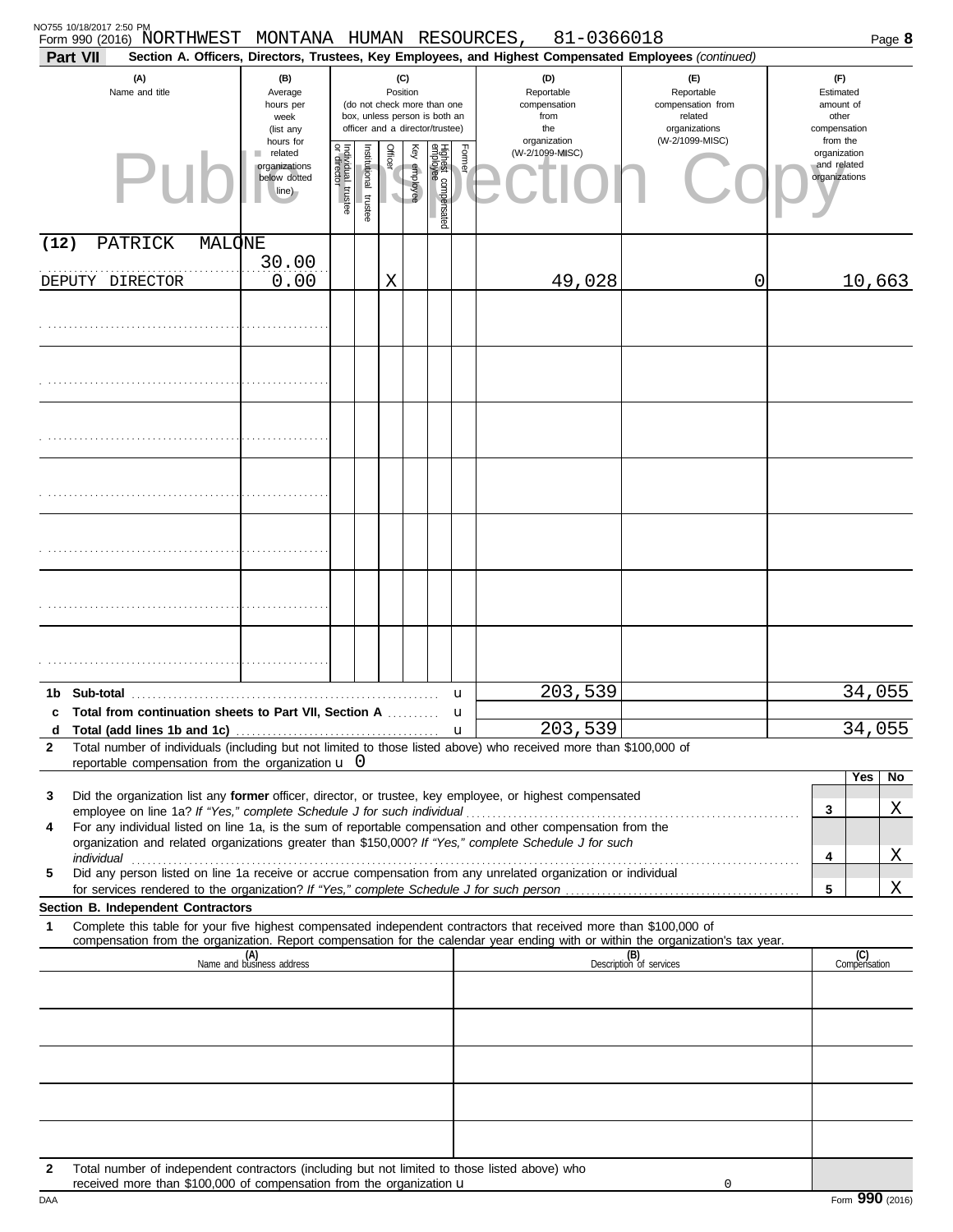## **Part VIII Statement of Revenue**

|                                                             |     |                                                                                                                                   |                                                                                     |                                                          |              |                       |                      |                                                    |                                         | ΙX                                                               |
|-------------------------------------------------------------|-----|-----------------------------------------------------------------------------------------------------------------------------------|-------------------------------------------------------------------------------------|----------------------------------------------------------|--------------|-----------------------|----------------------|----------------------------------------------------|-----------------------------------------|------------------------------------------------------------------|
|                                                             |     |                                                                                                                                   |                                                                                     |                                                          |              |                       | (A)<br>Total revenue | (B)<br>Related or<br>exempt<br>function<br>revenue | (C)<br>Unrelated<br>business<br>revenue | (D)<br>Revenue<br>excluded from tax<br>under sections<br>512-514 |
| Program Service Revenue <b>Contributions, Gifts, Grants</b> |     | 1a Federated campaigns<br><b>b</b> Membership dues<br>c Fundraising events<br>d Related organizations                             |                                                                                     | 1a<br>1 <sub>b</sub><br>1 <sub>c</sub><br>1 <sub>d</sub> |              |                       |                      |                                                    |                                         |                                                                  |
|                                                             |     | <b>e</b> Government grants (contributions)<br>f All other contributions, gifts, grants,<br>and similar amounts not included above | g Noncash contributions included in lines 1a-1f:                                    | 1e<br>1f                                                 | \$           | 2, 141, 179<br>17,863 |                      |                                                    |                                         |                                                                  |
|                                                             |     |                                                                                                                                   |                                                                                     |                                                          |              |                       | 2,159,042            |                                                    |                                         |                                                                  |
|                                                             |     |                                                                                                                                   |                                                                                     |                                                          |              |                       |                      |                                                    |                                         |                                                                  |
|                                                             |     |                                                                                                                                   |                                                                                     |                                                          |              | Busn. Code<br>624200  |                      | 548,308                                            |                                         |                                                                  |
|                                                             | 2a  |                                                                                                                                   | ENERGY PROGRAMS - LIEAP                                                             |                                                          |              |                       | 548,308              |                                                    |                                         |                                                                  |
|                                                             | b   |                                                                                                                                   | HOUSING PROGRAMS                                                                    |                                                          | .            | 624200                | 527,498              | 527,498                                            |                                         |                                                                  |
|                                                             | с   | OTHER INCOME                                                                                                                      |                                                                                     |                                                          |              | 900099                | 25,068               | 25,068                                             |                                         |                                                                  |
|                                                             | d   | IN HOME CARE                                                                                                                      |                                                                                     |                                                          |              | 624100                | 16,460               | 16,460                                             |                                         |                                                                  |
|                                                             |     |                                                                                                                                   | COMMUNITY SERVICES                                                                  |                                                          | . <b>.</b> . | 624100                | 4,146                | 4,146                                              |                                         |                                                                  |
|                                                             |     |                                                                                                                                   | f All other program service revenue $\ldots$                                        |                                                          |              | 624100                | 2,100                | 2,100                                              |                                         |                                                                  |
|                                                             |     |                                                                                                                                   |                                                                                     |                                                          |              |                       | 1,123,580            |                                                    |                                         |                                                                  |
|                                                             | 3   |                                                                                                                                   | Investment income (including dividends, interest,                                   |                                                          |              |                       |                      |                                                    |                                         |                                                                  |
|                                                             |     |                                                                                                                                   |                                                                                     |                                                          |              | u                     | 17,315               |                                                    |                                         | 17,315                                                           |
|                                                             | 4   |                                                                                                                                   | Income from investment of tax-exempt bond proceeds u                                |                                                          |              |                       |                      |                                                    |                                         |                                                                  |
|                                                             | 5   |                                                                                                                                   |                                                                                     |                                                          |              | u                     |                      |                                                    |                                         |                                                                  |
|                                                             |     |                                                                                                                                   | (i) Real                                                                            |                                                          |              | (ii) Personal         |                      |                                                    |                                         |                                                                  |
|                                                             | 6а  | Gross rents                                                                                                                       |                                                                                     | 17,628                                                   |              |                       |                      |                                                    |                                         |                                                                  |
|                                                             | b   | Less: rental exps.                                                                                                                |                                                                                     | 14,939                                                   |              |                       |                      |                                                    |                                         |                                                                  |
|                                                             |     | Rental inc. or (loss)                                                                                                             |                                                                                     | 2,689                                                    |              |                       |                      |                                                    |                                         |                                                                  |
|                                                             | d   |                                                                                                                                   |                                                                                     |                                                          |              | u                     | 2,689                |                                                    | 2,689                                   |                                                                  |
|                                                             |     | <b>7a</b> Gross amount from<br>sales of assets<br>other than inventory                                                            | (i) Securities                                                                      |                                                          |              | (ii) Other            |                      |                                                    |                                         |                                                                  |
|                                                             | b   | Less: cost or other<br>basis & sales exps.                                                                                        |                                                                                     |                                                          |              |                       |                      |                                                    |                                         |                                                                  |
|                                                             |     | Gain or (loss)                                                                                                                    |                                                                                     |                                                          |              |                       |                      |                                                    |                                         |                                                                  |
|                                                             |     |                                                                                                                                   |                                                                                     |                                                          |              |                       |                      |                                                    |                                         |                                                                  |
| ٩                                                           |     |                                                                                                                                   | 8a Gross income from fundraising events                                             |                                                          |              |                       |                      |                                                    |                                         |                                                                  |
| Other Reven                                                 |     |                                                                                                                                   | of contributions reported on line 1c).<br>See Part IV, line 18                      | a                                                        |              |                       |                      |                                                    |                                         |                                                                  |
|                                                             |     |                                                                                                                                   | <b>b</b> Less: direct expenses                                                      | b                                                        |              |                       |                      |                                                    |                                         |                                                                  |
|                                                             |     |                                                                                                                                   | c Net income or (loss) from fundraising events  u                                   |                                                          |              |                       |                      |                                                    |                                         |                                                                  |
|                                                             |     |                                                                                                                                   | 9a Gross income from gaming activities.                                             |                                                          |              |                       |                      |                                                    |                                         |                                                                  |
|                                                             |     |                                                                                                                                   |                                                                                     | a                                                        |              |                       |                      |                                                    |                                         |                                                                  |
|                                                             |     |                                                                                                                                   | See Part IV, line 19 $\ldots$                                                       | b                                                        |              |                       |                      |                                                    |                                         |                                                                  |
|                                                             |     |                                                                                                                                   | <b>b</b> Less: direct expenses                                                      |                                                          |              |                       |                      |                                                    |                                         |                                                                  |
|                                                             |     |                                                                                                                                   | <b>c</b> Net income or (loss) from gaming activities <b>u</b>                       |                                                          |              |                       |                      |                                                    |                                         |                                                                  |
|                                                             |     |                                                                                                                                   | 10a Gross sales of inventory, less                                                  |                                                          |              |                       |                      |                                                    |                                         |                                                                  |
|                                                             |     |                                                                                                                                   | returns and allowances $a$ $a$                                                      |                                                          |              | 1,095,023             |                      |                                                    |                                         |                                                                  |
|                                                             |     |                                                                                                                                   | <b>b</b> Less: $cost$ of goods $sol$                                                | $\mathbf{b}$                                             |              | 298,090               |                      |                                                    |                                         |                                                                  |
|                                                             |     |                                                                                                                                   | c Net income or (loss) from sales of inventory  u                                   |                                                          |              |                       | 796,933              | 796,933                                            |                                         |                                                                  |
|                                                             |     |                                                                                                                                   | Miscellaneous Revenue                                                               |                                                          |              | Busn. Code            |                      |                                                    |                                         |                                                                  |
|                                                             | 11a |                                                                                                                                   |                                                                                     |                                                          |              |                       |                      |                                                    |                                         |                                                                  |
|                                                             | b   |                                                                                                                                   |                                                                                     |                                                          |              |                       |                      |                                                    |                                         |                                                                  |
|                                                             |     |                                                                                                                                   |                                                                                     |                                                          |              |                       |                      |                                                    |                                         |                                                                  |
|                                                             |     |                                                                                                                                   | <b>d</b> All other revenue $\ldots, \ldots, \ldots, \ldots, \ldots, \ldots, \ldots$ |                                                          |              |                       |                      |                                                    |                                         |                                                                  |
|                                                             |     |                                                                                                                                   |                                                                                     |                                                          |              | $\mathbf{u}$          |                      |                                                    |                                         |                                                                  |
|                                                             | 12  |                                                                                                                                   | Total revenue. See instructions.                                                    |                                                          |              | $\mathbf{u}$          | 4,099,559            | 1,920,513                                          | 2,689                                   | 17,315                                                           |

DAA

Form **990** (2016)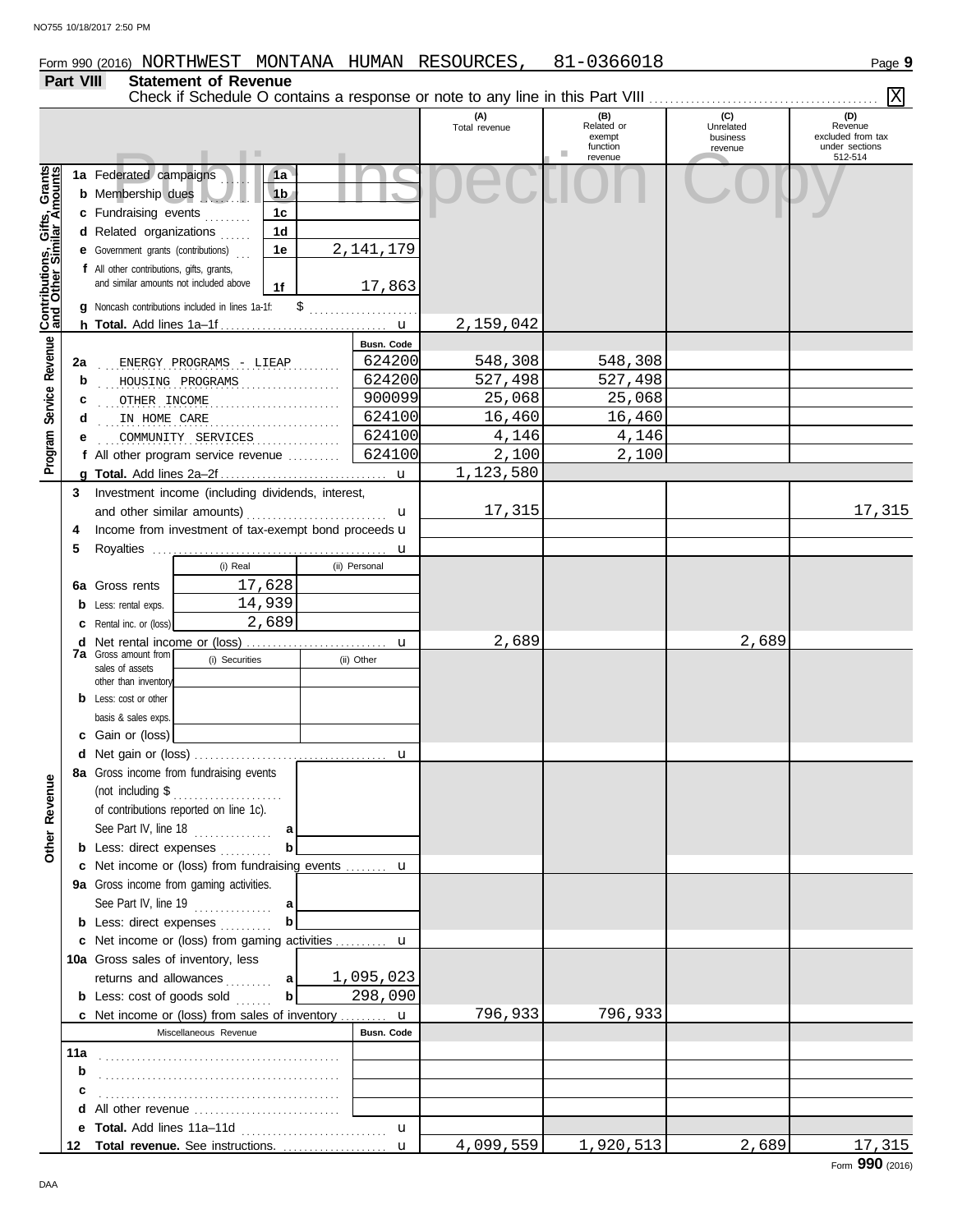#### **Part IX Statement of Functional Expenses** Form 990 (2016) NORTHWEST MONTANA HUMAN RESOURCES, 81-0366018 Page 10

|        | Section 501(c)(3) and 501(c)(4) organizations must complete all columns. All other organizations must complete column (A).<br>Check if Schedule O contains a response or note to any line in this Part IX |                    |                             |                                    |                         |
|--------|-----------------------------------------------------------------------------------------------------------------------------------------------------------------------------------------------------------|--------------------|-----------------------------|------------------------------------|-------------------------|
|        | Do not include amounts reported on lines 6b,                                                                                                                                                              | (A)                | (B)                         | (C)                                | (D)                     |
|        | 7b, 8b, 9b, and 10b of Part VIII.                                                                                                                                                                         | Total expenses     | Program service<br>expenses | Management and<br>general expenses | Fundraising<br>expenses |
|        | 1 Grants and other assistance to domestic organizations                                                                                                                                                   |                    |                             |                                    |                         |
|        | and domestic governments. See Part IV, line 21                                                                                                                                                            |                    |                             |                                    |                         |
| 2      | Grants and other assistance to domestic                                                                                                                                                                   |                    |                             |                                    |                         |
|        | individuals. See Part IV, line 22                                                                                                                                                                         |                    |                             |                                    |                         |
| 3      | Grants and other assistance to foreign                                                                                                                                                                    |                    |                             |                                    |                         |
|        | organizations, foreign governments, and foreign                                                                                                                                                           |                    |                             |                                    |                         |
|        | individuals. See Part IV, lines 15 and 16                                                                                                                                                                 |                    |                             |                                    |                         |
| 4      | Benefits paid to or for members                                                                                                                                                                           |                    |                             |                                    |                         |
| 5      | Compensation of current officers, directors,                                                                                                                                                              |                    |                             |                                    |                         |
|        | trustees, and key employees                                                                                                                                                                               | 237,597            |                             | 237,597                            |                         |
| 6      | Compensation not included above, to disqualified                                                                                                                                                          |                    |                             |                                    |                         |
|        | persons (as defined under section 4958(f)(1)) and                                                                                                                                                         |                    |                             |                                    |                         |
|        | persons described in section 4958(c)(3)(B)                                                                                                                                                                |                    |                             |                                    |                         |
| 7      | Other salaries and wages                                                                                                                                                                                  | 1,790,270          | 1,680,538                   | 109,732                            |                         |
| 8      | Pension plan accruals and contributions (include                                                                                                                                                          |                    |                             |                                    |                         |
|        | section 401(k) and 403(b) employer contributions)                                                                                                                                                         | 53,406             | 53,395                      | 11<br>31,732                       |                         |
| 9      | Other employee benefits                                                                                                                                                                                   | 271,564<br>308,880 | 239,832                     |                                    |                         |
| 10     |                                                                                                                                                                                                           |                    | 274,020                     | 34,860                             |                         |
| 11     | Fees for services (non-employees):                                                                                                                                                                        |                    |                             |                                    |                         |
| а      | Management                                                                                                                                                                                                | 13,902             | 13,015                      | 887                                |                         |
| b      | Legal                                                                                                                                                                                                     | 27,520             | 27,520                      |                                    |                         |
| d      | Lobbying                                                                                                                                                                                                  |                    |                             |                                    |                         |
|        | Professional fundraising services. See Part IV, line 17                                                                                                                                                   |                    |                             |                                    |                         |
|        | Investment management fees                                                                                                                                                                                |                    |                             |                                    |                         |
| g      | Other. (If line 11g amount exceeds 10% of line 25, column                                                                                                                                                 |                    |                             |                                    |                         |
|        | (A) amount, list line 11g expenses on Schedule O.)                                                                                                                                                        | 33,283             | 21,202                      | 12,081                             |                         |
| 12     | Advertising and promotion                                                                                                                                                                                 |                    |                             |                                    |                         |
| 13     |                                                                                                                                                                                                           |                    |                             |                                    |                         |
| 14     |                                                                                                                                                                                                           |                    |                             |                                    |                         |
| 15     |                                                                                                                                                                                                           |                    |                             |                                    |                         |
| 16     |                                                                                                                                                                                                           | 127,803            | 118,021                     | 9,782                              |                         |
| 17     | $\begin{minipage}{0.5\textwidth} \centering \begin{tabular}{@{}c@{}} \textbf{True} & \textbf{True} \\ \textbf{True} & \textbf{True} \\ \textbf{True} & \textbf{True} \\ \end{tabular} \end{minipage}$     | 76,956             | 74,552                      | $\overline{2}$ , 404               |                         |
|        | Payments of travel or entertainment expenses                                                                                                                                                              |                    |                             |                                    |                         |
|        | for any federal, state, or local public officials                                                                                                                                                         |                    |                             |                                    |                         |
| 19     | Conferences, conventions, and meetings                                                                                                                                                                    |                    |                             |                                    |                         |
| 20     | Interest                                                                                                                                                                                                  | 71,324             | 71,324                      |                                    |                         |
| 21     | Payments to affiliates                                                                                                                                                                                    |                    |                             |                                    |                         |
| 22     | Depreciation, depletion, and amortization                                                                                                                                                                 | 79,547             | 74,190                      | 5,357                              |                         |
| 23     |                                                                                                                                                                                                           | 69,447             | 30,210                      | 39,237                             |                         |
| 24     | Other expenses. Itemize expenses not covered                                                                                                                                                              |                    |                             |                                    |                         |
|        | above (List miscellaneous expenses in line 24e. If                                                                                                                                                        |                    |                             |                                    |                         |
|        | line 24e amount exceeds 10% of line 25, column                                                                                                                                                            |                    |                             |                                    |                         |
|        | (A) amount, list line 24e expenses on Schedule O.)<br>DIRECT SERVICES                                                                                                                                     | 1,101,655          | 1,100,873                   | 782                                |                         |
| а<br>b | SUPPLIES, SVCS,<br>REPAIRS                                                                                                                                                                                | 215,993            | 172,213                     | 43,780                             |                         |
| c      | TELEPHONE AND INTERNET                                                                                                                                                                                    | 42,006             | 30,107                      | 11,899                             |                         |
| d      | PROGRAM COSTS                                                                                                                                                                                             | 32,184             | 30,653                      | 1,531                              |                         |
| е      | All other expenses                                                                                                                                                                                        | 18,576             | 18,576                      |                                    |                         |
| 25     | Total functional expenses. Add lines 1 through 24e                                                                                                                                                        | 4,571,913          | 4,030,241                   | 541,672                            | 0                       |
| 26     | Joint costs. Complete this line only if the                                                                                                                                                               |                    |                             |                                    |                         |
|        | organization reported in column (B) joint costs<br>from a combined educational campaign and                                                                                                               |                    |                             |                                    |                         |
|        | fundraising solicitation. Check here $\mathbf{u}$<br>if                                                                                                                                                   |                    |                             |                                    |                         |
|        | following SOP 98-2 (ASC 958-720)                                                                                                                                                                          |                    |                             |                                    |                         |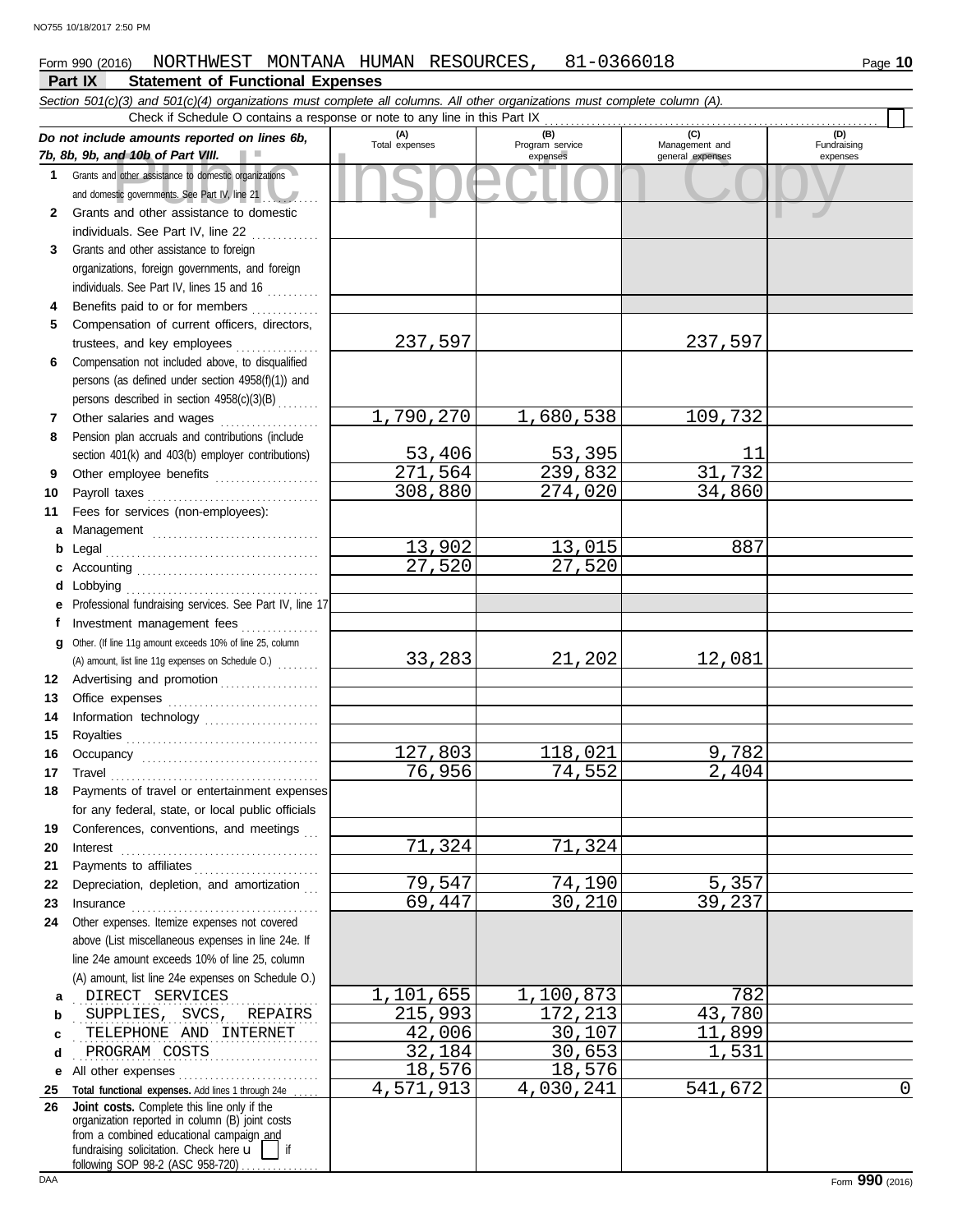## Form 990 (2016) NORTHWEST MONTANA HUMAN RESOURCES, 81-0366018 Page 11

## **Part X Balance Sheet**

|                         |    |                                                                                                                     |                 |           | (A)<br>Beginning of year |                         | (B)<br>End of year        |
|-------------------------|----|---------------------------------------------------------------------------------------------------------------------|-----------------|-----------|--------------------------|-------------------------|---------------------------|
|                         | 1  | Cash-non-interest bearing                                                                                           |                 |           | 24,224                   | $\mathbf{1}$            | 101,502                   |
|                         | 2  | Savings and temporary cash investments                                                                              |                 |           | 2,760,691                | $\sqrt{2}$              | 2,528,585                 |
|                         | 3  | Pledges and grants receivable, net All and the Material Contract of the Material Pledges and grants receivable, net |                 |           | 550,973                  | 3                       | 574,490                   |
|                         | 4  | Accounts receivable, net                                                                                            |                 | .         | 385,781                  | $\overline{\mathbf{4}}$ | 71,248                    |
|                         | 5  | Loans and other receivables from current and former officers, directors,                                            |                 |           |                          |                         |                           |
|                         |    | trustees, key employees, and highest compensated employees.                                                         |                 |           |                          |                         |                           |
|                         |    | Complete Part II of Schedule L                                                                                      |                 |           |                          | 5                       |                           |
|                         | 6  | Loans and other receivables from other disqualified persons (as defined under section                               |                 |           |                          |                         |                           |
|                         |    | $4958(f)(1)$ ), persons described in section $4958(c)(3)(B)$ , and contributing employers and                       |                 |           |                          |                         |                           |
|                         |    | sponsoring organizations of section 501(c)(9) voluntary employees' beneficiary                                      |                 |           |                          |                         |                           |
|                         |    |                                                                                                                     |                 |           |                          | 6                       |                           |
| Assets                  | 7  |                                                                                                                     |                 |           | 1, 113, 292              | $\overline{7}$          | 1,114,936                 |
|                         | 8  | Inventories for sale or use                                                                                         |                 |           | 169,718                  | 8                       | 66,972                    |
|                         | 9  |                                                                                                                     |                 |           | 101,446                  | 9                       | 125,632                   |
|                         |    | 10a Land, buildings, and equipment: cost or                                                                         |                 |           |                          |                         |                           |
|                         |    | other basis. Complete Part VI of Schedule D  10a                                                                    |                 | 3,071,305 |                          |                         |                           |
|                         |    |                                                                                                                     | 10 <sub>b</sub> | 1,970,941 | 1,191,991                | 10 <sub>c</sub>         | 1,100,364                 |
|                         | 11 |                                                                                                                     |                 |           |                          | 11                      |                           |
|                         | 12 |                                                                                                                     |                 |           |                          | 12                      |                           |
|                         | 13 |                                                                                                                     |                 |           |                          | 13                      |                           |
|                         | 14 | Intangible assets                                                                                                   |                 |           |                          | 14                      |                           |
|                         | 15 | Other assets. See Part IV, line 11                                                                                  |                 |           | 1,069,308                | 15                      | 1,203,795                 |
|                         | 16 |                                                                                                                     |                 |           | 7,367,424                | 16                      | 6,887,524                 |
|                         | 17 |                                                                                                                     |                 |           | 122, 405                 | 17                      | 118,685                   |
|                         | 18 |                                                                                                                     |                 | 18        |                          |                         |                           |
|                         | 19 |                                                                                                                     |                 |           | 2,662                    | 19                      | 2,616                     |
|                         | 20 |                                                                                                                     |                 |           |                          | 20                      |                           |
|                         | 21 | Escrow or custodial account liability. Complete Part IV of Schedule D                                               |                 | 852,252   | 21                       | 859,631                 |                           |
|                         | 22 | Loans and other payables to current and former officers, directors,                                                 |                 |           |                          |                         |                           |
| Liabilities             |    | trustees, key employees, highest compensated employees, and                                                         |                 |           |                          |                         |                           |
|                         |    | disqualified persons. Complete Part II of Schedule L                                                                |                 |           |                          | 22                      |                           |
|                         | 23 | Secured mortgages and notes payable to unrelated third parties                                                      |                 |           | 1,916,518                | 23                      | 1,887,047                 |
|                         | 24 | Unsecured notes and loans payable to unrelated third parties                                                        |                 |           |                          | 24                      |                           |
|                         | 25 | Other liabilities (including federal income tax, payables to related third                                          |                 |           |                          |                         |                           |
|                         |    | parties, and other liabilities not included on lines 17-24). Complete Part X                                        |                 |           |                          |                         |                           |
|                         |    | of Schedule D                                                                                                       |                 |           | 269,455                  | 25                      | 283,842                   |
|                         | 26 |                                                                                                                     |                 |           | 3,163,292                | 26                      | $\overline{3}$ , 151, 821 |
|                         |    | Organizations that follow SFAS 117 (ASC 958), check here $\mathbf{u}$ $\overline{X}$                                |                 | and       |                          |                         |                           |
|                         |    | complete lines 27 through 29, and lines 33 and 34.                                                                  |                 |           |                          |                         |                           |
|                         | 27 | Unrestricted net assets                                                                                             |                 |           | 3,680,729                | 27                      | 3,400,907                 |
|                         | 28 |                                                                                                                     |                 |           | 523,403                  | 28                      | 334,796                   |
|                         | 29 |                                                                                                                     |                 |           |                          | 29                      |                           |
|                         |    | Organizations that do not follow SFAS 117 (ASC 958), check here u                                                   |                 | and       |                          |                         |                           |
| Assets or Fund Balances |    | complete lines 30 through 34.                                                                                       |                 |           |                          |                         |                           |
|                         | 30 | Capital stock or trust principal, or current funds                                                                  |                 |           |                          | 30                      |                           |
|                         | 31 |                                                                                                                     |                 |           |                          | 31                      |                           |
| <b>Med</b>              | 32 | Retained earnings, endowment, accumulated income, or other funds                                                    |                 |           |                          | 32                      |                           |
|                         | 33 |                                                                                                                     |                 |           | 4,204,132                | 33                      | 3,735,703                 |
|                         | 34 |                                                                                                                     |                 |           | 7,367,424                | 34                      | 6,887,524                 |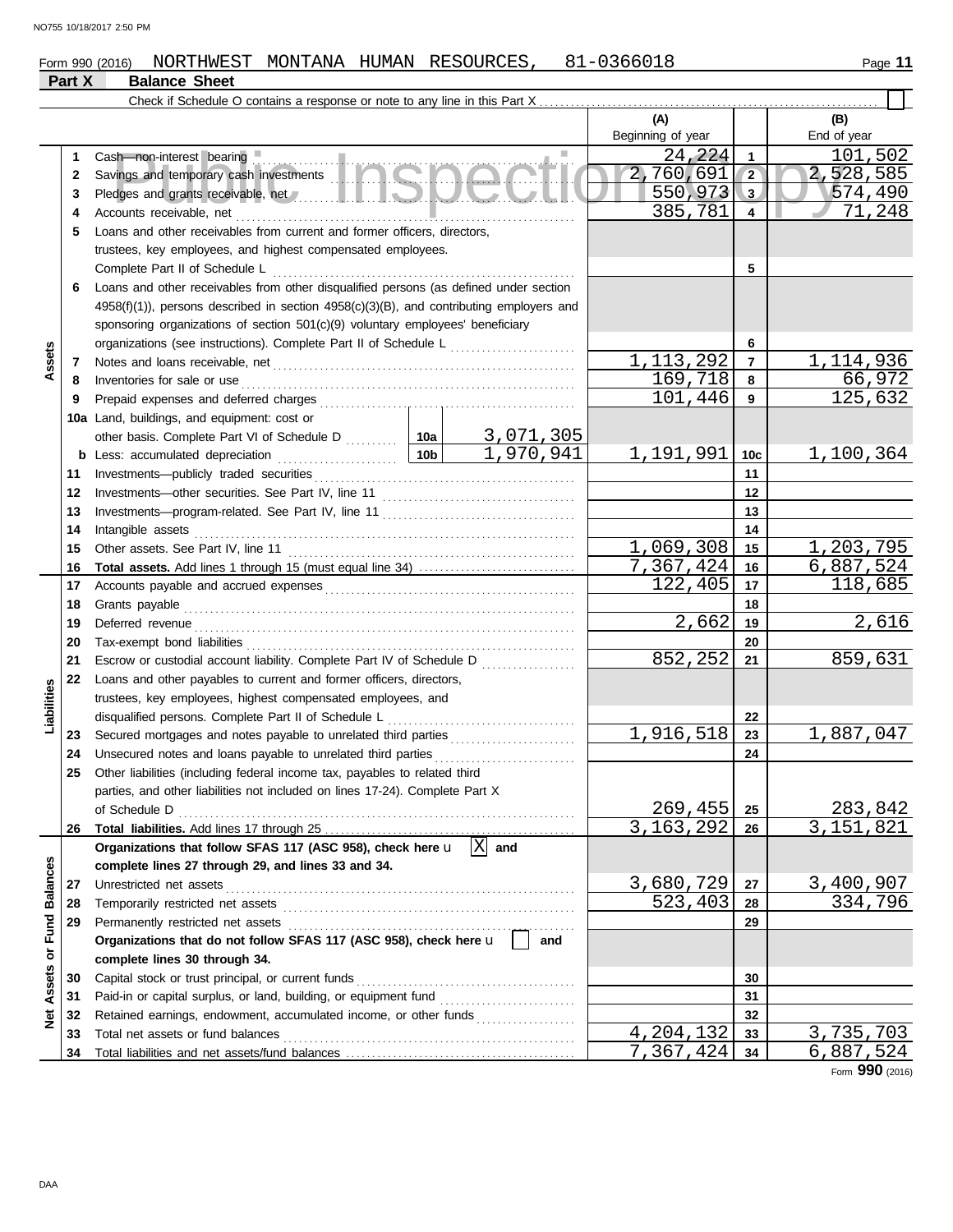| Part XI<br><b>Reconciliation of Net Assets</b><br>4,099,559<br>$\mathbf{1}$<br>1<br>4,571,913<br>$\overline{2}$<br>2<br>$-472, 354$<br>Revenue less expenses. Subtract line 2 from line 1<br>$\mathbf{3}$<br>3<br>Revenue less expenses. Subtract line 2 from line 1<br>Net assets or fund balances at beginning of year (must equal Part X, line 33, column (A))<br>4,204,132<br>$\overline{4}$<br>4<br>Net unrealized gains (losses) on investments <b>the contract of the contract of the contract of the contract of the contract of the contract of the contract of the contract of the contract of the contract of the contract of </b><br>5<br>5<br>Donated services and use of facilities <b>constructs</b> and the service of the service of the service of the service of the service of the service of the service of the service of the service of the service of the service of t<br>6<br>6<br>$\overline{7}$<br>Investment expenses <b>constant expenses constant expenses constant and all expenses constant and all expenses</b><br>7<br>3,925<br>8<br>Prior period adjustments entertainments and adjustments and account of the contract of the contract of the contract of the contract of the contract of the contract of the contract of the contract of the contract of the con<br>8<br>9<br>9<br>Net assets or fund balances at end of year. Combine lines 3 through 9 (must equal Part X, line<br>10<br>3,735,703<br>10<br><b>Financial Statements and Reporting</b><br>Part XII<br>Yes<br>X Accrual<br>Accounting method used to prepare the Form 990:<br>Cash<br>Other<br>1<br>If the organization changed its method of accounting from a prior year or checked "Other," explain in<br>Schedule O.<br>2a Were the organization's financial statements compiled or reviewed by an independent accountant?<br>2a<br>If "Yes," check a box below to indicate whether the financial statements for the year were compiled or<br>reviewed on a separate basis, consolidated basis, or both:<br>Separate basis<br>Consolidated basis<br>Both consolidated and separate basis<br>Χ<br>2b<br>If "Yes," check a box below to indicate whether the financial statements for the year were audited on a<br>separate basis, consolidated basis, or both:<br>$ X $ Consolidated basis<br>Both consolidated and separate basis<br>Separate basis<br>c If "Yes" to line 2a or 2b, does the organization have a committee that assumes responsibility for oversight<br>Χ<br>of the audit, review, or compilation of its financial statements and selection of an independent accountant?<br>2с<br>If the organization changed either its oversight process or selection process during the tax year, explain in<br>Schedule O.<br>3a As a result of a federal award, was the organization required to undergo an audit or audits as set forth in<br>Χ<br>the Single Audit Act and OMB Circular A-133?<br>За<br><b>b</b> If "Yes," did the organization undergo the required audit or audits? If the organization did not undergo the | 81-0366018<br>Form 990 (2016) NORTHWEST MONTANA HUMAN RESOURCES, |  | Page 12 |
|-------------------------------------------------------------------------------------------------------------------------------------------------------------------------------------------------------------------------------------------------------------------------------------------------------------------------------------------------------------------------------------------------------------------------------------------------------------------------------------------------------------------------------------------------------------------------------------------------------------------------------------------------------------------------------------------------------------------------------------------------------------------------------------------------------------------------------------------------------------------------------------------------------------------------------------------------------------------------------------------------------------------------------------------------------------------------------------------------------------------------------------------------------------------------------------------------------------------------------------------------------------------------------------------------------------------------------------------------------------------------------------------------------------------------------------------------------------------------------------------------------------------------------------------------------------------------------------------------------------------------------------------------------------------------------------------------------------------------------------------------------------------------------------------------------------------------------------------------------------------------------------------------------------------------------------------------------------------------------------------------------------------------------------------------------------------------------------------------------------------------------------------------------------------------------------------------------------------------------------------------------------------------------------------------------------------------------------------------------------------------------------------------------------------------------------------------------------------------------------------------------------------------------------------------------------------------------------------------------------------------------------------------------------------------------------------------------------------------------------------------------------------------------------------------------------------------------------------------------------------------------------------------------------------------------------------------------------------------------------------------------------------------------------------------|------------------------------------------------------------------|--|---------|
|                                                                                                                                                                                                                                                                                                                                                                                                                                                                                                                                                                                                                                                                                                                                                                                                                                                                                                                                                                                                                                                                                                                                                                                                                                                                                                                                                                                                                                                                                                                                                                                                                                                                                                                                                                                                                                                                                                                                                                                                                                                                                                                                                                                                                                                                                                                                                                                                                                                                                                                                                                                                                                                                                                                                                                                                                                                                                                                                                                                                                                                 |                                                                  |  |         |
|                                                                                                                                                                                                                                                                                                                                                                                                                                                                                                                                                                                                                                                                                                                                                                                                                                                                                                                                                                                                                                                                                                                                                                                                                                                                                                                                                                                                                                                                                                                                                                                                                                                                                                                                                                                                                                                                                                                                                                                                                                                                                                                                                                                                                                                                                                                                                                                                                                                                                                                                                                                                                                                                                                                                                                                                                                                                                                                                                                                                                                                 |                                                                  |  |         |
|                                                                                                                                                                                                                                                                                                                                                                                                                                                                                                                                                                                                                                                                                                                                                                                                                                                                                                                                                                                                                                                                                                                                                                                                                                                                                                                                                                                                                                                                                                                                                                                                                                                                                                                                                                                                                                                                                                                                                                                                                                                                                                                                                                                                                                                                                                                                                                                                                                                                                                                                                                                                                                                                                                                                                                                                                                                                                                                                                                                                                                                 |                                                                  |  |         |
|                                                                                                                                                                                                                                                                                                                                                                                                                                                                                                                                                                                                                                                                                                                                                                                                                                                                                                                                                                                                                                                                                                                                                                                                                                                                                                                                                                                                                                                                                                                                                                                                                                                                                                                                                                                                                                                                                                                                                                                                                                                                                                                                                                                                                                                                                                                                                                                                                                                                                                                                                                                                                                                                                                                                                                                                                                                                                                                                                                                                                                                 |                                                                  |  |         |
|                                                                                                                                                                                                                                                                                                                                                                                                                                                                                                                                                                                                                                                                                                                                                                                                                                                                                                                                                                                                                                                                                                                                                                                                                                                                                                                                                                                                                                                                                                                                                                                                                                                                                                                                                                                                                                                                                                                                                                                                                                                                                                                                                                                                                                                                                                                                                                                                                                                                                                                                                                                                                                                                                                                                                                                                                                                                                                                                                                                                                                                 |                                                                  |  |         |
|                                                                                                                                                                                                                                                                                                                                                                                                                                                                                                                                                                                                                                                                                                                                                                                                                                                                                                                                                                                                                                                                                                                                                                                                                                                                                                                                                                                                                                                                                                                                                                                                                                                                                                                                                                                                                                                                                                                                                                                                                                                                                                                                                                                                                                                                                                                                                                                                                                                                                                                                                                                                                                                                                                                                                                                                                                                                                                                                                                                                                                                 |                                                                  |  |         |
|                                                                                                                                                                                                                                                                                                                                                                                                                                                                                                                                                                                                                                                                                                                                                                                                                                                                                                                                                                                                                                                                                                                                                                                                                                                                                                                                                                                                                                                                                                                                                                                                                                                                                                                                                                                                                                                                                                                                                                                                                                                                                                                                                                                                                                                                                                                                                                                                                                                                                                                                                                                                                                                                                                                                                                                                                                                                                                                                                                                                                                                 |                                                                  |  |         |
|                                                                                                                                                                                                                                                                                                                                                                                                                                                                                                                                                                                                                                                                                                                                                                                                                                                                                                                                                                                                                                                                                                                                                                                                                                                                                                                                                                                                                                                                                                                                                                                                                                                                                                                                                                                                                                                                                                                                                                                                                                                                                                                                                                                                                                                                                                                                                                                                                                                                                                                                                                                                                                                                                                                                                                                                                                                                                                                                                                                                                                                 |                                                                  |  |         |
|                                                                                                                                                                                                                                                                                                                                                                                                                                                                                                                                                                                                                                                                                                                                                                                                                                                                                                                                                                                                                                                                                                                                                                                                                                                                                                                                                                                                                                                                                                                                                                                                                                                                                                                                                                                                                                                                                                                                                                                                                                                                                                                                                                                                                                                                                                                                                                                                                                                                                                                                                                                                                                                                                                                                                                                                                                                                                                                                                                                                                                                 |                                                                  |  |         |
|                                                                                                                                                                                                                                                                                                                                                                                                                                                                                                                                                                                                                                                                                                                                                                                                                                                                                                                                                                                                                                                                                                                                                                                                                                                                                                                                                                                                                                                                                                                                                                                                                                                                                                                                                                                                                                                                                                                                                                                                                                                                                                                                                                                                                                                                                                                                                                                                                                                                                                                                                                                                                                                                                                                                                                                                                                                                                                                                                                                                                                                 |                                                                  |  |         |
|                                                                                                                                                                                                                                                                                                                                                                                                                                                                                                                                                                                                                                                                                                                                                                                                                                                                                                                                                                                                                                                                                                                                                                                                                                                                                                                                                                                                                                                                                                                                                                                                                                                                                                                                                                                                                                                                                                                                                                                                                                                                                                                                                                                                                                                                                                                                                                                                                                                                                                                                                                                                                                                                                                                                                                                                                                                                                                                                                                                                                                                 |                                                                  |  |         |
|                                                                                                                                                                                                                                                                                                                                                                                                                                                                                                                                                                                                                                                                                                                                                                                                                                                                                                                                                                                                                                                                                                                                                                                                                                                                                                                                                                                                                                                                                                                                                                                                                                                                                                                                                                                                                                                                                                                                                                                                                                                                                                                                                                                                                                                                                                                                                                                                                                                                                                                                                                                                                                                                                                                                                                                                                                                                                                                                                                                                                                                 |                                                                  |  |         |
|                                                                                                                                                                                                                                                                                                                                                                                                                                                                                                                                                                                                                                                                                                                                                                                                                                                                                                                                                                                                                                                                                                                                                                                                                                                                                                                                                                                                                                                                                                                                                                                                                                                                                                                                                                                                                                                                                                                                                                                                                                                                                                                                                                                                                                                                                                                                                                                                                                                                                                                                                                                                                                                                                                                                                                                                                                                                                                                                                                                                                                                 |                                                                  |  |         |
|                                                                                                                                                                                                                                                                                                                                                                                                                                                                                                                                                                                                                                                                                                                                                                                                                                                                                                                                                                                                                                                                                                                                                                                                                                                                                                                                                                                                                                                                                                                                                                                                                                                                                                                                                                                                                                                                                                                                                                                                                                                                                                                                                                                                                                                                                                                                                                                                                                                                                                                                                                                                                                                                                                                                                                                                                                                                                                                                                                                                                                                 |                                                                  |  |         |
|                                                                                                                                                                                                                                                                                                                                                                                                                                                                                                                                                                                                                                                                                                                                                                                                                                                                                                                                                                                                                                                                                                                                                                                                                                                                                                                                                                                                                                                                                                                                                                                                                                                                                                                                                                                                                                                                                                                                                                                                                                                                                                                                                                                                                                                                                                                                                                                                                                                                                                                                                                                                                                                                                                                                                                                                                                                                                                                                                                                                                                                 |                                                                  |  |         |
|                                                                                                                                                                                                                                                                                                                                                                                                                                                                                                                                                                                                                                                                                                                                                                                                                                                                                                                                                                                                                                                                                                                                                                                                                                                                                                                                                                                                                                                                                                                                                                                                                                                                                                                                                                                                                                                                                                                                                                                                                                                                                                                                                                                                                                                                                                                                                                                                                                                                                                                                                                                                                                                                                                                                                                                                                                                                                                                                                                                                                                                 |                                                                  |  | No      |
|                                                                                                                                                                                                                                                                                                                                                                                                                                                                                                                                                                                                                                                                                                                                                                                                                                                                                                                                                                                                                                                                                                                                                                                                                                                                                                                                                                                                                                                                                                                                                                                                                                                                                                                                                                                                                                                                                                                                                                                                                                                                                                                                                                                                                                                                                                                                                                                                                                                                                                                                                                                                                                                                                                                                                                                                                                                                                                                                                                                                                                                 |                                                                  |  |         |
|                                                                                                                                                                                                                                                                                                                                                                                                                                                                                                                                                                                                                                                                                                                                                                                                                                                                                                                                                                                                                                                                                                                                                                                                                                                                                                                                                                                                                                                                                                                                                                                                                                                                                                                                                                                                                                                                                                                                                                                                                                                                                                                                                                                                                                                                                                                                                                                                                                                                                                                                                                                                                                                                                                                                                                                                                                                                                                                                                                                                                                                 |                                                                  |  |         |
|                                                                                                                                                                                                                                                                                                                                                                                                                                                                                                                                                                                                                                                                                                                                                                                                                                                                                                                                                                                                                                                                                                                                                                                                                                                                                                                                                                                                                                                                                                                                                                                                                                                                                                                                                                                                                                                                                                                                                                                                                                                                                                                                                                                                                                                                                                                                                                                                                                                                                                                                                                                                                                                                                                                                                                                                                                                                                                                                                                                                                                                 |                                                                  |  |         |
|                                                                                                                                                                                                                                                                                                                                                                                                                                                                                                                                                                                                                                                                                                                                                                                                                                                                                                                                                                                                                                                                                                                                                                                                                                                                                                                                                                                                                                                                                                                                                                                                                                                                                                                                                                                                                                                                                                                                                                                                                                                                                                                                                                                                                                                                                                                                                                                                                                                                                                                                                                                                                                                                                                                                                                                                                                                                                                                                                                                                                                                 |                                                                  |  | Χ       |
|                                                                                                                                                                                                                                                                                                                                                                                                                                                                                                                                                                                                                                                                                                                                                                                                                                                                                                                                                                                                                                                                                                                                                                                                                                                                                                                                                                                                                                                                                                                                                                                                                                                                                                                                                                                                                                                                                                                                                                                                                                                                                                                                                                                                                                                                                                                                                                                                                                                                                                                                                                                                                                                                                                                                                                                                                                                                                                                                                                                                                                                 |                                                                  |  |         |
|                                                                                                                                                                                                                                                                                                                                                                                                                                                                                                                                                                                                                                                                                                                                                                                                                                                                                                                                                                                                                                                                                                                                                                                                                                                                                                                                                                                                                                                                                                                                                                                                                                                                                                                                                                                                                                                                                                                                                                                                                                                                                                                                                                                                                                                                                                                                                                                                                                                                                                                                                                                                                                                                                                                                                                                                                                                                                                                                                                                                                                                 |                                                                  |  |         |
|                                                                                                                                                                                                                                                                                                                                                                                                                                                                                                                                                                                                                                                                                                                                                                                                                                                                                                                                                                                                                                                                                                                                                                                                                                                                                                                                                                                                                                                                                                                                                                                                                                                                                                                                                                                                                                                                                                                                                                                                                                                                                                                                                                                                                                                                                                                                                                                                                                                                                                                                                                                                                                                                                                                                                                                                                                                                                                                                                                                                                                                 |                                                                  |  |         |
|                                                                                                                                                                                                                                                                                                                                                                                                                                                                                                                                                                                                                                                                                                                                                                                                                                                                                                                                                                                                                                                                                                                                                                                                                                                                                                                                                                                                                                                                                                                                                                                                                                                                                                                                                                                                                                                                                                                                                                                                                                                                                                                                                                                                                                                                                                                                                                                                                                                                                                                                                                                                                                                                                                                                                                                                                                                                                                                                                                                                                                                 |                                                                  |  |         |
|                                                                                                                                                                                                                                                                                                                                                                                                                                                                                                                                                                                                                                                                                                                                                                                                                                                                                                                                                                                                                                                                                                                                                                                                                                                                                                                                                                                                                                                                                                                                                                                                                                                                                                                                                                                                                                                                                                                                                                                                                                                                                                                                                                                                                                                                                                                                                                                                                                                                                                                                                                                                                                                                                                                                                                                                                                                                                                                                                                                                                                                 |                                                                  |  |         |
|                                                                                                                                                                                                                                                                                                                                                                                                                                                                                                                                                                                                                                                                                                                                                                                                                                                                                                                                                                                                                                                                                                                                                                                                                                                                                                                                                                                                                                                                                                                                                                                                                                                                                                                                                                                                                                                                                                                                                                                                                                                                                                                                                                                                                                                                                                                                                                                                                                                                                                                                                                                                                                                                                                                                                                                                                                                                                                                                                                                                                                                 |                                                                  |  |         |
|                                                                                                                                                                                                                                                                                                                                                                                                                                                                                                                                                                                                                                                                                                                                                                                                                                                                                                                                                                                                                                                                                                                                                                                                                                                                                                                                                                                                                                                                                                                                                                                                                                                                                                                                                                                                                                                                                                                                                                                                                                                                                                                                                                                                                                                                                                                                                                                                                                                                                                                                                                                                                                                                                                                                                                                                                                                                                                                                                                                                                                                 |                                                                  |  |         |
|                                                                                                                                                                                                                                                                                                                                                                                                                                                                                                                                                                                                                                                                                                                                                                                                                                                                                                                                                                                                                                                                                                                                                                                                                                                                                                                                                                                                                                                                                                                                                                                                                                                                                                                                                                                                                                                                                                                                                                                                                                                                                                                                                                                                                                                                                                                                                                                                                                                                                                                                                                                                                                                                                                                                                                                                                                                                                                                                                                                                                                                 |                                                                  |  |         |
|                                                                                                                                                                                                                                                                                                                                                                                                                                                                                                                                                                                                                                                                                                                                                                                                                                                                                                                                                                                                                                                                                                                                                                                                                                                                                                                                                                                                                                                                                                                                                                                                                                                                                                                                                                                                                                                                                                                                                                                                                                                                                                                                                                                                                                                                                                                                                                                                                                                                                                                                                                                                                                                                                                                                                                                                                                                                                                                                                                                                                                                 |                                                                  |  |         |
|                                                                                                                                                                                                                                                                                                                                                                                                                                                                                                                                                                                                                                                                                                                                                                                                                                                                                                                                                                                                                                                                                                                                                                                                                                                                                                                                                                                                                                                                                                                                                                                                                                                                                                                                                                                                                                                                                                                                                                                                                                                                                                                                                                                                                                                                                                                                                                                                                                                                                                                                                                                                                                                                                                                                                                                                                                                                                                                                                                                                                                                 |                                                                  |  |         |
|                                                                                                                                                                                                                                                                                                                                                                                                                                                                                                                                                                                                                                                                                                                                                                                                                                                                                                                                                                                                                                                                                                                                                                                                                                                                                                                                                                                                                                                                                                                                                                                                                                                                                                                                                                                                                                                                                                                                                                                                                                                                                                                                                                                                                                                                                                                                                                                                                                                                                                                                                                                                                                                                                                                                                                                                                                                                                                                                                                                                                                                 |                                                                  |  |         |
|                                                                                                                                                                                                                                                                                                                                                                                                                                                                                                                                                                                                                                                                                                                                                                                                                                                                                                                                                                                                                                                                                                                                                                                                                                                                                                                                                                                                                                                                                                                                                                                                                                                                                                                                                                                                                                                                                                                                                                                                                                                                                                                                                                                                                                                                                                                                                                                                                                                                                                                                                                                                                                                                                                                                                                                                                                                                                                                                                                                                                                                 |                                                                  |  |         |
|                                                                                                                                                                                                                                                                                                                                                                                                                                                                                                                                                                                                                                                                                                                                                                                                                                                                                                                                                                                                                                                                                                                                                                                                                                                                                                                                                                                                                                                                                                                                                                                                                                                                                                                                                                                                                                                                                                                                                                                                                                                                                                                                                                                                                                                                                                                                                                                                                                                                                                                                                                                                                                                                                                                                                                                                                                                                                                                                                                                                                                                 |                                                                  |  |         |
|                                                                                                                                                                                                                                                                                                                                                                                                                                                                                                                                                                                                                                                                                                                                                                                                                                                                                                                                                                                                                                                                                                                                                                                                                                                                                                                                                                                                                                                                                                                                                                                                                                                                                                                                                                                                                                                                                                                                                                                                                                                                                                                                                                                                                                                                                                                                                                                                                                                                                                                                                                                                                                                                                                                                                                                                                                                                                                                                                                                                                                                 |                                                                  |  |         |
| Χ<br>required audit or audits, explain why in Schedule O and describe any steps taken to undergo such audits.<br>3b<br>$\sim$                                                                                                                                                                                                                                                                                                                                                                                                                                                                                                                                                                                                                                                                                                                                                                                                                                                                                                                                                                                                                                                                                                                                                                                                                                                                                                                                                                                                                                                                                                                                                                                                                                                                                                                                                                                                                                                                                                                                                                                                                                                                                                                                                                                                                                                                                                                                                                                                                                                                                                                                                                                                                                                                                                                                                                                                                                                                                                                   |                                                                  |  |         |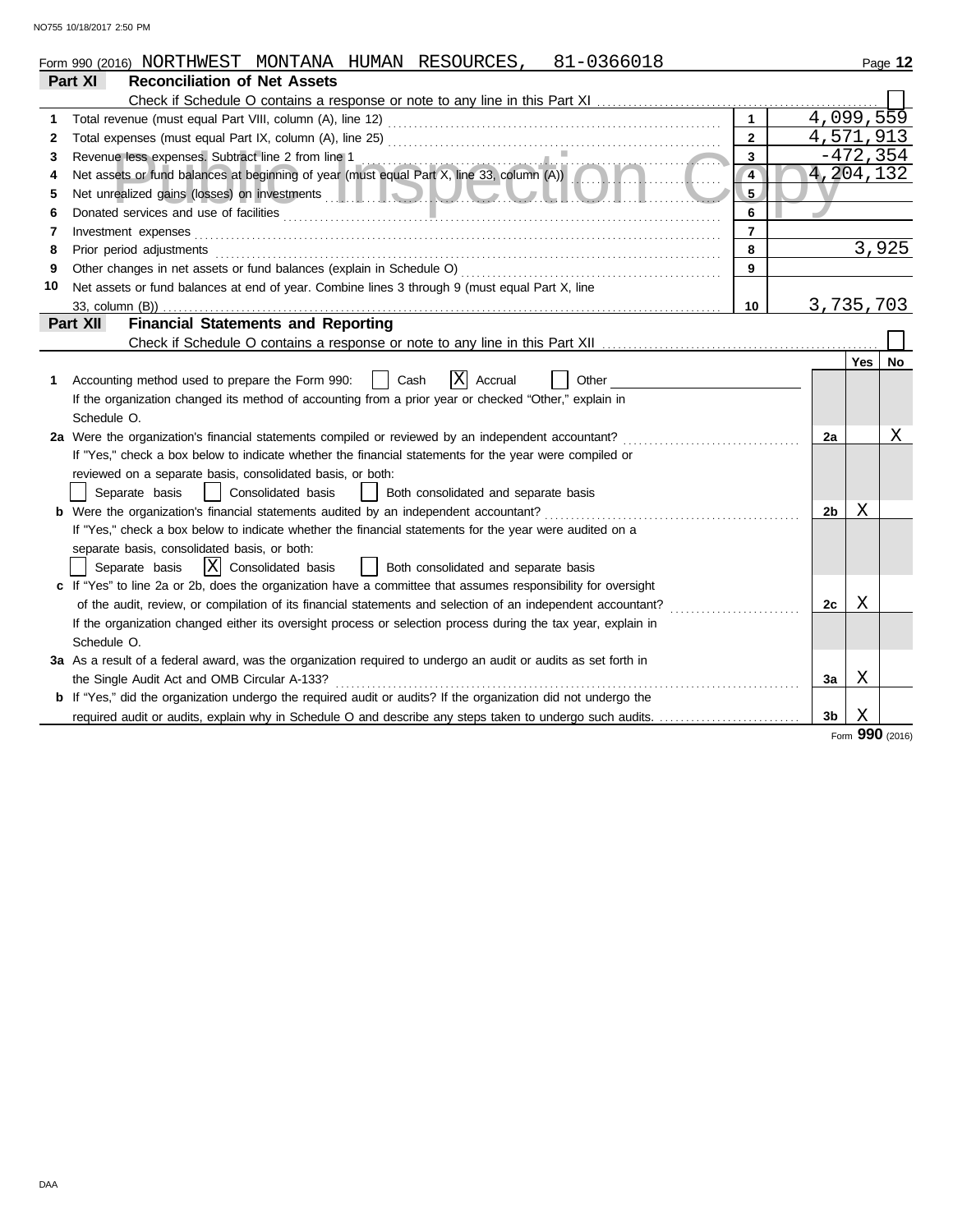| <b>SCHEDULE A</b>                     |                                                            | <b>Public Charity Status and Public Support</b>                                                                                                                                                                                                                |                          |                                        | OMB No. 1545-0047                    |
|---------------------------------------|------------------------------------------------------------|----------------------------------------------------------------------------------------------------------------------------------------------------------------------------------------------------------------------------------------------------------------|--------------------------|----------------------------------------|--------------------------------------|
| (Form 990 or 990-EZ)                  |                                                            | Complete if the organization is a section 501(c)(3) organization or a section 4947(a)(1) nonexempt charitable trust.                                                                                                                                           |                          |                                        | 2016                                 |
| Department of the Treasury            |                                                            | La Attach to Form 990 or Form 990-EZ.                                                                                                                                                                                                                          |                          |                                        | Open to Public                       |
| Internal Revenue Service              |                                                            | u Information about Schedule A (Form 990 or 990-EZ) and its instructions is at www.irs.gov/form990.                                                                                                                                                            |                          |                                        | Inspection                           |
| Name of the organization              |                                                            | NORTHWEST MONTANA HUMAN RESOURCES,                                                                                                                                                                                                                             |                          |                                        | Employer identification number       |
| Part I                                | INC.                                                       | Reason for Public Charity Status (All organizations must complete this part.) See instructions.                                                                                                                                                                |                          | 81-0366018                             |                                      |
|                                       |                                                            | The organization is not a private foundation because it is: (For lines 1 through 12, check only one box.)                                                                                                                                                      |                          |                                        |                                      |
| 1                                     |                                                            | A church, convention of churches, or association of churches described in section 170(b)(1)(A)(i).                                                                                                                                                             |                          |                                        |                                      |
| 2                                     |                                                            | A school described in section 170(b)(1)(A)(ii). (Attach Schedule E (Form 990 or 990-EZ).)                                                                                                                                                                      |                          |                                        |                                      |
| 3                                     |                                                            | A hospital or a cooperative hospital service organization described in section 170(b)(1)(A)(iii).                                                                                                                                                              |                          |                                        |                                      |
| 4<br>city, and state:                 |                                                            | A medical research organization operated in conjunction with a hospital described in section 170(b)(1)(A)(iii). Enter the hospital's name,                                                                                                                     |                          |                                        |                                      |
| 5                                     |                                                            | An organization operated for the benefit of a college or university owned or operated by a governmental unit described in                                                                                                                                      |                          |                                        |                                      |
|                                       | section 170(b)(1)(A)(iv). (Complete Part II.)              |                                                                                                                                                                                                                                                                |                          |                                        |                                      |
| 6                                     |                                                            | A federal, state, or local government or governmental unit described in section 170(b)(1)(A)(v).                                                                                                                                                               |                          |                                        |                                      |
| X<br>7                                | described in section 170(b)(1)(A)(vi). (Complete Part II.) | An organization that normally receives a substantial part of its support from a governmental unit or from the general public                                                                                                                                   |                          |                                        |                                      |
| 8                                     |                                                            | A community trust described in section 170(b)(1)(A)(vi). (Complete Part II.)                                                                                                                                                                                   |                          |                                        |                                      |
| 9                                     |                                                            | An agricultural research organization described in section 170(b)(1)(A)(ix) operated in conjunction with a land-grant college                                                                                                                                  |                          |                                        |                                      |
| university:                           |                                                            | or university or a non-land grant college of agriculture (see instructions). Enter the name, city, and state of the college or                                                                                                                                 |                          |                                        |                                      |
| 10                                    |                                                            | An organization that normally receives: (1) more than 33 1/3% of its support from contributions, membership fees, and gross                                                                                                                                    |                          |                                        |                                      |
|                                       |                                                            | receipts from activities related to its exempt functions—subject to certain exceptions, and (2) no more than 33 1/3% of its                                                                                                                                    |                          |                                        |                                      |
|                                       |                                                            | support from gross investment income and unrelated business taxable income (less section 511 tax) from businesses<br>acquired by the organization after June 30, 1975. See section 509(a)(2). (Complete Part III.)                                             |                          |                                        |                                      |
| 11                                    |                                                            | An organization organized and operated exclusively to test for public safety. See section 509(a)(4).                                                                                                                                                           |                          |                                        |                                      |
| 12                                    |                                                            | An organization organized and operated exclusively for the benefit of, to perform the functions of, or to carry out the purposes                                                                                                                               |                          |                                        |                                      |
|                                       |                                                            | of one or more publicly supported organizations described in section 509(a)(1) or section 509(a)(2). See section 509(a)(3).<br>Check the box in lines 12a through 12d that describes the type of supporting organization and complete lines 12e, 12f, and 12g. |                          |                                        |                                      |
| а                                     |                                                            | Type I. A supporting organization operated, supervised, or controlled by its supported organization(s), typically by giving                                                                                                                                    |                          |                                        |                                      |
|                                       |                                                            | the supported organization(s) the power to regularly appoint or elect a majority of the directors or trustees of the                                                                                                                                           |                          |                                        |                                      |
| b                                     |                                                            | supporting organization. You must complete Part IV, Sections A and B.<br>Type II. A supporting organization supervised or controlled in connection with its supported organization(s), by having                                                               |                          |                                        |                                      |
|                                       |                                                            | control or management of the supporting organization vested in the same persons that control or manage the supported                                                                                                                                           |                          |                                        |                                      |
|                                       |                                                            | organization(s). You must complete Part IV, Sections A and C.                                                                                                                                                                                                  |                          |                                        |                                      |
| c                                     |                                                            | Type III functionally integrated. A supporting organization operated in connection with, and functionally integrated with,<br>its supported organization(s) (see instructions). You must complete Part IV, Sections A, D, and E.                               |                          |                                        |                                      |
| d                                     |                                                            | Type III non-functionally integrated. A supporting organization operated in connection with its supported organization(s)                                                                                                                                      |                          |                                        |                                      |
|                                       |                                                            | that is not functionally integrated. The organization generally must satisfy a distribution requirement and an attentiveness                                                                                                                                   |                          |                                        |                                      |
| е                                     |                                                            | requirement (see instructions). You must complete Part IV, Sections A and D, and Part V.<br>Check this box if the organization received a written determination from the IRS that it is a Type I, Type II, Type III                                            |                          |                                        |                                      |
|                                       |                                                            | functionally integrated, or Type III non-functionally integrated supporting organization.                                                                                                                                                                      |                          |                                        |                                      |
| f                                     | Enter the number of supported organizations                |                                                                                                                                                                                                                                                                |                          |                                        |                                      |
| g                                     |                                                            | Provide the following information about the supported organization(s).                                                                                                                                                                                         | (iv) Is the organization |                                        |                                      |
| (i) Name of supported<br>organization | $(ii)$ $EIN$                                               | (iii) Type of organization<br>(described on lines 1-10                                                                                                                                                                                                         | listed in your governing | (v) Amount of monetary<br>support (see | (vi) Amount of<br>other support (see |
|                                       |                                                            | above (see instructions))                                                                                                                                                                                                                                      | document?                | instructions)                          | instructions)                        |
| (A)                                   |                                                            |                                                                                                                                                                                                                                                                | Yes<br>No                |                                        |                                      |
|                                       |                                                            |                                                                                                                                                                                                                                                                |                          |                                        |                                      |
| (B)                                   |                                                            |                                                                                                                                                                                                                                                                |                          |                                        |                                      |
|                                       |                                                            |                                                                                                                                                                                                                                                                |                          |                                        |                                      |
| (C)                                   |                                                            |                                                                                                                                                                                                                                                                |                          |                                        |                                      |
| (D)                                   |                                                            |                                                                                                                                                                                                                                                                |                          |                                        |                                      |
|                                       |                                                            |                                                                                                                                                                                                                                                                |                          |                                        |                                      |
| (E)                                   |                                                            |                                                                                                                                                                                                                                                                |                          |                                        |                                      |
|                                       |                                                            |                                                                                                                                                                                                                                                                |                          |                                        |                                      |
| Total                                 |                                                            | 000E                                                                                                                                                                                                                                                           |                          |                                        | 000E2004                             |

**Schedule A (Form 990 or 990-EZ) 2016**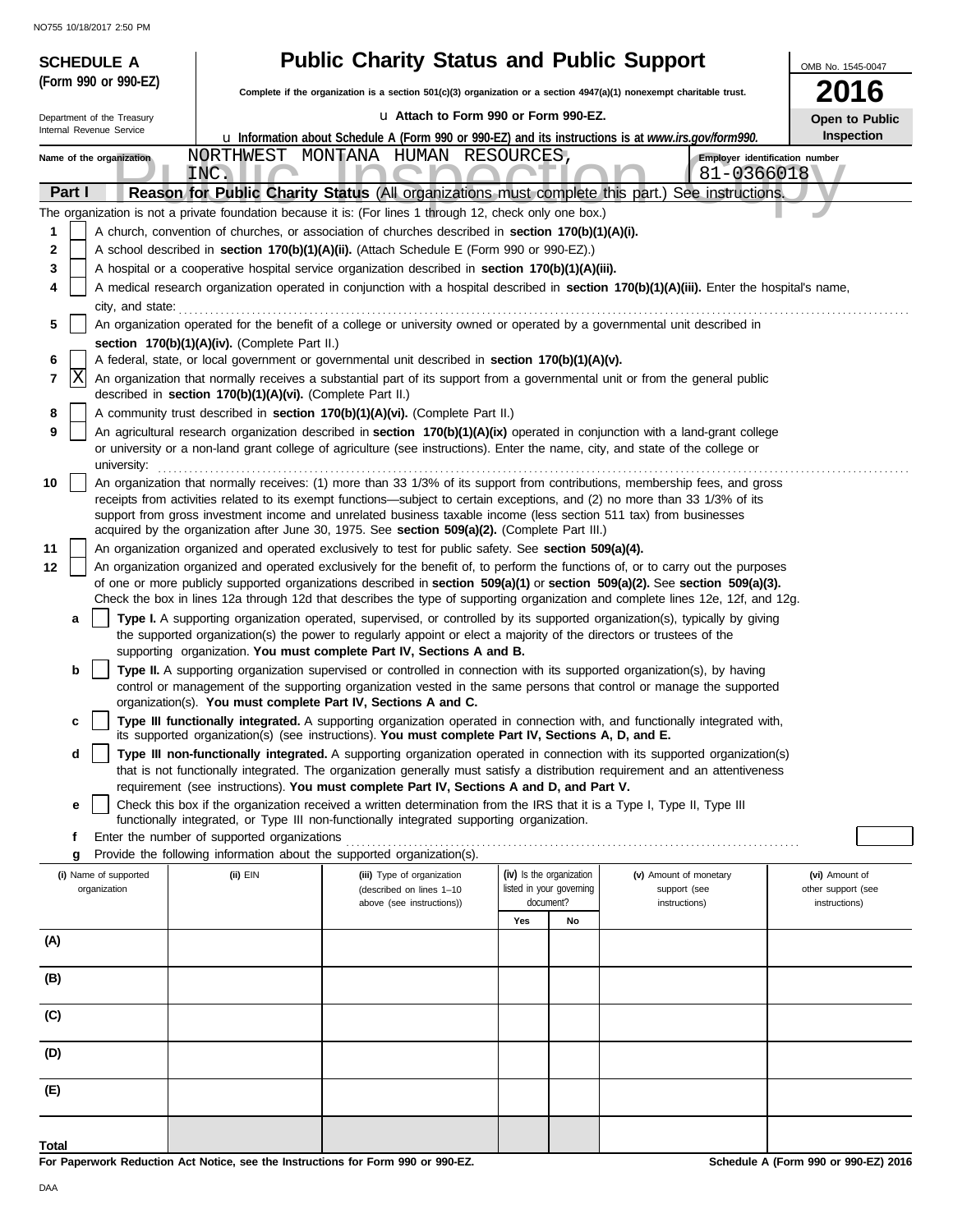## Schedule A (Form 990 or 990-EZ) 2016 NORTHWEST MONTANA HUMAN RESOURCES , 81-0366018 Page **2**

(Complete only if you checked the box on line 5, 7, or 8 of Part I or if the organization failed to qualify under **Part II Support Schedule for Organizations Described in Sections 170(b)(1)(A)(iv) and 170(b)(1)(A)(vi)** Part III. If the organization fails to qualify under the tests listed below, please complete Part III.)

|              | <b>Section A. Public Support</b>                                                                                                                                                                                   |           |            |            |            |            |                         |
|--------------|--------------------------------------------------------------------------------------------------------------------------------------------------------------------------------------------------------------------|-----------|------------|------------|------------|------------|-------------------------|
|              | Calendar year (or fiscal year beginning in)<br>$\mathbf{u}$                                                                                                                                                        | (a) 2012  | (b) $2013$ | $(c)$ 2014 | (d) $2015$ | (e) $2016$ | (f) Total               |
| 1            | Gifts, grants, contributions, and<br>membership fees received. (Do not<br>include any "unusual grants.")                                                                                                           | 4,287,363 | 4,434,079  | 4,665,345  | 1,844,074  | 2,159,042  | 17,389,903              |
| $\mathbf{2}$ | Tax revenues levied for the<br>organization's benefit and either paid<br>to or expended on its behalf                                                                                                              |           |            |            |            |            |                         |
| 3            | The value of services or facilities<br>furnished by a governmental unit to the<br>organization without charge                                                                                                      |           |            |            |            |            |                         |
| 4            | Total. Add lines 1 through 3                                                                                                                                                                                       | 4,287,363 | 4,434,079  | 4,665,345  | 1,844,074  | 2,159,042  | 17,389,903              |
| 5            | The portion of total contributions by<br>each person (other than a<br>governmental unit or publicly<br>supported organization) included on<br>line 1 that exceeds 2% of the amount<br>shown on line 11, column (f) |           |            |            |            |            |                         |
| 6            | Public support. Subtract line 5 from line 4.                                                                                                                                                                       |           |            |            |            |            | 17,389,903              |
|              | <b>Section B. Total Support</b>                                                                                                                                                                                    |           |            |            |            |            |                         |
|              | Calendar year (or fiscal year beginning in)<br>$\mathbf{u}$                                                                                                                                                        | (a) 2012  | (b) 2013   | $(c)$ 2014 | (d) $2015$ | (e) 2016   | (f) Total               |
| 7            | Amounts from line 4<br>.                                                                                                                                                                                           | 4,287,363 | 4,434,079  | 4,665,345  | 1,844,074  | 2,159,042  | 17,389,903              |
| 8            | Gross income from interest, dividends,<br>payments received on securities loans,<br>rents, royalties and income from similar                                                                                       | 27,091    | 26,122     | 23,326     | 19,849     | 17,315     | 113,703                 |
| 9            | Net income from unrelated business<br>activities, whether or not the business<br>is regularly carried on                                                                                                           | 180       | 1,866      | 125        | 1,486      | 1,689      | 5,346                   |
| 10           | Other income. Do not include gain or<br>loss from the sale of capital assets                                                                                                                                       |           |            |            |            |            |                         |
| 11           | Total support. Add lines 7 through 10                                                                                                                                                                              |           |            |            |            |            | 17,508,952              |
| 12           | Gross receipts from related activities, etc. (see instructions)                                                                                                                                                    |           |            |            |            | 12         | 9,508,884               |
| 13           | First five years. If the Form 990 is for the organization's first, second, third, fourth, or fifth tax year as a section 501(c)(3)                                                                                 |           |            |            |            |            |                         |
|              | organization, check this box and stop here                                                                                                                                                                         |           |            |            |            |            |                         |
|              | Section C. Computation of Public Support Percentage                                                                                                                                                                |           |            |            |            |            |                         |
| 14           | Public support percentage for 2016 (line 6, column (f) divided by line 11, column (f)) [[[[[[[[[[[[[[[[[[[[[[                                                                                                      |           |            |            |            | 14         | 99.32%                  |
| 15           |                                                                                                                                                                                                                    |           |            |            |            | 15         | 99.33%                  |
| 16а          | 33 1/3% support test-2016. If the organization did not check the box on line 13, and line 14 is 33 1/3% or more, check this                                                                                        |           |            |            |            |            |                         |
|              | box and stop here. The organization qualifies as a publicly supported organization                                                                                                                                 |           |            |            |            |            | $\overline{\mathbf{x}}$ |
| b            | 33 1/3% support test-2015. If the organization did not check a box on line 13 or 16a, and line 15 is 33 1/3% or more, check                                                                                        |           |            |            |            |            |                         |
|              | this box and <b>stop here.</b> The organization qualifies as a publicly supported organization                                                                                                                     |           |            |            |            |            |                         |
| 17a          | 10%-facts-and-circumstances test-2016. If the organization did not check a box on line 13, 16a, or 16b, and line 14 is                                                                                             |           |            |            |            |            |                         |
|              | 10% or more, and if the organization meets the "facts-and-circumstances" test, check this box and stop here. Explain in                                                                                            |           |            |            |            |            |                         |
|              | Part VI how the organization meets the "facts-and-circumstances" test. The organization qualifies as a publicly supported<br>organization                                                                          |           |            |            |            |            |                         |
| b            | 10%-facts-and-circumstances test-2015. If the organization did not check a box on line 13, 16a, 16b, or 17a, and line                                                                                              |           |            |            |            |            |                         |
|              | 15 is 10% or more, and if the organization meets the "facts-and-circumstances" test, check this box and stop here.                                                                                                 |           |            |            |            |            |                         |
|              | Explain in Part VI how the organization meets the "facts-and-circumstances" test. The organization qualifies as a publicly                                                                                         |           |            |            |            |            |                         |
|              | supported organization                                                                                                                                                                                             |           |            |            |            |            |                         |
| 18           | Private foundation. If the organization did not check a box on line 13, 16a, 16b, 17a, or 17b, check this box and see                                                                                              |           |            |            |            |            |                         |
|              | instructions                                                                                                                                                                                                       |           |            |            |            |            |                         |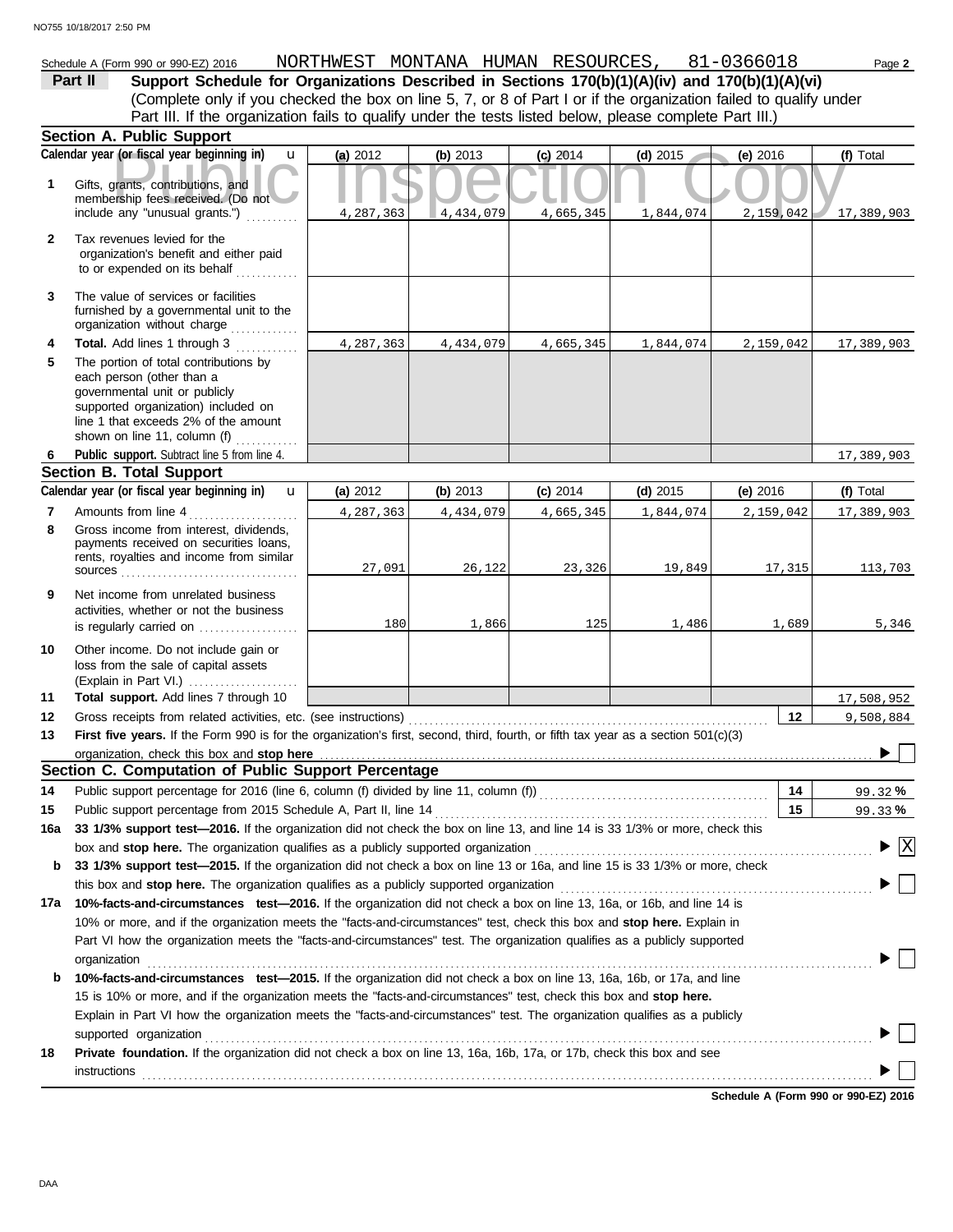## Schedule A (Form 990 or 990-EZ) 2016 NORTHWEST MONTANA HUMAN RESOURCES , 81-0366018 Page 3

## **Part III Support Schedule for Organizations Described in Section 509(a)(2)**

(Complete only if you checked the box on line 10 of Part I or if the organization failed to qualify under Part II. If the organization fails to qualify under the tests listed below, please complete Part II.)

|              | <b>Section A. Public Support</b>                                                                                                                                                  |            |          |            |            |          |                |
|--------------|-----------------------------------------------------------------------------------------------------------------------------------------------------------------------------------|------------|----------|------------|------------|----------|----------------|
|              | Calendar year (or fiscal year beginning in)<br>u                                                                                                                                  | (a) 2012   | (b) 2013 | $(c)$ 2014 | $(d)$ 2015 | (e) 2016 | (f) Total      |
| $\mathbf{1}$ | Gifts, grants, contributions, and membership<br>fees received. (Do not include any "unusual grants.")                                                                             |            |          |            |            |          |                |
| $\mathbf{2}$ | Gross receipts from admissions, merchandise<br>sold or services performed, or facilities<br>furnished in any activity that is related to the<br>organization's fax-exempt purpose |            |          |            |            |          |                |
| 3            | Gross receipts from activities that are not an<br>unrelated trade or business under section 513                                                                                   |            |          |            |            |          |                |
| 4            | Tax revenues levied for the<br>organization's benefit and either paid<br>to or expended on its behalf<br>.                                                                        |            |          |            |            |          |                |
| 5            | The value of services or facilities<br>furnished by a governmental unit to the<br>organization without charge                                                                     |            |          |            |            |          |                |
| 6            | Total. Add lines 1 through 5<br>.                                                                                                                                                 |            |          |            |            |          |                |
|              | <b>7a</b> Amounts included on lines 1, 2, and 3<br>received from disqualified persons                                                                                             |            |          |            |            |          |                |
| b            | Amounts included on lines 2 and 3<br>received from other than disqualified<br>persons that exceed the greater of \$5,000<br>or 1% of the amount on line 13 for the year $\ldots$  |            |          |            |            |          |                |
| C            | Add lines 7a and 7b<br>.                                                                                                                                                          |            |          |            |            |          |                |
| 8            | Public support. (Subtract line 7c from                                                                                                                                            |            |          |            |            |          |                |
|              | line 6.) $\ldots$                                                                                                                                                                 |            |          |            |            |          |                |
|              | <b>Section B. Total Support</b><br>Calendar year (or fiscal year beginning in)<br>$\mathbf{u}$                                                                                    |            | (b) 2013 | $(c)$ 2014 |            |          | (f) Total      |
|              |                                                                                                                                                                                   | (a) $2012$ |          |            | (d) $2015$ | (e) 2016 |                |
| 9            | Amounts from line 6                                                                                                                                                               |            |          |            |            |          |                |
| 10a          | Gross income from interest, dividends,<br>payments received on securities loans, rents,<br>royalties and income from similar sources                                              |            |          |            |            |          |                |
| b            | Unrelated business taxable income (less<br>section 511 taxes) from businesses<br>acquired after June 30, 1975                                                                     |            |          |            |            |          |                |
|              | c Add lines 10a and 10b                                                                                                                                                           |            |          |            |            |          |                |
| 11           | Net income from unrelated business<br>activities not included in line 10b, whether<br>or not the business is regularly carried on                                                 |            |          |            |            |          |                |
| 12           | Other income. Do not include gain or<br>loss from the sale of capital assets<br>(Explain in Part VI.)                                                                             |            |          |            |            |          |                |
| 13           | Total support. (Add lines 9, 10c, 11,<br>and 12.)                                                                                                                                 |            |          |            |            |          |                |
| 14           | First five years. If the Form 990 is for the organization's first, second, third, fourth, or fifth tax year as a section 501(c)(3)                                                |            |          |            |            |          |                |
|              | organization, check this box and stop here                                                                                                                                        |            |          |            |            |          |                |
|              | Section C. Computation of Public Support Percentage                                                                                                                               |            |          |            |            |          |                |
| 15           | Public support percentage for 2016 (line 8, column (f) divided by line 13, column (f) [[[[[[[[[[[[[[[[[[[[[[[                                                                     |            |          |            |            | 15       | %              |
| 16           |                                                                                                                                                                                   |            |          |            |            | 16       | %              |
|              | Section D. Computation of Investment Income Percentage                                                                                                                            |            |          |            |            |          |                |
| 17           |                                                                                                                                                                                   |            |          |            |            | 17       | %              |
| 18           | Investment income percentage from 2015 Schedule A, Part III, line 17                                                                                                              |            |          |            |            | 18       | %              |
| 19a          | 33 1/3% support tests-2016. If the organization did not check the box on line 14, and line 15 is more than 33 1/3%, and line                                                      |            |          |            |            |          |                |
|              | 17 is not more than 33 1/3%, check this box and stop here. The organization qualifies as a publicly supported organization                                                        |            |          |            |            |          | $\mathbb{R}^n$ |
| b            | 33 1/3% support tests-2015. If the organization did not check a box on line 14 or line 19a, and line 16 is more than 33 1/3%, and                                                 |            |          |            |            |          |                |
|              |                                                                                                                                                                                   |            |          |            |            |          |                |
| 20           |                                                                                                                                                                                   |            |          |            |            |          |                |

**Schedule A (Form 990 or 990-EZ) 2016**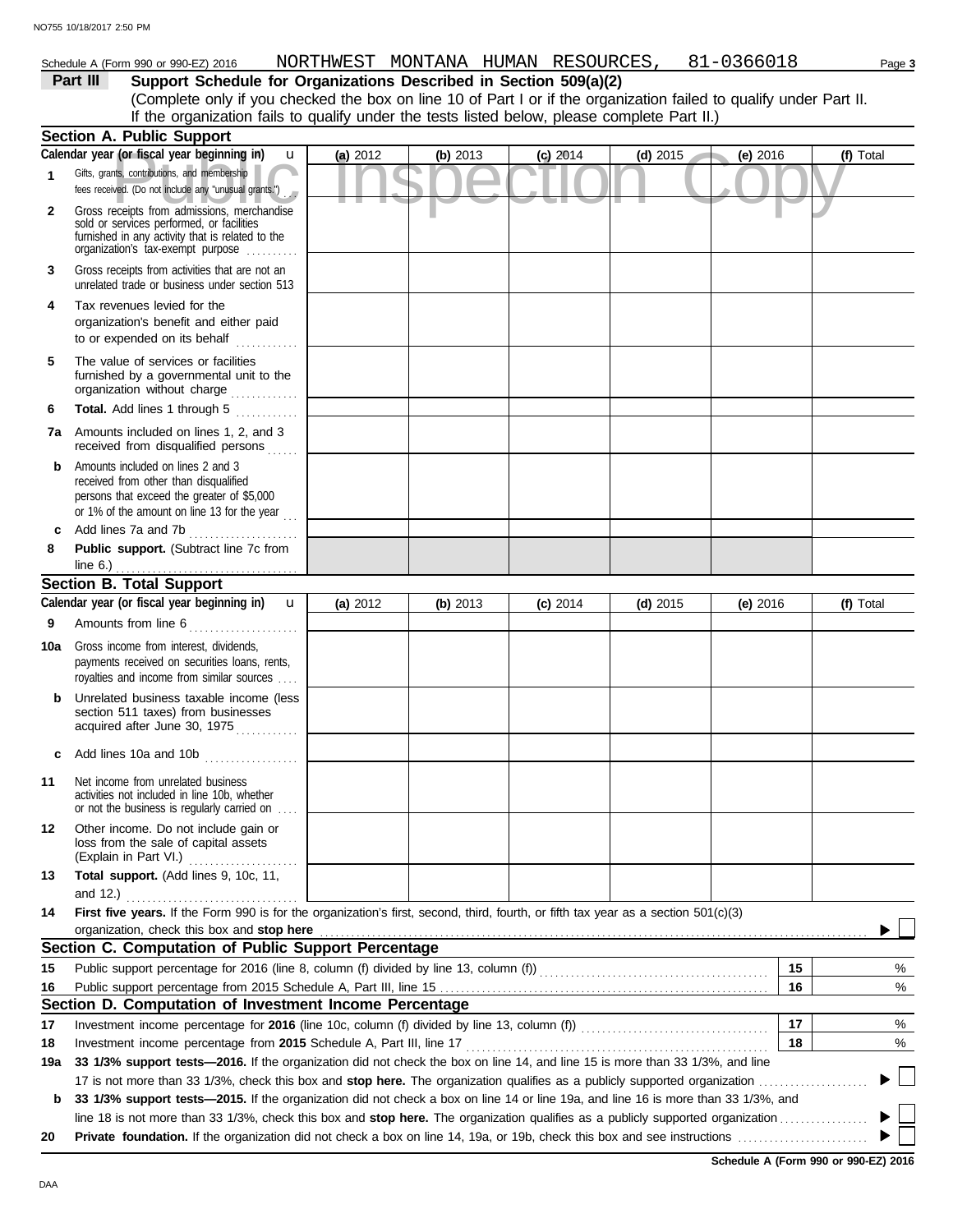|     | Part IV<br><b>Supporting Organizations</b>                                                                                                                                                                                                |                 |     |    |
|-----|-------------------------------------------------------------------------------------------------------------------------------------------------------------------------------------------------------------------------------------------|-----------------|-----|----|
|     | (Complete only if you checked a box in line 12 on Part I. If you checked 12a of Part I, complete Sections A                                                                                                                               |                 |     |    |
|     | and B. If you checked 12b of Part I, complete Sections A and C. If you checked 12c of Part I, complete                                                                                                                                    |                 |     |    |
|     | Sections A, D, and E. If you checked 12d of Part I, complete Sections A and D, and complete Part V.)                                                                                                                                      |                 |     |    |
|     | <b>Section A. All Supporting Organizations</b>                                                                                                                                                                                            |                 |     |    |
| 1   | Are all of the organization's supported organizations listed by name in the organization's governing                                                                                                                                      |                 | Yes | No |
|     | documents? If "No," describe in Part VI how the supported organizations are designated. If designated by                                                                                                                                  |                 |     |    |
|     | class or purpose, describe the designation. If historic and continuing relationship, explain.                                                                                                                                             | 1               |     |    |
| 2   | Did the organization have any supported organization that does not have an IRS determination of status                                                                                                                                    |                 |     |    |
|     | under section 509(a)(1) or (2)? If "Yes," explain in Part VI how the organization determined that the supported                                                                                                                           |                 |     |    |
|     | organization was described in section 509(a)(1) or (2).                                                                                                                                                                                   | $\mathbf{2}$    |     |    |
| За  | Did the organization have a supported organization described in section $501(c)(4)$ , (5), or (6)? If "Yes," answer                                                                                                                       |                 |     |    |
|     | $(b)$ and $(c)$ below.                                                                                                                                                                                                                    | За              |     |    |
| b   | Did the organization confirm that each supported organization qualified under section $501(c)(4)$ , $(5)$ , or $(6)$ and                                                                                                                  |                 |     |    |
|     | satisfied the public support tests under section 509(a)(2)? If "Yes," describe in Part VI when and how the                                                                                                                                |                 |     |    |
|     | organization made the determination.                                                                                                                                                                                                      | 3b              |     |    |
| с   | Did the organization ensure that all support to such organizations was used exclusively for section $170(c)(2)(B)$                                                                                                                        |                 |     |    |
|     | purposes? If "Yes," explain in Part VI what controls the organization put in place to ensure such use.                                                                                                                                    | 3c              |     |    |
| 4a  | Was any supported organization not organized in the United States ("foreign supported organization")? If                                                                                                                                  |                 |     |    |
|     | "Yes," and if you checked 12a or 12b in Part I, answer (b) and (c) below.                                                                                                                                                                 | 4a              |     |    |
| b   | Did the organization have ultimate control and discretion in deciding whether to make grants to the foreign                                                                                                                               |                 |     |    |
|     | supported organization? If "Yes," describe in Part VI how the organization had such control and discretion                                                                                                                                |                 |     |    |
|     | despite being controlled or supervised by or in connection with its supported organizations.                                                                                                                                              | 4b              |     |    |
| с   | Did the organization support any foreign supported organization that does not have an IRS determination                                                                                                                                   |                 |     |    |
|     | under sections $501(c)(3)$ and $509(a)(1)$ or (2)? If "Yes," explain in Part VI what controls the organization used                                                                                                                       |                 |     |    |
|     | to ensure that all support to the foreign supported organization was used exclusively for section $170(c)(2)(B)$                                                                                                                          |                 |     |    |
|     | purposes.                                                                                                                                                                                                                                 | 4c              |     |    |
| 5a  | Did the organization add, substitute, or remove any supported organizations during the tax year? If "Yes,"                                                                                                                                |                 |     |    |
|     | answer (b) and (c) below (if applicable). Also, provide detail in Part VI, including (i) the names and EIN                                                                                                                                |                 |     |    |
|     | numbers of the supported organizations added, substituted, or removed; (ii) the reasons for each such action;                                                                                                                             |                 |     |    |
|     | (iii) the authority under the organization's organizing document authorizing such action; and (iv) how the action                                                                                                                         |                 |     |    |
|     | was accomplished (such as by amendment to the organizing document).                                                                                                                                                                       | 5a              |     |    |
| b   | Type I or Type II only. Was any added or substituted supported organization part of a class already                                                                                                                                       |                 |     |    |
|     | designated in the organization's organizing document?                                                                                                                                                                                     | 5b              |     |    |
| с   | Substitutions only. Was the substitution the result of an event beyond the organization's control?                                                                                                                                        | 5c              |     |    |
| 6   | Did the organization provide support (whether in the form of grants or the provision of services or facilities) to<br>anyone other than (i) its supported organizations, (ii) individuals that are part of the charitable class benefited |                 |     |    |
|     |                                                                                                                                                                                                                                           |                 |     |    |
|     | by one or more of its supported organizations, or (iii) other supporting organizations that also support or<br>benefit one or more of the filing organization's supported organizations? If "Yes," provide detail in Part VI.             | 6               |     |    |
| 7   | Did the organization provide a grant, loan, compensation, or other similar payment to a substantial contributor                                                                                                                           |                 |     |    |
|     | (defined in section $4958(c)(3)(C)$ ), a family member of a substantial contributor, or a 35% controlled entity with                                                                                                                      |                 |     |    |
|     | regard to a substantial contributor? If "Yes," complete Part I of Schedule L (Form 990 or 990-EZ).                                                                                                                                        | 7               |     |    |
| 8   | Did the organization make a loan to a disqualified person (as defined in section 4958) not described in line 7?                                                                                                                           |                 |     |    |
|     | If "Yes," complete Part I of Schedule L (Form 990 or 990-EZ).                                                                                                                                                                             | 8               |     |    |
| 9а  | Was the organization controlled directly or indirectly at any time during the tax year by one or more                                                                                                                                     |                 |     |    |
|     | disqualified persons as defined in section 4946 (other than foundation managers and organizations described                                                                                                                               |                 |     |    |
|     | in section 509(a)(1) or (2))? If "Yes," provide detail in Part VI.                                                                                                                                                                        | 9а              |     |    |
| b   | Did one or more disqualified persons (as defined in line 9a) hold a controlling interest in any entity in which                                                                                                                           |                 |     |    |
|     | the supporting organization had an interest? If "Yes," provide detail in Part VI.                                                                                                                                                         | 9b              |     |    |
| с   | Did a disqualified person (as defined in line 9a) have an ownership interest in, or derive any personal benefit                                                                                                                           |                 |     |    |
|     | from, assets in which the supporting organization also had an interest? If "Yes," provide detail in Part VI.                                                                                                                              | 9с              |     |    |
| 10a | Was the organization subject to the excess business holdings rules of section 4943 because of section                                                                                                                                     |                 |     |    |
|     | 4943(f) (regarding certain Type II supporting organizations, and all Type III non-functionally integrated                                                                                                                                 |                 |     |    |
|     | supporting organizations)? If "Yes," answer 10b below.                                                                                                                                                                                    | 10a             |     |    |
| b   | Did the organization have any excess business holdings in the tax year? (Use Schedule C, Form 4720, to                                                                                                                                    |                 |     |    |
|     | determine whether the organization had excess business holdings.)                                                                                                                                                                         | 10 <sub>b</sub> |     |    |

**Schedule A (Form 990 or 990-EZ) 2016**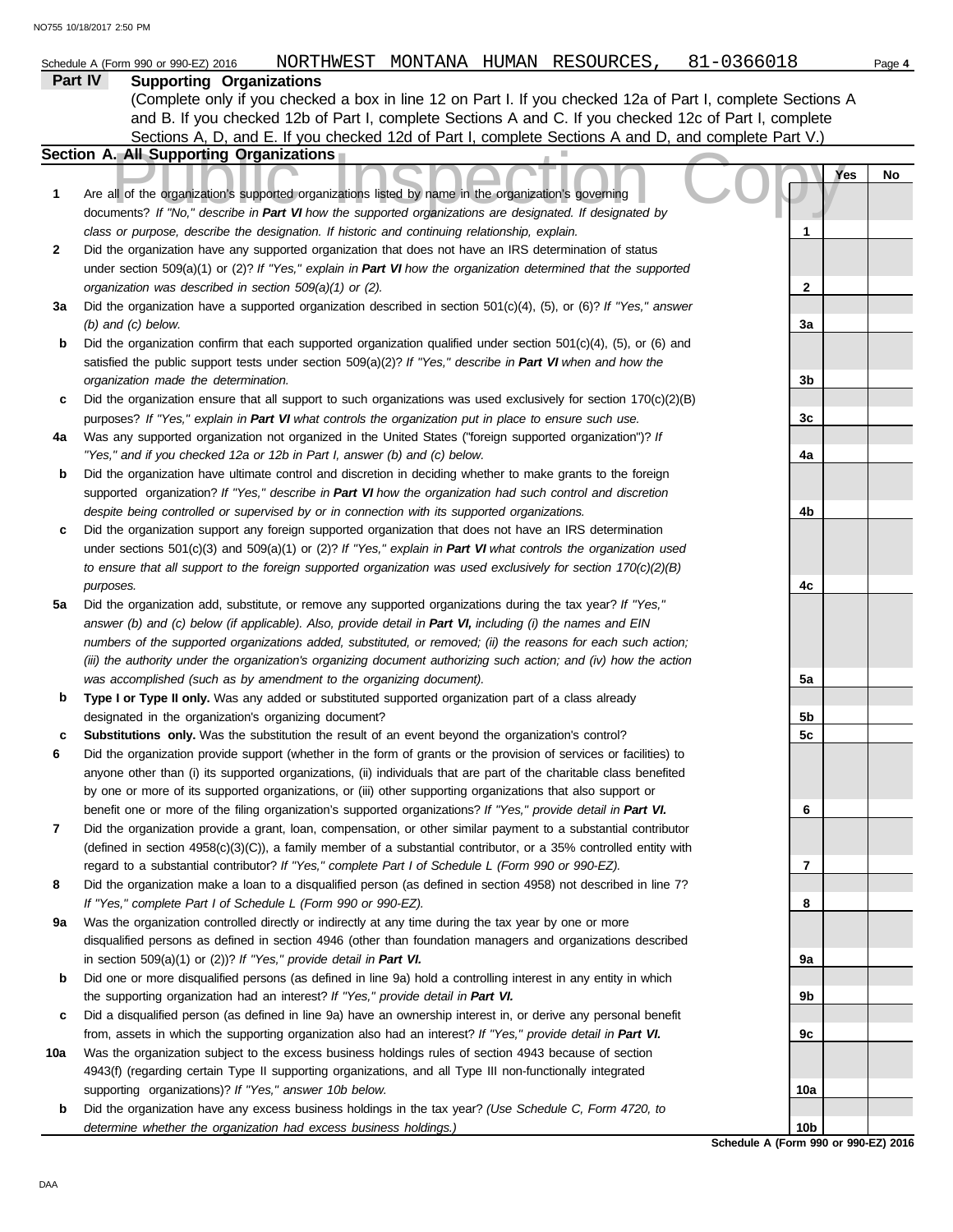|         | 81-0366018<br>NORTHWEST MONTANA HUMAN RESOURCES,<br>Schedule A (Form 990 or 990-EZ) 2016                                                                                                                             |                 |     | Page 5 |
|---------|----------------------------------------------------------------------------------------------------------------------------------------------------------------------------------------------------------------------|-----------------|-----|--------|
| Part IV | <b>Supporting Organizations (continued)</b>                                                                                                                                                                          |                 |     |        |
|         |                                                                                                                                                                                                                      |                 | Yes | No     |
| 11      | Has the organization accepted a gift or contribution from any of the following persons?                                                                                                                              |                 |     |        |
| a       | A person who directly or indirectly controls, either alone or together with persons described in (b) and (c)                                                                                                         |                 |     |        |
|         | below, the governing body of a supported organization?                                                                                                                                                               | 11a             |     |        |
| b       | A family member of a person described in (a) above?                                                                                                                                                                  | 11 <sub>b</sub> |     |        |
| c       | A 35% controlled entity of a person described in (a) or (b) above? If "Yes" to a, b, or c, provide detail in Part Vi                                                                                                 | 11c             |     |        |
|         | <b>Section B. Type I Supporting Organizations</b>                                                                                                                                                                    |                 |     |        |
|         |                                                                                                                                                                                                                      |                 | Yes | No     |
| 1       | Did the directors, trustees, or membership of one or more supported organizations have the power to                                                                                                                  |                 |     |        |
|         | regularly appoint or elect at least a majority of the organization's directors or trustees at all times during the                                                                                                   |                 |     |        |
|         | tax year? If "No," describe in Part VI how the supported organization(s) effectively operated, supervised, or                                                                                                        |                 |     |        |
|         | controlled the organization's activities. If the organization had more than one supported organization,<br>describe how the powers to appoint and/or remove directors or trustees were allocated among the supported |                 |     |        |
|         | organizations and what conditions or restrictions, if any, applied to such powers during the tax year.                                                                                                               | 1               |     |        |
| 2       | Did the organization operate for the benefit of any supported organization other than the supported                                                                                                                  |                 |     |        |
|         | organization(s) that operated, supervised, or controlled the supporting organization? If "Yes," explain in Part                                                                                                      |                 |     |        |
|         | VI how providing such benefit carried out the purposes of the supported organization(s) that operated,                                                                                                               |                 |     |        |
|         | supervised, or controlled the supporting organization.                                                                                                                                                               | 2               |     |        |
|         | Section C. Type II Supporting Organizations                                                                                                                                                                          |                 |     |        |
|         |                                                                                                                                                                                                                      |                 | Yes | No     |
| 1       | Were a majority of the organization's directors or trustees during the tax year also a majority of the directors                                                                                                     |                 |     |        |
|         | or trustees of each of the organization's supported organization(s)? If "No," describe in Part VI how control                                                                                                        |                 |     |        |
|         | or management of the supporting organization was vested in the same persons that controlled or managed                                                                                                               |                 |     |        |
|         | the supported organization(s).                                                                                                                                                                                       | 1               |     |        |
|         | Section D. All Type III Supporting Organizations                                                                                                                                                                     |                 |     |        |
|         |                                                                                                                                                                                                                      |                 | Yes | No     |
| 1       | Did the organization provide to each of its supported organizations, by the last day of the fifth month of the                                                                                                       |                 |     |        |
|         | organization's tax year, (i) a written notice describing the type and amount of support provided during the prior tax                                                                                                |                 |     |        |
|         | year, (ii) a copy of the Form 990 that was most recently filed as of the date of notification, and (iii) copies of the                                                                                               |                 |     |        |
|         | organization's governing documents in effect on the date of notification, to the extent not previously provided?                                                                                                     | 1               |     |        |
| 2       | Were any of the organization's officers, directors, or trustees either (i) appointed or elected by the supported                                                                                                     |                 |     |        |
|         | organization(s) or (ii) serving on the governing body of a supported organization? If "No," explain in Part VI how                                                                                                   |                 |     |        |
|         | the organization maintained a close and continuous working relationship with the supported organization(s).                                                                                                          | 2               |     |        |
| 3       | By reason of the relationship described in (2), did the organization's supported organizations have a                                                                                                                |                 |     |        |
|         | significant voice in the organization's investment policies and in directing the use of the organization's                                                                                                           |                 |     |        |
|         | income or assets at all times during the tax year? If "Yes," describe in Part VI the role the organization's                                                                                                         |                 |     |        |
|         | supported organizations played in this regard.<br>Section E. Type III Functionally-Integrated Supporting Organizations                                                                                               | 3               |     |        |
| 1       | Check the box next to the method that the organization used to satisfy the Integral Part Test during the year (see instructions).                                                                                    |                 |     |        |
| a       | The organization satisfied the Activities Test. Complete line 2 below.                                                                                                                                               |                 |     |        |
| b       | The organization is the parent of each of its supported organizations. Complete line 3 below.                                                                                                                        |                 |     |        |
| c       | The organization supported a governmental entity. Describe in Part VI how you supported a government entity (see instructions).                                                                                      |                 |     |        |
|         |                                                                                                                                                                                                                      |                 |     |        |
| 2       | Activities Test. Answer (a) and (b) below.                                                                                                                                                                           |                 | Yes | No     |
| а       | Did substantially all of the organization's activities during the tax year directly further the exempt purposes of                                                                                                   |                 |     |        |
|         | the supported organization(s) to which the organization was responsive? If "Yes," then in Part VI identify                                                                                                           |                 |     |        |
|         | those supported organizations and explain how these activities directly furthered their exempt purposes,                                                                                                             |                 |     |        |
|         | how the organization was responsive to those supported organizations, and how the organization determined                                                                                                            |                 |     |        |
|         | that these activities constituted substantially all of its activities.                                                                                                                                               | 2a              |     |        |
| b       | Did the activities described in (a) constitute activities that, but for the organization's involvement, one or more                                                                                                  |                 |     |        |
|         | of the organization's supported organization(s) would have been engaged in? If "Yes," explain in Part VI the                                                                                                         |                 |     |        |
|         | reasons for the organization's position that its supported organization(s) would have engaged in these                                                                                                               |                 |     |        |
|         | activities but for the organization's involvement.                                                                                                                                                                   | 2 <sub>b</sub>  |     |        |

- **3** Parent of Supported Organizations. *Answer (a) and (b) below.*
- **a** Did the organization have the power to regularly appoint or elect a majority of the officers, directors, or trustees of each of the supported organizations? *Provide details in Part VI.*
- **b** Did the organization exercise a substantial degree of direction over the policies, programs, and activities of each of its supported organizations? *If "Yes," describe in Part VI the role played by the organization in this regard.*

DAA **Schedule A (Form 990 or 990-EZ) 2016 3b**

**3a**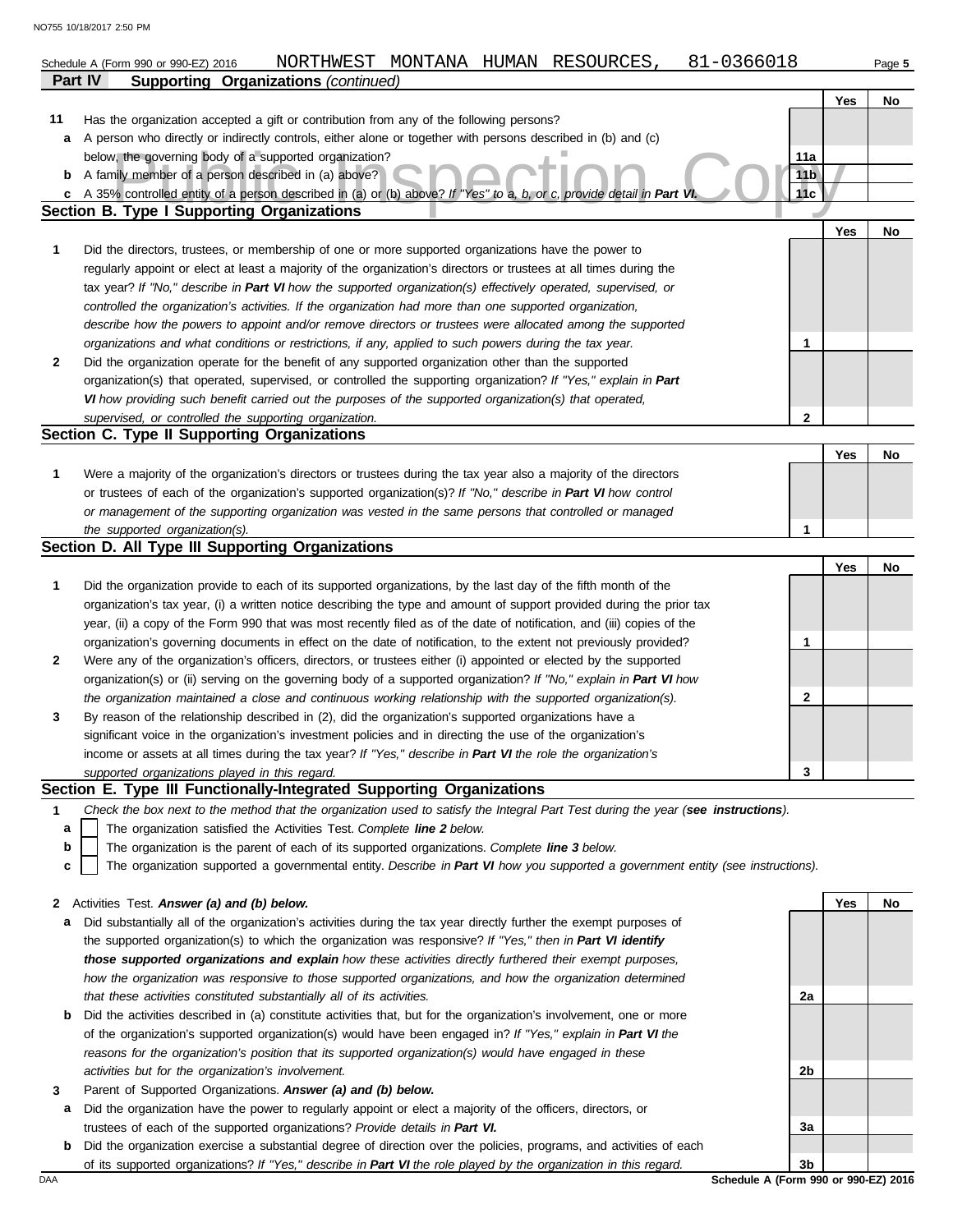| NORTHWEST MONTANA HUMAN RESOURCES,<br>Schedule A (Form 990 or 990-EZ) 2016                                                                       |                         | 81-0366018     | Page 6                         |
|--------------------------------------------------------------------------------------------------------------------------------------------------|-------------------------|----------------|--------------------------------|
| Part V<br>Type III Non-Functionally Integrated 509(a)(3) Supporting Organizations                                                                |                         |                |                                |
| Check here if the organization satisfied the Integral Part Test as a qualifying trust on Nov. 20, 1970 (explain in Part VI). See<br>$\mathbf{1}$ |                         |                |                                |
| <b>instructions.</b> All other Type III non-functionally integrated supporting organizations must complete Sections A through E.                 |                         |                |                                |
| Section A - Adjusted Net Income                                                                                                                  |                         | (A) Prior Year | (B) Current Year               |
|                                                                                                                                                  |                         |                | (optional)                     |
| Net short-term capital gain<br>1                                                                                                                 | 1                       |                |                                |
| $\mathbf{2}$<br>Recoveries of prior-year distributions                                                                                           | $\overline{\mathbf{2}}$ |                |                                |
| 3<br>Other gross income (see instructions)                                                                                                       | 3                       |                |                                |
| 4<br>Add lines 1 through 3.                                                                                                                      | 4                       |                |                                |
| 5<br>Depreciation and depletion                                                                                                                  | 5                       |                |                                |
| Portion of operating expenses paid or incurred for production or<br>6                                                                            |                         |                |                                |
| collection of gross income or for management, conservation, or                                                                                   |                         |                |                                |
| maintenance of property held for production of income (see instructions)                                                                         | 6                       |                |                                |
| $\mathbf{7}$<br>Other expenses (see instructions)                                                                                                | $\overline{7}$          |                |                                |
| Adjusted Net Income (subtract lines 5, 6 and 7 from line 4).<br>8                                                                                | 8                       |                |                                |
| <b>Section B - Minimum Asset Amount</b>                                                                                                          |                         | (A) Prior Year | (B) Current Year<br>(optional) |
| Aggregate fair market value of all non-exempt-use assets (see<br>1                                                                               |                         |                |                                |
| instructions for short tax year or assets held for part of year):                                                                                |                         |                |                                |
| <b>a</b> Average monthly value of securities                                                                                                     | 1a                      |                |                                |
| <b>b</b> Average monthly cash balances                                                                                                           | 1b                      |                |                                |
| Fair market value of other non-exempt-use assets<br>c                                                                                            | 1c                      |                |                                |
| Total (add lines 1a, 1b, and 1c)<br>d                                                                                                            | 1d                      |                |                                |
| Discount claimed for blockage or other<br>е                                                                                                      |                         |                |                                |
| factors (explain in detail in <b>Part VI</b> ):                                                                                                  |                         |                |                                |
| $\mathbf{2}$<br>Acquisition indebtedness applicable to non-exempt-use assets                                                                     | $\mathbf{2}$            |                |                                |
| 3<br>Subtract line 2 from line 1d.                                                                                                               | 3                       |                |                                |
| 4<br>Cash deemed held for exempt use. Enter 1-1/2% of line 3 (for greater amount,                                                                |                         |                |                                |
| see instructions)                                                                                                                                | 4                       |                |                                |
| 5<br>Net value of non-exempt-use assets (subtract line 4 from line 3)                                                                            | 5                       |                |                                |
| 6<br>Multiply line 5 by .035.                                                                                                                    | 6                       |                |                                |
| $\overline{7}$<br>Recoveries of prior-year distributions                                                                                         | $\overline{7}$          |                |                                |
| 8<br>Minimum Asset Amount (add line 7 to line 6)                                                                                                 | 8                       |                |                                |
| Section C - Distributable Amount                                                                                                                 |                         |                | <b>Current Year</b>            |
| Adjusted net income for prior year (from Section A, line 8, Column A)<br>1                                                                       | 1                       |                |                                |
| $\mathbf{2}$<br>Enter 85% of line 1.                                                                                                             | 2                       |                |                                |
| 3<br>Minimum asset amount for prior year (from Section B, line 8, Column A)                                                                      | 3                       |                |                                |
| Enter greater of line 2 or line 3.<br>4                                                                                                          | 4                       |                |                                |
| 5<br>Income tax imposed in prior year                                                                                                            | 5                       |                |                                |
| Distributable Amount. Subtract line 5 from line 4, unless subject to<br>6                                                                        |                         |                |                                |
| emergency temporary reduction (see instructions).                                                                                                | 6                       |                |                                |

**7** instructions). Check here if the current year is the organization's first as a non-functionally integrated Type III supporting organization (see

**Schedule A (Form 990 or 990-EZ) 2016**

DAA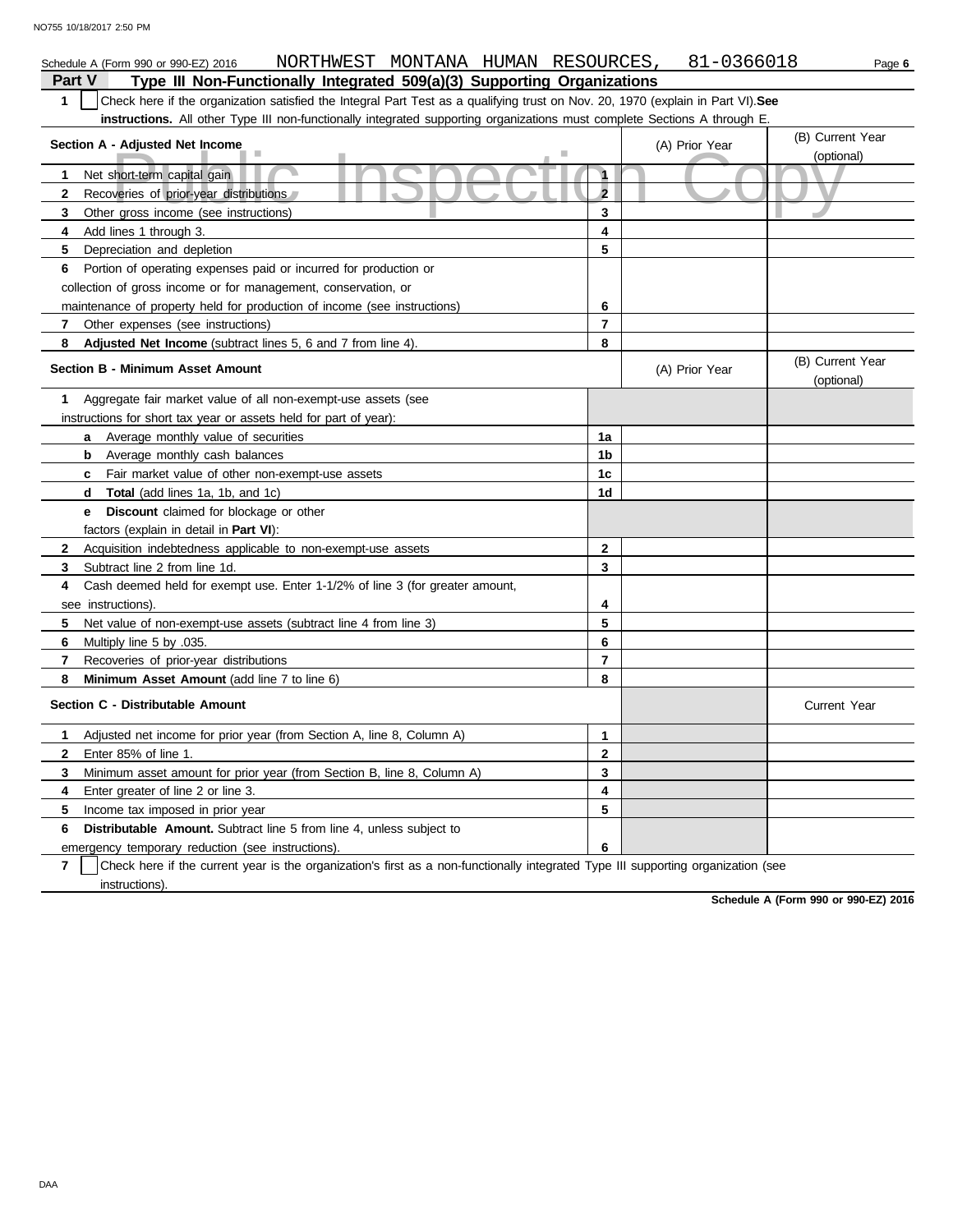#### nistrative expenses paid to accomplish exempt purposes of supported organizations<br>unts paid to acquire exempt-use assets<br>fied set-aside amounts (prior IRS approval required) Schedule A (Form 990 or 990-EZ) 2016 NORTHWEST MONTANA HUMAN RESOURCES ,  $81-0366018$  Page **7 Part V Type III Non-Functionally Integrated 509(a)(3) Supporting Organizations** *(continued)* **Section D - Distributions Current Year 1 2 3 4 5 6 7 8 9 10** Amounts paid to supported organizations to accomplish exempt purposes Amounts paid to perform activity that directly furthers exempt purposes of supported organizations, in excess of income from activity Administrative expenses paid to accomplish exempt purposes of supported organizations Amounts paid to acquire exempt-use assets Qualified set-aside amounts (prior IRS approval required) Other distributions (describe in **Part VI**). See instructions. **Total annual distributions.** Add lines 1 through 6. Distributions to attentive supported organizations to which the organization is responsive (provide details in **Part VI**). See instructions. Distributable amount for 2016 from Section C, line 6 Line 8 amount divided by Line 9 amount **Section E - Distribution Allocations (see instructions) Excess Distributions (i) (ii) Underdistributions Pre-2016 (iii) Distributable Amount for 2016 8 7 6 5 4** Distributions for 2016 from **3 2 1 a b c** From 2013 . . . . . . . . . . . . . . . . . . . . . . . . . . . . . . . . . . **d** From 2014 . . . . . . . . . . . . . . . . . . . . . . . . . . . . . . . . . . . **e** From 2015 . . . . . . . . . . . . . . . . . . . . . . . . . . . . . . . . . . . **f Total** of lines 3a through e **g** Applied to underdistributions of prior years **h** Applied to 2016 distributable amount **i** Carryover from 2011 not applied (see instructions) **j a** Applied to underdistributions of prior years **b** Applied to 2016 distributable amount **c** Remainder. Subtract lines 4a and 4b from 4. **a b** Excess from 2013 . . . . . . . . . . . . . . . . . . . . . . . . . . **c** Excess from 2014 . . . . . . . . . . . . . . . . . . . . . . . . . . . **d** Excess from 2015 . . . . . . . . . . . . . . . . . . . . . . . . . . . **e** Excess from 2016 . . . . . . . . . . . . . . . . . . . . . . . . . . . Distributable amount for 2016 from Section C, line 6 Underdistributions, if any, for years prior to 2016 (reasonable cause required-explain in Part VI). See Excess distributions carryover, if any, to 2016: Remainder. Subtract lines 3g, 3h, and 3i from 3f. Section D, line 7: \$ Remaining underdistributions for years prior to 2016, if any. Subtract lines 3g and 4a from line 2. For result greater than zero, explain in Part VI. See instructions. Remaining underdistributions for 2016. Subtract lines 3h and 4b from line 1. For result greater than zero, explain in Part VI. See instructions. **Excess distributions carryover to 2017.** Add lines 3j and 4c. Breakdown of line 7: instructions.

**Schedule A (Form 990 or 990-EZ) 2016**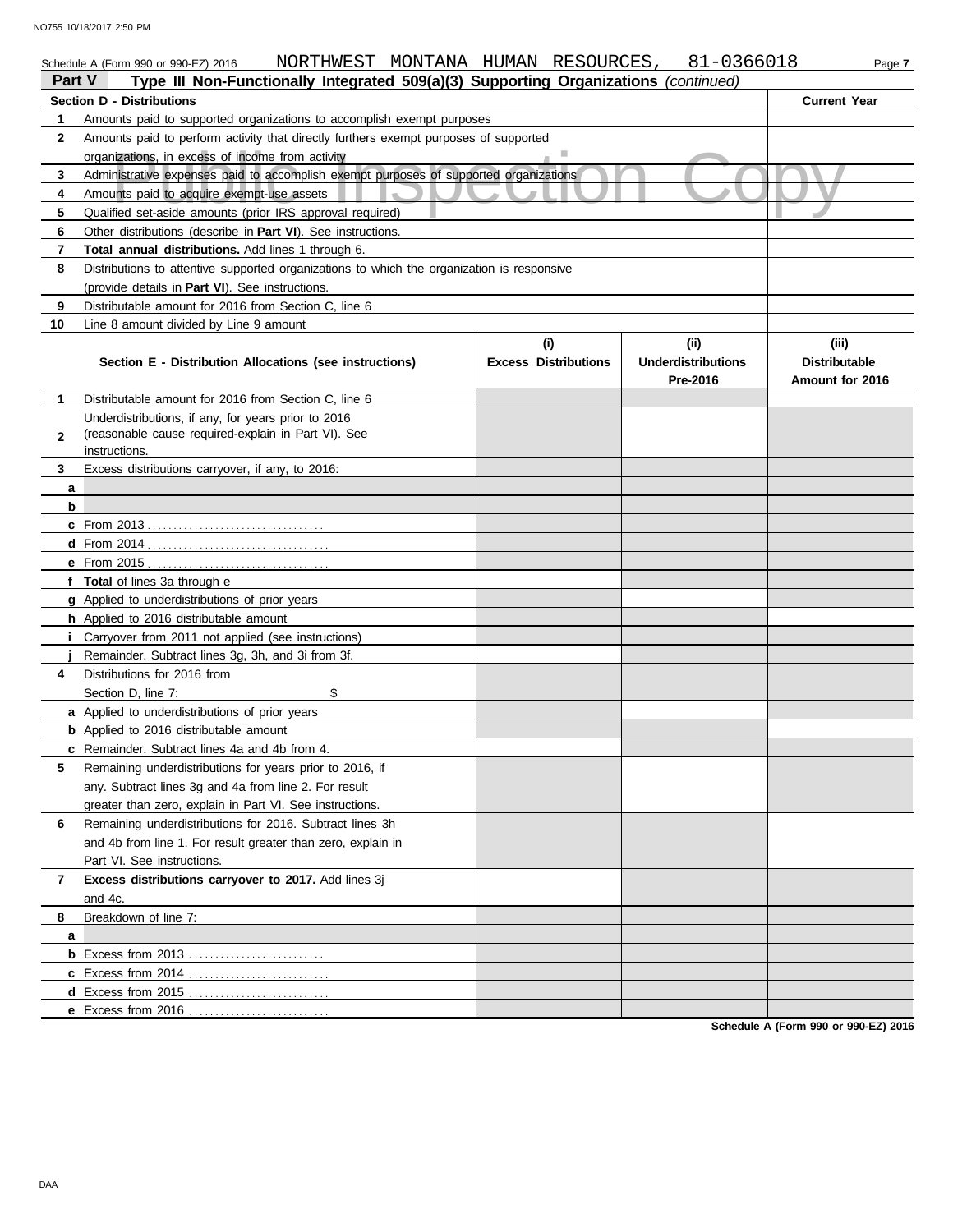|         | Schedule A (Form 990 or 990-EZ) 2016 | NORTHWEST MONTANA HUMAN RESOURCES, 81-0366018                                                                          |  |  | Page 8 |
|---------|--------------------------------------|------------------------------------------------------------------------------------------------------------------------|--|--|--------|
| Part VI |                                      | Supplemental Information. Provide the explanations required by Part II, line 10; Part II, line 17a or 17b; Part        |  |  |        |
|         |                                      | III, line 12; Part IV, Section A, lines 1, 2, 3b, 3c, 4b, 4c, 5a, 6, 9a, 9b, 9c, 11a, 11b, and 11c; Part IV, Section   |  |  |        |
|         |                                      | B, lines 1 and 2; Part IV, Section C, line 1; Part IV, Section D, lines 2 and 3; Part IV, Section E, lines 1c, 2a, 2b, |  |  |        |
|         |                                      | 3a and 3b; Part V, line 1; Part V, Section B, line 1e; Part V, Section D, lines 5, 6, and 8; and Part V, Section E,    |  |  |        |
|         |                                      | lines 2, 5, and 6. Also complete this part for any additional information. (See instructions.)                         |  |  |        |
|         |                                      |                                                                                                                        |  |  |        |
|         |                                      |                                                                                                                        |  |  |        |
|         |                                      |                                                                                                                        |  |  |        |
|         |                                      |                                                                                                                        |  |  |        |
|         |                                      |                                                                                                                        |  |  |        |
|         |                                      |                                                                                                                        |  |  |        |
|         |                                      |                                                                                                                        |  |  |        |
|         |                                      |                                                                                                                        |  |  |        |
|         |                                      |                                                                                                                        |  |  |        |
|         |                                      |                                                                                                                        |  |  |        |
|         |                                      |                                                                                                                        |  |  |        |
|         |                                      |                                                                                                                        |  |  |        |
|         |                                      |                                                                                                                        |  |  |        |
|         |                                      |                                                                                                                        |  |  |        |
|         |                                      |                                                                                                                        |  |  |        |
|         |                                      |                                                                                                                        |  |  |        |
|         |                                      |                                                                                                                        |  |  |        |
|         |                                      |                                                                                                                        |  |  |        |
|         |                                      |                                                                                                                        |  |  |        |
|         |                                      |                                                                                                                        |  |  |        |
|         |                                      |                                                                                                                        |  |  |        |
|         |                                      |                                                                                                                        |  |  |        |
|         |                                      |                                                                                                                        |  |  |        |
|         |                                      |                                                                                                                        |  |  |        |
|         |                                      |                                                                                                                        |  |  |        |
|         |                                      |                                                                                                                        |  |  |        |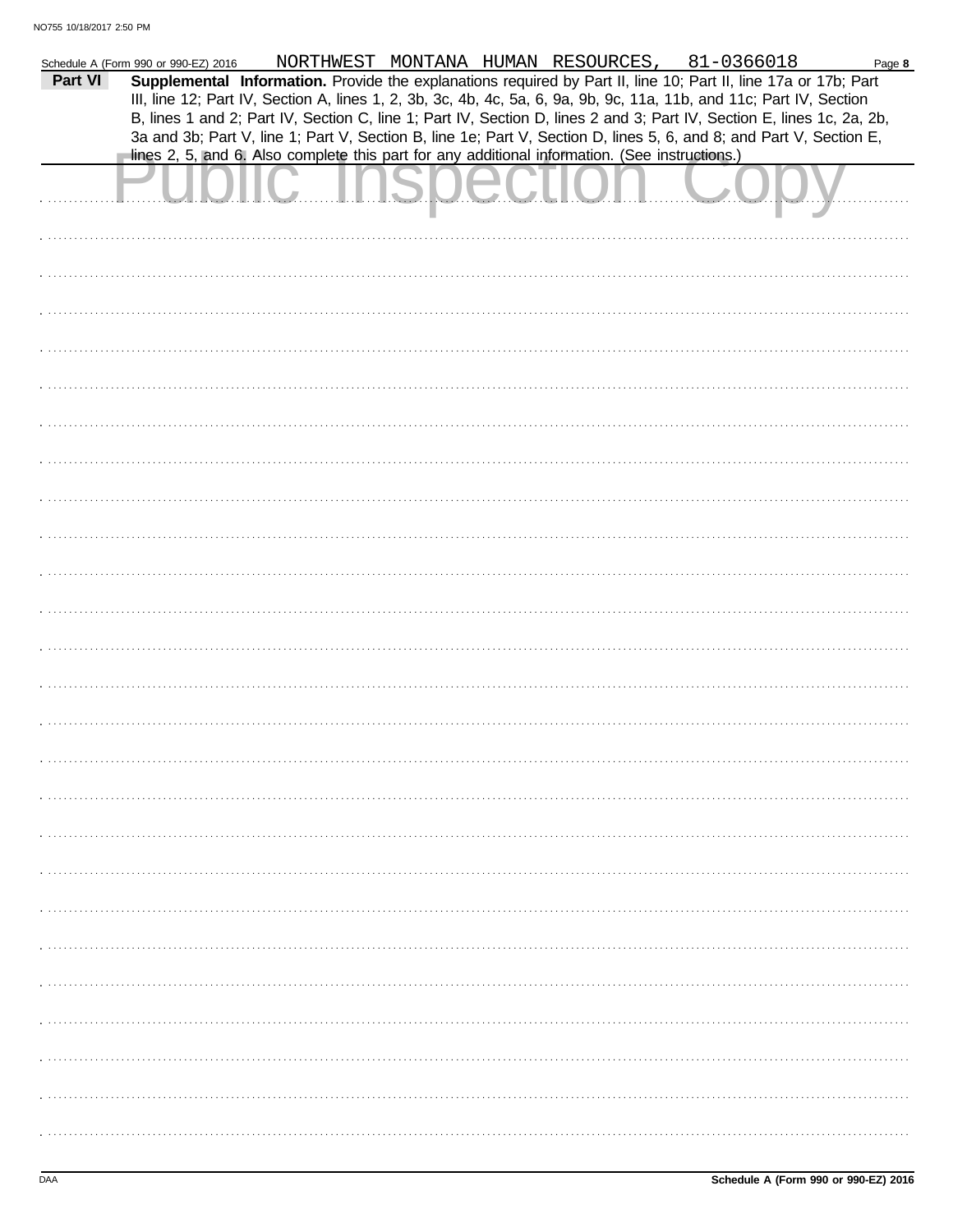| <b>Schedule B</b><br>(Form 990, 990-EZ,<br>or 990-PF)<br>Department of the Treasury<br>Internal Revenue Service<br>Name of the organization<br>NORTHWEST<br>INC.<br>Organization type (check one)                                                                                                                                                                                                                                                                                                                                                                                  | OMB No. 1545-0047<br><b>Schedule of Contributors</b><br>2016<br>u Attach to Form 990, Form 990-EZ, or Form 990-PF.<br>La Information about Schedule B (Form 990, 990-EZ, or 990-PF) and its instructions is at www.irs.gov/form990.<br>Employer identification number<br>MONTANA HUMAN<br>RESOURCES,<br>81-0366018 |  |  |  |  |  |  |  |
|------------------------------------------------------------------------------------------------------------------------------------------------------------------------------------------------------------------------------------------------------------------------------------------------------------------------------------------------------------------------------------------------------------------------------------------------------------------------------------------------------------------------------------------------------------------------------------|--------------------------------------------------------------------------------------------------------------------------------------------------------------------------------------------------------------------------------------------------------------------------------------------------------------------|--|--|--|--|--|--|--|
| Filers of:                                                                                                                                                                                                                                                                                                                                                                                                                                                                                                                                                                         | Section:                                                                                                                                                                                                                                                                                                           |  |  |  |  |  |  |  |
| Form 990 or 990-EZ<br>Form 990-PF                                                                                                                                                                                                                                                                                                                                                                                                                                                                                                                                                  | ΙX<br>) (enter number) organization<br>501(c)<br>3<br>4947(a)(1) nonexempt charitable trust not treated as a private foundation<br>527 political organization<br>501(c)(3) exempt private foundation<br>4947(a)(1) nonexempt charitable trust treated as a private foundation                                      |  |  |  |  |  |  |  |
| 501(c)(3) taxable private foundation<br>Check if your organization is covered by the General Rule or a Special Rule.<br>Note: Only a section 501(c)(7), (8), or (10) organization can check boxes for both the General Rule and a Special Rule. See<br>instructions.<br><b>General Rule</b><br>For an organization filing Form 990, 990-EZ, or 990-PF that received, during the year, contributions totaling \$5,000<br>or more (in money or property) from any one contributor. Complete Parts I and II. See instructions for determining a<br>contributor's total contributions. |                                                                                                                                                                                                                                                                                                                    |  |  |  |  |  |  |  |
| <b>Special Rules</b>                                                                                                                                                                                                                                                                                                                                                                                                                                                                                                                                                               |                                                                                                                                                                                                                                                                                                                    |  |  |  |  |  |  |  |

| $ X $ For an organization described in section 501(c)(3) filing Form 990 or 990-EZ that met the 33 <sup>1</sup> /3 % support test of the |
|------------------------------------------------------------------------------------------------------------------------------------------|
| regulations under sections 509(a)(1) and 170(b)(1)(A)(vi), that checked Schedule A (Form 990 or 990-EZ), Part II, line                   |
| 13, 16a, or 16b, and that received from any one contributor, during the year, total contributions of the greater of (1)                  |
| \$5,000 or (2) 2% of the amount on (i) Form 990, Part VIII, line 1h, or (ii) Form 990-EZ, line 1. Complete Parts I and II.               |

| For an organization described in section 501(c)(7), (8), or (10) filing Form 990 or 990-EZ that received from any one      |
|----------------------------------------------------------------------------------------------------------------------------|
| contributor, during the year, total contributions of more than \$1,000 exclusively for religious, charitable, scientific,  |
| literary, or educational purposes, or for the prevention of cruelty to children or animals. Complete Parts I, II, and III. |

For an organization described in section  $501(c)(7)$ , (8), or (10) filing Form 990 or 990-EZ that received from any one contributor, during the year, contributions *exclusively* for religious, charitable, etc., purposes, but no such contributions totaled more than \$1,000. If this box is checked, enter here the total contributions that were received during the year for an *exclusively* religious, charitable, etc., purpose. Don't complete any of the parts unless the **General Rule** applies to this organization because it received *nonexclusively* religious, charitable, etc., contributions totaling \$5,000 or more during the year . . . . . . . . . . . . . . . . . . . . . . . . . . . . . . . . . . . . . . . . . . . . . . . . . . . . . . . . . . . . . . . . . . . . . . . . . . . . . . . .

990-EZ, or 990-PF), but it **must** answer "No" on Part IV, line 2, of its Form 990; or check the box on line H of its Form 990-EZ or on its Form 990-PF, Part I, line 2, to certify that it doesn't meet the filing requirements of Schedule B (Form 990, 990-EZ, or 990-PF). **Caution:** An organization that isn't covered by the General Rule and/or the Special Rules doesn't file Schedule B (Form 990,

**For Paperwork Reduction Act Notice, see the Instructions for Form 990, 990-EZ, or 990-PF.**

 $\triangleright$  \$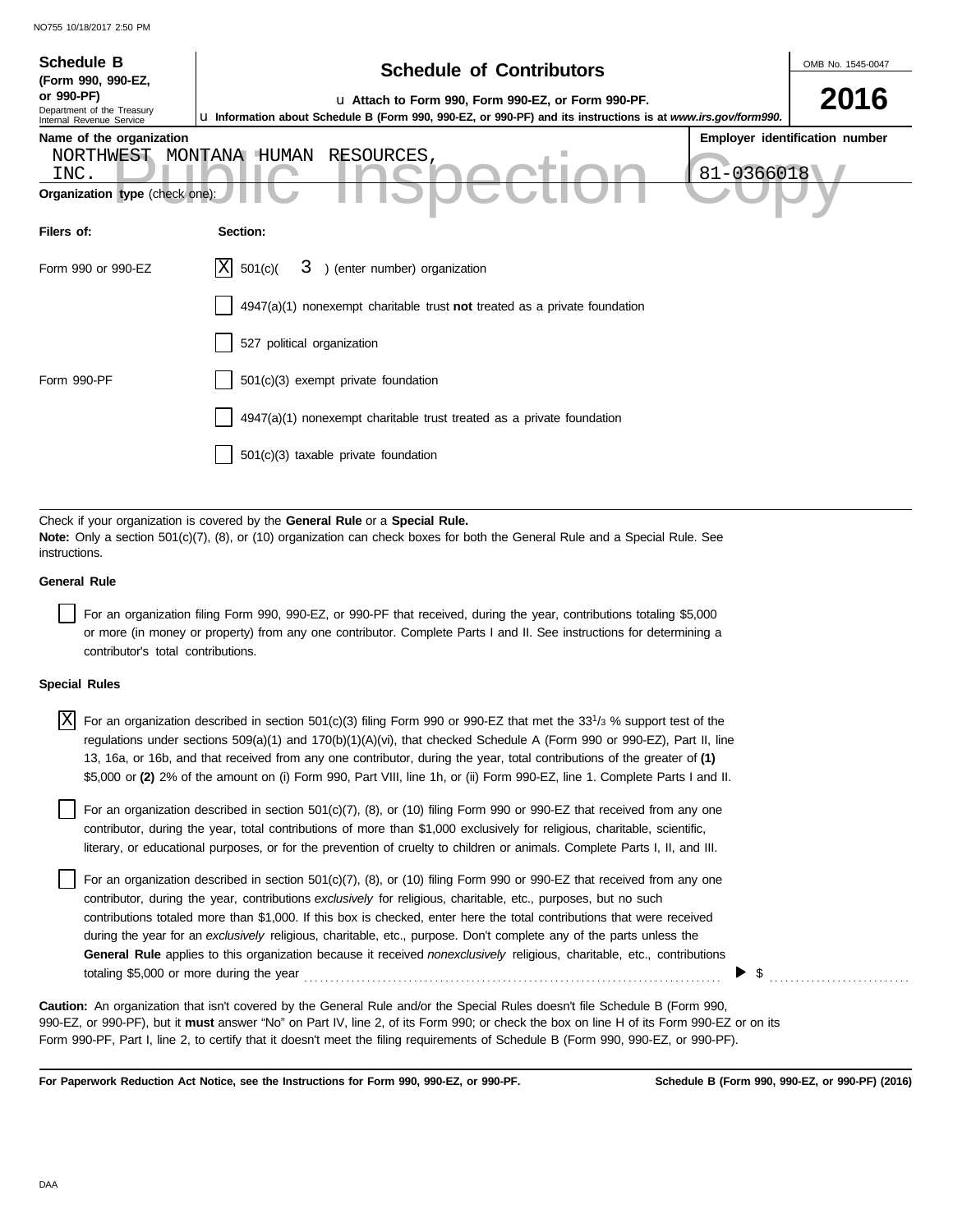| Name of organization           | Schedule B (Form 990, 990-EZ, or 990-PF) (2016)<br>NORTHWEST MONTANA HUMAN RESOURCES           |                                                   | PAGE 1 OF 1<br>Page 2<br>Employer identification number<br>81-0366018                                                       |
|--------------------------------|------------------------------------------------------------------------------------------------|---------------------------------------------------|-----------------------------------------------------------------------------------------------------------------------------|
| Part I                         | Contributors (See instructions). Use duplicate copies of Part I if additional space is needed. |                                                   |                                                                                                                             |
| (a)<br>No.<br>$\overline{1}$ . | (b)<br>Name, address, and $ZIP + 4$                                                            | (c)<br><b>Total contributions</b><br>82,540<br>\$ | (d)<br>Type of contribution<br>х<br><b>Person</b><br>Payroll<br>Noncash<br>(Complete Part II for<br>noncash contributions.) |
| (a)<br>No.                     | (b)<br>Name, address, and ZIP + 4                                                              | (c)<br><b>Total contributions</b>                 | (d)<br>Type of contribution                                                                                                 |
| $\overline{2}$                 |                                                                                                | 76,143<br>$\sim$                                  | Person<br>Payroll<br><b>Noncash</b><br>(Complete Part II for<br>noncash contributions.)                                     |
| (a)<br>No.                     | (b)<br>Name, address, and ZIP + 4                                                              | (c)<br><b>Total contributions</b>                 | (d)<br>Type of contribution                                                                                                 |
| $\overline{3}$                 |                                                                                                | 461,019<br>\$                                     | Person<br>Payroll<br><b>Noncash</b><br>(Complete Part II for<br>noncash contributions.)                                     |
| (a)<br>No.                     | (b)<br>Name, address, and ZIP + 4                                                              | (c)<br><b>Total contributions</b>                 | (d)<br>Type of contribution                                                                                                 |
| $\overline{4}$                 |                                                                                                | 489, 261<br>\$                                    | Χ<br>Person<br>Payroll<br>Noncash<br>(Complete Part II for<br>noncash contributions.)                                       |
| (a)<br>No.                     | (b)<br>Name, address, and ZIP + 4                                                              | (c)<br><b>Total contributions</b>                 | (d)<br>Type of contribution                                                                                                 |
| $\overline{5}$                 |                                                                                                | 974,677<br>$\sim$                                 | Person<br>Payroll<br>Noncash<br>(Complete Part II for<br>noncash contributions.)                                            |
| (a)<br>No.                     | (b)<br>Name, address, and ZIP + 4                                                              | (c)<br><b>Total contributions</b>                 | (d)<br>Type of contribution                                                                                                 |
| $6 \overline{6}$               |                                                                                                | $$$ 64,869                                        | Person<br>Payroll<br>Noncash<br>(Complete Part II for<br>noncash contributions.)                                            |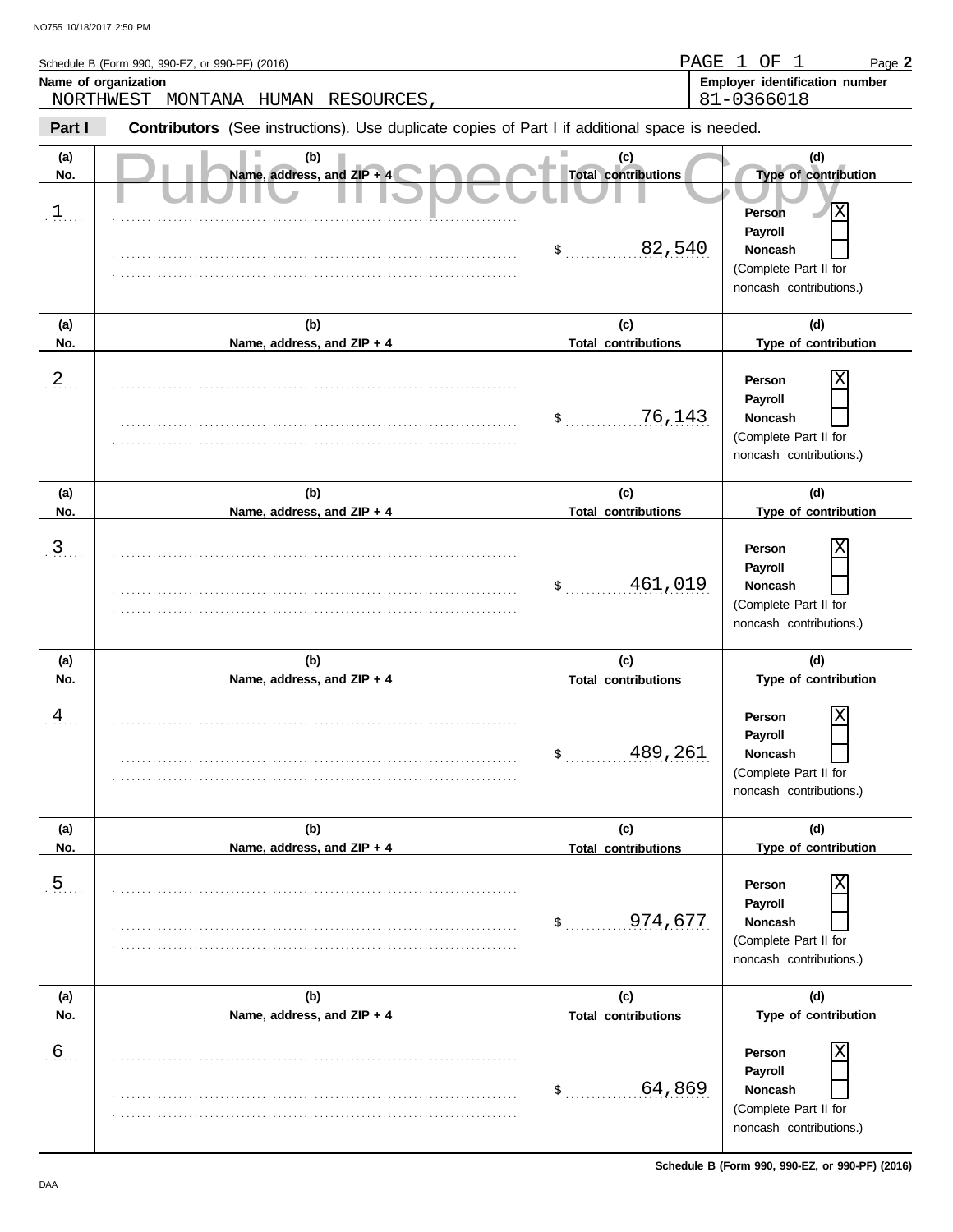| <b>SCHEDULE C</b>                                                                                     |                                                                                                                                                  | <b>Political Campaign and Lobbying Activities</b> |                                       |                                               | OMB No. 1545-0047                                     |  |  |
|-------------------------------------------------------------------------------------------------------|--------------------------------------------------------------------------------------------------------------------------------------------------|---------------------------------------------------|---------------------------------------|-----------------------------------------------|-------------------------------------------------------|--|--|
| (Form 990 or 990-EZ)<br>For Organizations Exempt From Income Tax Under section 501(c) and section 527 |                                                                                                                                                  |                                                   |                                       |                                               |                                                       |  |  |
| Department of the Treasury                                                                            | <b>La</b> Complete if the organization is described below.                                                                                       |                                                   | L1 Attach to Form 990 or Form 990-EZ. |                                               | <b>Open to Public</b>                                 |  |  |
| Internal Revenue Service                                                                              | La Information about Schedule C (Form 990 or 990-EZ) and its instructions is at www.irs.gov/form990.                                             |                                                   |                                       |                                               | <b>Inspection</b>                                     |  |  |
|                                                                                                       | If the organization answered "Yes," on Form 990, Part IV, line 3, or Form 990-EZ, Part V, line 46 (Political Campaign Activities), then          |                                                   |                                       |                                               |                                                       |  |  |
|                                                                                                       | • Section 501(c)(3) organizations: Complete Parts I-A and B. Do not complete Part I-C.                                                           |                                                   |                                       |                                               |                                                       |  |  |
|                                                                                                       | • Section 501(c) (other than section 501(c)(3)) organizations: Complete Parts I-A and C below. Do not complete Part I-B.                         |                                                   |                                       |                                               |                                                       |  |  |
| • Section 527 organizations: Complete Part I-A only.                                                  | If the organization answered "Yes," on Form 990, Part IV, line 4, or Form 990-EZ, Part VI, line 47 (Lobbying Activities), then                   |                                                   |                                       |                                               |                                                       |  |  |
|                                                                                                       | • Section 501(c)(3) organizations that have filed Form 5768 (election under section 501(h)): Complete Part II-A. Do not complete Part II-B.      |                                                   |                                       |                                               |                                                       |  |  |
|                                                                                                       | • Section 501(c)(3) organizations that have NOT filed Form 5768 (election under section 501(h)): Complete Part II-B. Do not complete Part II-A.  |                                                   |                                       |                                               |                                                       |  |  |
|                                                                                                       | If the organization answered "Yes," on Form 990, Part IV, line 5 (Proxy Tax) (see separate instructions) or Form 990-EZ, Part V, line 35c (Proxy |                                                   |                                       |                                               |                                                       |  |  |
| Tax) (see separate instructions), then                                                                |                                                                                                                                                  |                                                   |                                       |                                               |                                                       |  |  |
|                                                                                                       | • Section 501(c)(4), (5), or (6) organizations: Complete Part III.                                                                               |                                                   |                                       |                                               |                                                       |  |  |
|                                                                                                       | Name of organization    NORTHWEST    MONTANA    HUMAN    RESOURCES,                                                                              |                                                   |                                       |                                               | Employer identification number                        |  |  |
| INC.                                                                                                  |                                                                                                                                                  |                                                   |                                       | 81-0366018                                    |                                                       |  |  |
| Part I-A                                                                                              | Complete if the organization is exempt under section 501(c) or is a section 527 organization.                                                    |                                                   |                                       |                                               |                                                       |  |  |
| 1                                                                                                     | Provide a description of the organization's direct and indirect political campaign activities in Part IV. (see instructions for                  |                                                   |                                       |                                               |                                                       |  |  |
| definition of "political campaign activities")                                                        |                                                                                                                                                  |                                                   |                                       |                                               |                                                       |  |  |
| 2                                                                                                     |                                                                                                                                                  |                                                   |                                       |                                               | <b>u</b> \$                                           |  |  |
| 3.                                                                                                    |                                                                                                                                                  |                                                   |                                       |                                               |                                                       |  |  |
| Part I-B                                                                                              | Complete if the organization is exempt under section 501(c)(3).                                                                                  |                                                   |                                       |                                               |                                                       |  |  |
| 1.                                                                                                    | Enter the amount of any excise tax incurred by the organization under section 4955 [[[[[[[[[[[[[[[[[[[[[[[[[[[                                   |                                                   |                                       |                                               |                                                       |  |  |
| 2                                                                                                     |                                                                                                                                                  |                                                   |                                       |                                               | <b>Yes</b><br>No                                      |  |  |
| 3<br>4a Was a correction made?                                                                        |                                                                                                                                                  |                                                   |                                       |                                               | Yes<br><b>No</b>                                      |  |  |
| <b>b</b> If "Yes," describe in Part IV.                                                               |                                                                                                                                                  |                                                   |                                       |                                               |                                                       |  |  |
| <b>Part I-C</b>                                                                                       | Complete if the organization is exempt under section 501(c), except section 501(c)(3).                                                           |                                                   |                                       |                                               |                                                       |  |  |
| 1.                                                                                                    | Enter the amount directly expended by the filing organization for section 527 exempt function                                                    |                                                   |                                       |                                               |                                                       |  |  |
| activities                                                                                            |                                                                                                                                                  |                                                   |                                       |                                               |                                                       |  |  |
| 2.                                                                                                    | Enter the amount of the filing organization's funds contributed to other organizations for section                                               |                                                   |                                       |                                               |                                                       |  |  |
|                                                                                                       |                                                                                                                                                  |                                                   |                                       |                                               |                                                       |  |  |
| 3                                                                                                     | Total exempt function expenditures. Add lines 1 and 2. Enter here and on Form 1120-POL,                                                          |                                                   |                                       |                                               |                                                       |  |  |
|                                                                                                       | line 17b                                                                                                                                         |                                                   |                                       | $\mathbf{u} \, \mathbf{\$}$                   | .                                                     |  |  |
|                                                                                                       |                                                                                                                                                  |                                                   |                                       |                                               | Yes<br>No                                             |  |  |
|                                                                                                       | Enter the names, addresses and employer identification number (EIN) of all section 527 political organizations to which the filing               |                                                   |                                       |                                               |                                                       |  |  |
|                                                                                                       | organization made payments. For each organization listed, enter the amount paid from the filing organization's funds. Also enter                 |                                                   |                                       |                                               |                                                       |  |  |
|                                                                                                       | the amount of political contributions received that were promptly and directly delivered to a separate political organization, such              |                                                   |                                       |                                               |                                                       |  |  |
|                                                                                                       | as a separate segregated fund or a political action committee (PAC). If additional space is needed, provide information in Part IV.              |                                                   |                                       |                                               |                                                       |  |  |
|                                                                                                       | (a) Name                                                                                                                                         | (b) Address                                       | $(c)$ EIN                             | (d) Amount paid from<br>filing organization's | (e) Amount of political<br>contributions received and |  |  |
|                                                                                                       |                                                                                                                                                  |                                                   |                                       | funds. If none, enter -0-.                    | promptly and directly                                 |  |  |
|                                                                                                       |                                                                                                                                                  |                                                   |                                       |                                               | delivered to a separate                               |  |  |
|                                                                                                       |                                                                                                                                                  |                                                   |                                       |                                               | political organization. If<br>none, enter -0-.        |  |  |
| (1)                                                                                                   |                                                                                                                                                  |                                                   |                                       |                                               |                                                       |  |  |
|                                                                                                       |                                                                                                                                                  |                                                   |                                       |                                               |                                                       |  |  |
| (2)                                                                                                   |                                                                                                                                                  |                                                   |                                       |                                               |                                                       |  |  |
|                                                                                                       |                                                                                                                                                  |                                                   |                                       |                                               |                                                       |  |  |
| (3)                                                                                                   |                                                                                                                                                  |                                                   |                                       |                                               |                                                       |  |  |
|                                                                                                       |                                                                                                                                                  |                                                   |                                       |                                               |                                                       |  |  |
| (4)                                                                                                   |                                                                                                                                                  |                                                   |                                       |                                               |                                                       |  |  |
|                                                                                                       |                                                                                                                                                  |                                                   |                                       |                                               |                                                       |  |  |
| (5)                                                                                                   |                                                                                                                                                  |                                                   |                                       |                                               |                                                       |  |  |
|                                                                                                       |                                                                                                                                                  |                                                   |                                       |                                               |                                                       |  |  |
| (6)                                                                                                   |                                                                                                                                                  |                                                   |                                       |                                               |                                                       |  |  |
|                                                                                                       |                                                                                                                                                  |                                                   |                                       |                                               |                                                       |  |  |

**For Paperwork Reduction Act Notice, see the Instructions for Form 990 or 990-EZ.**

**Schedule C (Form 990 or 990-EZ) 2016**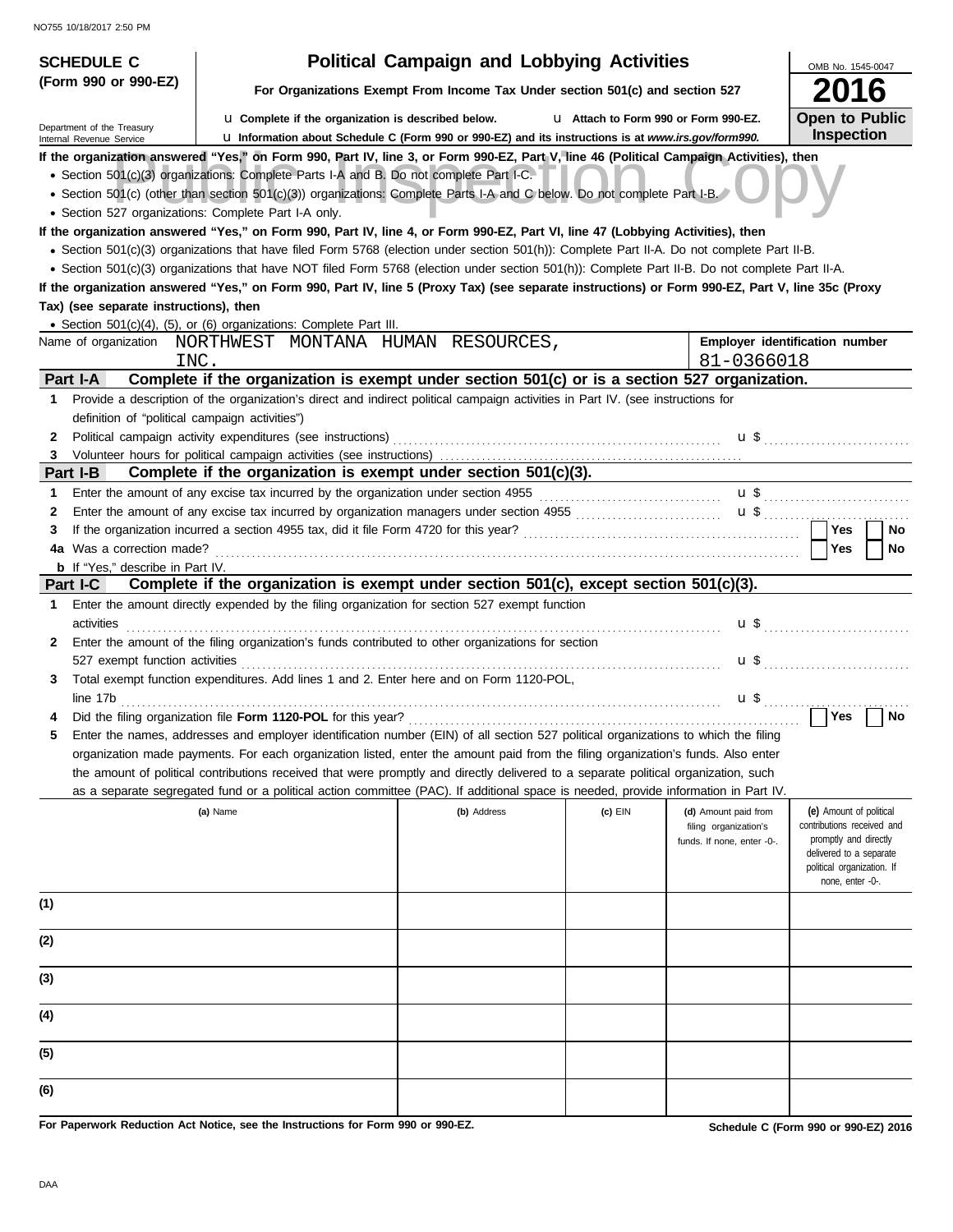| Schedule C (Form 990 or 990-EZ) 2016 NORTHWEST MONTANA HUMAN RESOURCES, 81-0366018                              |                                                                                                               |  |  |                                     | Page 2                         |  |  |  |
|-----------------------------------------------------------------------------------------------------------------|---------------------------------------------------------------------------------------------------------------|--|--|-------------------------------------|--------------------------------|--|--|--|
| Complete if the organization is exempt under section 501(c)(3) and filed Form 5768 (election under<br>Part II-A |                                                                                                               |  |  |                                     |                                |  |  |  |
| section 501(h)).                                                                                                |                                                                                                               |  |  |                                     |                                |  |  |  |
| A Check $\mathbf{u}$                                                                                            | if the filing organization belongs to an affiliated group (and list in Part IV each affiliated group member's |  |  |                                     |                                |  |  |  |
|                                                                                                                 | name, address, EIN, expenses, and share of excess lobbying expenditures).                                     |  |  |                                     |                                |  |  |  |
| if the filing organization checked box A and "limited control" provisions apply.<br>B Check u                   |                                                                                                               |  |  |                                     |                                |  |  |  |
| (The term "expenditures" means amounts paid or incurred.)                                                       | <b>Limits on Lobbying Expenditures</b>                                                                        |  |  | (a) Filing<br>organization's totals | (b) Affiliated<br>group totals |  |  |  |
| 1a Total lobbying expenditures to influence public opinion (grass roots lobbying) [[[[[[[[[[[[[[[[[[[[[[[[[[[   |                                                                                                               |  |  |                                     |                                |  |  |  |
| <b>b</b> Total lobbying expenditures to influence a legislative body (direct lobbying)                          |                                                                                                               |  |  | 1,200                               |                                |  |  |  |
|                                                                                                                 |                                                                                                               |  |  | 1,200                               |                                |  |  |  |
| d Other exempt purpose expenditures                                                                             |                                                                                                               |  |  | 4,570,713                           |                                |  |  |  |
| e Total exempt purpose expenditures (add lines 1c and 1d)                                                       |                                                                                                               |  |  | 4,571,913                           |                                |  |  |  |
| f Lobbying nontaxable amount. Enter the amount from the following table in both                                 |                                                                                                               |  |  |                                     |                                |  |  |  |
| columns.                                                                                                        |                                                                                                               |  |  | 378,596                             |                                |  |  |  |
| If the amount on line 1e, column (a) or (b) is:                                                                 | The lobbying nontaxable amount is:                                                                            |  |  |                                     |                                |  |  |  |
| Not over \$500,000                                                                                              | 20% of the amount on line 1e.                                                                                 |  |  |                                     |                                |  |  |  |
| Over \$500,000 but not over \$1,000,000                                                                         | \$100,000 plus 15% of the excess over \$500,000.                                                              |  |  |                                     |                                |  |  |  |
| Over \$1,000,000 but not over \$1,500,000                                                                       | \$175,000 plus 10% of the excess over \$1,000,000.                                                            |  |  |                                     |                                |  |  |  |
| Over \$1,500,000 but not over \$17,000,000                                                                      | \$225,000 plus 5% of the excess over \$1,500,000.                                                             |  |  |                                     |                                |  |  |  |
| Over \$17,000,000                                                                                               | \$1,000,000.                                                                                                  |  |  |                                     |                                |  |  |  |
|                                                                                                                 |                                                                                                               |  |  | 94,649                              |                                |  |  |  |
|                                                                                                                 |                                                                                                               |  |  | 0                                   |                                |  |  |  |
| <i>i</i> Subtract line 1f from line 1c. If zero or less, enter -0-                                              |                                                                                                               |  |  | 0                                   |                                |  |  |  |
| j If there is an amount other than zero on either line 1h or line 1i, did the organization file Form 4720       |                                                                                                               |  |  |                                     |                                |  |  |  |
|                                                                                                                 |                                                                                                               |  |  |                                     | <b>Yes</b><br>No               |  |  |  |

**4-Year Averaging Period Under section 501(h)**

**(Some organizations that made a section 501(h) election do not have to complete all of the five columns below. See the separate instructions for lines 2a through 2f.)**

| Lobbying Expenditures During 4-Year Averaging Period                                 |          |          |            |            |           |  |  |  |  |  |
|--------------------------------------------------------------------------------------|----------|----------|------------|------------|-----------|--|--|--|--|--|
| Calendar year (or fiscal year<br>beginning in)                                       | (a) 2013 | (b) 2014 | $(c)$ 2015 | $(d)$ 2016 | (e) Total |  |  |  |  |  |
| 2a Lobbying nontaxable amount                                                        | 417,912  | 566,020  | 371,625    | 378,596    | 1,734,153 |  |  |  |  |  |
| <b>b</b> Lobbying ceiling amount<br>$(150\% \text{ of line } 2a, \text{ column}(e))$ |          |          |            |            | 2,601,230 |  |  |  |  |  |
| c Total lobbying expenditures                                                        | 1,408    | 206      | 1,200      | 1,200      | 4,014     |  |  |  |  |  |
| <b>d</b> Grassroots nontaxable amount                                                | 104,478  | 141,505  | 92,906     | 94,649     | 433,538   |  |  |  |  |  |
| e Grassroots ceiling amount<br>$(150\% \text{ of line } 2d, \text{ column } (e))$    |          |          |            |            | 650,307   |  |  |  |  |  |
| f Grassroots lobbying expenditures                                                   |          |          |            |            |           |  |  |  |  |  |

**Schedule C (Form 990 or 990-EZ) 2016**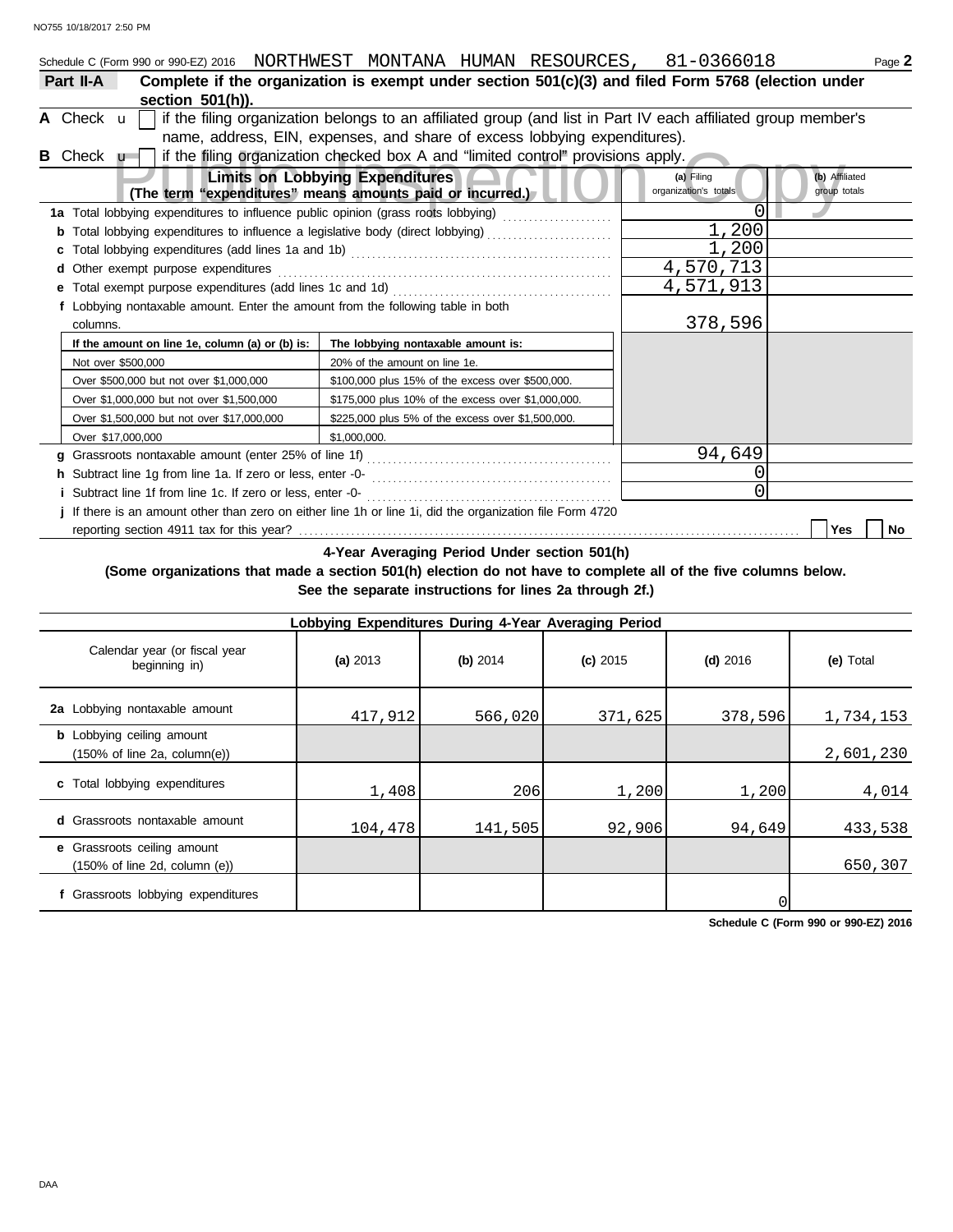|           |                                  |  | Schedule C (Form 990 or 990-EZ) 2016 NORTHWEST MONTANA HUMAN RESOURCES, | 81-0366018                                                                                 | Page 3 |
|-----------|----------------------------------|--|-------------------------------------------------------------------------|--------------------------------------------------------------------------------------------|--------|
| Part II-B |                                  |  |                                                                         | Complete if the organization is exempt under section 501(c)(3) and has NOT filed Form 5768 |        |
|           | (election under section 501(h)). |  |                                                                         |                                                                                            |        |

|   | (election under section ovi(n)).                                                                                                                                                                                                    |     |            |  |                              |     |    |
|---|-------------------------------------------------------------------------------------------------------------------------------------------------------------------------------------------------------------------------------------|-----|------------|--|------------------------------|-----|----|
|   | For each "Yes," response on lines 1a through 1i below, provide in Part IV a detailed                                                                                                                                                |     | (b)<br>(a) |  |                              |     |    |
|   | description of the lobbying activity.                                                                                                                                                                                               | Yes | No         |  | Amount                       |     |    |
| 1 | During the year, did the filing organization attempt to influence foreign, national, state or local<br>legislation, including any attempt to influence public opinion on a legislative matter or<br>referendum, through the use of: |     |            |  |                              |     |    |
|   | a Volunteers?                                                                                                                                                                                                                       |     |            |  |                              |     |    |
|   | Paid staff or management (include compensation in expenses reported on lines 1c through 1i)?                                                                                                                                        |     |            |  |                              |     |    |
| c | Media advertisements?                                                                                                                                                                                                               |     |            |  |                              |     |    |
|   |                                                                                                                                                                                                                                     |     |            |  |                              |     |    |
| е |                                                                                                                                                                                                                                     |     |            |  |                              |     |    |
|   | f Grants to other organizations for lobbying purposes?                                                                                                                                                                              |     |            |  |                              |     |    |
| a |                                                                                                                                                                                                                                     |     |            |  |                              |     |    |
|   | h Rallies, demonstrations, seminars, conventions, speeches, lectures, or any similar means?<br><i>i</i> Other activities?                                                                                                           |     |            |  |                              |     |    |
|   | j Total. Add lines 1c through 1i                                                                                                                                                                                                    |     |            |  |                              |     |    |
|   |                                                                                                                                                                                                                                     |     |            |  |                              |     |    |
|   | <b>b</b> If "Yes," enter the amount of any tax incurred under section 4912                                                                                                                                                          |     |            |  |                              |     |    |
|   | c If "Yes," enter the amount of any tax incurred by organization managers under section 4912                                                                                                                                        |     |            |  |                              |     |    |
|   |                                                                                                                                                                                                                                     |     |            |  |                              |     |    |
|   | Complete if the organization is exempt under section 501(c)(4), section 501(c)(5), or section<br>Part III-A                                                                                                                         |     |            |  |                              |     |    |
|   | $501(c)(6)$ .                                                                                                                                                                                                                       |     |            |  |                              |     |    |
|   |                                                                                                                                                                                                                                     |     |            |  |                              | Yes | No |
| 1 | Were substantially all (90% or more) dues received nondeductible by members?                                                                                                                                                        |     |            |  | $\mathbf{1}$<br>$\mathbf{2}$ |     |    |
| 2 | Did the organization make only in-house lobbying expenditures of \$2,000 or less?                                                                                                                                                   |     |            |  | $\overline{3}$               |     |    |
| 3 | Did the organization agree to carry over lobbying and political campaign activity expenditures from the prior year?                                                                                                                 |     |            |  |                              |     |    |
|   | Complete if the organization is exempt under section 501(c)(4), section 501(c)(5), or section<br>Part III-B<br>501(c)(6) and if either (a) BOTH Part III-A, lines 1 and 2, are answered "No," OR (b) Part III-A, line 3, is         |     |            |  |                              |     |    |
|   | answered "Yes."                                                                                                                                                                                                                     |     |            |  |                              |     |    |
|   |                                                                                                                                                                                                                                     |     | 1          |  |                              |     |    |
| 1 |                                                                                                                                                                                                                                     |     |            |  |                              |     |    |
| 2 | Section 162(e) nondeductible lobbying and political expenditures (do not include amounts of<br>political expenses for which the section 527(f) tax was paid).                                                                       |     |            |  |                              |     |    |
|   |                                                                                                                                                                                                                                     |     | 2a         |  |                              |     |    |
|   | 2b                                                                                                                                                                                                                                  |     |            |  |                              |     |    |
| с | Total                                                                                                                                                                                                                               |     | 2c         |  |                              |     |    |
|   | Aggregate amount reported in section 6033(e)(1)(A) notices of nondeductible section 162(e) dues                                                                                                                                     |     | 3          |  |                              |     |    |

| 4 If notices were sent and the amount on line 2c exceeds the amount on line 3, what portion of the   |  |
|------------------------------------------------------------------------------------------------------|--|
| excess does the organization agree to carryover to the reasonable estimate of nondeductible lobbying |  |
| and political expenditure next year?                                                                 |  |
|                                                                                                      |  |

## **Part IV Supplemental Information**

Provide the descriptions required for Part I-A, line 1; Part I-B, line 4; Part I-C, line 5; Part II-A (affiliated group list); Part II-A, lines 1 and 2 (see instructions); and Part II-B, line 1. Also, complete this part for any additional information.

. . . . . . . . . . . . . . . . . . . . . . . . . . . . . . . . . . . . . . . . . . . . . . . . . . . . . . . . . . . . . . . . . . . . . . . . . . . . . . . . . . . . . . . . . . . . . . . . . . . . . . . . . . . . . . . . . . . . . . . . . . . . . . . . . . . . . . . . . . . . . . . . . . . . . . . . . . . . . . . . . . . . . . . . . . . . . . . . . . . . . . . . . . . . . . . . . . . . . . . . . . . . . . . . . . . . . . . . . . . . . . . . . . . . . . . . . . . . . . . . . . . . . . . . . . . . . . . . . . . . . . . . . . . . . . . . . . . . . . . . . . . . . . . . . . . . . . . . . . . . . . . . . . . . . . . . . . . . . . . . . . . . . . . . . . . . . . . . . . . . . . . . . . . . . . . . . . . . . . . . . . . . . . . . . . . . . . . . . . . . . . . . . . . . . . . . . . . . . . . . . . . . . . . . . . . . . . . . . . . . . . . . . . . . . . . . . . . . . . . . . . . . . . . . . . . . . . . . . . . . . . . . . . . . . . . . . . . . . . . . . . . . . . . . . . . . . . . . . . . . . . . . . . . . . . . . . . . . . . . . . . . . . . . . . . . . . . . . . . . . . . . . . . . . . . . . . . . . . . . . . . . . . . . . . . . . . . . . . . . . . . . . . . . . . . . . . . . . . . . . . . . . . . . . . . . . . . . . . . . . . . . . . . . . . . . . . . . . . . . . . . . . . . . . . . . . . . . . . . . . . . . . . . . . . . . . . . . . . . . . . . . . . . . . . . . . . . . . . . . . . . . . . . . . . . . . . . . . . . . . . . . . . . . . . . . . . . . . . . . . . . . . . . . . . . . . . . . . . . . . . . . . . . . . . . . . . . . . . . . . . . . . . . . . . . . . . . . . . . . . . . . . . . . . . . . . . . . . . . . . . . . . . . . . . .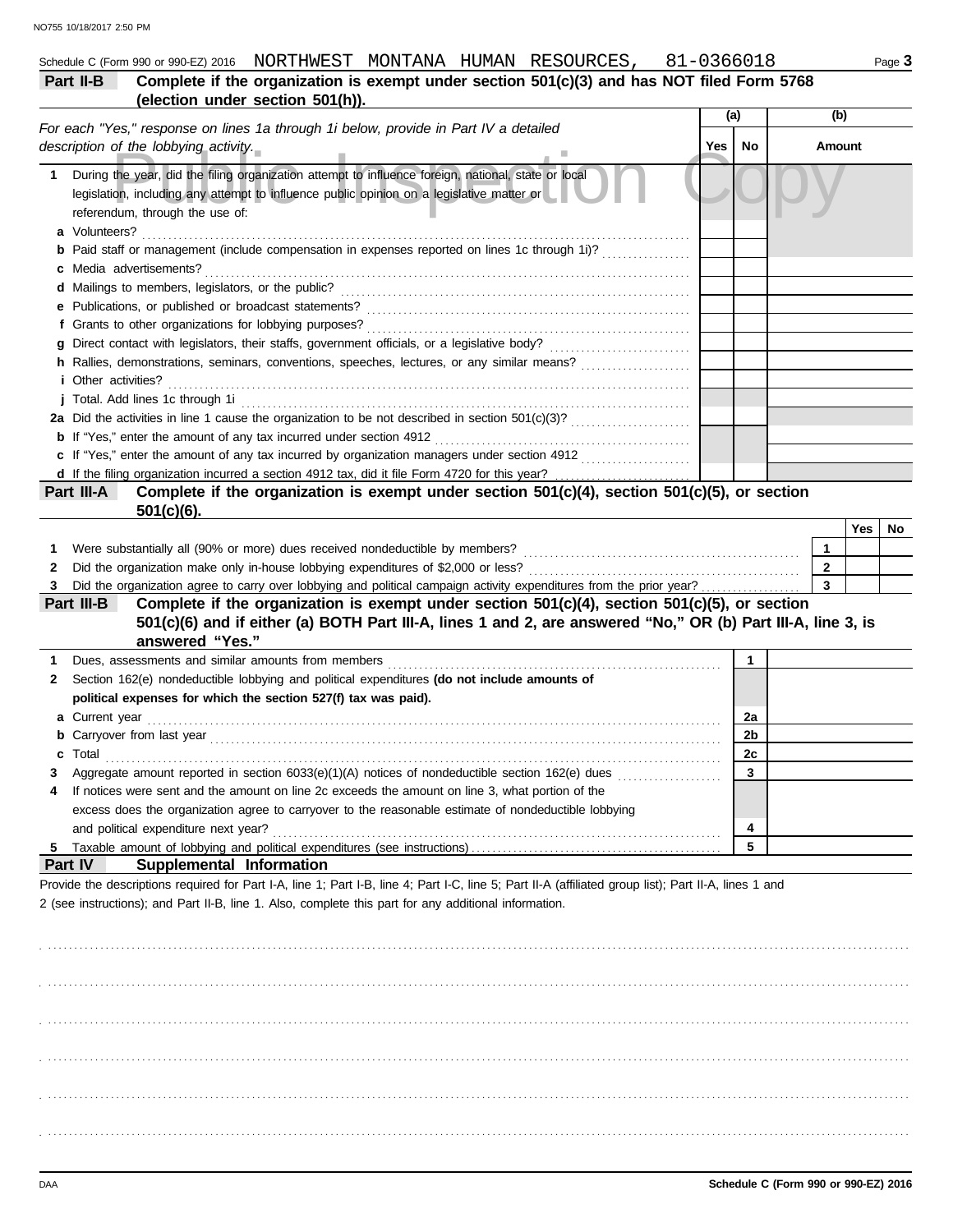|         |                                      |  | Schedule C (Form 990 or 990-EZ) 2016 NORTHWEST MONTANA HUMAN RESOURCES, | 81-0366018                    | Page 4 |
|---------|--------------------------------------|--|-------------------------------------------------------------------------|-------------------------------|--------|
| Part IV | Supplemental Information (continued) |  |                                                                         |                               |        |
|         |                                      |  |                                                                         |                               |        |
|         |                                      |  |                                                                         |                               |        |
|         |                                      |  |                                                                         |                               |        |
|         |                                      |  |                                                                         | <b>Public Inspection Copy</b> |        |
|         |                                      |  |                                                                         |                               |        |
|         |                                      |  |                                                                         |                               |        |
|         |                                      |  |                                                                         |                               |        |
|         |                                      |  |                                                                         |                               |        |
|         |                                      |  |                                                                         |                               |        |
|         |                                      |  |                                                                         |                               |        |
|         |                                      |  |                                                                         |                               |        |
|         |                                      |  |                                                                         |                               |        |
|         |                                      |  |                                                                         |                               |        |
|         |                                      |  |                                                                         |                               |        |
|         |                                      |  |                                                                         |                               |        |
|         |                                      |  |                                                                         |                               |        |
|         |                                      |  |                                                                         |                               |        |
|         |                                      |  |                                                                         |                               |        |
|         |                                      |  |                                                                         |                               |        |
|         |                                      |  |                                                                         |                               |        |
|         |                                      |  |                                                                         |                               |        |
|         |                                      |  |                                                                         |                               |        |
|         |                                      |  |                                                                         |                               |        |
|         |                                      |  |                                                                         |                               |        |
|         |                                      |  |                                                                         |                               |        |
|         |                                      |  |                                                                         |                               |        |
|         |                                      |  |                                                                         |                               |        |
|         |                                      |  |                                                                         |                               |        |
|         |                                      |  |                                                                         |                               |        |
|         |                                      |  |                                                                         |                               |        |
|         |                                      |  |                                                                         |                               |        |
|         |                                      |  |                                                                         |                               |        |
|         |                                      |  |                                                                         |                               |        |
|         |                                      |  |                                                                         |                               |        |
|         |                                      |  |                                                                         |                               |        |
|         |                                      |  |                                                                         |                               |        |
|         |                                      |  |                                                                         |                               |        |
|         |                                      |  |                                                                         |                               |        |
|         |                                      |  |                                                                         |                               |        |
|         |                                      |  |                                                                         |                               |        |
|         |                                      |  |                                                                         |                               |        |
|         |                                      |  |                                                                         |                               |        |
|         |                                      |  |                                                                         |                               |        |
|         |                                      |  |                                                                         |                               |        |
|         |                                      |  |                                                                         |                               |        |
|         |                                      |  |                                                                         |                               |        |
|         |                                      |  |                                                                         |                               |        |
|         |                                      |  |                                                                         |                               |        |
|         |                                      |  |                                                                         |                               |        |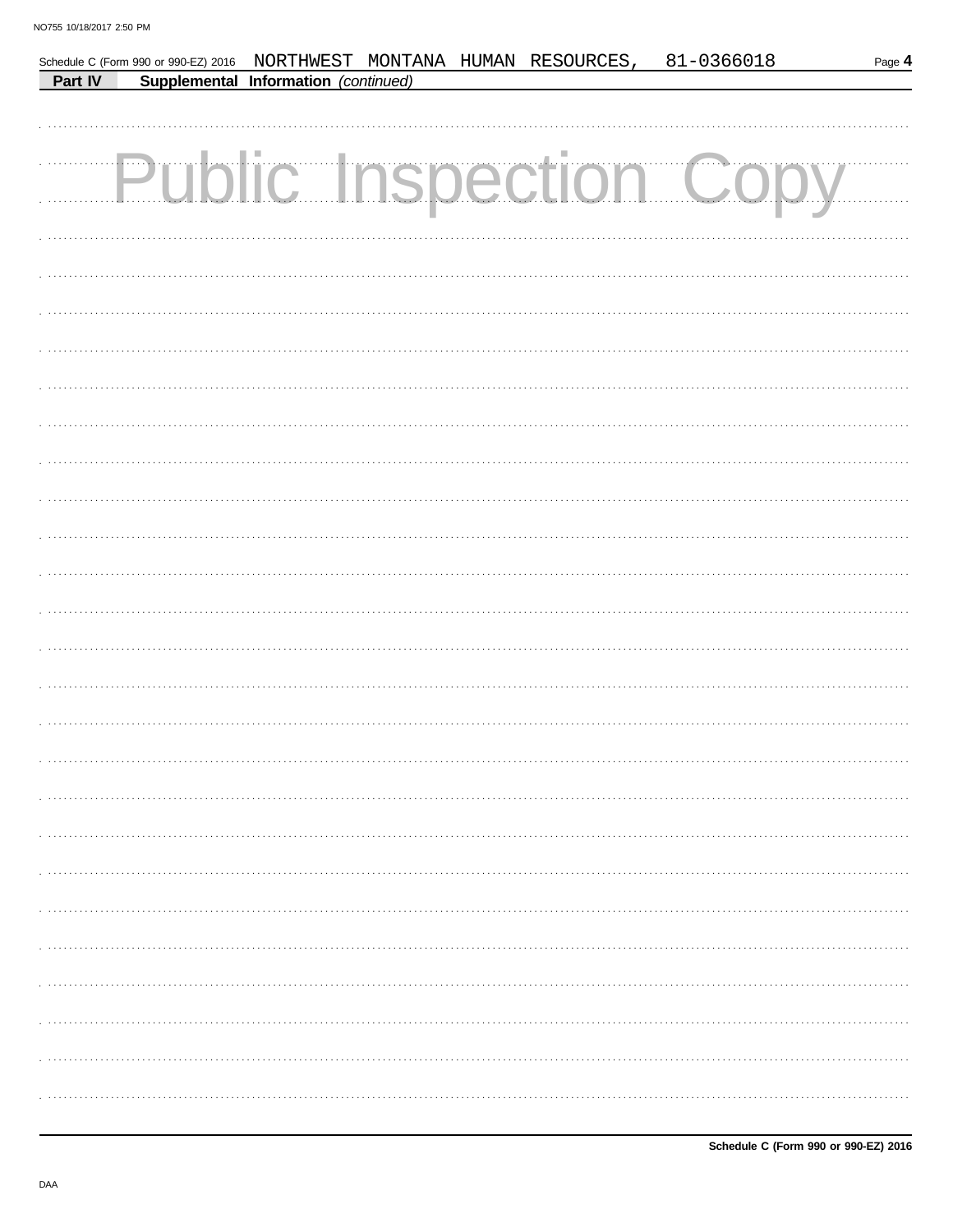|              | <b>SCHEDULE D</b><br>(Form 990)<br>Department of the Treasury<br>Internal Revenue Service | Supplemental Financial Statements<br>u Complete if the organization answered "Yes" on Form 990,<br>Part IV, line 6, 7, 8, 9, 10, 11a, 11b, 11c, 11d, 11e, 11f, 12a, or 12b.<br><b>u Information about Schedule D (Form 990) and its instructions is at www.irs.gov/form990.</b> | u Attach to Form 990.          |                                                    |                | OMB No. 1545-0047<br>6<br>Open to Public<br><b>Inspection</b> |  |
|--------------|-------------------------------------------------------------------------------------------|---------------------------------------------------------------------------------------------------------------------------------------------------------------------------------------------------------------------------------------------------------------------------------|--------------------------------|----------------------------------------------------|----------------|---------------------------------------------------------------|--|
|              | Name of the organization                                                                  |                                                                                                                                                                                                                                                                                 | Employer identification number |                                                    |                |                                                               |  |
|              |                                                                                           | NORTHWEST MONTANA HUMAN RESOURCES,                                                                                                                                                                                                                                              |                                |                                                    |                |                                                               |  |
|              | INC.                                                                                      |                                                                                                                                                                                                                                                                                 |                                |                                                    |                | 81-0366018                                                    |  |
|              | Part I                                                                                    | Organizations Maintaining Donor Advised Funds or Other Similar Funds or Accounts.                                                                                                                                                                                               |                                |                                                    |                |                                                               |  |
|              |                                                                                           | Complete if the organization answered "Yes" on Form 990, Part IV, line 6.                                                                                                                                                                                                       |                                |                                                    |                |                                                               |  |
|              |                                                                                           |                                                                                                                                                                                                                                                                                 |                                | (a) Donor advised funds                            |                | (b) Funds and other accounts                                  |  |
| 1            | Total number at end of year                                                               |                                                                                                                                                                                                                                                                                 |                                |                                                    |                |                                                               |  |
| 2            |                                                                                           | Aggregate value of contributions to (during year)                                                                                                                                                                                                                               |                                |                                                    |                |                                                               |  |
| 3<br>4       |                                                                                           |                                                                                                                                                                                                                                                                                 |                                |                                                    |                |                                                               |  |
| 5            |                                                                                           | Did the organization inform all donors and donor advisors in writing that the assets held in donor advised                                                                                                                                                                      |                                |                                                    |                |                                                               |  |
|              |                                                                                           |                                                                                                                                                                                                                                                                                 |                                |                                                    |                | Yes<br>No                                                     |  |
| 6            |                                                                                           | Did the organization inform all grantees, donors, and donor advisors in writing that grant funds can be used                                                                                                                                                                    |                                |                                                    |                |                                                               |  |
|              |                                                                                           | only for charitable purposes and not for the benefit of the donor or donor advisor, or for any other purpose                                                                                                                                                                    |                                |                                                    |                |                                                               |  |
|              |                                                                                           |                                                                                                                                                                                                                                                                                 |                                |                                                    |                | Yes<br>No                                                     |  |
|              | Part II                                                                                   | <b>Conservation Easements.</b>                                                                                                                                                                                                                                                  |                                |                                                    |                |                                                               |  |
|              |                                                                                           | Complete if the organization answered "Yes" on Form 990, Part IV, line 7.                                                                                                                                                                                                       |                                |                                                    |                |                                                               |  |
| 1            |                                                                                           | Purpose(s) of conservation easements held by the organization (check all that apply).                                                                                                                                                                                           |                                |                                                    |                |                                                               |  |
|              |                                                                                           | Preservation of land for public use (e.g., recreation or education)                                                                                                                                                                                                             |                                | Preservation of a historically important land area |                |                                                               |  |
|              | Protection of natural habitat                                                             |                                                                                                                                                                                                                                                                                 |                                | Preservation of a certified historic structure     |                |                                                               |  |
|              | Preservation of open space                                                                |                                                                                                                                                                                                                                                                                 |                                |                                                    |                |                                                               |  |
| $\mathbf{2}$ |                                                                                           | Complete lines 2a through 2d if the organization held a qualified conservation contribution in the form of a conservation                                                                                                                                                       |                                |                                                    |                |                                                               |  |
|              | easement on the last day of the tax year.                                                 |                                                                                                                                                                                                                                                                                 |                                |                                                    |                | Held at the End of the Tax Year                               |  |
|              |                                                                                           |                                                                                                                                                                                                                                                                                 |                                |                                                    | 2a             |                                                               |  |
| b            |                                                                                           |                                                                                                                                                                                                                                                                                 |                                |                                                    | 2 <sub>b</sub> |                                                               |  |
| C            |                                                                                           |                                                                                                                                                                                                                                                                                 |                                |                                                    | 2c             |                                                               |  |
|              |                                                                                           | d Number of conservation easements included in (c) acquired after 8/17/06, and not on a                                                                                                                                                                                         |                                |                                                    |                |                                                               |  |
|              |                                                                                           | historic structure listed in the National Register<br>Number of conservation easements modified, transferred, released, extinguished, or terminated by the organization during the                                                                                              |                                |                                                    | 2d             |                                                               |  |
| 3            |                                                                                           |                                                                                                                                                                                                                                                                                 |                                |                                                    |                |                                                               |  |
|              | tax year $\mathbf u$                                                                      | Number of states where property subject to conservation easement is located u                                                                                                                                                                                                   |                                |                                                    |                |                                                               |  |
| 5            |                                                                                           | Does the organization have a written policy regarding the periodic monitoring, inspection, handling of                                                                                                                                                                          |                                |                                                    |                |                                                               |  |
|              |                                                                                           | violations, and enforcement of the conservation easements it holds?                                                                                                                                                                                                             |                                |                                                    |                | Yes<br>No                                                     |  |
| 6            |                                                                                           | Staff and volunteer hours devoted to monitoring, inspecting, handling of violations, and enforcing conservation easements during the year                                                                                                                                       |                                |                                                    |                |                                                               |  |
|              | u <sub></sub>                                                                             |                                                                                                                                                                                                                                                                                 |                                |                                                    |                |                                                               |  |
| 7            |                                                                                           | Amount of expenses incurred in monitoring, inspecting, handling of violations, and enforcing conservation easements during the year                                                                                                                                             |                                |                                                    |                |                                                               |  |
|              |                                                                                           |                                                                                                                                                                                                                                                                                 |                                |                                                    |                |                                                               |  |
| 8            |                                                                                           | Does each conservation easement reported on line 2(d) above satisfy the requirements of section 170(h)(4)(B)(i)                                                                                                                                                                 |                                |                                                    |                |                                                               |  |
|              |                                                                                           |                                                                                                                                                                                                                                                                                 |                                |                                                    |                | Yes<br>No                                                     |  |
| 9            |                                                                                           | In Part XIII, describe how the organization reports conservation easements in its revenue and expense statement, and                                                                                                                                                            |                                |                                                    |                |                                                               |  |
|              |                                                                                           | balance sheet, and include, if applicable, the text of the footnote to the organization's financial statements that describes the                                                                                                                                               |                                |                                                    |                |                                                               |  |
|              |                                                                                           | organization's accounting for conservation easements.                                                                                                                                                                                                                           |                                |                                                    |                |                                                               |  |
|              | Part III                                                                                  | Organizations Maintaining Collections of Art, Historical Treasures, or Other Similar Assets.<br>Complete if the organization answered "Yes" on Form 990, Part IV, line 8.                                                                                                       |                                |                                                    |                |                                                               |  |
|              |                                                                                           | 1a If the organization elected, as permitted under SFAS 116 (ASC 958), not to report in its revenue statement and balance sheet                                                                                                                                                 |                                |                                                    |                |                                                               |  |
|              |                                                                                           | works of art, historical treasures, or other similar assets held for public exhibition, education, or research in furtherance of                                                                                                                                                |                                |                                                    |                |                                                               |  |
|              |                                                                                           | public service, provide, in Part XIII, the text of the footnote to its financial statements that describes these items.                                                                                                                                                         |                                |                                                    |                |                                                               |  |
|              |                                                                                           | <b>b</b> If the organization elected, as permitted under SFAS 116 (ASC 958), to report in its revenue statement and balance sheet                                                                                                                                               |                                |                                                    |                |                                                               |  |
|              |                                                                                           | works of art, historical treasures, or other similar assets held for public exhibition, education, or research in furtherance of                                                                                                                                                |                                |                                                    |                |                                                               |  |
|              | public service, provide the following amounts relating to these items:                    |                                                                                                                                                                                                                                                                                 |                                |                                                    |                |                                                               |  |
|              |                                                                                           |                                                                                                                                                                                                                                                                                 |                                |                                                    |                | $\mathbf{u}$ \$                                               |  |
|              |                                                                                           |                                                                                                                                                                                                                                                                                 |                                |                                                    |                |                                                               |  |
| 2            |                                                                                           | If the organization received or held works of art, historical treasures, or other similar assets for financial gain, provide the                                                                                                                                                |                                |                                                    |                |                                                               |  |
|              |                                                                                           | following amounts required to be reported under SFAS 116 (ASC 958) relating to these items:                                                                                                                                                                                     |                                |                                                    |                |                                                               |  |
|              |                                                                                           |                                                                                                                                                                                                                                                                                 |                                |                                                    |                |                                                               |  |
|              |                                                                                           |                                                                                                                                                                                                                                                                                 |                                |                                                    |                |                                                               |  |

| For Paperwork Reduction Act Notice, see the Instructions for Form 990. |  |  |  |
|------------------------------------------------------------------------|--|--|--|
| DAA                                                                    |  |  |  |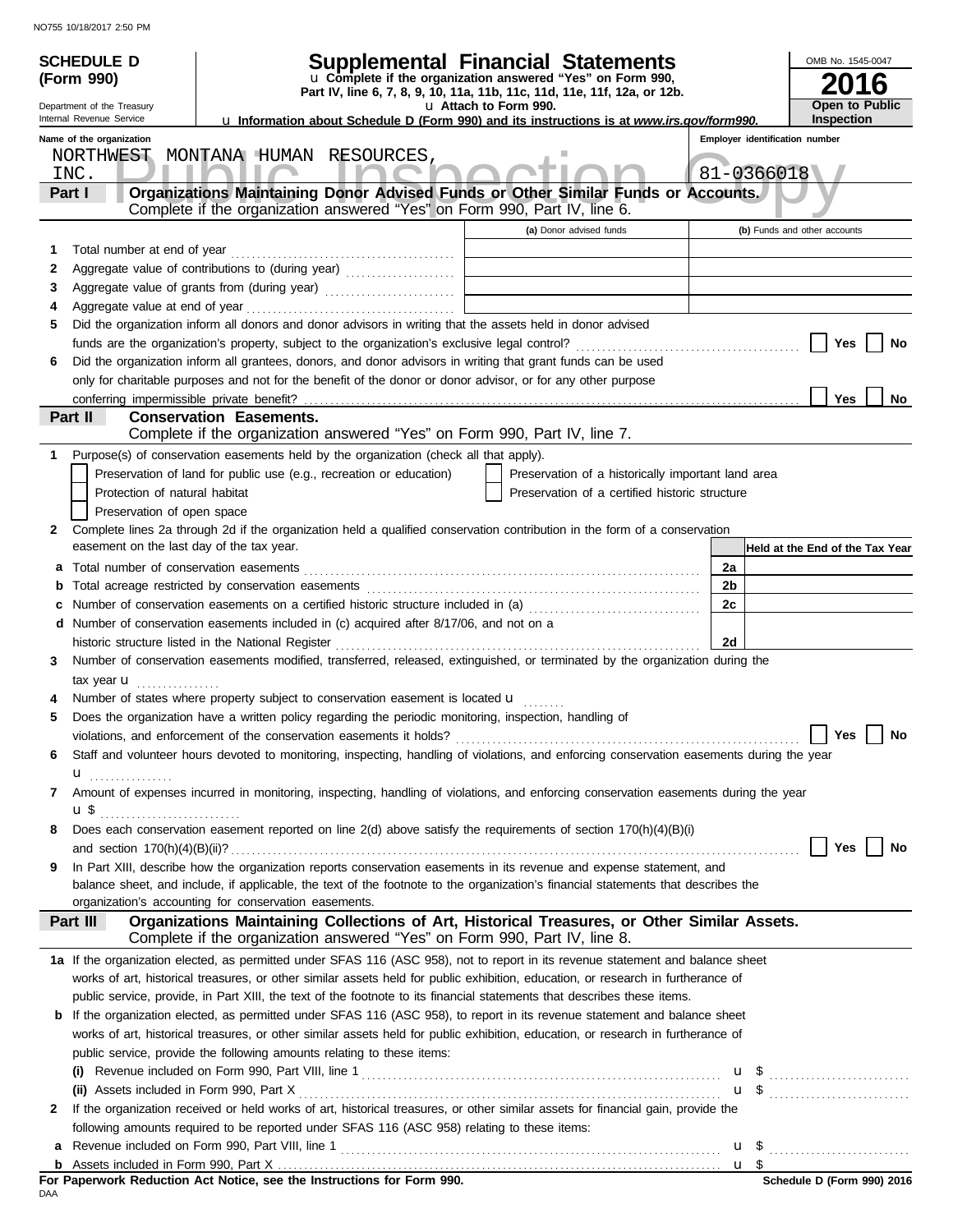|   | Schedule D (Form 990) 2016 NORTHWEST MONTANA HUMAN RESOURCES, 81-0366018                                                                                                                                                             |                         |                           |                         |                 |                      |                    | Page 2                |
|---|--------------------------------------------------------------------------------------------------------------------------------------------------------------------------------------------------------------------------------------|-------------------------|---------------------------|-------------------------|-----------------|----------------------|--------------------|-----------------------|
|   | Organizations Maintaining Collections of Art, Historical Treasures, or Other Similar Assets (continued)<br>Part III                                                                                                                  |                         |                           |                         |                 |                      |                    |                       |
| 3 | Using the organization's acquisition, accession, and other records, check any of the following that are a significant use of its<br>collection items (check all that apply):                                                         |                         |                           |                         |                 |                      |                    |                       |
| a | Public exhibition                                                                                                                                                                                                                    |                         | Loan or exchange programs |                         |                 |                      |                    |                       |
| b | Scholarly research                                                                                                                                                                                                                   | e                       |                           |                         |                 |                      |                    |                       |
| c | Preservation for future generations                                                                                                                                                                                                  |                         |                           |                         |                 |                      |                    |                       |
|   | Provide a description of the organization's collections and explain how they further the organization's exempt purpose in Part<br>XIII.                                                                                              |                         |                           |                         |                 |                      |                    |                       |
| 5 | During the year, did the organization solicit or receive donations of art, historical treasures, or other similar                                                                                                                    |                         |                           |                         |                 |                      |                    |                       |
|   |                                                                                                                                                                                                                                      |                         |                           |                         |                 |                      | Yes                | No                    |
|   | Part IV<br><b>Escrow and Custodial Arrangements.</b>                                                                                                                                                                                 |                         |                           |                         |                 |                      |                    |                       |
|   | Complete if the organization answered "Yes" on Form 990, Part IV, line 9, or reported an amount on Form<br>990, Part X, line 21.                                                                                                     |                         |                           |                         |                 |                      |                    |                       |
|   | 1a Is the organization an agent, trustee, custodian or other intermediary for contributions or other assets not                                                                                                                      |                         |                           |                         |                 |                      | Yes                | $ X $ No              |
|   | <b>b</b> If "Yes," explain the arrangement in Part XIII and complete the following table:                                                                                                                                            |                         |                           |                         |                 |                      |                    |                       |
|   |                                                                                                                                                                                                                                      |                         |                           |                         |                 |                      | Amount             |                       |
|   | c Beginning balance <b>contract to the contract of the set of the contract of the contract of the contract of the contract of the contract of the contract of the contract of the contract of the contract of the contract of th</b> |                         |                           |                         |                 | 1c                   |                    |                       |
|   |                                                                                                                                                                                                                                      |                         |                           |                         |                 | 1 <sub>d</sub>       |                    |                       |
|   |                                                                                                                                                                                                                                      |                         |                           |                         |                 | 1e                   |                    |                       |
|   |                                                                                                                                                                                                                                      |                         |                           |                         |                 | 1f                   |                    |                       |
|   |                                                                                                                                                                                                                                      |                         |                           |                         |                 |                      | $ \mathbf{X} $ Yes | No                    |
|   |                                                                                                                                                                                                                                      |                         |                           |                         |                 |                      |                    | $\overline{\text{X}}$ |
|   | Part V<br><b>Endowment Funds.</b>                                                                                                                                                                                                    |                         |                           |                         |                 |                      |                    |                       |
|   | Complete if the organization answered "Yes" on Form 990, Part IV, line 10.                                                                                                                                                           |                         |                           |                         |                 |                      |                    |                       |
|   |                                                                                                                                                                                                                                      | (a) Current year        | (b) Prior year            | (c) Two years back      |                 | (d) Three years back |                    | (e) Four years back   |
|   | <b>1a</b> Beginning of year balance                                                                                                                                                                                                  |                         |                           |                         |                 |                      |                    |                       |
|   | <b>b</b> Contributions                                                                                                                                                                                                               |                         |                           |                         |                 |                      |                    |                       |
|   | c Net investment earnings, gains, and                                                                                                                                                                                                |                         |                           |                         |                 |                      |                    |                       |
|   |                                                                                                                                                                                                                                      |                         |                           |                         |                 |                      |                    |                       |
|   | d Grants or scholarships                                                                                                                                                                                                             |                         |                           |                         |                 |                      |                    |                       |
|   | e Other expenditures for facilities and                                                                                                                                                                                              |                         |                           |                         |                 |                      |                    |                       |
|   |                                                                                                                                                                                                                                      |                         |                           |                         |                 |                      |                    |                       |
|   | Administrative expenses                                                                                                                                                                                                              |                         |                           |                         |                 |                      |                    |                       |
|   | Provide the estimated percentage of the current year end balance (line 1g, column (a)) held as:                                                                                                                                      |                         |                           |                         |                 |                      |                    |                       |
|   | a Board designated or quasi-endowment u                                                                                                                                                                                              |                         |                           |                         |                 |                      |                    |                       |
|   | <b>b</b> Permanent endowment <b>u</b><br>. %                                                                                                                                                                                         |                         |                           |                         |                 |                      |                    |                       |
|   | c Temporarily restricted endowment <b>u</b>                                                                                                                                                                                          | %                       |                           |                         |                 |                      |                    |                       |
|   | The percentages on lines 2a, 2b, and 2c should equal 100%.                                                                                                                                                                           |                         |                           |                         |                 |                      |                    |                       |
|   | 3a Are there endowment funds not in the possession of the organization that are held and administered for the                                                                                                                        |                         |                           |                         |                 |                      |                    |                       |
|   | organization by:                                                                                                                                                                                                                     |                         |                           |                         |                 |                      |                    | Yes<br>No.            |
|   |                                                                                                                                                                                                                                      |                         |                           |                         |                 |                      | 3a(i)              |                       |
|   | (ii) related organizations experiences and a set of the contract of the contract of the contract of the contract of the contract of the contract of the contract of the contract of the contract of the contract of the contra       |                         |                           |                         |                 |                      | 3a(ii)             |                       |
|   |                                                                                                                                                                                                                                      |                         |                           |                         |                 |                      | 3b                 |                       |
|   | Describe in Part XIII the intended uses of the organization's endowment funds.                                                                                                                                                       |                         |                           |                         |                 |                      |                    |                       |
|   | Land, Buildings, and Equipment.<br><b>Part VI</b>                                                                                                                                                                                    |                         |                           |                         |                 |                      |                    |                       |
|   | Complete if the organization answered "Yes" on Form 990, Part IV, line 11a. See Form 990, Part X, line 10.                                                                                                                           |                         |                           |                         |                 |                      |                    |                       |
|   | Description of property                                                                                                                                                                                                              | (a) Cost or other basis |                           | (b) Cost or other basis | (c) Accumulated |                      | (d) Book value     |                       |
|   |                                                                                                                                                                                                                                      | (investment)            |                           | (other)                 | depreciation    |                      |                    |                       |
|   |                                                                                                                                                                                                                                      |                         |                           | 465,261                 |                 |                      |                    | 465,261               |
|   |                                                                                                                                                                                                                                      |                         |                           | 1,458,567               | 1,006,984       |                      |                    | 451,583               |
|   | c Leasehold improvements                                                                                                                                                                                                             |                         |                           |                         |                 |                      |                    |                       |
|   |                                                                                                                                                                                                                                      |                         |                           | 1,147,477               |                 | 963,957              |                    | 183,520               |
|   | e Other                                                                                                                                                                                                                              |                         |                           |                         |                 |                      |                    |                       |
|   | Total. Add lines 1a through 1e. (Column (d) must equal Form 990, Part X, column (B), line 10c.)                                                                                                                                      |                         |                           |                         |                 | $\mathbf u$          |                    | 1,100,364             |

**Schedule D (Form 990) 2016**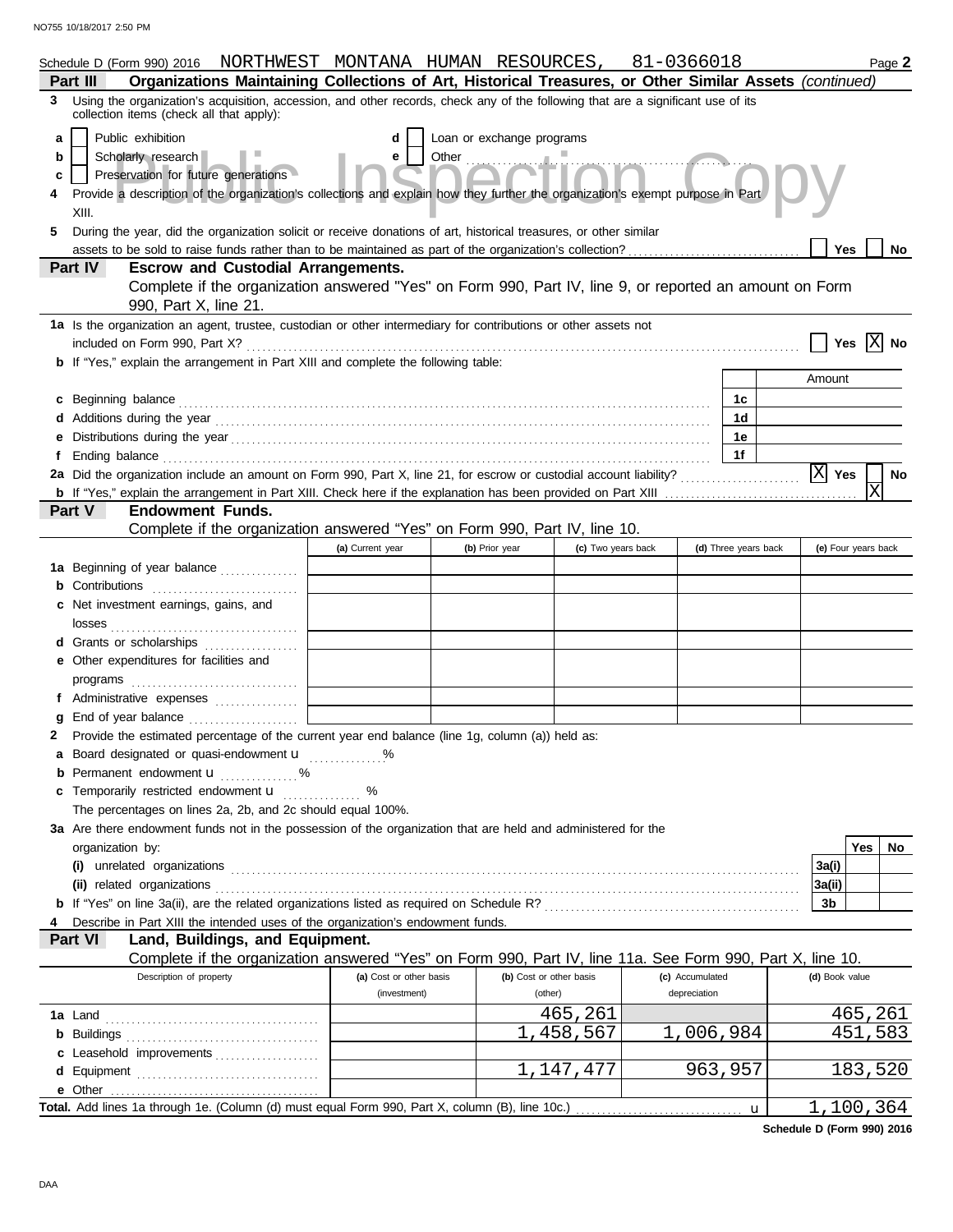DAA

|                           | Schedule D (Form 990) 2016 NORTHWEST MONTANA HUMAN RESOURCES,                                              |                             | 81-0366018                                                   | Page 3         |
|---------------------------|------------------------------------------------------------------------------------------------------------|-----------------------------|--------------------------------------------------------------|----------------|
| Part VII                  | Investments-Other Securities.                                                                              |                             |                                                              |                |
|                           | Complete if the organization answered "Yes" on Form 990, Part IV, line 11b. See Form 990, Part X, line 12. |                             |                                                              |                |
|                           | (a) Description of security or category                                                                    | (b) Book value              | (c) Method of valuation:                                     |                |
|                           | (including name of security)                                                                               |                             | Cost or end-of-year market value                             |                |
| (1) Financial derivatives |                                                                                                            | $\mathcal{L}_{\mathcal{A}}$ |                                                              |                |
|                           | (2) Closely-held equity interests                                                                          |                             |                                                              |                |
| $(3)$ Other               |                                                                                                            |                             |                                                              |                |
| (A)                       |                                                                                                            |                             |                                                              |                |
| (B)                       |                                                                                                            |                             |                                                              |                |
| (C)                       |                                                                                                            |                             |                                                              |                |
| (D)                       |                                                                                                            |                             |                                                              |                |
| (E)                       |                                                                                                            |                             |                                                              |                |
| (F)                       |                                                                                                            |                             |                                                              |                |
| (G)                       |                                                                                                            |                             |                                                              |                |
| (H)                       |                                                                                                            |                             |                                                              |                |
|                           | Total. (Column (b) must equal Form 990, Part X, col. (B) line 12.) u                                       |                             |                                                              |                |
| Part VIII                 | Investments-Program Related.                                                                               |                             |                                                              |                |
|                           | Complete if the organization answered "Yes" on Form 990, Part IV, line 11c. See Form 990, Part X, line 13. |                             |                                                              |                |
|                           | (a) Description of investment                                                                              | (b) Book value              | (c) Method of valuation:<br>Cost or end-of-year market value |                |
|                           |                                                                                                            |                             |                                                              |                |
| (1)                       |                                                                                                            |                             |                                                              |                |
| (2)                       |                                                                                                            |                             |                                                              |                |
| (3)                       |                                                                                                            |                             |                                                              |                |
| (4)                       |                                                                                                            |                             |                                                              |                |
| (5)                       |                                                                                                            |                             |                                                              |                |
| (6)                       |                                                                                                            |                             |                                                              |                |
| (7)                       |                                                                                                            |                             |                                                              |                |
| (8)                       |                                                                                                            |                             |                                                              |                |
| (9)                       |                                                                                                            |                             |                                                              |                |
| Part IX                   | Total. (Column (b) must equal Form 990, Part X, col. (B) line 13.) $\mathbf u$<br><b>Other Assets.</b>     |                             |                                                              |                |
|                           | Complete if the organization answered "Yes" on Form 990, Part IV, line 11d. See Form 990, Part X, line 15. |                             |                                                              |                |
|                           | (a) Description                                                                                            |                             |                                                              | (b) Book value |
| (1)                       | HOUSING<br>CAPITALIZED<br>AND                                                                              | DEVELOPMENT                 |                                                              | 1,203,541      |
| (2)                       | <b>EMPLOYEE</b><br><b>ADVANCES</b>                                                                         |                             |                                                              | 254            |
| (3)                       |                                                                                                            |                             |                                                              |                |
| (4)                       |                                                                                                            |                             |                                                              |                |
| (5)                       |                                                                                                            |                             |                                                              |                |
| (6)                       |                                                                                                            |                             |                                                              |                |
| (7)                       |                                                                                                            |                             |                                                              |                |
| (8)                       |                                                                                                            |                             |                                                              |                |
| (9)                       |                                                                                                            |                             |                                                              |                |
|                           |                                                                                                            |                             | u                                                            | 1,203,795      |
| Part X                    | Other Liabilities.                                                                                         |                             |                                                              |                |
|                           | Complete if the organization answered "Yes" on Form 990, Part IV, line 11e or 11f. See Form 990, Part X,   |                             |                                                              |                |
|                           | line 25.                                                                                                   |                             |                                                              |                |
| 1.                        | (a) Description of liability                                                                               | (b) Book value              |                                                              |                |
| (1)                       | Federal income taxes                                                                                       |                             |                                                              |                |
| (2)                       | SALARIES AND<br>COMPENSATED<br>ABSENCES                                                                    | 283,842                     |                                                              |                |
| (3)                       |                                                                                                            |                             |                                                              |                |
| (4)                       |                                                                                                            |                             |                                                              |                |
| (5)                       |                                                                                                            |                             |                                                              |                |
| (6)                       |                                                                                                            |                             |                                                              |                |
| (7)                       |                                                                                                            |                             |                                                              |                |
| (8)                       |                                                                                                            |                             |                                                              |                |
| (9)                       |                                                                                                            |                             |                                                              |                |
|                           |                                                                                                            |                             |                                                              |                |

Liability for uncertain tax positions. In Part XIII, provide the text of the footnote to the organization's financial statements that reports the **2. Total.** *(Column (b) must equal Form 990, Part X, col. (B) line 25.)* u 283,842

organization's liability for uncertain tax positions under FIN 48 (ASC 740). Check here if the text of the footnote has been provided in Part XIII

X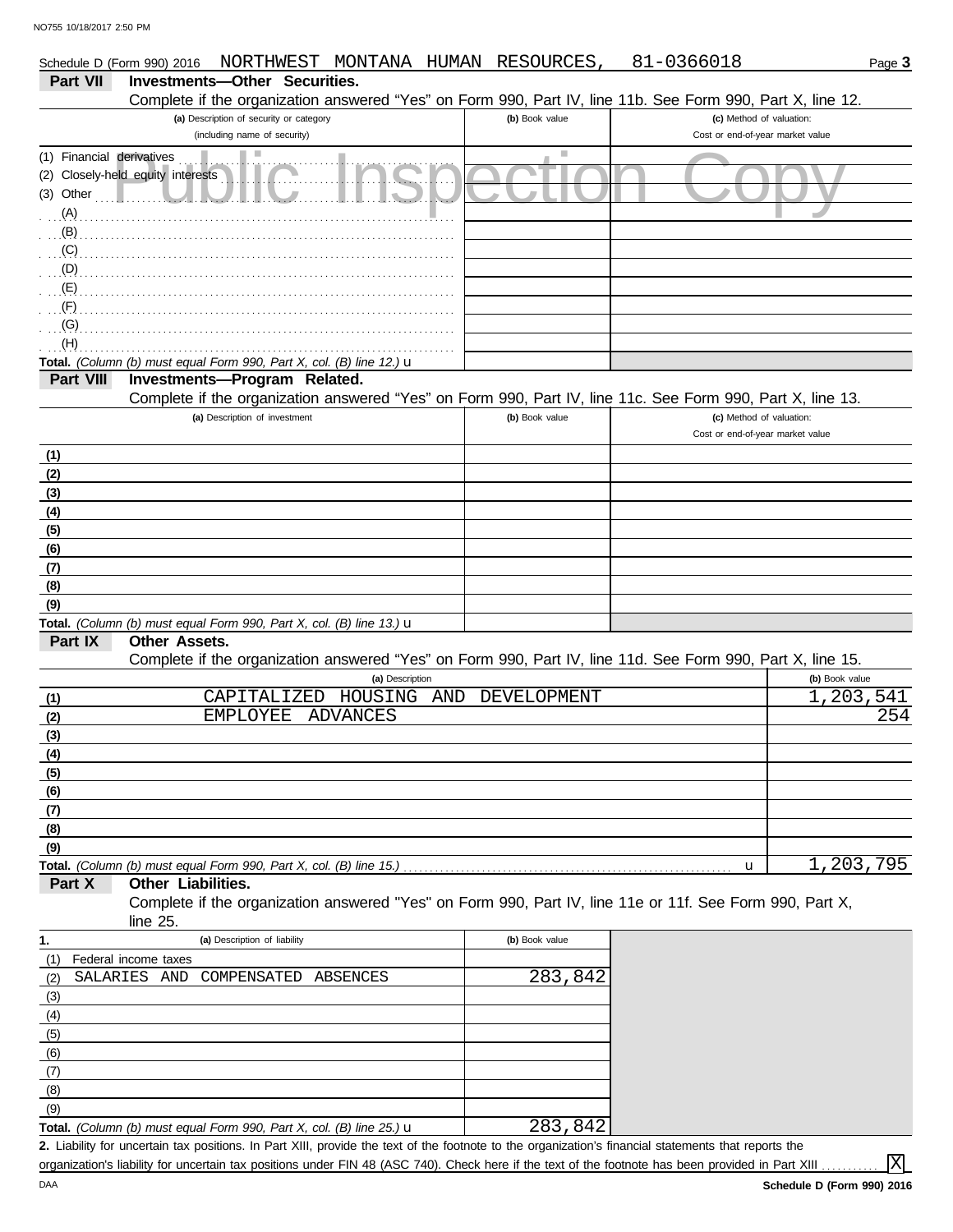| Schedule D (Form 990) 2016 NORTHWEST MONTANA HUMAN RESOURCES, 81-0366018                                                                                                                                                                 |                      |              | Page 4 |
|------------------------------------------------------------------------------------------------------------------------------------------------------------------------------------------------------------------------------------------|----------------------|--------------|--------|
| Reconciliation of Revenue per Audited Financial Statements With Revenue per Return.<br>Part XI                                                                                                                                           |                      |              |        |
| Complete if the organization answered "Yes" on Form 990, Part IV, line 12a.<br>1.                                                                                                                                                        |                      |              |        |
| Amounts included on line 1 but not on Form 990, Part VIII, line 12:<br>2                                                                                                                                                                 |                      |              |        |
| а                                                                                                                                                                                                                                        | 2a                   |              |        |
| Donated services and use of facilities<br>b                                                                                                                                                                                              | 2 <sub>b</sub>       |              |        |
| Recoveries of prior year grants <b>the contract of the contract of prior</b><br>c                                                                                                                                                        | 2 <sub>c</sub>       |              |        |
| d                                                                                                                                                                                                                                        | 2d                   |              |        |
| Add lines 2a through 2d [11] Add [12] Add [12] Add lines 2a through 2d [12] Add lines 2a through 2d [12] Add [12] Add [12] Adding the Superior Adding to Adding 20 [12] Adding to Adding to Adding to Adding to Adding to Addi<br>е      |                      | 2e           |        |
| 3                                                                                                                                                                                                                                        |                      | 3            |        |
| Amounts included on Form 990, Part VIII, line 12, but not on line 1:                                                                                                                                                                     |                      |              |        |
| a                                                                                                                                                                                                                                        | 4a<br>4 <sub>b</sub> |              |        |
| b<br>Add lines 4a and 4b<br>c                                                                                                                                                                                                            |                      | 4с           |        |
|                                                                                                                                                                                                                                          |                      | 5            |        |
| Reconciliation of Expenses per Audited Financial Statements With Expenses per Return.<br>Part XII                                                                                                                                        |                      |              |        |
| Complete if the organization answered "Yes" on Form 990, Part IV, line 12a.                                                                                                                                                              |                      |              |        |
| 1.                                                                                                                                                                                                                                       |                      | $\mathbf{1}$ |        |
| Amounts included on line 1 but not on Form 990, Part IX, line 25:<br>2                                                                                                                                                                   |                      |              |        |
| а                                                                                                                                                                                                                                        | 2a                   |              |        |
| b                                                                                                                                                                                                                                        | 2 <sub>b</sub>       |              |        |
| c                                                                                                                                                                                                                                        | 2c                   |              |        |
| d                                                                                                                                                                                                                                        | 2d                   |              |        |
| Add lines 2a through 2d [11] All and the contract of the contract of the contract of the contract of the contract of the contract of the contract of the contract of the contract of the contract of the contract of the contr<br>е<br>3 |                      | 2e<br>3      |        |
| Amounts included on Form 990, Part IX, line 25, but not on line 1:<br>4                                                                                                                                                                  |                      |              |        |
| a Investment expenses not included on Form 990, Part VIII, line 7b                                                                                                                                                                       | 4a                   |              |        |
| b                                                                                                                                                                                                                                        | 4 <sub>b</sub>       |              |        |
| Add lines 4a and 4b<br>c                                                                                                                                                                                                                 |                      | 4c           |        |
|                                                                                                                                                                                                                                          |                      | 5            |        |
| Part XIII Supplemental Information.                                                                                                                                                                                                      |                      |              |        |
| Provide the descriptions required for Part II, lines 3, 5, and 9; Part III, lines 1a and 4; Part IV, lines 1b and 2b; Part V, line 4; Part X, line                                                                                       |                      |              |        |
| 2; Part XI, lines 2d and 4b; and Part XII, lines 2d and 4b. Also complete this part to provide any additional information.                                                                                                               |                      |              |        |
| PART IV, LINE 2B - ESCROW LIABILITY ARRANGEMENT EXPLANATION                                                                                                                                                                              |                      |              |        |
| THE AGENCY HAS MADE QUALIFYING LOANS WITH HOME PROGRAM FUNDS WHICH, IF                                                                                                                                                                   |                      |              |        |
|                                                                                                                                                                                                                                          |                      |              |        |
| COLLECTED, WILL BE DUE BACK TO THE MONTANA DEPARTMENT OF COMMERCE. THE                                                                                                                                                                   |                      |              |        |
|                                                                                                                                                                                                                                          |                      |              |        |
| AMOUNT OF THE LOANS ISSUED UNDER THE HOME PROGRAM WHICH POTENTIALLY MAY BE                                                                                                                                                               |                      |              |        |
| RECAPTURED FROM ELIGIBLE ACTIVITIES AND RETURNED TO THE MONTANA DEPARTMENT                                                                                                                                                               |                      |              |        |
| OF COMMERCE WAS \$859,631 AND \$837,886 AS OF DECEMBER 31, 2016 AND 2015,                                                                                                                                                                |                      |              |        |
| RESPECTIVELY.                                                                                                                                                                                                                            |                      |              |        |
|                                                                                                                                                                                                                                          |                      |              |        |
|                                                                                                                                                                                                                                          |                      |              |        |
| THE AGENCY IS ALSO THE CUSTODIAN FOR THE COURTYARD APARTMENTS, SOCIAL                                                                                                                                                                    |                      |              |        |
| SECURITY PAYEES, MUTUAL SELF HELP FAMILIES FIDUCIARY CONSTRUCTION ACCOUNTS,                                                                                                                                                              |                      |              |        |
| AND AMOUNTS TO BE RETURNED TO VARIOUS GRANTING AGENCIES. THE BALANCES                                                                                                                                                                    |                      |              |        |
| RELATED TO THESE SERVICES FLUCTUATE OVER THE COURSE OF THE YEAR AND MAY BE                                                                                                                                                               |                      |              |        |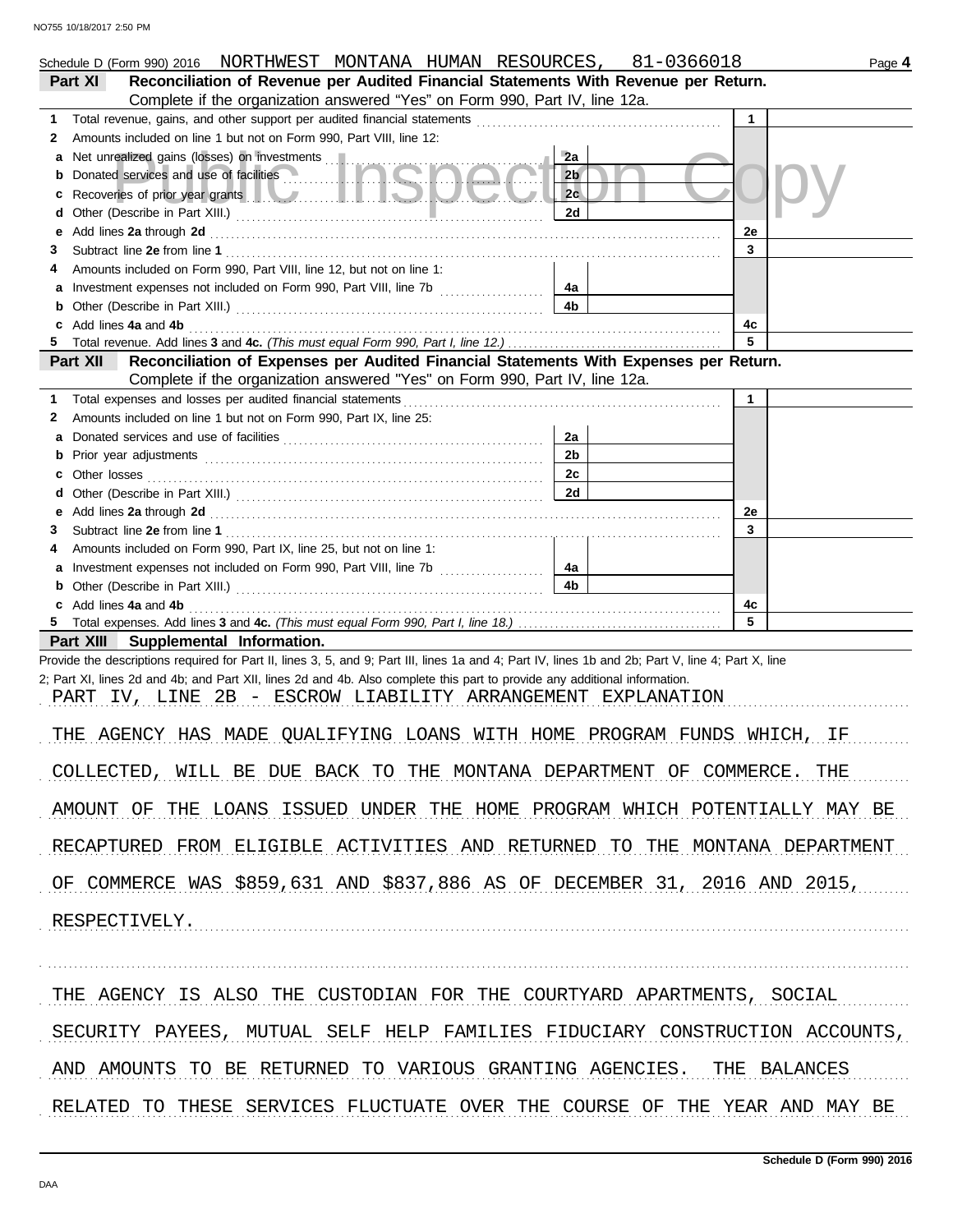| MONTANA HUMAN RESOURCES, 81-0366018<br>NORTHWEST<br>Page 5<br>Schedule D (Form 990) 2016<br>Supplemental Information (continued)<br><b>Part XIII</b> |
|------------------------------------------------------------------------------------------------------------------------------------------------------|
| MINIMAL AT ANY GIVEN DATE.                                                                                                                           |
| PART X - FIN 48 FOOTNOTE                                                                                                                             |
| CAPNM IS A TAX-EXEMPT ORGANIZATION UNDER SECTION 501(C)(3) OF THE<br>INTERNAL                                                                        |
| REVENUE CODE. ACCORDINGLY, THE INCREASE IN NET ASSETS IS GENERALLY NOT                                                                               |
| SUBJECT TO TAXATION. NO PROVISION FOR INCOME TAX HAS BEEN RECORDED IN THESE                                                                          |
| FINANCIAL STATEMENTS BECAUSE CAPNM BELIEVES IT HAD NO INCOME UNRELATED TO                                                                            |
| ITS TAX-EXEMPT PURPOSE IN 2016 OR 2015. WITH FEW EXCEPTIONS, CAPNM'S                                                                                 |
| INFORMATION RETURNS (IRS FORM 990) ARE NOT SUBJECT TO EXAMINATION FOR                                                                                |
| YEARS PRIOR TO 2013.                                                                                                                                 |
|                                                                                                                                                      |
|                                                                                                                                                      |
|                                                                                                                                                      |
|                                                                                                                                                      |
|                                                                                                                                                      |
|                                                                                                                                                      |
|                                                                                                                                                      |
|                                                                                                                                                      |
|                                                                                                                                                      |
|                                                                                                                                                      |
|                                                                                                                                                      |
|                                                                                                                                                      |
|                                                                                                                                                      |
|                                                                                                                                                      |
|                                                                                                                                                      |
|                                                                                                                                                      |
|                                                                                                                                                      |
|                                                                                                                                                      |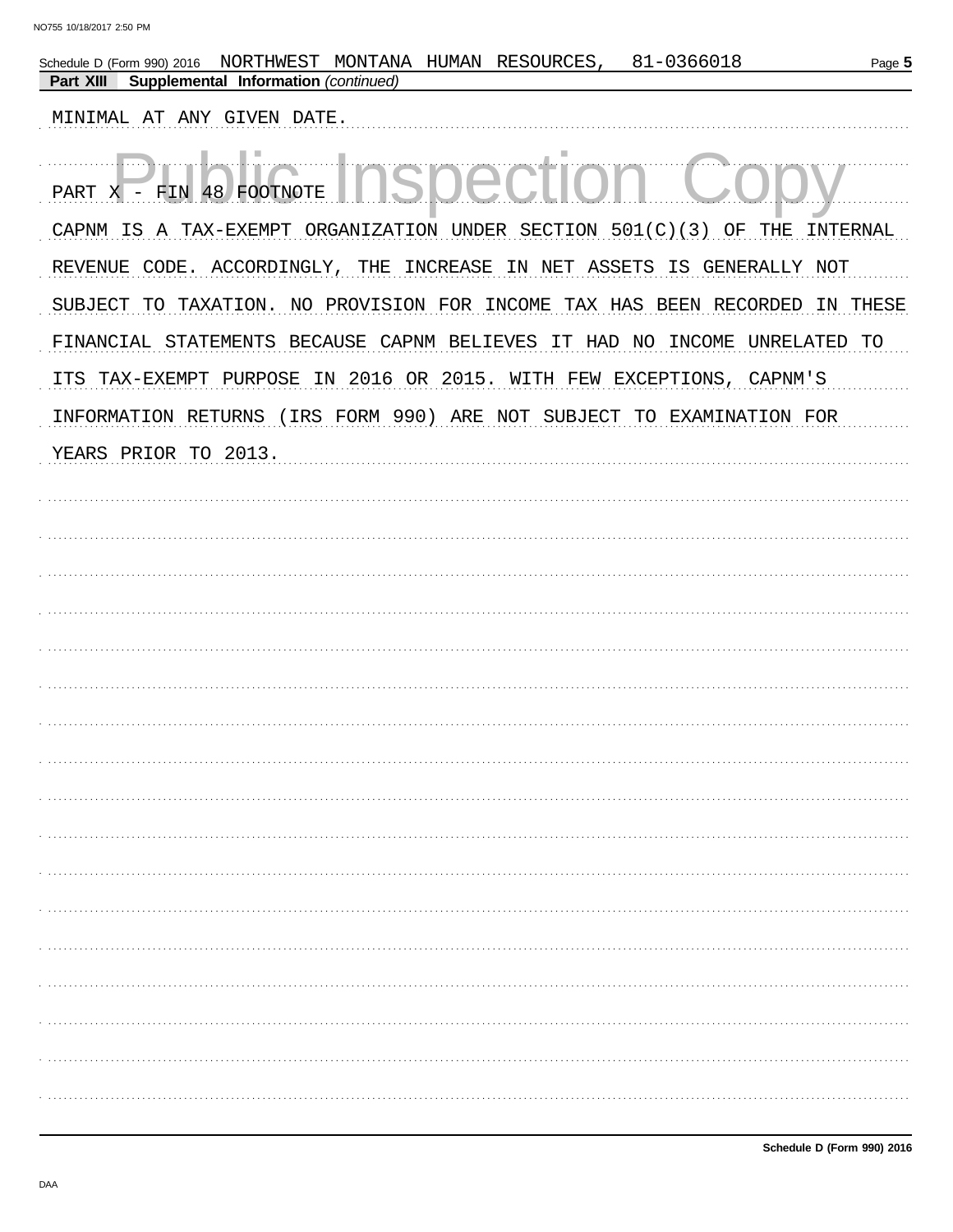| <b>SCHEDULE O</b><br>(Form 990 or 990-EZ)              | Supplemental Information to Form 990 or 990-EZ<br>Complete to provide information for responses to specific questions on | OMB No. 1545-0047<br>2016 |
|--------------------------------------------------------|--------------------------------------------------------------------------------------------------------------------------|---------------------------|
|                                                        | Form 990 or 990-EZ or to provide any additional information.<br>u Attach to Form 990 or 990-EZ.                          | <b>Open to Public</b>     |
| Department of the Treasury<br>Internal Revenue Service | La Information about Schedule O (Form 990 or 990-EZ) and its instructions is at www.irs.gov/form990.                     | <b>Inspection</b>         |
| Name of the organization                               | <b>Employer identification number</b><br>NORTHWEST MONTANA<br><b>HUMAN</b><br>RESOURCES,<br>81-0366018<br><b>INC</b>     |                           |
| FORM<br>990<br>$\qquad \qquad -$                       | ORGANIZATION'S<br>MISSION                                                                                                |                           |
| MISSION<br>THE                                         | NORTHWEST<br>MONTANA<br>HUMAN<br>RESOURCES<br>INC.<br>ΟF<br>DBA<br>COMMUNITY                                             | ACTION                    |
| PARTNERSHIP                                            | NORTHWEST<br>MONTANA<br>IS<br>PROVIDE<br>SERVICES,<br>ΟF<br>TО<br>ALLEVIATE                                              |                           |
| POVERTY                                                | STRENGTHEN<br>COMMUNITIES.<br>IMPROVE<br>LIVES<br>OUR<br>OUR.<br>SERVICE<br>AND                                          | AREA                      |
| <b>ENCOMPASSES</b>                                     | THE<br>FOUR<br>COUNTIES<br>ΟF<br>NORTHWEST<br>MONTANA.<br>ASSISTING                                                      | PEOPLE<br>TО              |
| THEIR WAY<br>FIND                                      | OUT<br>ΟF<br>POVERTY<br>IS<br>OUR UTMOST GOAL.                                                                           |                           |
|                                                        |                                                                                                                          |                           |
| FORM 990,                                              | PART<br>4A<br>FIRST<br>ACCOMPLISHMENT<br>III<br>LINE<br>$\overline{\phantom{m}}$                                         |                           |
| INFORMATION                                            | INCLUDED:<br>WINTER<br>DISCONNECT<br>PROTECTIONS,<br>ENERGY                                                              | CONSERVATION,             |
| HOME                                                   | WEATHERIZATION<br>TECHNIQUES<br>HOW<br>OBTAIN<br>REBATES<br>DISCOUNTS,<br>TО                                             | TAX<br>AND                |
| CREDITS<br>FOR                                         | IMPROVEMENTS.<br>ADDITIONALLY<br>ENERGY<br>EFFICIENCY<br>"LOW COST"                                                      |                           |
| MATERIALS                                              | PLASTIC FOR<br>WEATHER<br>STRIPPING<br>SUCH AS<br>WINDOWS<br>WATER                                                       | HEATER                    |
| BLANKETS,                                              | PATCHING<br>MATERIALS<br>AND<br>CAULKING<br>WERE<br>PROVIDED<br>ROOF<br>FOR                                              | SELF-                     |
| WEATHERIZATION                                         | PROJECTS<br>FOR<br>-37<br>FAMILIES.<br>ENERGY<br>DEPARTMENT<br><b>EMPLOYEES</b>                                          |                           |
| PARTICIPATED                                           | NUMEROUS ACTIVITIES<br>COMMUNITIES<br>IN<br>IN<br>WITHIN ALL<br>ΟF<br>4                                                  | OUR                       |
|                                                        | SERVICE COUNTIES MAKING PEOPLE AWARE OF ENERGY PROGRAMS THAT THEY MAY NOT                                                |                           |
|                                                        | OTHERWISE BE AWARE OF AND TO PROMOTING ENERGY CONSERVATION PRACTICES.                                                    |                           |
|                                                        |                                                                                                                          |                           |
|                                                        | FORM 990, PART III, LINE 4B - SECOND ACCOMPLISHMENT                                                                      |                           |
|                                                        | A NUMBER OF ADDITIONAL SERVICES WERE OFFERED WITHIN THIS DEPARTMENT,                                                     |                           |
|                                                        | INCLUDING THE PROVISION OF A VARIETY OF ESSENTIAL CARE KITS FOR                                                          |                           |
|                                                        | PARTICIPANTS. 38 VARIOUS KITS WERE PROVIDED WHICH INCLUDED WELCOME HOME                                                  |                           |
|                                                        | KITS FOR HOMELESS HOUSEHOLDS AS THEY MOVE INTO STABLE HOUSING AND INCLUDED                                               |                           |
|                                                        | CLEANING SUPPLIES/KITCHEN GOODS/NEW SHEETS/EMERGENCY FOOD KITS, BABY KITS,                                               |                           |
|                                                        | HYGIENE KITES, SLEEPING BAGS AND EMERGENCY COLD WEATHER KITS. COMMUNITY                                                  |                           |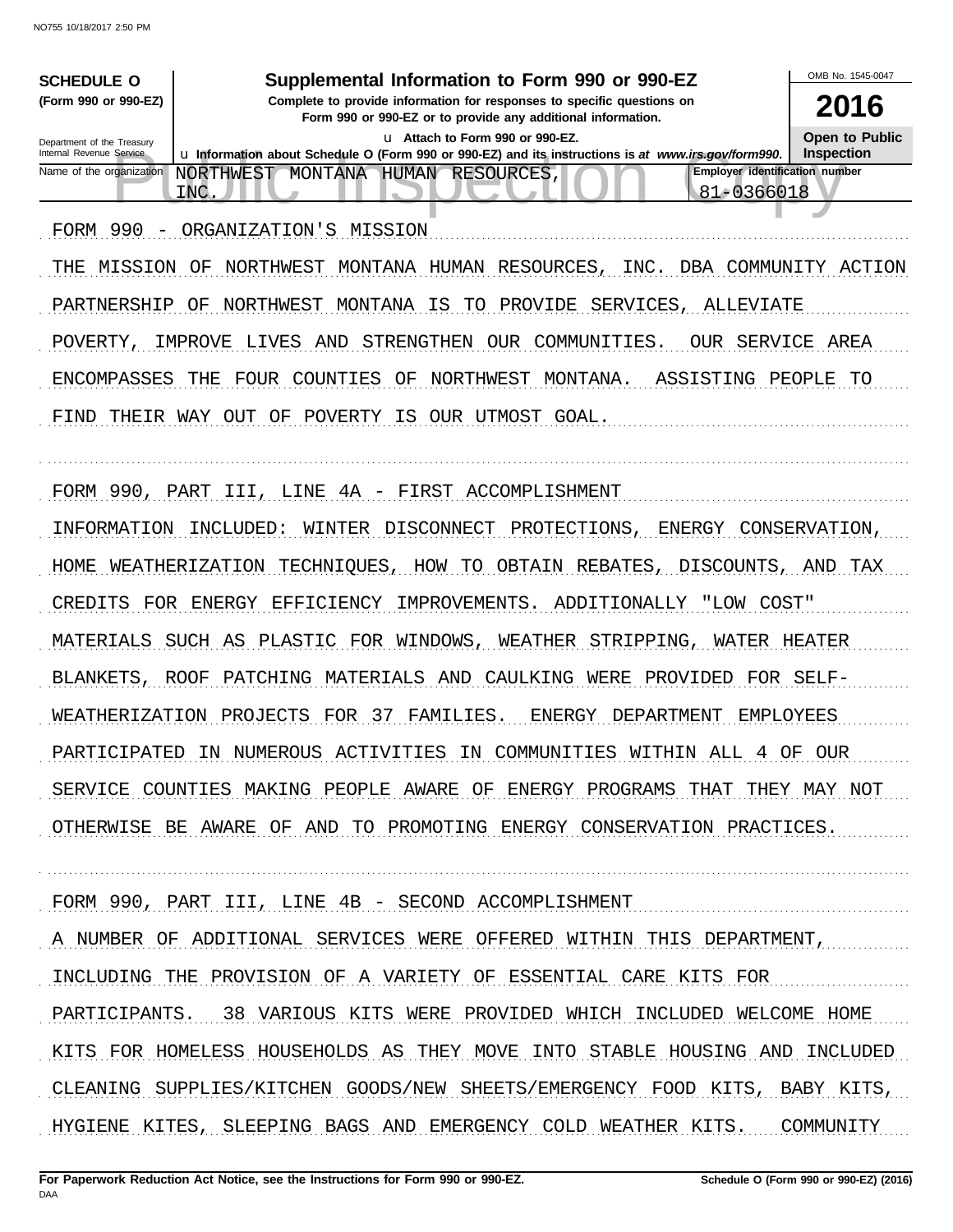| Schedule O (Form 990 or 990-EZ) (2016) |                                       | Page. |
|----------------------------------------|---------------------------------------|-------|
| Name of the organization               | <b>Employer identification number</b> |       |
| MONTANA HUMAN RESOURCES<br>NORTHWEST   | -0366018-                             |       |

SERVICES BLOCK GRANT (CSBG) IS THE FUNDING THAT LINKS ALL AGENCY PROGRAMS AND PROVIDED SUPPORT FOR PROGRAMS THAT ARE NOT SELF-SUSTAINING ON THEIR OWN. THE AGENCY IS PART OF THE COMMUNITY ACTION PARTNERSHIP NETWORK THAT RECEIVES THIS FUNDING. ITS EFFORTS ARE FOCUSED ON COMMUNITY PARTNERSHIPS THAT PROMOTE INDIVIDUAL, FAMILY AND COMMUNITY SELF-SUFFICIENCY. DURING THE YEAR, CAPNM MADE OVER 9,429 REFERRALS TO OTHER NON-PROFITS/SERVICES IN OUR FOUR COUNTY SERVICE AREA. 145 VOLUNTEERS CONTRIBUTED OVER 1,652 HOURS TO 

FORM 990, PART III, LINE 4C - THIRD ACCOMPLISHMENT

OF THE CLIENTS ENROLLED IN THESE PROGRAMS, 384 OBTAINED SKILLS/COMPETENCIES REQUIRED FOR EMPLOYMENT, 5 COMPLETED POST-SECONDARY EDUCATION AND OBTAINED A CERTIFICATE OR DIPLOMA, 233 OBTAINED A JOB, 1 OBTAINED CHILD CARE SO THAT THEY COULD WORK, SEEK WORK OR GO TO SCHOOL AND 5 SECURED SAFE AND AFFORDABLE HOUSING.

FORM 990, PART III, LINE 4D - ALL OTHER ACCOMPLISHMENT HOUSING: THE EMERGENCY SOLUTIONS GRANT, RAPID REHOUSING AND THE SHELTER PLUS PROGRAM, PROVIDED FUNDING TO ASSIST THOSE AT RISK OF BECOMING HOMELESS IN ORDER TO STAY IN THEIR HOMES AND ASSISTED THE HOMELESS TO BECOME HOUSED. THESE PROGRAMS PROVIDED ASSISTANCE TO 346 PEOPLE. THE COURTYARD APARTMENTS OPERATED 32 UNITS OF LOW-INCOME AFFORDABLE HOUSING. SECTION 8 RENTAL VOUCHER PROGRAM ASSISTED 352 VERY LOW AND LOW INCOME FAMILIES TO OBTAIN DECENT, SAFE AND SANITARY HOUSING IN THE PRIVATE MARKET. THE PROGRAM PROVIDED SUBSIDIES WHICH ENABLED CLIENT'S RENTS TO BE "AFFORDABLE" BASED ON THEIR INCOME. 1 SECTION 8 FAMILY TRANSITIONED TO HOMEOWNERSHIP. THE NORTHWEST MONTANA COMMUNITY LAND TRUST INVENTORY IN

PAGE 1 OF 4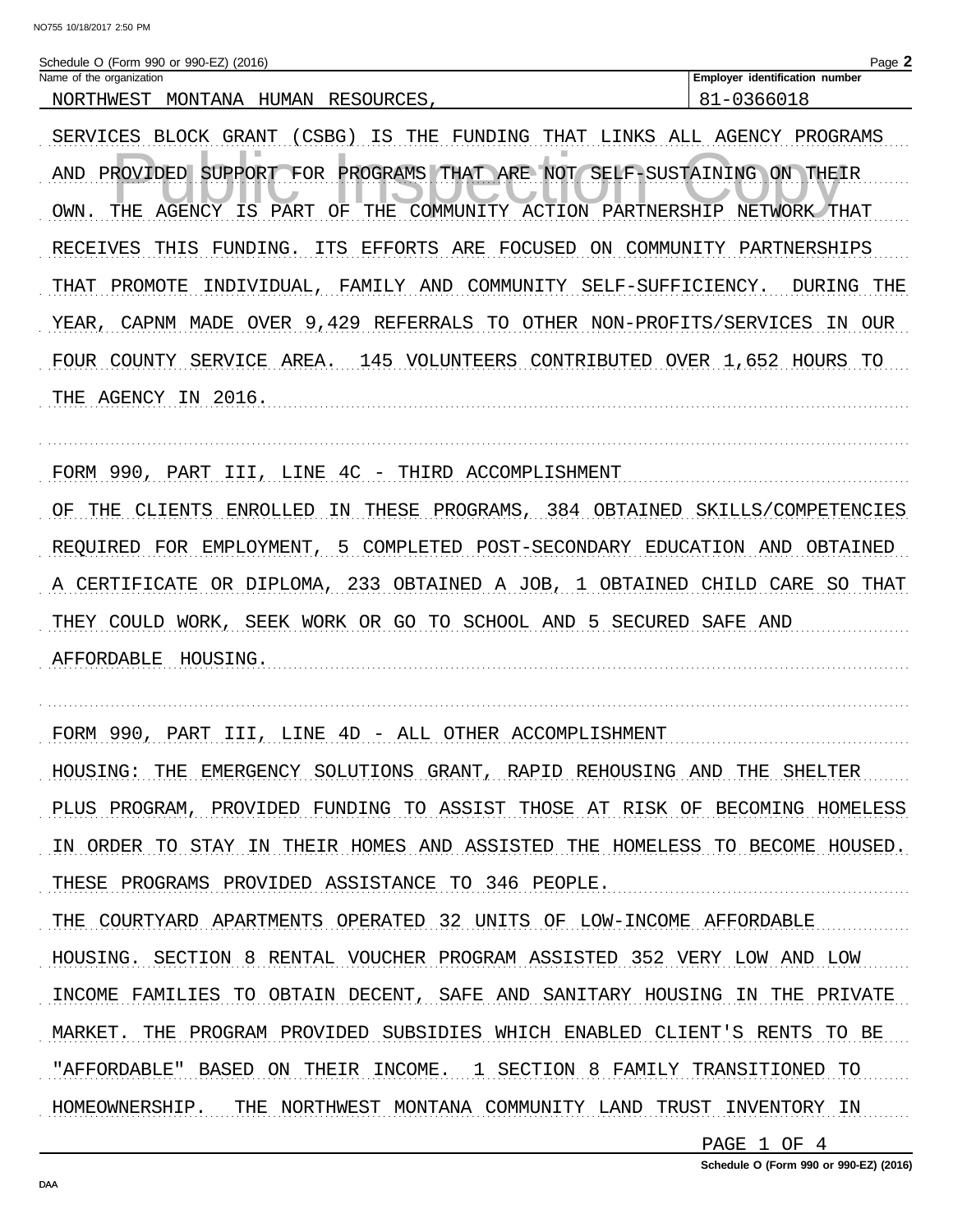2016 WAS 50 HOMES. IN 2016, AN ADDITIONAL 6 VACANT HOMES WERE ACQUIRED, REHABILITATED AND PLACED INTO THE NWMTCLT USING NEIGHBORHOOD STABILIZATION PROGRAM FUNDS. 2 OF THESE HOMES WERE SOLD TO VERY LOW INCOME HOUSEHOLDS AND 5 TO LOW TO MODERATE INCOME FAMILIES THUS PRESERVING THE AFFORDABILITY IN PERPETUITY. CAPNM BECAME THE SOLE OWNER OF WESTGATE APARTMENTS AND TEAKETTLE VISTA I APARTMENTS IN COLUMBIA FALLS. THESE ARE BOTH RURAL DEVELOPMENT 515 APARTMENT COMPLEXES SET ASIDE FOR THE ELDERLY AND DISABLED POPULATIONS.

FORM 990, PART VI, LINE 11B - ORGANIZATION'S PROCESS TO REVIEW FORM 990 THE AGENCY UTILIZES ITS FINANCE COMMITTEE FOR AN IN DEPTH REVIEW OF ITS FORM 990. FISCAL STAFF PRESENT THE FORM 990 AND IS AVAILABLE FOR QUESTIONS FROM THE FINANCE COMMITTEE. WHEN THE FINANCE COMMITTEE HAS APPROVED THE FORM 990, IT IS PRESENTED TO THE REST OF THE BOARD OF DIRECTORS FOR THEIR APPROVAL AND IS DOCUMENTED IN THE BOARD MINUTES.

FORM 990, PART VI, LINE 12C - ENFORCEMENT OF CONFLICTS POLICY THE AGENCY ANNUALLY HAS THE DIRECTORS REVIEW VENDORS AND SUBCONTRACTORS USED BY THE ORGANZATION TO INDICATE IF ANY DIRECTOR HAS A CONFLICT OF INTEREST. IF SO, IT IS IDENTIFIED AND DOCUMENTED. ALL DIRECTORS RE-SIGN A CONFLICT OF INTEREST STATEMENT. DIRECTORS ARE REMINDED OF THE BOARD POLICIES REGARDING CONFLICTS OF INTEREST.

FORM 990, PART VI, LINE 15A - COMPENSATION PROCESS FOR TOP OFFICIAL THE PERSONNEL COMMITTEE OF THE BOARD OF DIRECTORS IS RESPONSIBLE FOR DETERMING THE COMPENSATION OF THE EXECUTIVE DIRECTOR. THIS COMMITTEE UTLITZES SURVEYS OF COMPARABLE SALARIES FOR EXECUTIVE DIRECTORS IN

PAGE 2 OF 4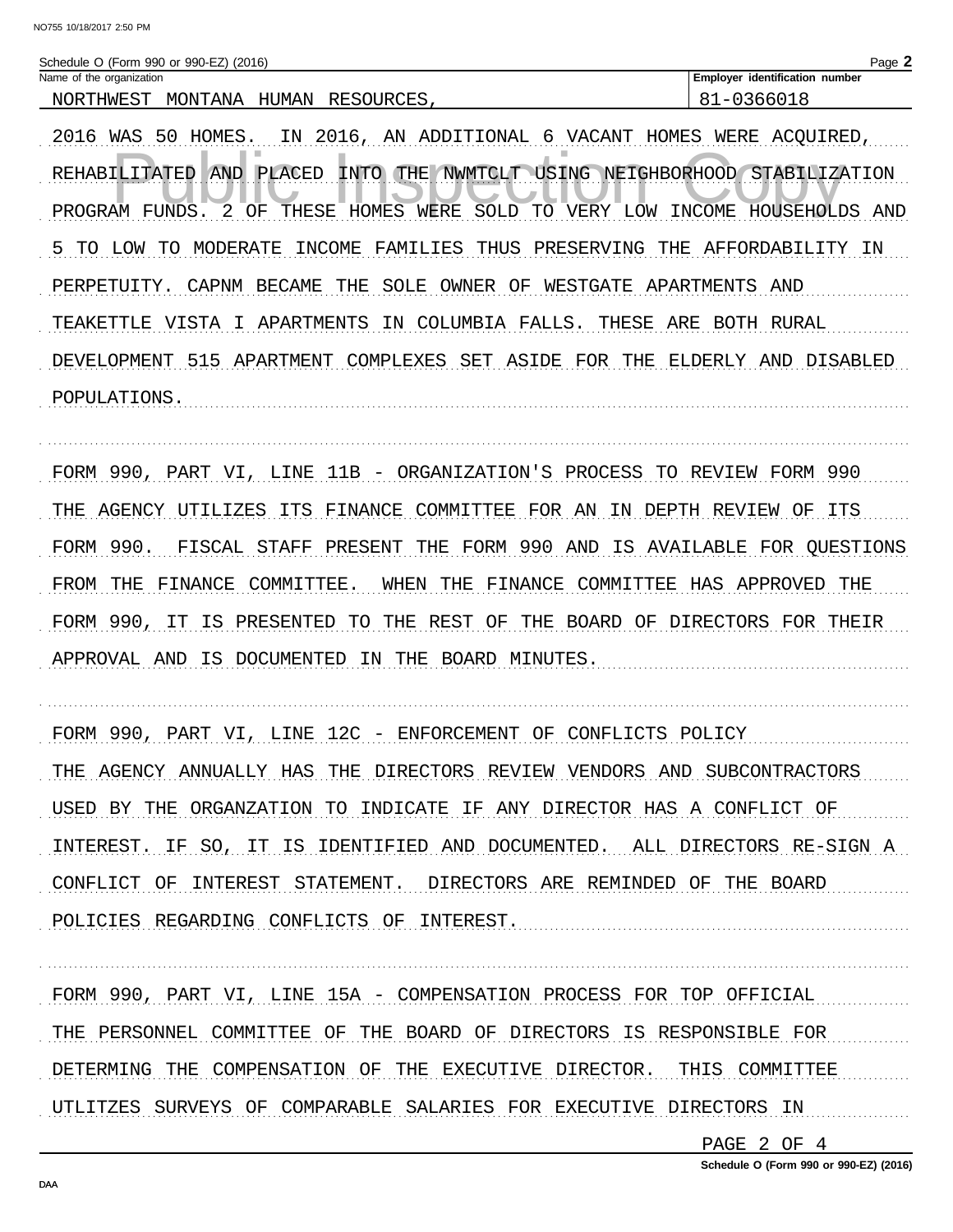| Schedule O (Form 990 or 990-EZ) (2016)<br>Name of the organization | $\log$ $\sim$<br><b>Employer identification number</b> |
|--------------------------------------------------------------------|--------------------------------------------------------|
| NORTHWEST<br>MONTANA<br>HUMAN<br>RESOURCES                         | . –∩≏<br>36601                                         |
|                                                                    |                                                        |

COMPARABLE ORGANIZATIONS WITH APPROXIMATELY THE SAME SIZE OF STAFF AND SPENDING IN A LOCATION OF SIMILAR SIZE. THE COMMITTEE DOCUMENTS THIS INFORMATION AND THEIR DECISION ON THE APPROPRIATE COMPENSATION TO OFFER TO THE EXECUTIVE DIRECTOR. THE FULL BOARD THEN APPROVES OR DISAPPROVES THEIR RECOMMENDATION.

FORM 990, PART VI, LINE 19 - GOVERNING DOCUMENTS DISCLOSURE EXPLANATION THE AGENCY PROVIDES COPIES OF ITS GOVERNING DOCUMENTS, CONFLICT OF INTEREST POLICY AND FINANCIAL STATEMENTS TO ANYONE WHO REQUESTS THEM WITHIN 48 HOURS OF THE REQUEST. THE AGENCY ALSO PROVIDES A COPY OF ITS FORM 990 ON ITS WEBSITE FOR ANYONE TO READ OR DOWNLOAD

FORM 990, PART VIII - ADDITIONAL INFORMATION

THE AGENCY PURCHASES AND REHABILITATES HOMES AS PART OF ITS NEIGHBORHOOD STABILIZATION PROGRAM. THE HOMES ARE SUB-GRANTED TO THE COMMUNITY LAND TRUST WHICH THEN SELLS THE HOMES AND RETURNS PROCEEDS FROM THE SALES TO THE AGENCY. SALES OF INVENTORY REPRESENTS THE AMOUNTS RETURNED FROM THE SALES OF HOMES TRANSFERRED FROM THE COMMUNITY LAND TRUST. THE COST OF GOODS SOLD REPRESENTS THE REHABILITATION COSTS AND HOMES PURCHASED DURING THE PERIOD. THE TIMING OF THE RETURN OF FUNDS FROM THE SALE OF THE HOMES MAY NOT COINCIDE WITH THE TIMING OF THE COSTS OF PURCHASE AND REHABILITATION. SALES PROCEEDS RETURNED  $2014 \qquad $1,693,060$  $2015 \qquad $1,745,400$  $2016 \quad \frac{1}{5}$  1,095,023 

PAGE 3 OF 4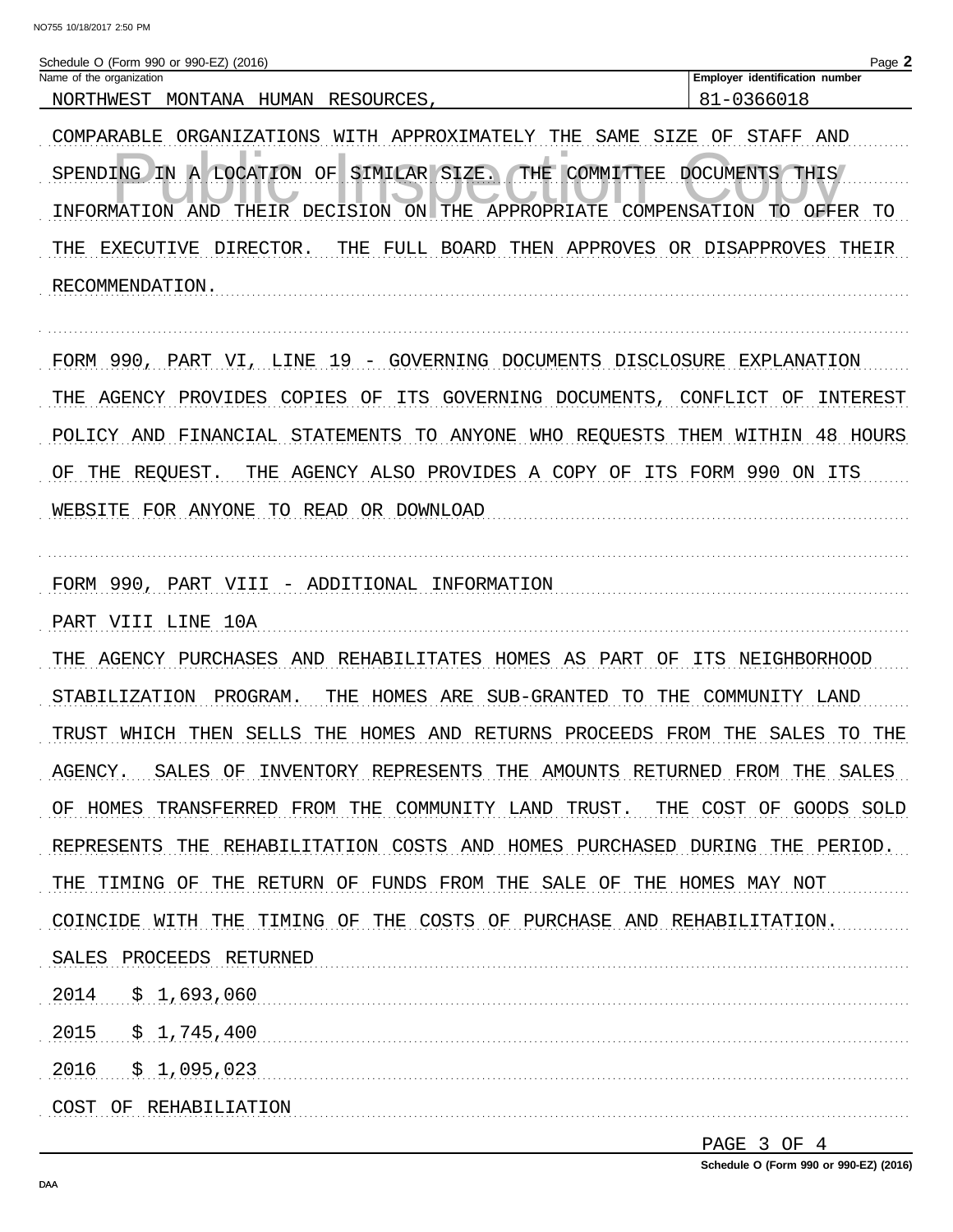| Schedule O (Form 990 or 990-EZ) (2016)<br>Name of the organization | Page 2                         |
|--------------------------------------------------------------------|--------------------------------|
|                                                                    | Employer identification number |
| NORTHWEST MONTANA HUMAN RESOURCES,                                 | 81-0366018                     |
| \$3,615,909<br>2014                                                |                                |
| \$741,771<br>2015                                                  |                                |
| \$298,090<br>2016                                                  |                                |
| NET SUBSIDY                                                        |                                |
| \$122,287<br>TO HOMEBUYERS                                         |                                |
|                                                                    |                                |
|                                                                    |                                |
|                                                                    |                                |
|                                                                    |                                |
|                                                                    |                                |
|                                                                    |                                |
|                                                                    |                                |
|                                                                    |                                |
|                                                                    |                                |
|                                                                    |                                |
|                                                                    |                                |
|                                                                    |                                |
|                                                                    |                                |
|                                                                    |                                |
|                                                                    |                                |
|                                                                    |                                |
|                                                                    |                                |
|                                                                    |                                |
|                                                                    |                                |
|                                                                    |                                |
|                                                                    |                                |
|                                                                    |                                |
|                                                                    |                                |

| ы<br>D 70. C<br><u>_</u><br>. |  |  |
|-------------------------------|--|--|
|                               |  |  |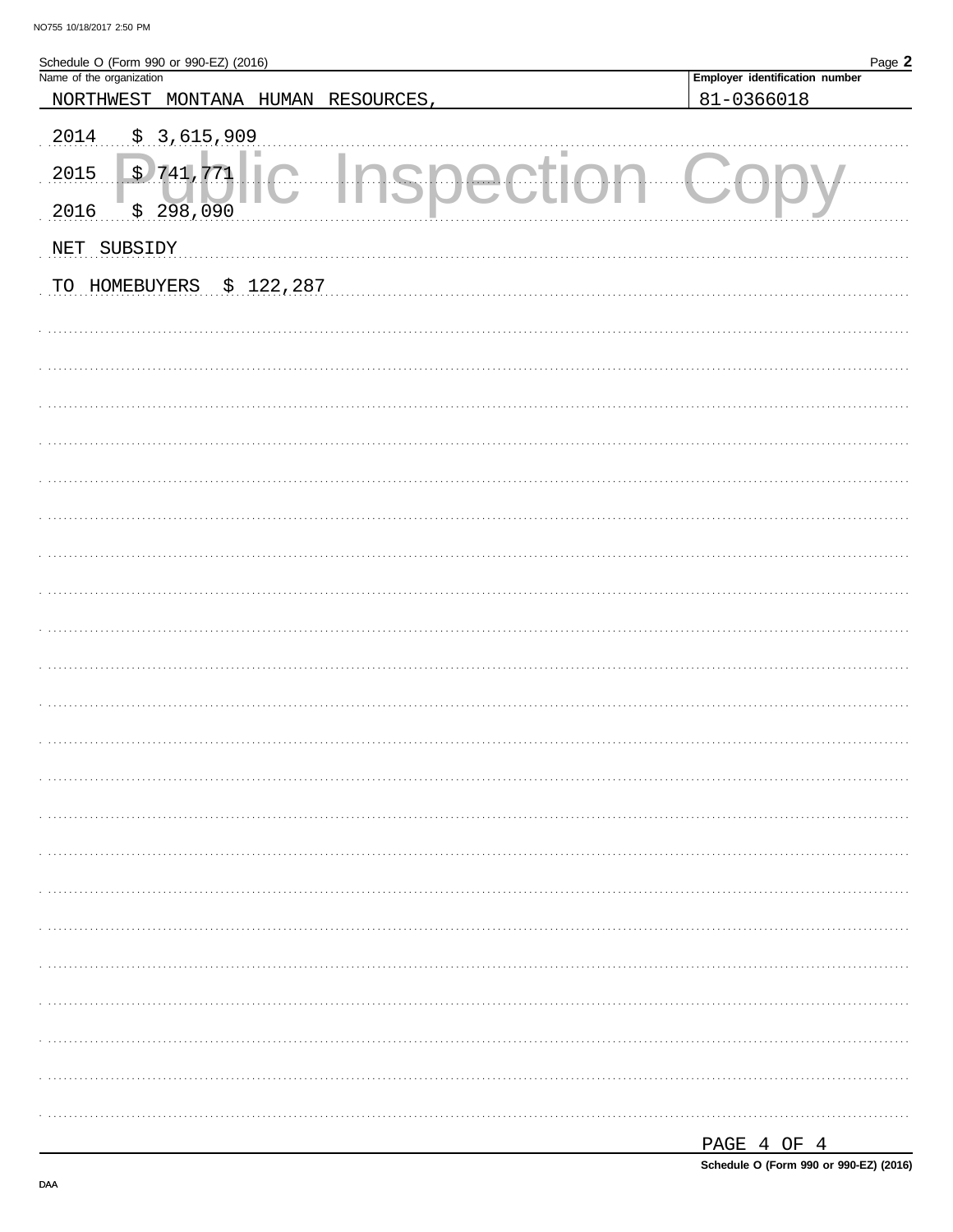| <b>SCHEDULE R</b>                                      |                                                                                                                                             |                                                                                                                                                             |                              |                                              |  |                            |                              |  |                         | OMB No. 1545-0047              |                                                   |
|--------------------------------------------------------|---------------------------------------------------------------------------------------------------------------------------------------------|-------------------------------------------------------------------------------------------------------------------------------------------------------------|------------------------------|----------------------------------------------|--|----------------------------|------------------------------|--|-------------------------|--------------------------------|---------------------------------------------------|
| (Form 990)                                             |                                                                                                                                             | <b>Related Organizations and Unrelated Partnerships</b><br>u Complete if the organization answered "Yes" on Form 990, Part IV, line 33, 34, 35b, 36, or 37. |                              |                                              |  |                            |                              |  |                         | <b>2016</b>                    |                                                   |
|                                                        |                                                                                                                                             |                                                                                                                                                             | La Attach to Form 990.       |                                              |  |                            |                              |  |                         | Open to Public                 |                                                   |
| Department of the Treasury<br>Internal Revenue Service | u Information about Schedule R (Form 990) and its instructions is at www.irs.gov/form990.                                                   |                                                                                                                                                             |                              |                                              |  |                            |                              |  |                         | <b>Inspection</b>              |                                                   |
| Name of the organization                               | NORTHWEST MONTANA HUMAN RESOURCES,<br>INC.                                                                                                  |                                                                                                                                                             |                              |                                              |  |                            |                              |  | 81-0366018              | Employer identification number |                                                   |
| Part I                                                 | Identification of Disregarded Entities Complete if the organization answered "Yes" on Form 990, Part IV, line 33.                           |                                                                                                                                                             |                              |                                              |  |                            |                              |  |                         |                                |                                                   |
|                                                        | (a)                                                                                                                                         | (b)                                                                                                                                                         |                              | (c)                                          |  |                            | (d)                          |  | (e)                     | (f)                            |                                                   |
|                                                        | Name, address, and EIN (if applicable) of disregarded entity                                                                                | Primary activity                                                                                                                                            |                              | Legal domicile (state<br>or foreign country) |  |                            | Total income                 |  | End-of-year assets      | Direct controlling<br>entity   |                                                   |
| COURTYARD APARTMENTS LP<br>(1)                         |                                                                                                                                             |                                                                                                                                                             |                              |                                              |  |                            |                              |  |                         |                                |                                                   |
| P.O. BOX 8300                                          | 76-0700861                                                                                                                                  |                                                                                                                                                             |                              |                                              |  |                            |                              |  |                         |                                |                                                   |
| KALISPELL<br>(2)                                       | 59904<br>MT                                                                                                                                 | HOUSING                                                                                                                                                     |                              | МT                                           |  |                            |                              |  |                         | N/A                            |                                                   |
|                                                        |                                                                                                                                             |                                                                                                                                                             |                              |                                              |  |                            |                              |  |                         |                                |                                                   |
|                                                        |                                                                                                                                             |                                                                                                                                                             |                              |                                              |  |                            |                              |  |                         |                                |                                                   |
| (3)                                                    |                                                                                                                                             |                                                                                                                                                             |                              |                                              |  |                            |                              |  |                         |                                |                                                   |
|                                                        |                                                                                                                                             |                                                                                                                                                             |                              |                                              |  |                            |                              |  |                         |                                |                                                   |
| (4)                                                    |                                                                                                                                             |                                                                                                                                                             |                              |                                              |  |                            |                              |  |                         |                                |                                                   |
|                                                        |                                                                                                                                             |                                                                                                                                                             |                              |                                              |  |                            |                              |  |                         |                                |                                                   |
| (5)                                                    |                                                                                                                                             |                                                                                                                                                             |                              |                                              |  |                            |                              |  |                         |                                |                                                   |
|                                                        |                                                                                                                                             |                                                                                                                                                             |                              |                                              |  |                            |                              |  |                         |                                |                                                   |
|                                                        | Identification of Related Tax-Exempt Organizations Complete if the organization answered "Yes" on Form 990, Part IV, line 34 because it had |                                                                                                                                                             |                              |                                              |  |                            |                              |  |                         |                                |                                                   |
| Part II                                                | one or more related tax-exempt organizations during the tax year.                                                                           |                                                                                                                                                             |                              |                                              |  |                            |                              |  |                         |                                |                                                   |
|                                                        | (a)<br>Name, address, and EIN of related organization                                                                                       | (b)<br>Primary activity                                                                                                                                     | (c)<br>Legal domicile (state |                                              |  | (d)<br>Exempt Code section | (e)<br>Public charity status |  | Direct controlling      |                                | (g)<br>Section $512(b)(13)$<br>controlled entity? |
|                                                        |                                                                                                                                             |                                                                                                                                                             | or foreign country)          |                                              |  |                            | (if section $501(c)(3)$ )    |  | entity                  | Yes                            | No                                                |
| (1) VALLEY VIEW APARTMENTS CORP<br>P.O. BOX 8300       | 81-0510080                                                                                                                                  |                                                                                                                                                             |                              |                                              |  |                            |                              |  |                         |                                |                                                   |
| KALISPELL                                              | MT 59904-1300                                                                                                                               | HOUSING                                                                                                                                                     | MТ                           |                                              |  | 501C3                      | 10                           |  | N/A                     | Χ                              |                                                   |
| (2)                                                    | COLUMBIA VILLA APARTMENTS CORP                                                                                                              |                                                                                                                                                             |                              |                                              |  |                            |                              |  |                         |                                |                                                   |
| P.O. BOX 8300<br>KALISPELL                             | 81-0510082<br>MT 59904-1300                                                                                                                 | HOUSING                                                                                                                                                     | МT                           |                                              |  | 501C3                      | 10                           |  | N/A                     | Χ                              |                                                   |
| (3) GREEN MEADOW MANOR CORP                            |                                                                                                                                             |                                                                                                                                                             |                              |                                              |  |                            |                              |  |                         |                                |                                                   |
| P.O. BOX 8300                                          | 81-0510078                                                                                                                                  |                                                                                                                                                             |                              |                                              |  |                            |                              |  |                         |                                |                                                   |
| KALISPELL<br>(4) BIG SKY MAOR CORPORATION              | MT 59904-1300                                                                                                                               | HOUSING                                                                                                                                                     | МT                           |                                              |  | 501C3                      | 10                           |  | $\mathrm{N}/\mathrm{A}$ | Χ                              |                                                   |
| P.O. BOX 8300<br>1.1.1.1.1                             | 81-0510079                                                                                                                                  |                                                                                                                                                             |                              |                                              |  |                            |                              |  |                         |                                |                                                   |
| KALISPELL                                              | MT 59904-1300                                                                                                                               | HOUSING                                                                                                                                                     | МT                           |                                              |  | 501C3                      | 10                           |  | $\mathrm{N}/\mathrm{A}$ | X                              |                                                   |
| P.O. BOX 8300                                          | (5) TEAKETTLE VISTA APARTMENTS INC<br>81-0536313                                                                                            |                                                                                                                                                             |                              |                                              |  |                            |                              |  |                         |                                |                                                   |
| KALISPELL                                              | MT 59904-1300                                                                                                                               | HOUSING                                                                                                                                                     | МT                           |                                              |  | 501C3                      | 10                           |  | $\mathrm{N}/\mathrm{A}$ | X                              |                                                   |
|                                                        |                                                                                                                                             |                                                                                                                                                             |                              |                                              |  |                            |                              |  |                         |                                |                                                   |

**For Paperwork Reduction Act Notice, see the Instructions for Form 990. Schedule R (Form 990) 2016**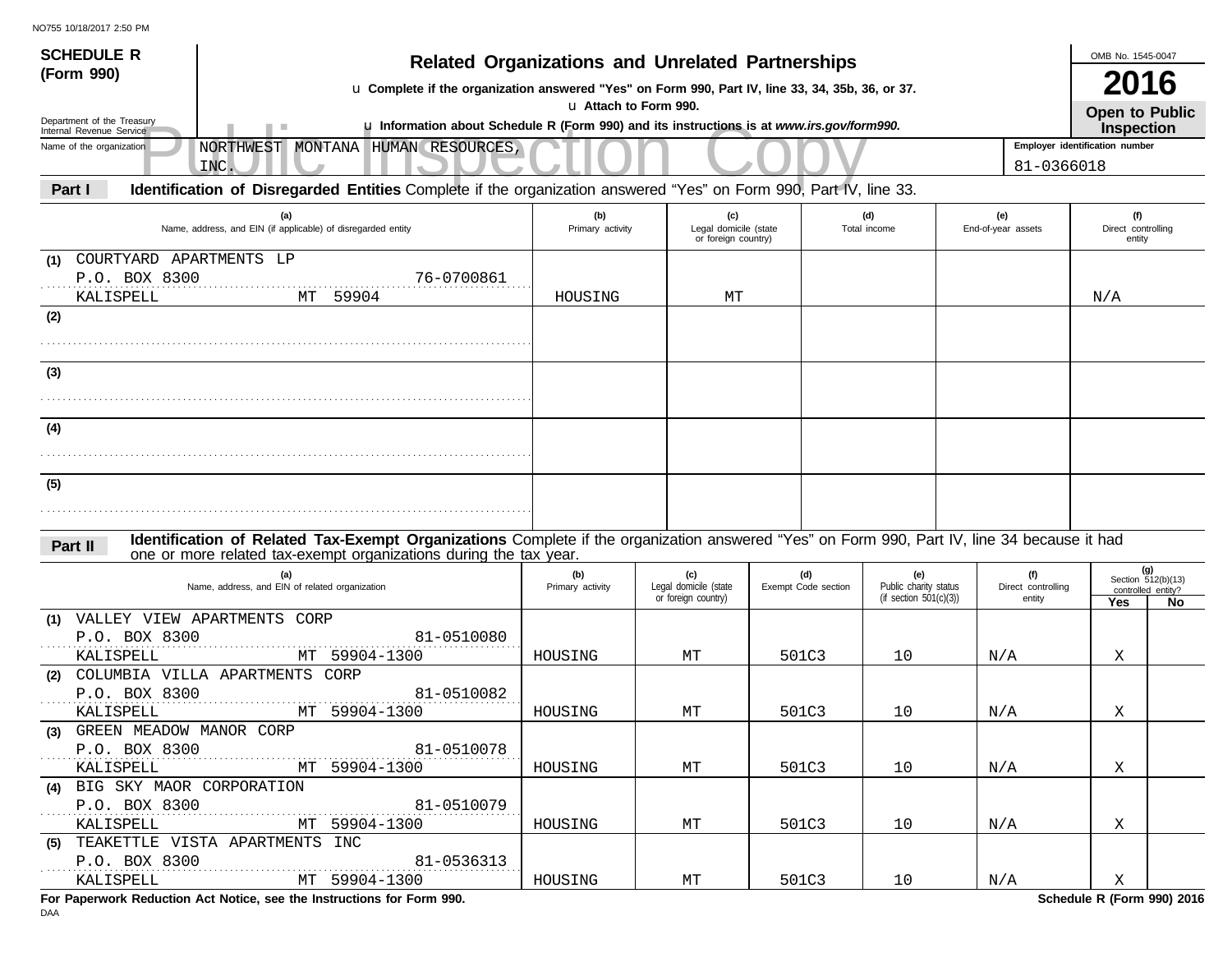| NO755 10/18/2017 2:50 PM<br><b>SCHEDULE R</b><br>(Form 990) |                                                                                                                                                                                                                  |                         | <b>Related Organizations and Unrelated Partnerships</b> |                            |                                                           |                                     |                                | OMB No. 1545-0047                   |                                    |
|-------------------------------------------------------------|------------------------------------------------------------------------------------------------------------------------------------------------------------------------------------------------------------------|-------------------------|---------------------------------------------------------|----------------------------|-----------------------------------------------------------|-------------------------------------|--------------------------------|-------------------------------------|------------------------------------|
|                                                             | u Complete if the organization answered "Yes" on Form 990, Part IV, line 33, 34, 35b, 36, or 37.                                                                                                                 |                         |                                                         |                            |                                                           |                                     |                                | 2016                                |                                    |
| Department of the Treasury                                  |                                                                                                                                                                                                                  |                         | La Attach to Form 990.                                  |                            |                                                           |                                     |                                | Open to Public                      |                                    |
| Internal Revenue Service                                    | u Information about Schedule R (Form 990) and its instructions is at www.irs.gov/form990.                                                                                                                        |                         |                                                         |                            |                                                           |                                     | Employer identification number | Inspection                          |                                    |
| Name of the organization                                    | NORTHWEST MONTANA HUMAN RESOURCES,<br>INC.                                                                                                                                                                       |                         |                                                         |                            |                                                           |                                     | 81-0366018                     |                                     |                                    |
| Part I                                                      | Identification of Disregarded Entities Complete if the organization answered "Yes" on Form 990, Part IV, line 33.                                                                                                |                         |                                                         |                            |                                                           |                                     |                                |                                     |                                    |
|                                                             | (a)<br>Name, address, and EIN (if applicable) of disregarded entity                                                                                                                                              | (b)<br>Primary activity | (c)<br>Legal domicile (state<br>or foreign country)     |                            | (d)<br>Total income                                       | (e)<br>End-of-year assets           |                                | (f)<br>Direct controlling<br>entity |                                    |
| (1)                                                         |                                                                                                                                                                                                                  |                         |                                                         |                            |                                                           |                                     |                                |                                     |                                    |
|                                                             |                                                                                                                                                                                                                  |                         |                                                         |                            |                                                           |                                     |                                |                                     |                                    |
| (2)                                                         |                                                                                                                                                                                                                  |                         |                                                         |                            |                                                           |                                     |                                |                                     |                                    |
|                                                             |                                                                                                                                                                                                                  |                         |                                                         |                            |                                                           |                                     |                                |                                     |                                    |
| (3)                                                         |                                                                                                                                                                                                                  |                         |                                                         |                            |                                                           |                                     |                                |                                     |                                    |
|                                                             |                                                                                                                                                                                                                  |                         |                                                         |                            |                                                           |                                     |                                |                                     |                                    |
| (4)                                                         |                                                                                                                                                                                                                  |                         |                                                         |                            |                                                           |                                     |                                |                                     |                                    |
|                                                             |                                                                                                                                                                                                                  |                         |                                                         |                            |                                                           |                                     |                                |                                     |                                    |
|                                                             |                                                                                                                                                                                                                  |                         |                                                         |                            |                                                           |                                     |                                |                                     |                                    |
| (5)                                                         |                                                                                                                                                                                                                  |                         |                                                         |                            |                                                           |                                     |                                |                                     |                                    |
|                                                             |                                                                                                                                                                                                                  |                         |                                                         |                            |                                                           |                                     |                                |                                     |                                    |
| Part II                                                     | Identification of Related Tax-Exempt Organizations Complete if the organization answered "Yes" on Form 990, Part IV, line 34 because it had<br>one or more related tax-exempt organizations during the tax year. |                         |                                                         |                            |                                                           |                                     |                                |                                     |                                    |
|                                                             | (a)<br>Name, address, and EIN of related organization                                                                                                                                                            | (b)<br>Primary activity | (c)<br>Legal domicile (state<br>or foreign country)     | (d)<br>Exempt Code section | (e)<br>Public charity status<br>(if section $501(c)(3)$ ) | (f)<br>Direct controlling<br>entity |                                | controlled entity?<br>Yes           | (g)<br>Section $512(b)(13)$<br>No. |
| (1)                                                         | SUNNY SLOPE VISTA APARTMENTS, INC.                                                                                                                                                                               |                         |                                                         |                            |                                                           |                                     |                                |                                     |                                    |
| P.O. BOX 8300<br>KALISPELL                                  | 81-0540031<br>MT 59904-1300                                                                                                                                                                                      | HOUSING                 | МT                                                      | 501C3                      | 10                                                        | N/A                                 |                                | Χ                                   |                                    |
| (2)                                                         | TEAKETTLE VISTA APARTMENTS II INC.                                                                                                                                                                               |                         |                                                         |                            |                                                           |                                     |                                |                                     |                                    |
| P.O. BOX 8300                                               | 72-1524261                                                                                                                                                                                                       |                         |                                                         |                            |                                                           |                                     |                                |                                     |                                    |
| KALISPELL                                                   | MT 59904-1300<br>(3) NW MT COMMUNITY LAND TRUST INC                                                                                                                                                              | HOUSIING                | МT                                                      | 501C3                      | 10                                                        | N/A                                 |                                | Χ                                   |                                    |
| P.O. BOX 8300                                               | 27-1832846                                                                                                                                                                                                       |                         |                                                         |                            |                                                           |                                     |                                |                                     |                                    |
| KALISPELL                                                   | MT 59904-1300                                                                                                                                                                                                    | HOUSING                 | МT                                                      | 501C3                      | 7                                                         | N/A                                 |                                |                                     | X                                  |
| (4) COURTYARD APARTMENTS, INC<br>P.O. BOX 8300              | 75-3041104                                                                                                                                                                                                       |                         |                                                         |                            |                                                           |                                     |                                |                                     |                                    |
| KALISPELL                                                   | MT 59904-1300                                                                                                                                                                                                    | HOUSING                 | МT                                                      | 501C3                      | 10                                                        | N/A                                 |                                | Χ                                   |                                    |
| (5)                                                         |                                                                                                                                                                                                                  |                         |                                                         |                            |                                                           |                                     |                                |                                     |                                    |
|                                                             |                                                                                                                                                                                                                  |                         |                                                         |                            |                                                           |                                     |                                |                                     |                                    |
|                                                             | For Paperwork Reduction Act Notice, see the Instructions for Form 990.                                                                                                                                           |                         |                                                         |                            |                                                           |                                     | Schedule R (Form 990) 2016     |                                     |                                    |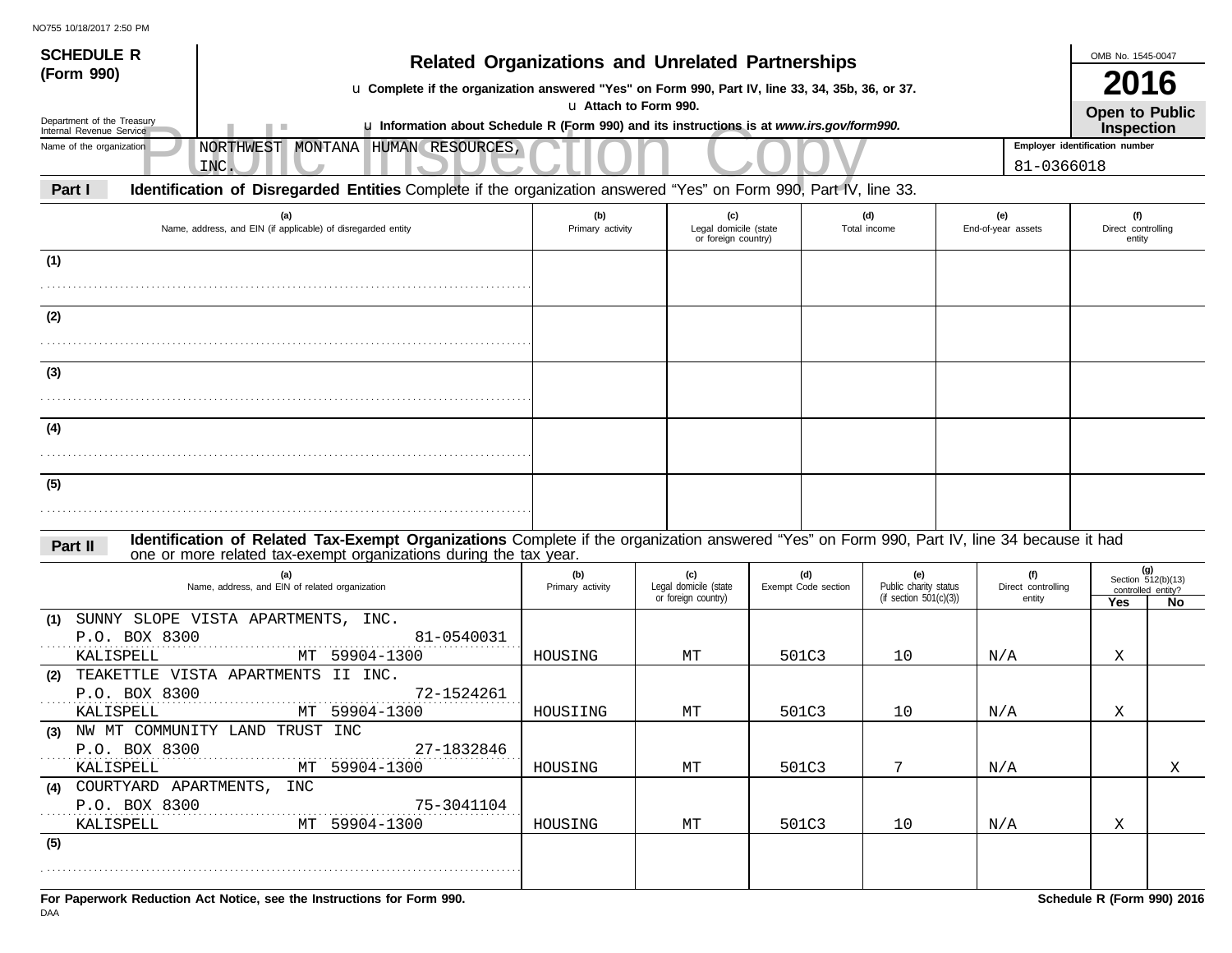#### Schedule R (Form 990) 2016 Page **2** NORTHWEST MONTANA HUMAN RESOURCES, 81-0366018

| <b>Identification of Related Organizations Taxable as a Partnership</b> Complete if the organization answered "Yes" on Form 990, Part IV, line 34<br>Part III<br>because it had one or more related organizations treated as a partnership during the tax year.           |                         |                                                              |                                                        |                                                                                                         |                                                        |                                        |                                                   |                    |                                                                         |                                                       |             |                                                       |
|---------------------------------------------------------------------------------------------------------------------------------------------------------------------------------------------------------------------------------------------------------------------------|-------------------------|--------------------------------------------------------------|--------------------------------------------------------|---------------------------------------------------------------------------------------------------------|--------------------------------------------------------|----------------------------------------|---------------------------------------------------|--------------------|-------------------------------------------------------------------------|-------------------------------------------------------|-------------|-------------------------------------------------------|
| (a)<br>Name, address, and EIN of<br>related organization                                                                                                                                                                                                                  | (b)<br>Primary activity | (c)<br>Legal<br>domicile<br>(state or<br>foreign<br>country) | (d)<br>Direct controlling<br>entity                    | (e)<br>Predominant<br>income (related.<br>unrelated.<br>excluded from<br>tax under<br>sections 512-514) | (f)<br>Share of total<br>income                        | (g)<br>Share of end-of-<br>year assets | (h)<br>Dispro-<br>portionate<br>alloc.?<br>Yes No |                    | (i)<br>Code V-UBI<br>amount in box 20<br>of Schedule K-1<br>(Form 1065) | (j)<br>General or<br>managing<br>partner?<br>$Yes$ No |             | (k)<br>Percentage<br>ownership                        |
| 1)COLUMBIA FALLS TEAKETTLE VISTA ASS $\phi$<br>P.O. BOX 8300<br>MT 59904-1300<br>KALISPELL<br>81-0524158                                                                                                                                                                  | HOUSING                 |                                                              | $MT$ $N/A$                                             |                                                                                                         |                                                        |                                        | Χ                                                 |                    | N/A                                                                     |                                                       | $\mathbf X$ | 99.99                                                 |
| (2) WESTGATE SENIOR ASSOCIATES<br>P.O. BOX 8300<br>MT 59904-1300<br>KALISPELL<br>77-0492293                                                                                                                                                                               | HOUSING                 |                                                              | $MT$ $N/A$                                             |                                                                                                         |                                                        |                                        | Χ                                                 |                    | N/A                                                                     |                                                       |             | X 100.00                                              |
| (3)                                                                                                                                                                                                                                                                       |                         |                                                              |                                                        |                                                                                                         |                                                        |                                        |                                                   |                    |                                                                         |                                                       |             |                                                       |
| (4)                                                                                                                                                                                                                                                                       |                         |                                                              |                                                        |                                                                                                         |                                                        |                                        |                                                   |                    |                                                                         |                                                       |             |                                                       |
| Identification of Related Organizations Taxable as a Corporation or Trust Complete if the organization answered "Yes" on Form 990, Part IV,<br>Part IV<br>line 34 because it had one or more related organizations treated as a corporation or trust during the tax year. |                         |                                                              |                                                        |                                                                                                         |                                                        |                                        |                                                   |                    |                                                                         |                                                       |             |                                                       |
| (a)<br>Name, address, and EIN of related organization                                                                                                                                                                                                                     | (b)<br>Primary activity |                                                              | (c)<br>Legal domicile<br>(state or<br>foreign country) | (d)<br>Direct controlling<br>entity                                                                     | (e)<br>Type of entity<br>(C corp, S corp,<br>or trust) | (f)<br>Share of total<br>income        | (g)<br>Share of                                   | end-of-year assets | (h)<br>Percentage<br>ownership                                          |                                                       |             | (i)<br>Section<br>512(b)(13)<br>controlled<br>entity? |
| (1) THE SLOPE INC                                                                                                                                                                                                                                                         |                         |                                                              |                                                        |                                                                                                         |                                                        |                                        |                                                   |                    |                                                                         |                                                       |             | Yes<br>No                                             |
| PO BOX 8300<br>MT 59904<br>KALISPELL                                                                                                                                                                                                                                      |                         |                                                              |                                                        |                                                                                                         |                                                        |                                        |                                                   |                    |                                                                         |                                                       |             |                                                       |
| 20-0925363<br>(2)                                                                                                                                                                                                                                                         | HOUSING                 |                                                              | МT                                                     | N/A                                                                                                     | C                                                      |                                        |                                                   |                    |                                                                         |                                                       |             | X                                                     |
|                                                                                                                                                                                                                                                                           |                         |                                                              |                                                        |                                                                                                         |                                                        |                                        |                                                   |                    |                                                                         |                                                       |             |                                                       |
| (3)                                                                                                                                                                                                                                                                       |                         |                                                              |                                                        |                                                                                                         |                                                        |                                        |                                                   |                    |                                                                         |                                                       |             |                                                       |
| (4)                                                                                                                                                                                                                                                                       |                         |                                                              |                                                        |                                                                                                         |                                                        |                                        |                                                   |                    |                                                                         |                                                       |             |                                                       |
|                                                                                                                                                                                                                                                                           |                         |                                                              |                                                        |                                                                                                         |                                                        |                                        |                                                   |                    |                                                                         |                                                       |             |                                                       |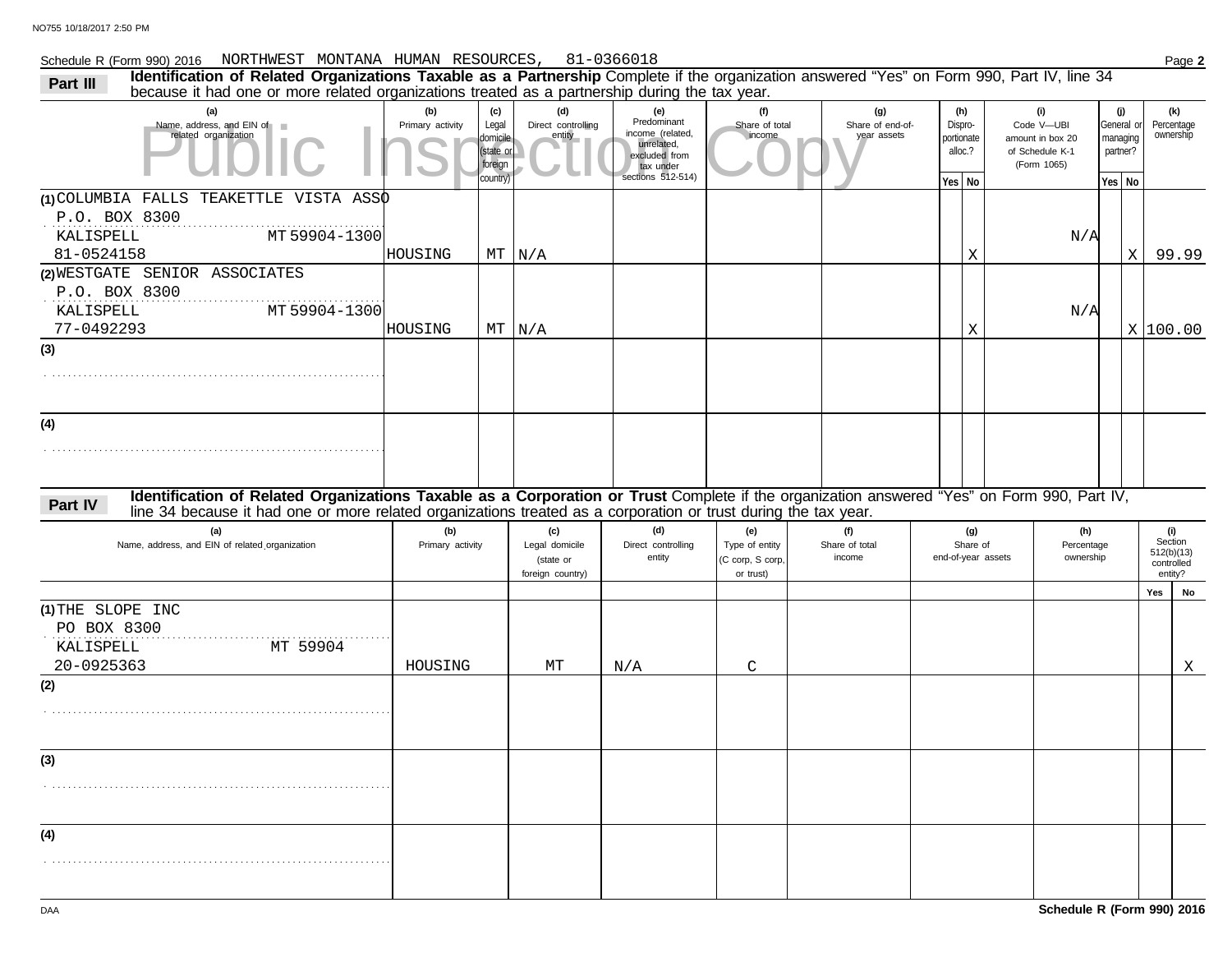#### Schedule R (Form 990) 2016 Page **3** NORTHWEST MONTANA HUMAN RESOURCES, 81-0366018

#### Fine 1 if any entity is listed in Parts II, III, or IV of this schedule.<br>
The very did the organization engage in any of the following transactions with one or more related organizations listed in Parts II–IV?<br>
i) interest **Part V Transactions With Related Organizations** Complete if the organization answered "Yes" on Form 990, Part IV, line 34, 35b, or 36. **Note:** Complete line 1 if any entity is listed in Parts II, III, or IV of this schedule. **1** During the tax year, did the organization engage in any of the following transactions with one or more related organizations listed in Parts II–IV? **a** Receipt of **(i)** interest, **(ii)** annuities, **(iii)** royalties, or **(iv)** rent from a controlled entity . . . . . . . . . . . . . . . . . . . . . . . . . . . . . . . . . . . . . . . . . . . . . . . . . . . . . . . . . . . . . . . . . . . . . . . . . . . . . . . . . . . . . . . . . . . . . . . . . . . . . . . . . . **b** Gift, grant, or capital contribution to related organization(s) . . . . . . . . . . . . . . . . . . . . . . . . . . . . . . . . . . . . . . . . . . . . . . . . . . . . . . . . . . . . . . . . . . . . . . . . . . . . . . . . . . . . . . . . . . . . . . . . . . . . . . . . . . . . . . . . . . . . . . . . . . . . . . . . . . . . .  $\textbf{c}$  Gift, grant, or capital contribution from related organization(s) with the contract contract control control of the contribution from related organization(s) with the control control control control of  $\textbf{c}$ d Loans or loan guarantees to or for related organization(s) www.community.com/www.community.com/www.community.com/www.community.com/www.community.com/www.community.com/www.community.com/www.community.com/www.community.com **e** Loans or loan guarantees by related organization(s) . . . . . . . . . . . . . . . . . . . . . . . . . . . . . . . . . . . . . . . . . . . . . . . . . . . . . . . . . . . . . . . . . . . . . . . . . . . . . . . . . . . . . . . . . . . . . . . . . . . . . . . . . . . . . . . . . . . . . . . . . . . . . . . . . . . . . . . . . . . . **f** Dividends from related organization(s) . . . . . . . . . . . . . . . . . . . . . . . . . . . . . . . . . . . . . . . . . . . . . . . . . . . . . . . . . . . . . . . . . . . . . . . . . . . . . . . . . . . . . . . . . . . . . . . . . . . . . . . . . . . . . . . . . . . . . . . . . . . . . . . . . . . . . . . . . . . . . . . . . . . . . . . . . . . . **g** Sale of assets to related organization(s) . . . . . . . . . . . . . . . . . . . . . . . . . . . . . . . . . . . . . . . . . . . . . . . . . . . . . . . . . . . . . . . . . . . . . . . . . . . . . . . . . . . . . . . . . . . . . . . . . . . . . . . . . . . . . . . . . . . . . . . . . . . . . . . . . . . . . . . . . . . . . . . . . . . . . . . . . **h** Purchase of assets from related organization(s) . . . . . . . . . . . . . . . . . . . . . . . . . . . . . . . . . . . . . . . . . . . . . . . . . . . . . . . . . . . . . . . . . . . . . . . . . . . . . . . . . . . . . . . . . . . . . . . . . . . . . . . . . . . . . . . . . . . . . . . . . . . . . . . . . . . . . . . . . . . . . . . . . **i** Exchange of assets with related organization(s) . . . . . . . . . . . . . . . . . . . . . . . . . . . . . . . . . . . . . . . . . . . . . . . . . . . . . . . . . . . . . . . . . . . . . . . . . . . . . . . . . . . . . . . . . . . . . . . . . . . . . . . . . . . . . . . . . . . . . . . . . . . . . . . . . . . . . . . . . . . . . . . . . **j** Lease of facilities, equipment, or other assets to related organization(s) . . . . . . . . . . . . . . . . . . . . . . . . . . . . . . . . . . . . . . . . . . . . . . . . . . . . . . . . . . . . . . . . . . . . . . . . . . . . . . . . . . . . . . . . . . . . . . . . . . . . . . . . . . . . . . . . . . . . . . . . k Lease of facilities, equipment, or other assets from related organization(s) www.areasesses and content and content and content and content and content and content and content and content and content and content and cont **l** Performance of services or membership or fundraising solicitations for related organization(s) . . . . . . . . . . . . . . . . . . . . . . . . . . . . . . . . . . . . . . . . . . . . . . . . . . . . . . . . . . . . . . . . . . . . . . . . . . . . . . . . . . . . . . . . . . . . . . . . **m** Performance of services or membership or fundraising solicitations by related organization(s) . . . . . . . . . . . . . . . . . . . . . . . . . . . . . . . . . . . . . . . . . . . . . . . . . . . . . . . . . . . . . . . . . . . . . . . . . . . . . . . . . . . . . . . . . . . . . . . . . **n** Sharing of facilities, equipment, mailing lists, or other assets with related organization(s) . . . . . . . . . . . . . . . . . . . . . . . . . . . . . . . . . . . . . . . . . . . . . . . . . . . . . . . . . . . . . . . . . . . . . . . . . . . . . . . . . . . . . . . . . . . . . . . . . . . . . . **o** Sharing of paid employees with related organization(s) . . . . . . . . . . . . . . . . . . . . . . . . . . . . . . . . . . . . . . . . . . . . . . . . . . . . . . . . . . . . . . . . . . . . . . . . . . . . . . . . . . . . . . . . . . . . . . . . . . . . . . . . . . . . . . . . . . . . . . . . . . . . . . . . . . . . . . . . .  $\, {\bf p} \,$  Reimbursement paid to related organization(s) for expenses  $\, \, \ldots \, \, \ldots \, \, \ldots \, \, \ldots \, \, \ldots \, \, \ldots \, \, \ldots \, \, \ldots \, \, \ldots \, \, \ldots \, \, \ldots \, \, \ldots \, \, \ldots \, \, \ldots \, \, \ldots \, \, \ldots \, \, \ldots \, \, \ldots \, \, \ldots \, \, \ldots \, \, \ldots \, \$ **q** Reimbursement paid by related organization(s) for expenses . . . . . . . . . . . . . . . . . . . . . . . . . . . . . . . . . . . . . . . . . . . . . . . . . . . . . . . . . . . . . . . . . . . . . . . . . . . . . . . . . . . . . . . . . . . . . . . . . . . . . . . . . . . . . . . . . . . . . . . . . . . . . . . . . . . **s** Other transfer of cash or property from related organization(s) . . . . . . . . . . . . . . . . . . . . . . . . . . . . . . . . . . . . . . . . . . . . . . . . . . . . . . . . . . . . . . . . . . . . . . . . . . . . . . . . . . . . . . . . . . . . . . . . . . . . . . . . . . . . . . . . . . . . . . . . . . . . . . . . . . r Other transfer of cash or property to related organization(s) with the subsequence of the content of the content of the content of the content of the content of the content of the content of the content of the content of **1a 1b 1c 1d 1e 1f 1g 1h 1i 1j 1k 1l 1m 1n 1o 1p 1q 1s Yes No 2** If the answer to any of the above is "Yes," see the instructions for information on who must complete this line, including covered relationships and transaction thresholds. X X X X X X X X X X X X X X X X X X X

|     | (a)<br>Name of related organization | (b)<br>Transaction<br>type (a-s) | (c)<br>Amount involved | (d)<br>Method of determining amount involved |
|-----|-------------------------------------|----------------------------------|------------------------|----------------------------------------------|
| (1) | WESTGATE SENIOR ASSOCIATES          | D                                | 117,745                | FMV                                          |
| (2) | NW MT COMMUNITY LAND TRUST          |                                  | 7,661                  | FMV                                          |
| (3) | NW MT COMMUNITY LAND TRUST          | S                                | 1,017,642              | FMV                                          |
| (4) | NW MT COMMUNITY LAND TRUST          | B                                | 967,170                | FMV                                          |
| (5) |                                     |                                  |                        |                                              |
| (6) |                                     |                                  |                        |                                              |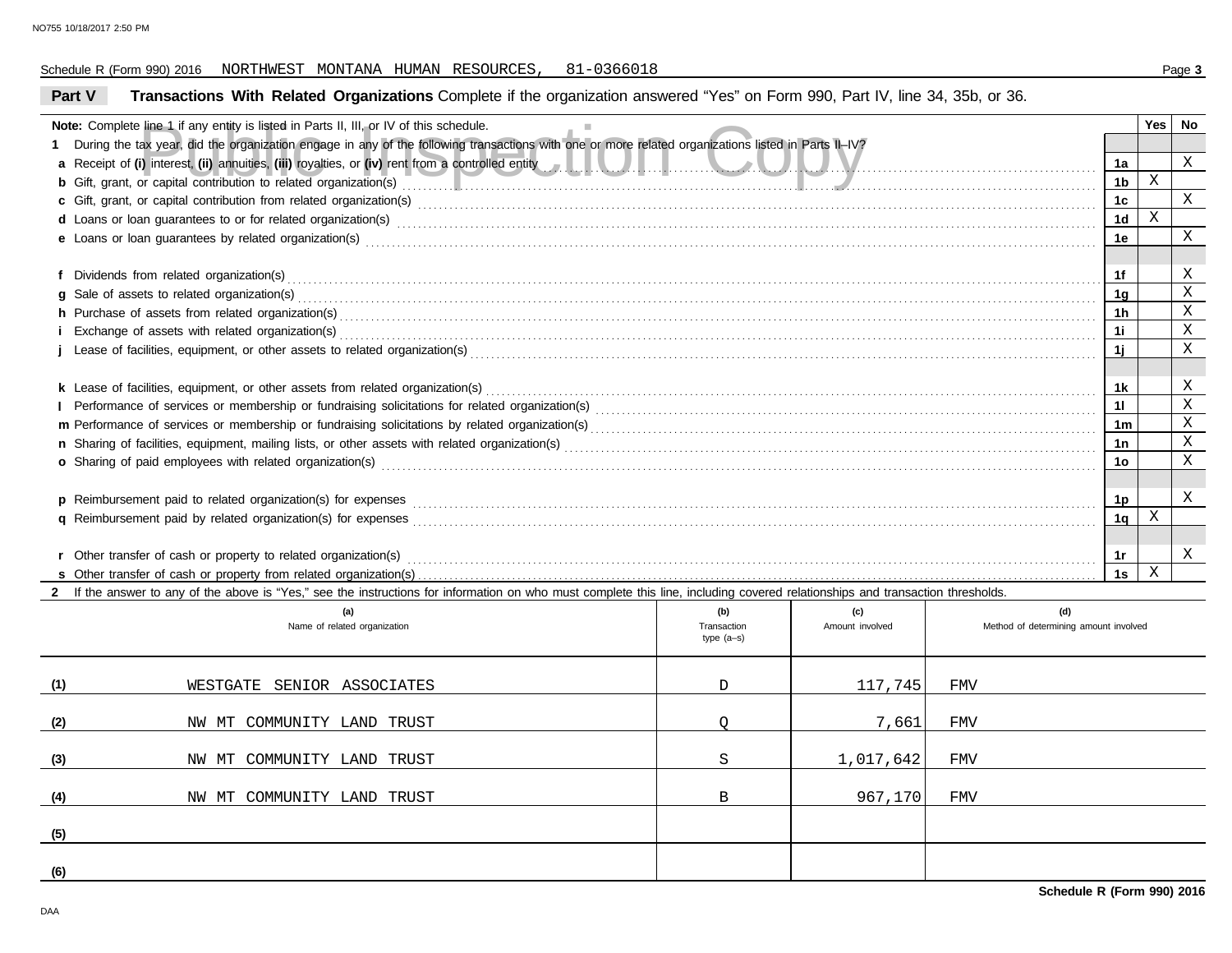#### Schedule R (Form 990) 2016 Page **4** NORTHWEST MONTANA HUMAN RESOURCES, 81-0366018

## Part VI Unrelated Organizations Taxable as a Partnership Complete if the organization answered "Yes" on Form 990, Part IV, line 37.

Provide the following information for each entity taxed as a partnership through which the organization conducted more than five percent of its activities (measured by total assets or gross revenue) that was not a related organization. See instructions regarding exclusion for certain investment partnerships.

|      | Provide the following information for each entity taxed as a partnership through which the organization conducted more than five percent of its activities (measured by total assets<br>or gross revenue) that was not a related organization. See instructions regarding exclusion for certain investment partnerships. |  |                                                                             |          |                                                                                 |                                                                   |  |                                 |                                          |                                         |    |                                                                         |                                           |    |                                |
|------|--------------------------------------------------------------------------------------------------------------------------------------------------------------------------------------------------------------------------------------------------------------------------------------------------------------------------|--|-----------------------------------------------------------------------------|----------|---------------------------------------------------------------------------------|-------------------------------------------------------------------|--|---------------------------------|------------------------------------------|-----------------------------------------|----|-------------------------------------------------------------------------|-------------------------------------------|----|--------------------------------|
|      | (a)<br>Name, address, and EIN of entity                                                                                                                                                                                                                                                                                  |  | (c)<br>(b)<br>Primary activity<br>Legal<br>domicile<br>(state or<br>foreign |          | (d)<br>Predominant<br>income (related,<br>unrelated, excluded<br>from tax under | (e)<br>Are all partners<br>section<br>501(c)(3)<br>organizations? |  | (1)<br>Share of<br>total income | (g)<br>Share of<br>end-of-year<br>assets | (h)<br>Disproportionate<br>allocations? |    | (i)<br>Code V-UBI<br>amount in box 20<br>of Schedule K-1<br>(Form 1065) | (j)<br>General or<br>managing<br>partner? |    | (k)<br>Percentage<br>ownership |
|      |                                                                                                                                                                                                                                                                                                                          |  |                                                                             | country) | sections 512-514)                                                               | Yes   No                                                          |  |                                 |                                          | Yes                                     | No |                                                                         | Yes $ $                                   | No |                                |
| (1)  |                                                                                                                                                                                                                                                                                                                          |  |                                                                             |          |                                                                                 |                                                                   |  |                                 |                                          |                                         |    |                                                                         |                                           |    |                                |
| (2)  |                                                                                                                                                                                                                                                                                                                          |  |                                                                             |          |                                                                                 |                                                                   |  |                                 |                                          |                                         |    |                                                                         |                                           |    |                                |
|      |                                                                                                                                                                                                                                                                                                                          |  |                                                                             |          |                                                                                 |                                                                   |  |                                 |                                          |                                         |    |                                                                         |                                           |    |                                |
| (3)  |                                                                                                                                                                                                                                                                                                                          |  |                                                                             |          |                                                                                 |                                                                   |  |                                 |                                          |                                         |    |                                                                         |                                           |    |                                |
|      |                                                                                                                                                                                                                                                                                                                          |  |                                                                             |          |                                                                                 |                                                                   |  |                                 |                                          |                                         |    |                                                                         |                                           |    |                                |
| (4)  |                                                                                                                                                                                                                                                                                                                          |  |                                                                             |          |                                                                                 |                                                                   |  |                                 |                                          |                                         |    |                                                                         |                                           |    |                                |
|      |                                                                                                                                                                                                                                                                                                                          |  |                                                                             |          |                                                                                 |                                                                   |  |                                 |                                          |                                         |    |                                                                         |                                           |    |                                |
| (5)  |                                                                                                                                                                                                                                                                                                                          |  |                                                                             |          |                                                                                 |                                                                   |  |                                 |                                          |                                         |    |                                                                         |                                           |    |                                |
| (6)  |                                                                                                                                                                                                                                                                                                                          |  |                                                                             |          |                                                                                 |                                                                   |  |                                 |                                          |                                         |    |                                                                         |                                           |    |                                |
| (7)  |                                                                                                                                                                                                                                                                                                                          |  |                                                                             |          |                                                                                 |                                                                   |  |                                 |                                          |                                         |    |                                                                         |                                           |    |                                |
|      |                                                                                                                                                                                                                                                                                                                          |  |                                                                             |          |                                                                                 |                                                                   |  |                                 |                                          |                                         |    |                                                                         |                                           |    |                                |
| (8)  |                                                                                                                                                                                                                                                                                                                          |  |                                                                             |          |                                                                                 |                                                                   |  |                                 |                                          |                                         |    |                                                                         |                                           |    |                                |
|      |                                                                                                                                                                                                                                                                                                                          |  |                                                                             |          |                                                                                 |                                                                   |  |                                 |                                          |                                         |    |                                                                         |                                           |    |                                |
| (9)  |                                                                                                                                                                                                                                                                                                                          |  |                                                                             |          |                                                                                 |                                                                   |  |                                 |                                          |                                         |    |                                                                         |                                           |    |                                |
| (10) |                                                                                                                                                                                                                                                                                                                          |  |                                                                             |          |                                                                                 |                                                                   |  |                                 |                                          |                                         |    |                                                                         |                                           |    |                                |
|      |                                                                                                                                                                                                                                                                                                                          |  |                                                                             |          |                                                                                 |                                                                   |  |                                 |                                          |                                         |    |                                                                         |                                           |    |                                |
| (11) |                                                                                                                                                                                                                                                                                                                          |  |                                                                             |          |                                                                                 |                                                                   |  |                                 |                                          |                                         |    |                                                                         |                                           |    |                                |
|      |                                                                                                                                                                                                                                                                                                                          |  |                                                                             |          |                                                                                 |                                                                   |  |                                 |                                          |                                         |    |                                                                         |                                           |    |                                |

**Schedule R (Form 990) 2016**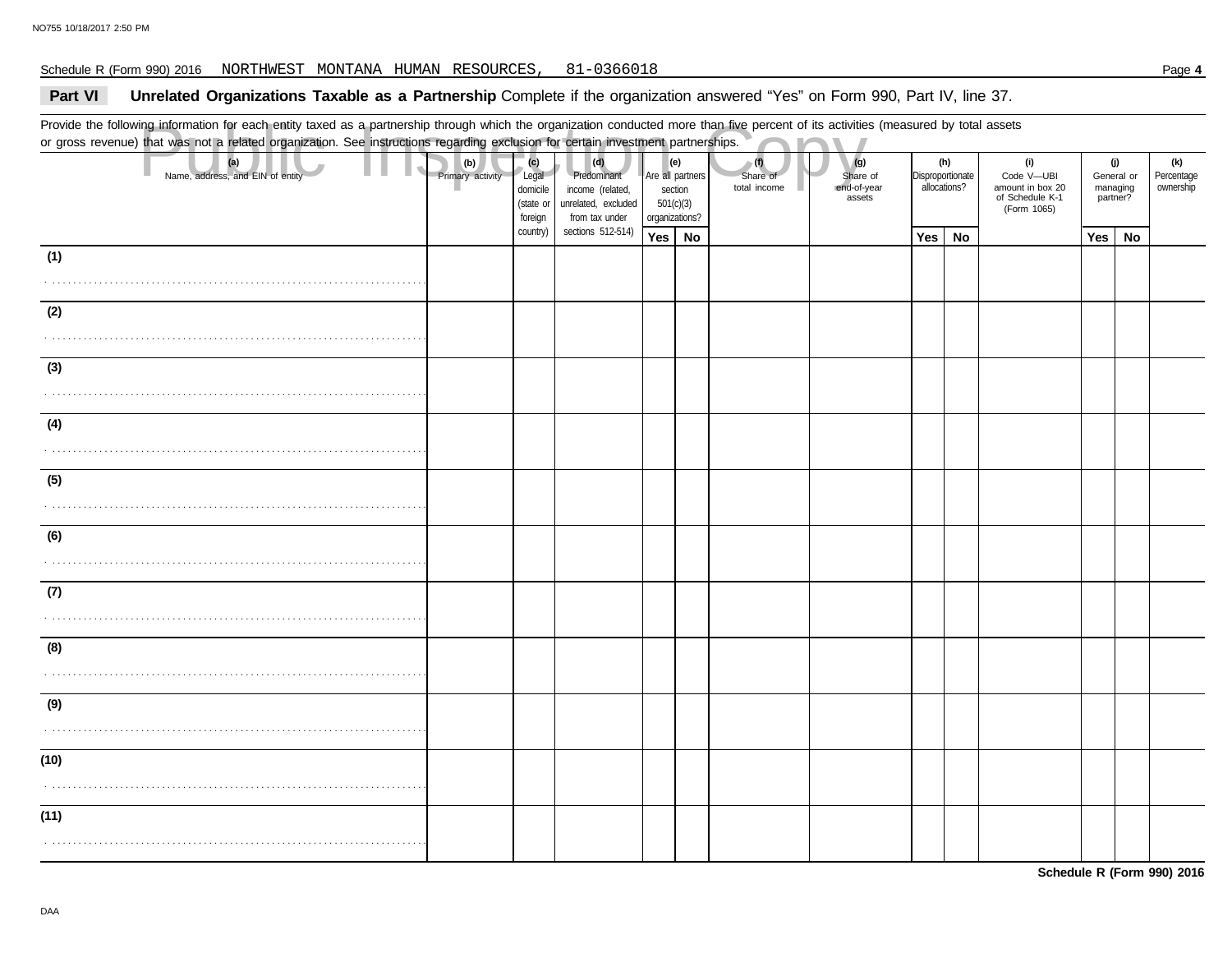| 81-0366018<br>MONTANA HUMAN RESOURCES,<br>NORTHWEST<br>Schedule R (Form 990) 2016<br>Page 5<br>Supplemental Information<br>Part VII |
|-------------------------------------------------------------------------------------------------------------------------------------|
| Provide additional information for responses to questions on Schedule R (See instructions).                                         |
| ADDITIONAL INFORMATION<br>SCHEDULE R -                                                                                              |
| THE AGENCY FORMED AND GRANTED TO THE NORTHWEST MONTANA COMMUNITY LAND TRUST                                                         |
| (A NON-PROFIT CORPORATION) LAND AND HOMES AS PART OF THE NEIGHBORHOOD                                                               |
| STABILIZATION<br>THE HOMES WILL BE SOLD TO INCOME ELIGIBLE<br>PROJECT.                                                              |
| INDIVIDUALS WITH THE PROCEEDS TO BE RETURNED<br>TO THE AGENCY WHICH GRANTS THE                                                      |
| FUNDS BACK TO BE USED FOR PURCHASING FURTHER DISTRESSED HOMES<br>THE AREA<br>IN                                                     |
| FOR RESALE TO LOW AND MODERATE INCOME INDIVIDUALS AND FAMILIES IN THE                                                               |
| COMMUNITY.                                                                                                                          |
|                                                                                                                                     |
|                                                                                                                                     |
|                                                                                                                                     |
|                                                                                                                                     |
|                                                                                                                                     |
|                                                                                                                                     |
|                                                                                                                                     |
|                                                                                                                                     |
|                                                                                                                                     |
|                                                                                                                                     |
|                                                                                                                                     |
|                                                                                                                                     |
|                                                                                                                                     |
|                                                                                                                                     |
|                                                                                                                                     |
|                                                                                                                                     |
|                                                                                                                                     |
|                                                                                                                                     |
|                                                                                                                                     |
|                                                                                                                                     |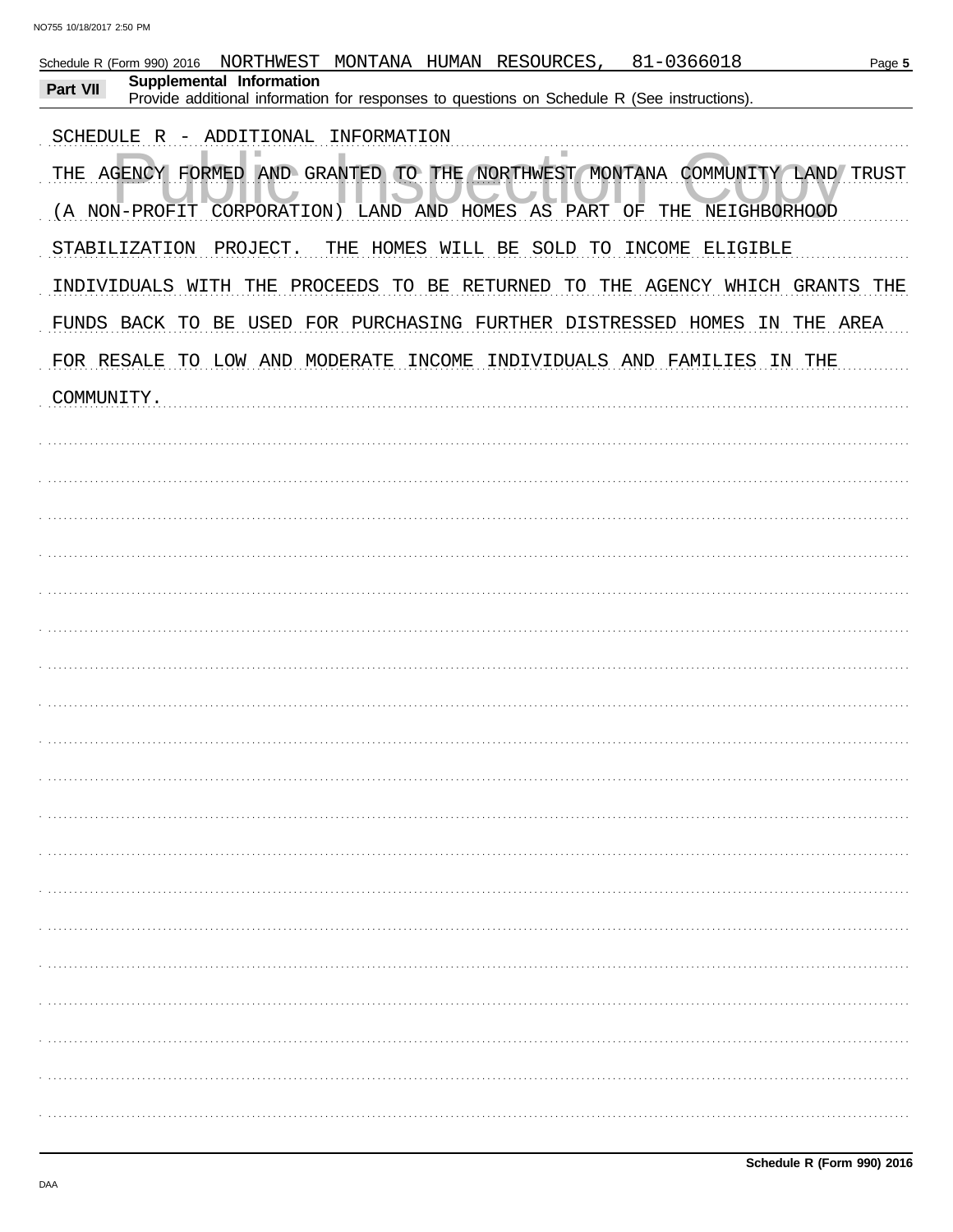|    |                                                        |                                                                  |                                                                                                                                                                                                                                |                                     |            |        |                                  |        | OMB No. 1545-0687                          |  |  |
|----|--------------------------------------------------------|------------------------------------------------------------------|--------------------------------------------------------------------------------------------------------------------------------------------------------------------------------------------------------------------------------|-------------------------------------|------------|--------|----------------------------------|--------|--------------------------------------------|--|--|
|    | Form 990-T                                             |                                                                  | <b>Exempt Organization Business Income Tax Return</b><br>(and proxy tax under section 6033(e))                                                                                                                                 |                                     |            |        |                                  |        |                                            |  |  |
|    |                                                        |                                                                  |                                                                                                                                                                                                                                |                                     |            |        |                                  |        | 2016                                       |  |  |
|    |                                                        |                                                                  | For calendar year 2016 or other tax year beginning<br>and ending<br>u Information about Form 990-T and its instructions is available at www.irs.gov/form990t.                                                                  |                                     |            |        |                                  |        | Open to Public Inspection for              |  |  |
|    | Department of the Treasury<br>Internal Revenue Service |                                                                  | $\mu$ Do not enter SSN numbers on this form as it may be made public if your organization is a 501(c)(3).                                                                                                                      |                                     |            |        |                                  |        | 501(c)(3) Organizations Only               |  |  |
| А  | Check box if<br>address changed                        |                                                                  | Name of organization<br>Check box if name changed and see instructions.)                                                                                                                                                       |                                     |            |        | D Employer identification number |        |                                            |  |  |
| в  | Exempt under section                                   |                                                                  | NORTHWEST MONTANA HUMAN RESOURCES,                                                                                                                                                                                             |                                     |            |        |                                  |        | (Employees' trust, see instructions.)      |  |  |
|    | Х<br>$501($ C $)($<br>$3$ )                            | <b>Print</b>                                                     | INC.                                                                                                                                                                                                                           |                                     |            |        |                                  |        |                                            |  |  |
|    | 408(e)<br>220(e)                                       | $-$ or                                                           | Number, street, and room or suite no. If a P.O. box, see instructions.                                                                                                                                                         |                                     |            |        | 81-0366018                       |        |                                            |  |  |
|    | 408A<br>530(a)                                         | <b>Type</b>                                                      | P.O. BOX 8300                                                                                                                                                                                                                  | E Unrelated business activity codes |            |        |                                  |        |                                            |  |  |
|    | 529(a)                                                 |                                                                  | City or town, state or province, country, and ZIP or foreign postal code                                                                                                                                                       | (See instructions.)                 |            |        |                                  |        |                                            |  |  |
| C  |                                                        | KALISPELL<br>MT 59904-1300<br>531120<br>Book value of all assets |                                                                                                                                                                                                                                |                                     |            |        |                                  |        |                                            |  |  |
|    | at end of year                                         |                                                                  | F Group exemption number (See instructions.) u                                                                                                                                                                                 |                                     |            |        |                                  |        |                                            |  |  |
|    | $6,887,524$   G Check organization type $\mathbf{u}$   | $401(a)$ trust                                                   | Other trust                                                                                                                                                                                                                    |                                     |            |        |                                  |        |                                            |  |  |
| н  |                                                        |                                                                  | X 501(c) corporation<br>Describe the organization's primary unrelated business activity.                                                                                                                                       |                                     |            |        |                                  |        |                                            |  |  |
|    |                                                        |                                                                  | u LEASING PART OF BASEMENT OF OFFICE BUILDING                                                                                                                                                                                  |                                     |            |        |                                  |        |                                            |  |  |
| н  |                                                        |                                                                  |                                                                                                                                                                                                                                |                                     |            |        |                                  |        | Yes $ X $ No                               |  |  |
|    |                                                        |                                                                  | If "Yes," enter the name and identifying number of the parent corporation.                                                                                                                                                     |                                     |            |        |                                  |        |                                            |  |  |
|    | u                                                      |                                                                  |                                                                                                                                                                                                                                |                                     |            |        |                                  |        |                                            |  |  |
|    | The books are in care of <b>u</b>                      |                                                                  | CARRIE GABLE                                                                                                                                                                                                                   |                                     |            |        |                                  |        | Telephone number $\mathbf{u}$ 406-752-6565 |  |  |
|    | Part I                                                 |                                                                  | <b>Unrelated Trade or Business Income</b>                                                                                                                                                                                      |                                     | (A) Income |        | (B) Expenses                     |        | (C) Net                                    |  |  |
| 1a | Gross receipts or sales                                |                                                                  |                                                                                                                                                                                                                                |                                     |            |        |                                  |        |                                            |  |  |
| b  | Less returns and allowances                            |                                                                  | <b>c</b> Balance <b>u</b>                                                                                                                                                                                                      | 1c                                  |            |        |                                  |        |                                            |  |  |
| 2  |                                                        |                                                                  |                                                                                                                                                                                                                                | $\mathbf{2}$                        |            |        |                                  |        |                                            |  |  |
| 3  | Gross profit. Subtract line 2 from line 1c             |                                                                  |                                                                                                                                                                                                                                | 3                                   |            |        |                                  |        |                                            |  |  |
| 4a |                                                        |                                                                  |                                                                                                                                                                                                                                | 4a                                  |            |        |                                  |        |                                            |  |  |
| b  |                                                        |                                                                  |                                                                                                                                                                                                                                | 4b                                  |            |        |                                  |        |                                            |  |  |
| c  |                                                        |                                                                  |                                                                                                                                                                                                                                | 4c                                  |            |        |                                  |        |                                            |  |  |
| 5  |                                                        |                                                                  | Income (loss) from partnerships and S corporations (attach statement)                                                                                                                                                          | 5                                   |            |        |                                  |        |                                            |  |  |
| 6  | Rent income (Schedule C)                               |                                                                  |                                                                                                                                                                                                                                | 6                                   |            |        |                                  |        |                                            |  |  |
| 7  |                                                        |                                                                  |                                                                                                                                                                                                                                | $\overline{7}$                      |            | 17,628 |                                  | 14,939 | 2,689                                      |  |  |
| 8  |                                                        |                                                                  | Interest, annuities, royalties, and rents from controlled organizations (Schedule F)                                                                                                                                           | 8                                   |            |        |                                  |        |                                            |  |  |
| 9  |                                                        |                                                                  | Investment income of a section 501(c)(7), (9), or (17) organization (Schedule G)                                                                                                                                               | 9                                   |            |        |                                  |        |                                            |  |  |
| 10 |                                                        |                                                                  | Exploited exempt activity income (Schedule I)                                                                                                                                                                                  | 10                                  |            |        |                                  |        |                                            |  |  |
| 11 | Advertising income (Schedule J)                        |                                                                  |                                                                                                                                                                                                                                | 11                                  |            |        |                                  |        |                                            |  |  |
| 12 |                                                        |                                                                  | Other income (See instructions; attach schedule)                                                                                                                                                                               | 12                                  |            |        |                                  |        |                                            |  |  |
| 13 |                                                        |                                                                  |                                                                                                                                                                                                                                | 13                                  |            | 17,628 |                                  | 14,939 | 2,689                                      |  |  |
|    | Part II                                                |                                                                  | Deductions Not Taken Elsewhere (See instructions for limitations on deductions.) (Except for contributions,                                                                                                                    |                                     |            |        |                                  |        |                                            |  |  |
|    |                                                        |                                                                  | deductions must be directly connected with the unrelated business income.)                                                                                                                                                     |                                     |            |        |                                  |        |                                            |  |  |
| 14 |                                                        |                                                                  |                                                                                                                                                                                                                                |                                     |            |        |                                  | 14     |                                            |  |  |
| 15 |                                                        |                                                                  |                                                                                                                                                                                                                                |                                     |            |        |                                  | 15     |                                            |  |  |
| 16 |                                                        |                                                                  | Repairs and maintenance contained and contained and maintenance contained and maintenance contained and maintenance                                                                                                            |                                     |            |        |                                  | 16     |                                            |  |  |
| 17 |                                                        |                                                                  | Bad debts with a construction of the construction of the construction of the construction of the construction of the construction of the construction of the construction of the construction of the construction of the const |                                     |            |        |                                  | 17     |                                            |  |  |
| 18 |                                                        |                                                                  |                                                                                                                                                                                                                                |                                     |            |        |                                  | 18     |                                            |  |  |
| 19 | Taxes and licenses                                     |                                                                  |                                                                                                                                                                                                                                |                                     |            |        |                                  | 19     |                                            |  |  |
| 20 |                                                        |                                                                  |                                                                                                                                                                                                                                |                                     |            |        |                                  | 20     |                                            |  |  |
| 21 |                                                        |                                                                  |                                                                                                                                                                                                                                |                                     |            |        | 5,244                            |        |                                            |  |  |
| 22 |                                                        |                                                                  |                                                                                                                                                                                                                                |                                     |            |        | $5,244$ 22b                      |        | 0                                          |  |  |
| 23 | Depletion                                              |                                                                  |                                                                                                                                                                                                                                |                                     |            |        |                                  | 23     |                                            |  |  |
| 24 |                                                        | 24                                                               |                                                                                                                                                                                                                                |                                     |            |        |                                  |        |                                            |  |  |
| 25 |                                                        |                                                                  |                                                                                                                                                                                                                                |                                     |            |        |                                  | 25     |                                            |  |  |
| 26 | 26                                                     |                                                                  |                                                                                                                                                                                                                                |                                     |            |        |                                  |        |                                            |  |  |
| 27 | 27                                                     |                                                                  |                                                                                                                                                                                                                                |                                     |            |        |                                  |        |                                            |  |  |
| 28 |                                                        |                                                                  | Other deductions (attach schedule) (attach schedule) (b) and according to the schedule of the schedule of the schedule of the schedule of the schedule of the schedule of the schedule of the schedule of the schedule of the  |                                     |            |        |                                  | 28     |                                            |  |  |
| 29 |                                                        |                                                                  |                                                                                                                                                                                                                                |                                     |            |        |                                  | 29     |                                            |  |  |
| 30 |                                                        |                                                                  | Unrelated business taxable income before net operating loss deduction. Subtract line 29 from line 13                                                                                                                           |                                     |            |        |                                  | 30     | 2,689                                      |  |  |
| 31 |                                                        |                                                                  |                                                                                                                                                                                                                                |                                     |            |        |                                  | 31     |                                            |  |  |
| 32 |                                                        |                                                                  | Unrelated business taxable income before specific deduction. Subtract line 31 from line 30 [11] [11] Unrelated business taxable income before specific deduction. Subtract line 31 from line 30                                |                                     |            |        |                                  | 32     | 2,689                                      |  |  |
| 33 |                                                        |                                                                  | Specific deduction (Generally \$1,000, but see line 33 instructions for exceptions) [[[[[[[[[[[[[[[[[[[[[[[[[[]]]]]]]                                                                                                          |                                     |            |        |                                  | 33     | 1,000                                      |  |  |
| 34 |                                                        |                                                                  | Unrelated business taxable income. Subtract line 33 from line 32. If line 33 is greater than line 32,                                                                                                                          |                                     |            |        |                                  |        |                                            |  |  |
|    |                                                        |                                                                  |                                                                                                                                                                                                                                |                                     |            |        |                                  | 34     | 1,689                                      |  |  |

**For Paperwork Reduction Act Notice, see instructions.** DAA Form **990-T** (2016)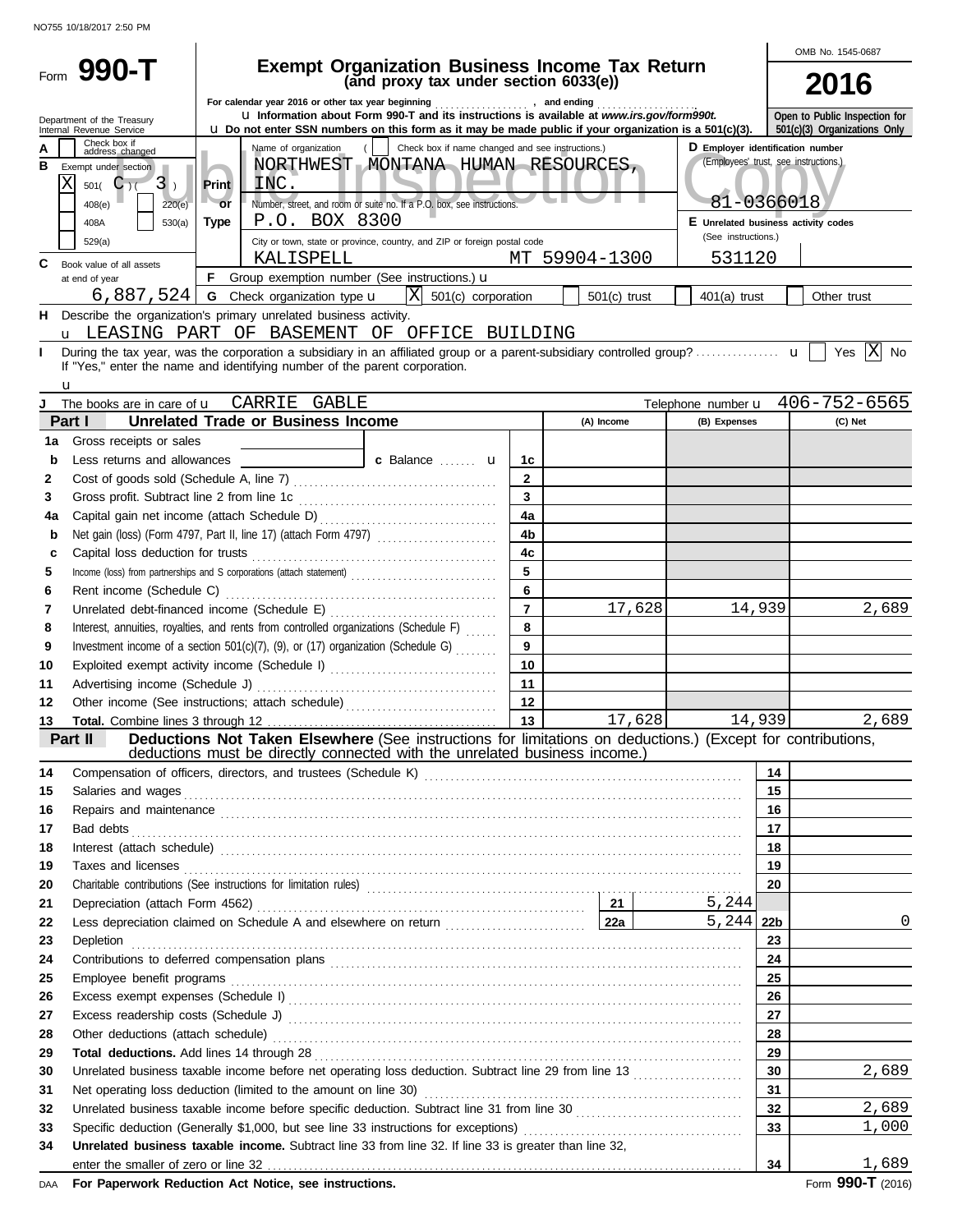| NO755 10/18/2017 2:50 PM |  |
|--------------------------|--|
|                          |  |

|                 |                 |                                |                                                                                  |             |      |                                                             | Form 990-T (2016) NORTHWEST MONTANA HUMAN RESOURCES, 81-0366018                                                                                                                                                                        |             |                         |                              |                   | Page 2                                               |
|-----------------|-----------------|--------------------------------|----------------------------------------------------------------------------------|-------------|------|-------------------------------------------------------------|----------------------------------------------------------------------------------------------------------------------------------------------------------------------------------------------------------------------------------------|-------------|-------------------------|------------------------------|-------------------|------------------------------------------------------|
| Part III        |                 |                                | <b>Tax Computation</b>                                                           |             |      |                                                             |                                                                                                                                                                                                                                        |             |                         |                              |                   |                                                      |
| 35              |                 |                                |                                                                                  |             |      |                                                             | Organizations Taxable as Corporations. See instructions for tax computation. Controlled group                                                                                                                                          |             |                         |                              |                   |                                                      |
|                 |                 |                                | members (sections 1561 and 1563) check here $\mathbf{u}$   See instructions and: |             |      |                                                             |                                                                                                                                                                                                                                        |             |                         |                              |                   |                                                      |
| а               |                 |                                |                                                                                  |             |      |                                                             | Enter your share of the \$50,000, \$25,000, and \$9,925,000 taxable income brackets (in that order):                                                                                                                                   |             |                         |                              |                   |                                                      |
|                 | $(1)$ \$        |                                | $  (2)  $ \$                                                                     |             |      | $\left  \begin{array}{c} (3) \\ (3) \end{array} \right $ \$ |                                                                                                                                                                                                                                        |             |                         |                              |                   |                                                      |
| b               |                 |                                |                                                                                  |             |      |                                                             | Enter organization's share of: (1) Additional 5% tax (not more than \$11,750)                                                                                                                                                          |             | $\sqrt[6]{\frac{1}{2}}$ |                              |                   |                                                      |
|                 |                 |                                |                                                                                  |             |      |                                                             |                                                                                                                                                                                                                                        |             | $\sqrt{3}$              |                              |                   |                                                      |
| c               |                 |                                |                                                                                  |             |      |                                                             | Income tax on the amount on line 34 Manuscript and the contract of the state of the state of the state of the state of the state of the state of the state of the state of the state of the state of the state of the state of         |             |                         | $\blacktriangleright$<br>35c |                   | 253                                                  |
| 36              |                 |                                |                                                                                  |             |      |                                                             | Trusts Taxable at Trust Rates. See instructions for tax computation. Income tax on                                                                                                                                                     |             |                         |                              |                   |                                                      |
|                 |                 |                                |                                                                                  |             |      |                                                             |                                                                                                                                                                                                                                        |             |                         | 36                           |                   |                                                      |
| 37              |                 |                                |                                                                                  |             |      |                                                             |                                                                                                                                                                                                                                        |             |                         | 37                           |                   |                                                      |
| 38              |                 | Alternative minimum tax        |                                                                                  |             |      |                                                             |                                                                                                                                                                                                                                        |             |                         | 38                           |                   |                                                      |
| 39              |                 |                                |                                                                                  |             |      |                                                             |                                                                                                                                                                                                                                        |             |                         | 39                           |                   |                                                      |
| 40              |                 |                                |                                                                                  |             |      |                                                             |                                                                                                                                                                                                                                        |             |                         | 40                           |                   | 253                                                  |
| Part IV         |                 |                                | <b>Tax and Payments</b>                                                          |             |      |                                                             |                                                                                                                                                                                                                                        |             |                         |                              |                   |                                                      |
| 41a             |                 |                                |                                                                                  |             |      |                                                             | Foreign tax credit (corporations attach Form 1118; trusts attach Form 1116)                                                                                                                                                            | 41a         |                         |                              |                   |                                                      |
| b               |                 |                                | Other credits (see instructions)                                                 |             |      |                                                             |                                                                                                                                                                                                                                        | 41 <b>b</b> |                         |                              |                   |                                                      |
| c               |                 |                                |                                                                                  |             |      |                                                             |                                                                                                                                                                                                                                        | 41c         |                         |                              |                   |                                                      |
| d               |                 |                                |                                                                                  |             |      |                                                             | Credit for prior year minimum tax (attach Form 8801 or 8827)                                                                                                                                                                           | 41d         |                         |                              |                   |                                                      |
| е               |                 |                                |                                                                                  |             |      |                                                             |                                                                                                                                                                                                                                        |             |                         | 41e                          |                   |                                                      |
| 42              |                 |                                |                                                                                  |             |      |                                                             |                                                                                                                                                                                                                                        |             |                         | 42                           |                   | 253                                                  |
| 43              |                 | Other taxes.<br>Check if from: |                                                                                  |             |      |                                                             | Form 4255 Form 8611 Form 8697 Service Research Archives Cother (att. sch.)<br>Form 4255 Form 8611 Service Research Archives Cother (att. sch.)                                                                                         |             |                         | 43                           |                   |                                                      |
| 44              |                 |                                |                                                                                  |             |      |                                                             |                                                                                                                                                                                                                                        |             |                         | 44                           |                   | 253                                                  |
| 45a             |                 |                                |                                                                                  |             |      |                                                             |                                                                                                                                                                                                                                        | 45a         |                         |                              |                   |                                                      |
| b               | 45 <sub>b</sub> |                                |                                                                                  |             |      |                                                             |                                                                                                                                                                                                                                        |             |                         |                              |                   |                                                      |
| с               |                 |                                |                                                                                  |             |      |                                                             |                                                                                                                                                                                                                                        | 45с         |                         |                              |                   |                                                      |
| d               |                 |                                |                                                                                  |             |      |                                                             | Foreign organizations: Tax paid or withheld at source (see instructions)                                                                                                                                                               | 45d         |                         |                              |                   |                                                      |
| е               |                 |                                |                                                                                  |             |      |                                                             |                                                                                                                                                                                                                                        | 45e         |                         |                              |                   |                                                      |
| f               |                 |                                |                                                                                  |             |      |                                                             | Credit for small employer health insurance premiums (Attach Form 8941)                                                                                                                                                                 | 45f         |                         |                              |                   |                                                      |
| g               |                 |                                | Other credits and payments:   Form 2439                                          |             |      | <u> 1989 - Johann Barbara, martin basa</u>                  |                                                                                                                                                                                                                                        |             |                         |                              |                   |                                                      |
|                 |                 |                                | Form 4136 ____________________                                                   |             |      |                                                             |                                                                                                                                                                                                                                        |             |                         |                              |                   |                                                      |
| 46              |                 |                                |                                                                                  |             |      |                                                             |                                                                                                                                                                                                                                        |             |                         | 46                           |                   |                                                      |
| 47              |                 |                                |                                                                                  |             |      |                                                             |                                                                                                                                                                                                                                        |             | $\mathbf{u}$            | 47                           |                   |                                                      |
| 48              |                 |                                |                                                                                  |             |      |                                                             |                                                                                                                                                                                                                                        |             |                         | 48<br>$\mathbf u$            |                   | 253                                                  |
| 49              |                 |                                |                                                                                  |             |      |                                                             |                                                                                                                                                                                                                                        |             |                         | 49<br>u                      |                   |                                                      |
| 50              |                 |                                | Enter the amount of line 49 you want: Credited to 2017 estimated tax $\mathbf u$ |             |      |                                                             |                                                                                                                                                                                                                                        |             | Refunded u              | 50                           |                   |                                                      |
| Part V          |                 |                                |                                                                                  |             |      |                                                             | Statements Regarding Certain Activities and Other Information (see instructions)                                                                                                                                                       |             |                         |                              |                   |                                                      |
| 51              |                 |                                |                                                                                  |             |      |                                                             | At any time during the 2016 calendar year, did the organization have an interest in or a signature or other authority                                                                                                                  |             |                         |                              |                   | Yes<br>No                                            |
|                 |                 |                                |                                                                                  |             |      |                                                             | over a financial account (bank, securities, or other) in a foreign country? If YES, the organization may have to file<br>FinCEN Form 114, Report of Foreign Bank and Financial Accounts. If YES, enter the name of the foreign country |             |                         |                              |                   |                                                      |
|                 |                 |                                |                                                                                  |             |      |                                                             |                                                                                                                                                                                                                                        |             |                         |                              |                   | Χ                                                    |
| 52              |                 | here <b>u</b>                  |                                                                                  |             |      |                                                             | During the tax year, did the organization receive a distribution from, or was it the grantor of, or transferor to, a foreign trust?                                                                                                    |             |                         |                              |                   | $\rm X$                                              |
|                 |                 |                                | If YES, see instructions for other forms the organization may have to file.      |             |      |                                                             |                                                                                                                                                                                                                                        |             |                         |                              |                   |                                                      |
| 53              |                 |                                |                                                                                  |             |      |                                                             | Enter the amount of tax-exempt interest received or accrued during the tax year $\mathbf{u}$ \$                                                                                                                                        |             |                         |                              |                   |                                                      |
|                 |                 |                                |                                                                                  |             |      |                                                             | Under penalties of perjury, I declare that I have examined this return, including accompanying schedules and statements, and to the best of my knowledge and belief, it is                                                             |             |                         |                              |                   |                                                      |
| <b>Sign</b>     |                 |                                |                                                                                  |             |      |                                                             | true, correct, and complete. Declaration of preparer (other than taxpayer) is based on all information of which preparer has any knowledge.                                                                                            |             |                         |                              |                   | May the IRS discuss this return                      |
| <b>Here</b>     |                 | u                              |                                                                                  |             |      |                                                             |                                                                                                                                                                                                                                        |             |                         |                              |                   | with the preparer shown below<br>(see instructions)? |
|                 |                 |                                |                                                                                  |             |      | Title                                                       | <b>U</b> EXECUTIVE                                                                                                                                                                                                                     | DIRECTOR    |                         |                              | ΙX<br>Yes         | No                                                   |
|                 |                 | Signature of officer           | Print/Type preparer's name                                                       |             | Date | Preparer's signature                                        |                                                                                                                                                                                                                                        |             | Date                    | Check                        | <b>PTIN</b><br>if |                                                      |
| Paid            |                 |                                | ELIZABETH W PIEHLER                                                              |             |      |                                                             | ELIZABETH W PIEHLER                                                                                                                                                                                                                    |             |                         | 10/18/17                     | self-employed     | P00041362                                            |
| <b>Preparer</b> |                 | Firm's name                    |                                                                                  |             |      | RANDALL & PETERSON, P.C.                                    |                                                                                                                                                                                                                                        |             |                         | Firm's $EIN$ }               |                   | 81-0522654                                           |
| <b>Use Only</b> |                 |                                |                                                                                  | PO BOX 4325 |      |                                                             |                                                                                                                                                                                                                                        |             |                         |                              |                   |                                                      |
|                 |                 | Firm's address                 | MISSOULA,                                                                        |             | MТ   | 59806-4325                                                  |                                                                                                                                                                                                                                        |             |                         | Phone no.                    |                   | 406-728-5539                                         |
|                 |                 |                                |                                                                                  |             |      |                                                             |                                                                                                                                                                                                                                        |             |                         |                              |                   | Form 990-T (2016)                                    |
|                 |                 |                                |                                                                                  |             |      |                                                             |                                                                                                                                                                                                                                        |             |                         |                              |                   |                                                      |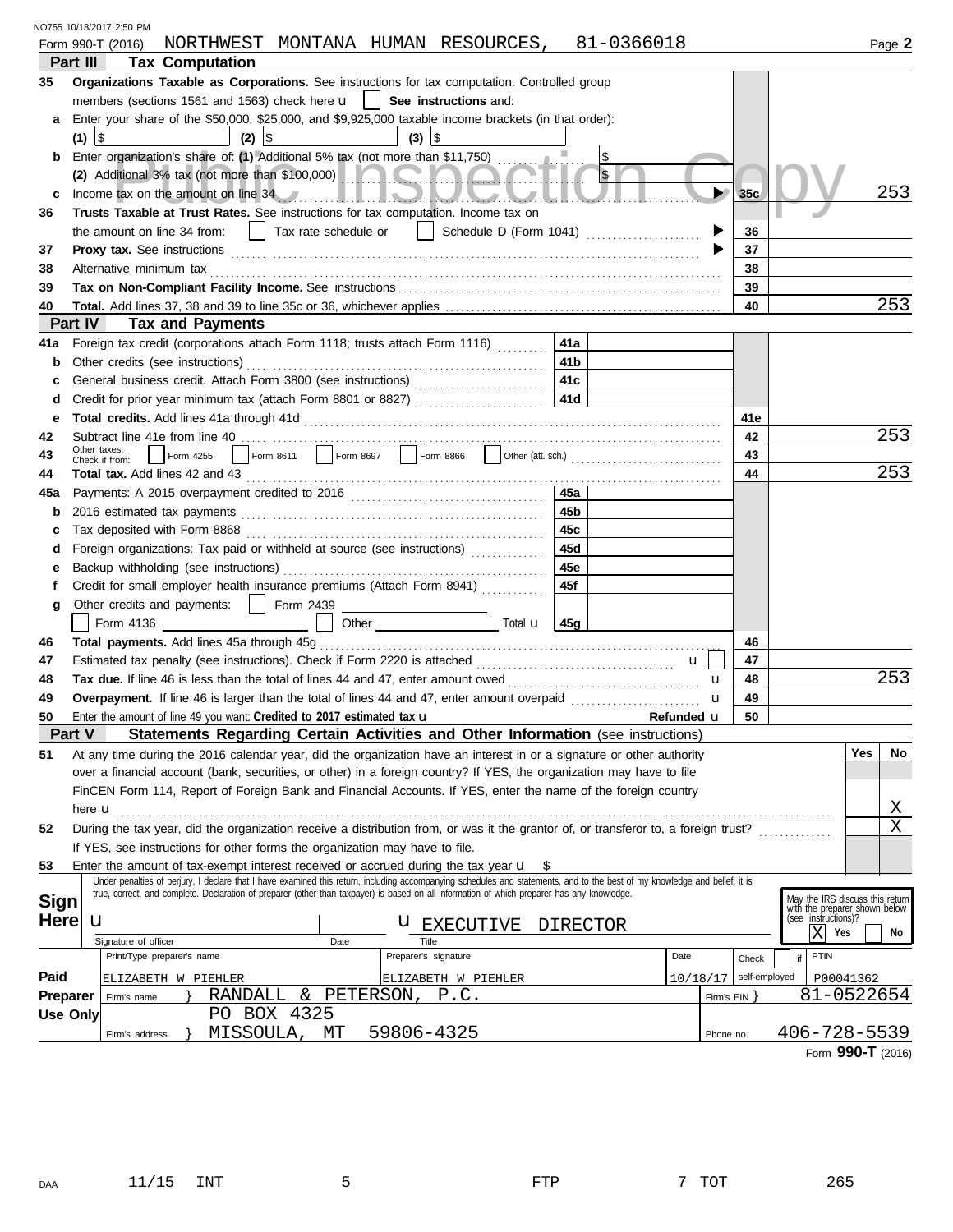| Form 990-T (2016)                                                                             | NORTHWEST MONTANA HUMAN RESOURCES,           |        |                |                                                       |               | 81-0366018                                          | Page 3                                                |
|-----------------------------------------------------------------------------------------------|----------------------------------------------|--------|----------------|-------------------------------------------------------|---------------|-----------------------------------------------------|-------------------------------------------------------|
| Schedule A - Cost of Goods Sold. Enter method of inventory valuation u                        |                                              |        |                |                                                       |               |                                                     |                                                       |
| Inventory at beginning of year<br>1                                                           | 1                                            |        |                | 6 Inventory at end of year                            | 6             |                                                     |                                                       |
| 2<br>Purchases                                                                                | $\mathbf 2$                                  |        | $\overline{7}$ | Cost of goods sold. Subtract line 6 from              |               |                                                     |                                                       |
| 3<br>Cost of labor                                                                            | 3                                            |        |                | line 5. Enter here and in Part I, line 2              |               |                                                     | 7                                                     |
| 4a<br>Additional sec. 263A<br>costs (attach schedule)                                         | 4a                                           |        | 8              |                                                       |               | Do the rules of section 263A (with respect to       | Yes<br><b>No</b>                                      |
| b<br>Other costs                                                                              | 4b                                           |        |                |                                                       |               | property produced or acquired for resale) apply     |                                                       |
| Total. Add lines 1 through 4b.                                                                | 5 <sub>7</sub>                               |        |                | to the organization?                                  |               |                                                     |                                                       |
| Schedule C - Rent Income (From Real Property and Personal Property Leased With Real Property) |                                              |        |                |                                                       |               |                                                     |                                                       |
| (see instructions)                                                                            |                                              |        |                |                                                       |               |                                                     |                                                       |
| 1. Description of property                                                                    |                                              |        |                |                                                       |               |                                                     |                                                       |
| N/A<br>(1)                                                                                    |                                              |        |                |                                                       |               |                                                     |                                                       |
| (2)                                                                                           |                                              |        |                |                                                       |               |                                                     |                                                       |
| (3)                                                                                           |                                              |        |                |                                                       |               |                                                     |                                                       |
| (4)                                                                                           |                                              |        |                |                                                       |               |                                                     |                                                       |
|                                                                                               | 2. Rent received or accrued                  |        |                |                                                       |               |                                                     |                                                       |
| (a) From personal property (if the percentage of rent                                         |                                              |        |                | (b) From real and personal property (if the           |               |                                                     | 3(a) Deductions directly connected with the income    |
| for personal property is more than 10% but not                                                |                                              |        |                | percentage of rent for personal property exceeds      |               |                                                     | in columns 2(a) and 2(b) (attach schedule)            |
| more than 50%)                                                                                |                                              |        |                | 50% or if the rent is based on profit or income)      |               |                                                     |                                                       |
| (1)                                                                                           |                                              |        |                |                                                       |               |                                                     |                                                       |
| (2)                                                                                           |                                              |        |                |                                                       |               |                                                     |                                                       |
| (3)                                                                                           |                                              |        |                |                                                       |               |                                                     |                                                       |
| (4)                                                                                           |                                              |        |                |                                                       |               |                                                     |                                                       |
| Total                                                                                         |                                              | Total  |                |                                                       |               | (b) Total deductions.                               |                                                       |
| (c) Total income. Add totals of columns 2(a) and 2(b). Enter                                  |                                              |        |                |                                                       |               | Enter here and on page 1,                           |                                                       |
| here and on page 1, Part I, line 6, column (A)                                                |                                              |        |                |                                                       |               | Part I, line 6, column (B) $\mathbf u$              |                                                       |
| <b>Schedule E - Unrelated Debt-Financed Income</b> (see instructions)                         |                                              |        |                |                                                       |               |                                                     |                                                       |
|                                                                                               |                                              |        |                |                                                       |               |                                                     | 3. Deductions directly connected with or allocable to |
| 1. Description of debt-financed property                                                      |                                              |        |                | 2. Gross income from or<br>allocable to debt-financed | <b>STMT</b>   | -1                                                  | 2<br>debt-financed property<br>STMT                   |
|                                                                                               |                                              |        |                | property                                              |               | (a) Straight line depreciation                      | (b) Other deductions                                  |
|                                                                                               |                                              |        |                |                                                       |               | (attach schedule)                                   | (attach schedule)                                     |
| RENTAL<br>INCOME<br>(1)                                                                       | UBIT                                         |        |                | 17,628                                                |               | $\overline{5}$ , 244                                | 9,695                                                 |
| (2)                                                                                           |                                              |        |                |                                                       |               |                                                     |                                                       |
| (3)                                                                                           |                                              |        |                |                                                       |               |                                                     |                                                       |
| (4)                                                                                           |                                              |        |                |                                                       |               |                                                     |                                                       |
| 4. Amount of average                                                                          | 5. Average adjusted basis                    |        |                | 6. Column                                             |               |                                                     | 8. Allocable deductions                               |
| acquisition debt on or<br>allocable to debt-financed                                          | of or allocable to<br>debt-financed property |        |                | 4 divided                                             |               | 7. Gross income reportable<br>(column 2 x column 6) | (column 6 x total of columns                          |
| property (attach schedule)                                                                    | (attach schedule)                            |        |                | by column 5                                           |               |                                                     | $3(a)$ and $3(b)$ )                                   |
| 82,513<br>(1)                                                                                 |                                              | 74,860 |                | 100.00%                                               |               | 17,628                                              | 14,939                                                |
| (2)                                                                                           |                                              |        |                |                                                       | %             |                                                     |                                                       |
| (3)                                                                                           |                                              |        |                |                                                       | %             |                                                     |                                                       |
| (4)                                                                                           |                                              |        |                |                                                       | $\frac{0}{0}$ |                                                     |                                                       |
| SEE STATEMENT 3                                                                               | SEE STATEMENT 4                              |        |                |                                                       |               | Enter here and on page 1,                           | Enter here and on page 1,                             |
|                                                                                               |                                              |        |                |                                                       |               | Part I, line 7, column (A).                         | Part I, line 7, column (B).                           |
| <b>Totals</b>                                                                                 |                                              |        |                | u                                                     |               | 17,628                                              | 14,939                                                |
|                                                                                               |                                              |        |                |                                                       |               | $\mathbf{u}$                                        |                                                       |

Form **990-T** (2016)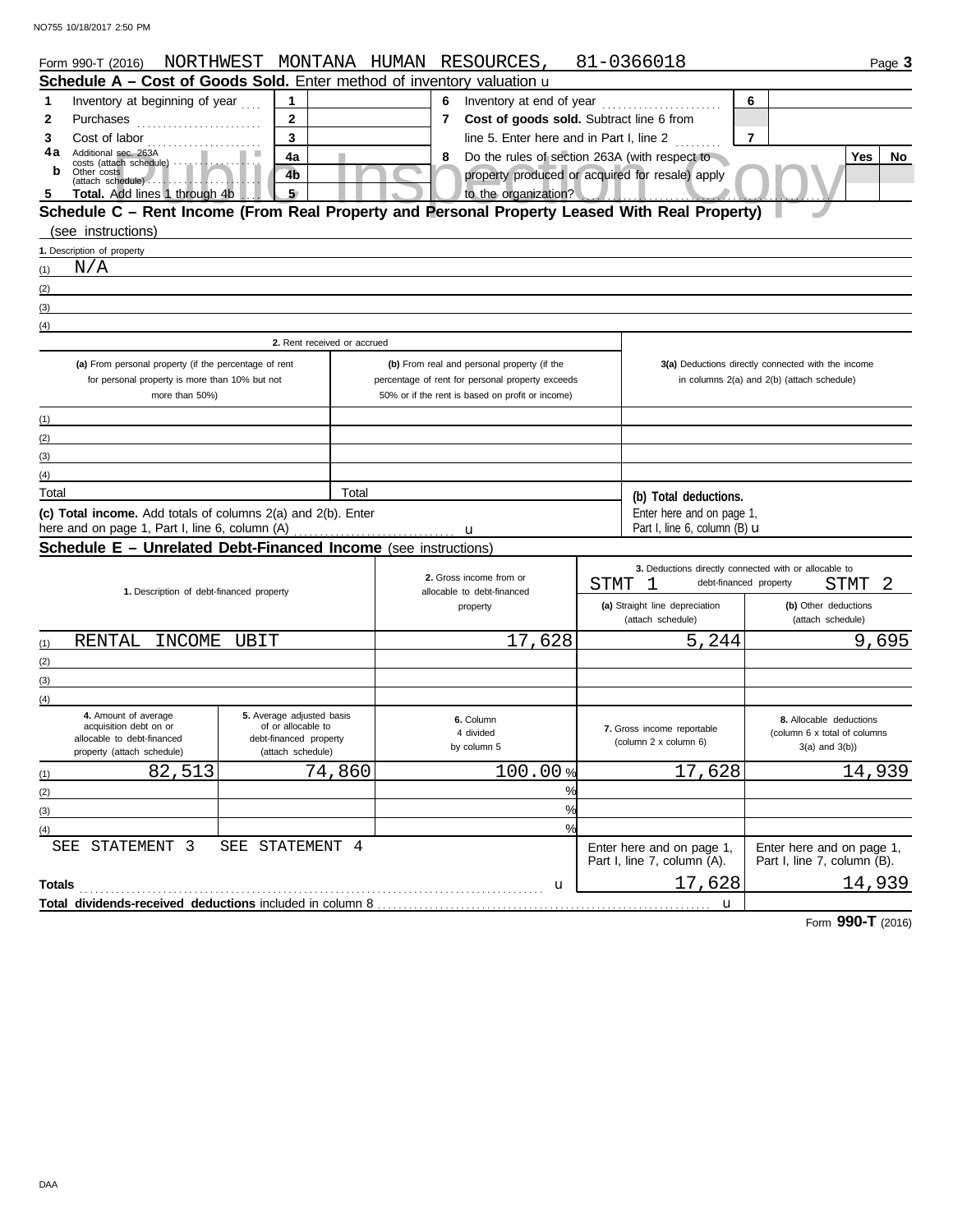| NORTHWEST<br>Form 990-T (2016)<br>Schedule F - Interest, Annuities, Royalties, and Rents From Controlled Organizations (see instructions) |                                                                       |   | MONTANA HUMAN RESOURCES,                                                                   |                                                                                                                                       |                                                                                                                            |                                        | 81-0366018                                                                                      |                                                                                         |                                                                  | Page 4                                                         |
|-------------------------------------------------------------------------------------------------------------------------------------------|-----------------------------------------------------------------------|---|--------------------------------------------------------------------------------------------|---------------------------------------------------------------------------------------------------------------------------------------|----------------------------------------------------------------------------------------------------------------------------|----------------------------------------|-------------------------------------------------------------------------------------------------|-----------------------------------------------------------------------------------------|------------------------------------------------------------------|----------------------------------------------------------------|
|                                                                                                                                           |                                                                       |   |                                                                                            | Exempt Controlled Organizations                                                                                                       |                                                                                                                            |                                        |                                                                                                 |                                                                                         |                                                                  |                                                                |
| 1. Name of controlled<br>organization                                                                                                     |                                                                       |   | 2. Employer<br>identification number                                                       | 3. Net unrelated income<br>(loss) (see instructions)                                                                                  |                                                                                                                            | 4. Total of specified<br>payments made |                                                                                                 | 5. Part of column 4 that is<br>included in the controlling<br>organization's gross inc. |                                                                  | 6. Deductions directly<br>connected with income<br>in column 5 |
| $(1)$ N/A                                                                                                                                 | n a                                                                   |   |                                                                                            |                                                                                                                                       | $\mathcal{L}_{\mathcal{A}}$                                                                                                |                                        |                                                                                                 |                                                                                         |                                                                  |                                                                |
| (2)                                                                                                                                       |                                                                       |   |                                                                                            |                                                                                                                                       |                                                                                                                            |                                        |                                                                                                 |                                                                                         |                                                                  |                                                                |
| (3)<br>(4)                                                                                                                                |                                                                       |   |                                                                                            |                                                                                                                                       |                                                                                                                            |                                        |                                                                                                 |                                                                                         |                                                                  |                                                                |
| Nonexempt Controlled Organizations                                                                                                        |                                                                       |   |                                                                                            |                                                                                                                                       |                                                                                                                            |                                        |                                                                                                 |                                                                                         |                                                                  |                                                                |
| 7. Taxable Income                                                                                                                         |                                                                       |   | 8. Net unrelated income<br>(loss) (see instructions)                                       | 9. Total of specified<br>payments made                                                                                                |                                                                                                                            |                                        | 10. Part of column 9 that is<br>included in the controlling<br>organization's gross income      |                                                                                         | 11. Deductions directly<br>connected with income in<br>column 10 |                                                                |
| (1)                                                                                                                                       |                                                                       |   |                                                                                            |                                                                                                                                       |                                                                                                                            |                                        |                                                                                                 |                                                                                         |                                                                  |                                                                |
| (2)                                                                                                                                       |                                                                       |   |                                                                                            |                                                                                                                                       |                                                                                                                            |                                        |                                                                                                 |                                                                                         |                                                                  |                                                                |
| (3)                                                                                                                                       |                                                                       |   |                                                                                            |                                                                                                                                       |                                                                                                                            |                                        |                                                                                                 |                                                                                         |                                                                  |                                                                |
| (4)                                                                                                                                       |                                                                       |   |                                                                                            |                                                                                                                                       |                                                                                                                            |                                        | Add columns 5 and 10.                                                                           |                                                                                         |                                                                  | Add columns 6 and 11.                                          |
|                                                                                                                                           |                                                                       |   |                                                                                            |                                                                                                                                       |                                                                                                                            |                                        | Enter here and on page 1,<br>Part I, line 8, column (A).                                        |                                                                                         |                                                                  | Enter here and on page 1,<br>Part I, line 8, column (B).       |
| Totals                                                                                                                                    |                                                                       |   |                                                                                            |                                                                                                                                       |                                                                                                                            | u                                      |                                                                                                 |                                                                                         |                                                                  |                                                                |
| Schedule G - Investment Income of a Section 501(c)(7), (9), or (17) Organization (see instructions)                                       |                                                                       |   |                                                                                            |                                                                                                                                       |                                                                                                                            |                                        |                                                                                                 |                                                                                         |                                                                  |                                                                |
| 1. Description of income                                                                                                                  |                                                                       |   | 2. Amount of income                                                                        |                                                                                                                                       | 3. Deductions<br>directly connected<br>(attach schedule)                                                                   |                                        |                                                                                                 | 4. Set-asides<br>(attach schedule)                                                      |                                                                  | 5. Total deductions<br>and set-asides (col. 3<br>plus col.4)   |
| $(1)$ $N/A$                                                                                                                               |                                                                       |   |                                                                                            |                                                                                                                                       |                                                                                                                            |                                        |                                                                                                 |                                                                                         |                                                                  |                                                                |
| (2)                                                                                                                                       |                                                                       |   |                                                                                            |                                                                                                                                       |                                                                                                                            |                                        |                                                                                                 |                                                                                         |                                                                  |                                                                |
| (3)                                                                                                                                       |                                                                       |   |                                                                                            |                                                                                                                                       |                                                                                                                            |                                        |                                                                                                 |                                                                                         |                                                                  |                                                                |
| (4)                                                                                                                                       |                                                                       |   |                                                                                            |                                                                                                                                       |                                                                                                                            |                                        |                                                                                                 |                                                                                         |                                                                  |                                                                |
| Totals                                                                                                                                    |                                                                       | u | Enter here and on page 1,<br>Part I, line 9, column (A).                                   |                                                                                                                                       |                                                                                                                            |                                        |                                                                                                 |                                                                                         |                                                                  | Enter here and on page 1,<br>Part I, line 9, column (B).       |
| Schedule I - Exploited Exempt Activity Income, Other Than Advertising Income (see instructions)                                           |                                                                       |   |                                                                                            |                                                                                                                                       |                                                                                                                            |                                        |                                                                                                 |                                                                                         |                                                                  |                                                                |
| 1. Description of exploited activity                                                                                                      | 2. Gross<br>unrelated<br>business income<br>from trade or<br>business |   | 3. Expenses<br>directly<br>connected with<br>production of<br>unrelated<br>business income | 4. Net income (loss)<br>from unrelated trade<br>or business (column<br>2 minus column 3).<br>If a gain, compute<br>cols. 5 through 7. | 5. Gross income<br>6. Expenses<br>from activity that<br>attributable to<br>is not unrelated<br>column 5<br>business income |                                        | 7. Excess exempt<br>expenses<br>(column 6 minus<br>column 5, but not<br>more than<br>column 4). |                                                                                         |                                                                  |                                                                |
| (1) N/A                                                                                                                                   |                                                                       |   |                                                                                            |                                                                                                                                       |                                                                                                                            |                                        |                                                                                                 |                                                                                         |                                                                  |                                                                |
| (2)                                                                                                                                       |                                                                       |   |                                                                                            |                                                                                                                                       |                                                                                                                            |                                        |                                                                                                 |                                                                                         |                                                                  |                                                                |
| (3)                                                                                                                                       |                                                                       |   |                                                                                            |                                                                                                                                       |                                                                                                                            |                                        |                                                                                                 |                                                                                         |                                                                  |                                                                |
| (4)                                                                                                                                       |                                                                       |   |                                                                                            |                                                                                                                                       |                                                                                                                            |                                        |                                                                                                 |                                                                                         |                                                                  |                                                                |
|                                                                                                                                           | Enter here and on<br>page 1, Part I,<br>line 10, col. (A).            |   | Enter here and on<br>page 1, Part I,<br>line 10, col. (B).                                 |                                                                                                                                       |                                                                                                                            |                                        |                                                                                                 |                                                                                         |                                                                  | Enter here and<br>on page 1,<br>Part II, line 26.              |
| <b>Totals</b><br>u                                                                                                                        |                                                                       |   |                                                                                            |                                                                                                                                       |                                                                                                                            |                                        |                                                                                                 |                                                                                         |                                                                  |                                                                |
| <b>Schedule J - Advertising Income</b> (see instructions)                                                                                 |                                                                       |   |                                                                                            |                                                                                                                                       |                                                                                                                            |                                        |                                                                                                 |                                                                                         |                                                                  |                                                                |
| Income From Periodicals Reported on a Consolidated Basis<br>Part I                                                                        |                                                                       |   |                                                                                            |                                                                                                                                       |                                                                                                                            |                                        |                                                                                                 |                                                                                         |                                                                  |                                                                |
|                                                                                                                                           |                                                                       |   |                                                                                            | 4. Advertising                                                                                                                        |                                                                                                                            |                                        |                                                                                                 |                                                                                         |                                                                  | 7. Excess readership                                           |

| 1. Name of periodical                                    | 2. Gross<br>advertising<br>income | 3. Direct<br>advertising costs | 4. Advertising<br>gain or (loss) (col.<br>2 minus col. 3). If<br>a gain, compute<br>cols. 5 through 7. | 5. Circulation<br>income | 6. Readership<br>costs | 7. Excess readership<br>costs (column 6<br>minus column 5, but<br>not more than<br>column 4). |
|----------------------------------------------------------|-----------------------------------|--------------------------------|--------------------------------------------------------------------------------------------------------|--------------------------|------------------------|-----------------------------------------------------------------------------------------------|
| $(1)$ $N/A$                                              |                                   |                                |                                                                                                        |                          |                        |                                                                                               |
| (2)                                                      |                                   |                                |                                                                                                        |                          |                        |                                                                                               |
| (3)                                                      |                                   |                                |                                                                                                        |                          |                        |                                                                                               |
| (4)                                                      |                                   |                                |                                                                                                        |                          |                        |                                                                                               |
|                                                          |                                   |                                |                                                                                                        |                          |                        |                                                                                               |
| Totals (carry to Part II, line $(5)$ ) $\ldots$ <b>u</b> |                                   |                                |                                                                                                        |                          |                        |                                                                                               |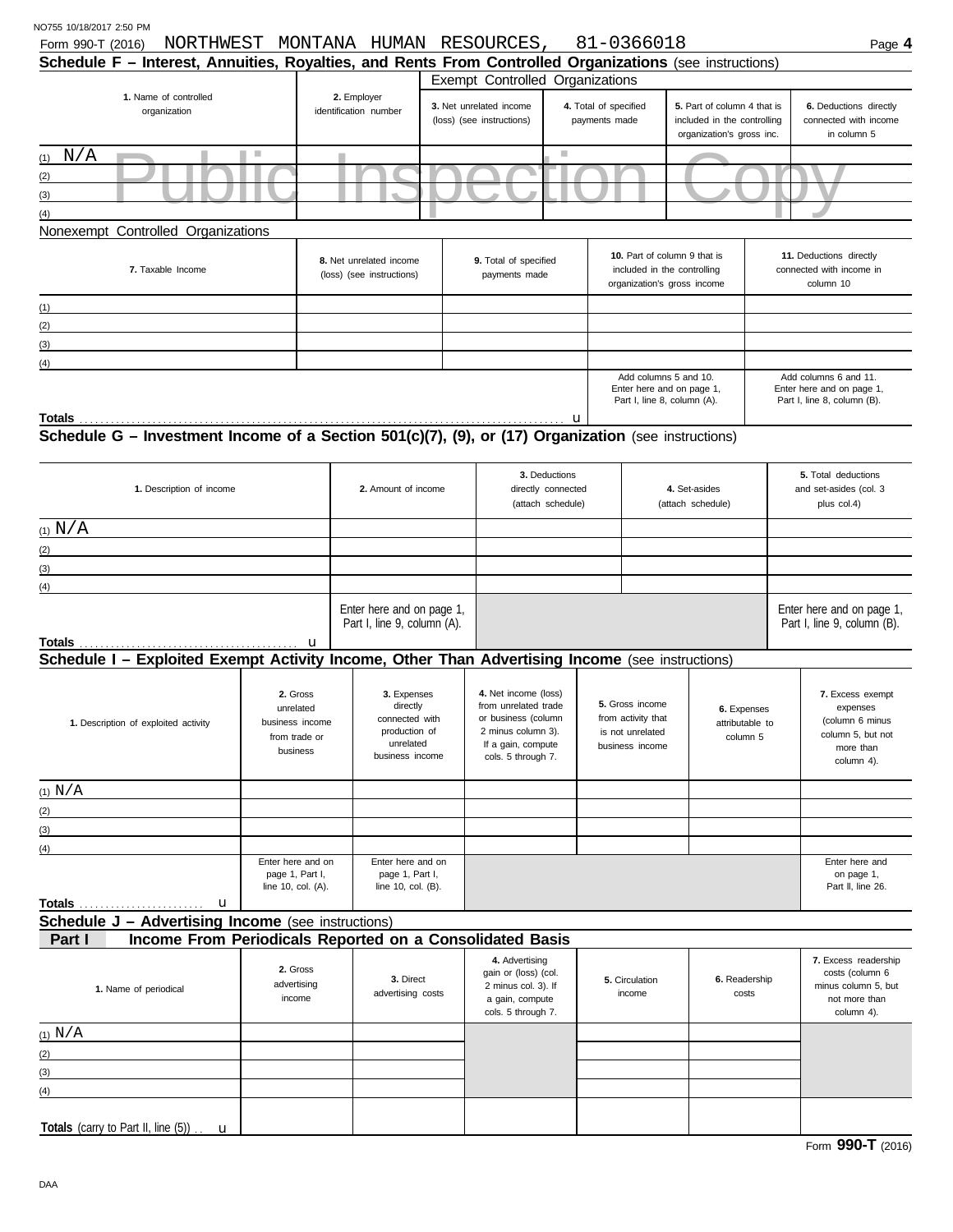Form 990-T (2016) NORTHWEST MONTANA HUMAN RESOURCES, 81-0366018 Page 5

| Part II<br>Income From Periodicals Reported on a Separate Basis (For each periodical listed in Part II, fill in columns | 2 through 7 on a line-by-line basis.)                      |                                       |                   |                                                                                                        |                          |                                              |  |                                                                                               |
|-------------------------------------------------------------------------------------------------------------------------|------------------------------------------------------------|---------------------------------------|-------------------|--------------------------------------------------------------------------------------------------------|--------------------------|----------------------------------------------|--|-----------------------------------------------------------------------------------------------|
| 1. Name of periodical                                                                                                   | 2. Gross<br>advertising<br>income                          | 3. Direct                             | advertising costs | 4. Advertising<br>gain or (loss) (col.<br>2 minus col. 3). If<br>a gain, compute<br>cols. 5 through 7. | 5. Circulation<br>income | 6. Readership<br>costs                       |  | 7. Excess readership<br>costs (column 6<br>minus column 5, but<br>not more than<br>column 4). |
| (1) N/A                                                                                                                 |                                                            |                                       |                   |                                                                                                        |                          |                                              |  |                                                                                               |
| (2)                                                                                                                     |                                                            |                                       |                   |                                                                                                        |                          |                                              |  |                                                                                               |
| (3)                                                                                                                     |                                                            |                                       |                   |                                                                                                        |                          |                                              |  |                                                                                               |
| (4)                                                                                                                     |                                                            |                                       |                   |                                                                                                        |                          |                                              |  |                                                                                               |
| Totals from Part I.<br>$\mathbf{u}$                                                                                     |                                                            |                                       |                   |                                                                                                        |                          |                                              |  |                                                                                               |
|                                                                                                                         | Enter here and on<br>page 1, Part I,<br>line 11, col. (A). | page 1, Part I,<br>line 11, col. (B). | Enter here and on |                                                                                                        |                          |                                              |  | Enter here and<br>on page 1,<br>Part II, line 27.                                             |
| <b>Totals, Part II (lines 1-5)</b> $\ldots$ <b>u</b>                                                                    |                                                            |                                       |                   |                                                                                                        |                          |                                              |  |                                                                                               |
| <b>Schedule K - Compensation of Officers, Directors, and Trustees</b> (see instructions)                                |                                                            |                                       |                   |                                                                                                        |                          |                                              |  |                                                                                               |
| 1. Name                                                                                                                 |                                                            |                                       |                   | 2. Title                                                                                               |                          | 3. Percent of<br>time devoted to<br>business |  | 4. Compensation attributable to<br>unrelated business                                         |
| N/A<br>(1)                                                                                                              |                                                            |                                       |                   |                                                                                                        | %                        |                                              |  |                                                                                               |
| (2)                                                                                                                     |                                                            |                                       |                   |                                                                                                        | %                        |                                              |  |                                                                                               |
| (3)                                                                                                                     |                                                            |                                       |                   |                                                                                                        |                          | %                                            |  |                                                                                               |
| (4)                                                                                                                     |                                                            |                                       |                   |                                                                                                        |                          | %                                            |  |                                                                                               |

**Total.** Enter here and on page 1, Part ll, line 14

 $(4)$ 

Form **990-T** (2016)

u